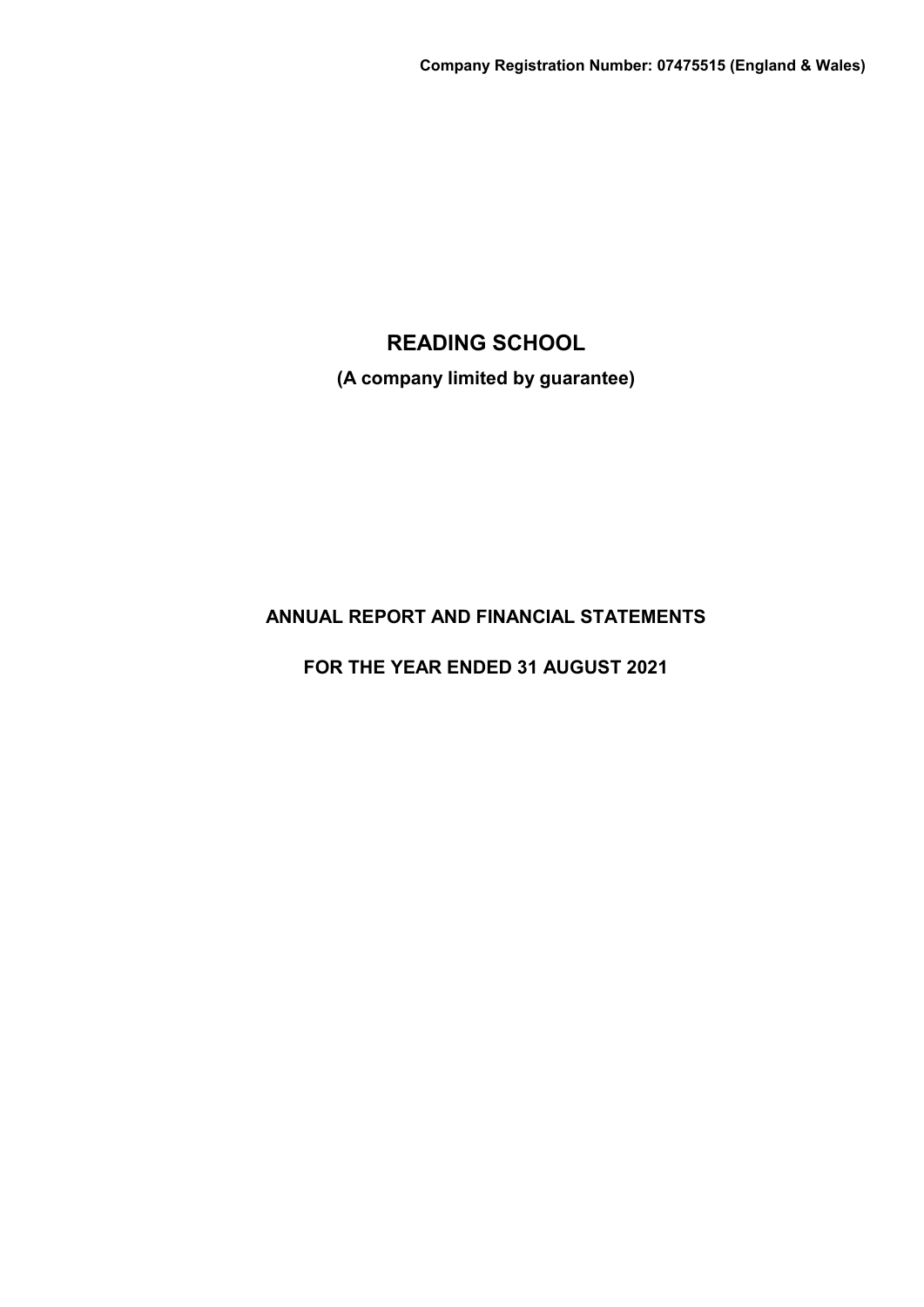# **(A company limited by guarantee)**

# **CONTENTS**

|                                                                                                | Page      |
|------------------------------------------------------------------------------------------------|-----------|
| Reference and administrative details                                                           | $1 - 2$   |
| <b>Governors' report</b>                                                                       | $3 - 22$  |
| <b>Governance statement</b>                                                                    | $23 - 28$ |
| Statement on regularity, propriety and compliance                                              | 29        |
| <b>Statement of Governors' responsibilities</b>                                                | 30        |
| Independent auditor's report on the financial statements                                       | $31 - 34$ |
| Independent reporting accountant's report on regularity                                        | $35 - 36$ |
| Consolidated statement of financial activities incorporating income and expenditure<br>account | $37 - 38$ |
| <b>Consolidated balance sheet</b>                                                              | 39        |
| <b>Academy balance sheet</b>                                                                   | 40        |
| <b>Consolidated statement of cash flows</b>                                                    | 41        |
| Notes to the financial statements                                                              | $42 - 77$ |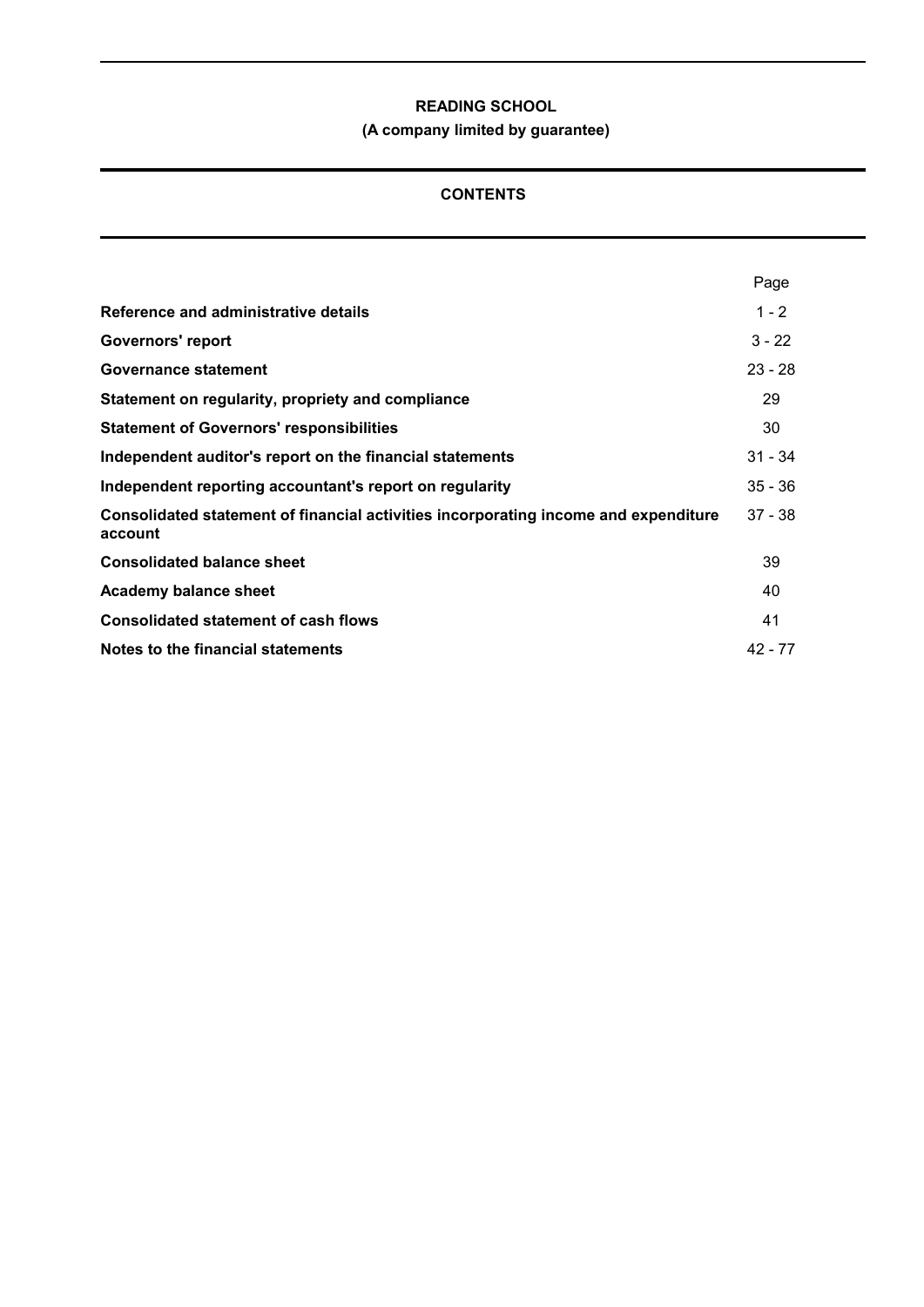### **(A company limited by guarantee)**

# **REFERENCE AND ADMINISTRATIVE DETAILS**

Members and Trustees (also referred to as Governors)

A Bose \* (resigned 30 November 2020) S Bowen § T Evans + (resigned 1 October 2021) M N J Faulkner D R Fisher T Follen \* K Holland \* (resigned 30 November 2021) D Hudson \* R P Huggins MBE § R J Kenwrick G Pravda + A M Robson # K Ross MBE D Smith (resigned 13 January 2021) O Pilkington \* (appointed 1 December 2020) S Shahi \* (appointed 1 December 2020) T Tuggey + (appointed 1 December 2021)

§ Governor appointed by the Reading Foundation; \* Elected parent governor; + Elected staff governor; #Headmaster and ex officio governor.

### **Company registered number**

07475515

### **Company name**

Reading School

### **Principal and registered office**

Erleigh Road, Reading, Berkshire, RG1 5LW

### **Senior management team**

A M Robson, Headmaster C Evans, Deputy Headmaster A Lloyd, Assistant Headteacher L Ayres, Assistant Headteacher G Fairchild, Assistant Headteacher D McGall, Assistant Headteacher M Belcher, Finance Director (resigned 25 June 2021) C Mole, Executive Assistant to Head D Taylor, Chief Operations Officer C Woodcock, Finance Director (appointed 1 October 2021)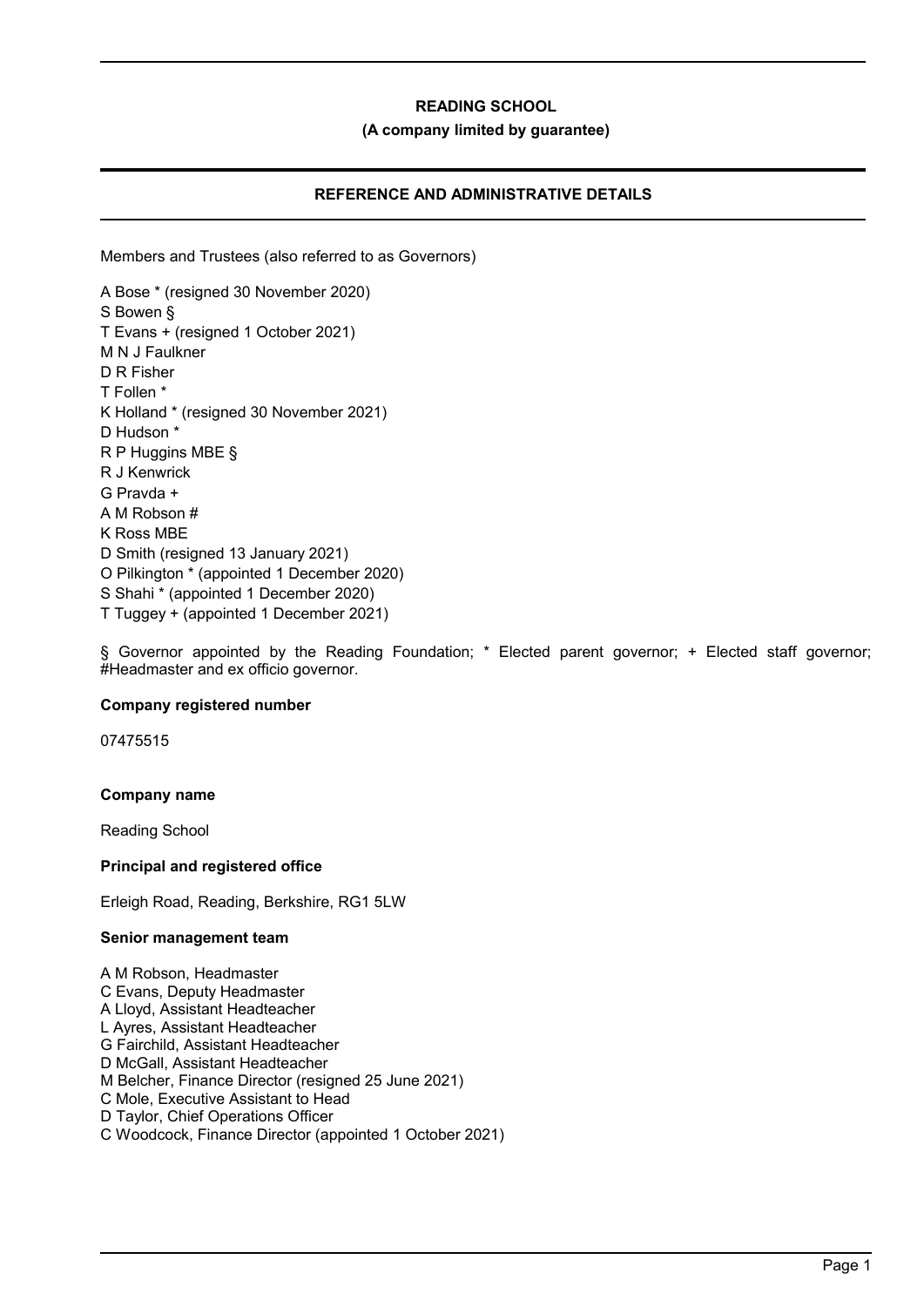# **(A company limited by guarantee)**

# **REFERENCE AND ADMINISTRATIVE DETAILS (CONTINUED) FOR THE YEAR ENDED 31 AUGUST 2021**

# **Independent auditor**

Crowe U.K. LLP, Aquis House, 49-51 Blagrave Street, Reading, Berkshire, RG1 1PL

### **Bankers**

HSBC Bank Plc, 26 Broad Street, Reading, Berkshire, RG1 2BU

Lloyds Bank Plc, Broad Street, Reading, RG1 2BT

### **Solicitors**

Stone King LLP, 13 Queen Square, Bath, Avon, BA1 2HJ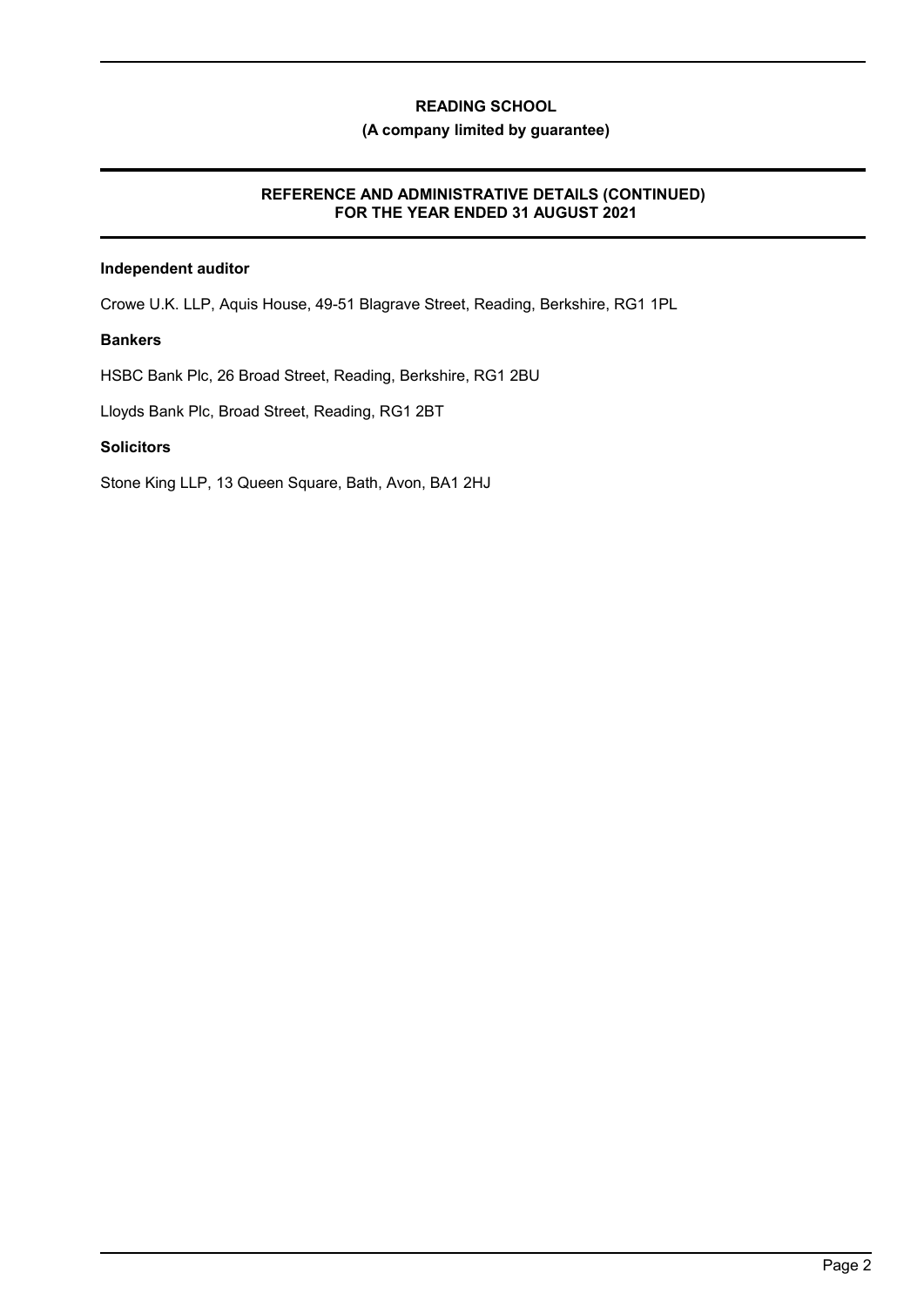#### **(A company limited by guarantee)**

### **GOVERNORS' REPORT FOR THE YEAR ENDED 31 AUGUST 2021**

The Governors/Trustees present their annual report together with the financial statements and auditor's report of the charitable company for the period 1 September 2020 to 31 August 2021. The annual report serves the purposes of both a governors' report, and a Directors' report under company law.

Reading School is currently run as an academically selective secondary day and boarding boys' school, covering a catchment area consisting of most of Berkshire and certain adjoining parts of Oxfordshire and Hampshire. It was previously a Foundation School, and converted to Academy status on 1 February 2011. It has 1,001 students on its roll as at 6th September 2021, 78 of whom are weekly boarders.

### **Structure, governance and management**

### **a. Constitution**

The charitable objective for which Reading School was established is "to advance for the public benefit education in the United Kingdom, in particular but without prejudice to the generality of the foregoing by establishing, maintaining, carrying on, managing and developing a School offering a broad and balanced curriculum."

The Charitable Company was incorporated on 21 December 2010 and is governed by the rules and regulations set out in its company Memorandum and Articles of Association dated 21 December 2010. The Charitable Company is known as Reading School.

Details of the governors who served during the year, and to the date these accounts are approved are included in the Reference and administrative details on page 1.

### **b. Members' liability**

Each member of the charitable company undertakes to contribute to the assets of the charitable company in the event of it being wound up while they are a member, or within one year after they cease to be a member, such amount as may be required, not exceeding £10, for the debts and liabilities contracted before they ceased to be a member.

### **c. Governors'/Trustees' Indemnities**

There are no qualifying third party indemnities which are required to be disclosed under the provisions of the Companies Act 2006.

### **d. Method of recruitment and appointment or election of governors**

To ensure a proper representation of parents, four places on the Governing Body/Trust are reserved for parent governors. These places are filled by election, following notification of vacancies and invitation of nominations. All parents and carers of students at the School are eligible to stand, and the electorate comprises all parents and carers. The term of office of Mrs Bose expired at the end of November 2020, and she did not seek reelection. In addition, Mr Follen, who was elected as a parent governor in 2017, became a Trust-appointed governor on 1st September 2020. This meant that two parent governor vacancies were filled via an election in the Michaelmas term of 2020, and Mr Pilkington and Dr Shahi were duly elected and took office from 1st December 2020. The term of office on one of the other existing parent governors (Mr Holland) is due to expire at the end of November 2021.

There are two places on the Governing Body/Trust reserved for staff members, and these are filled by election, the electorate comprising all teaching and associate staff. The staff governors in 2020/21 were Mr Tom Evans and Ms Georgia Pravda, who were appointed in September 2019.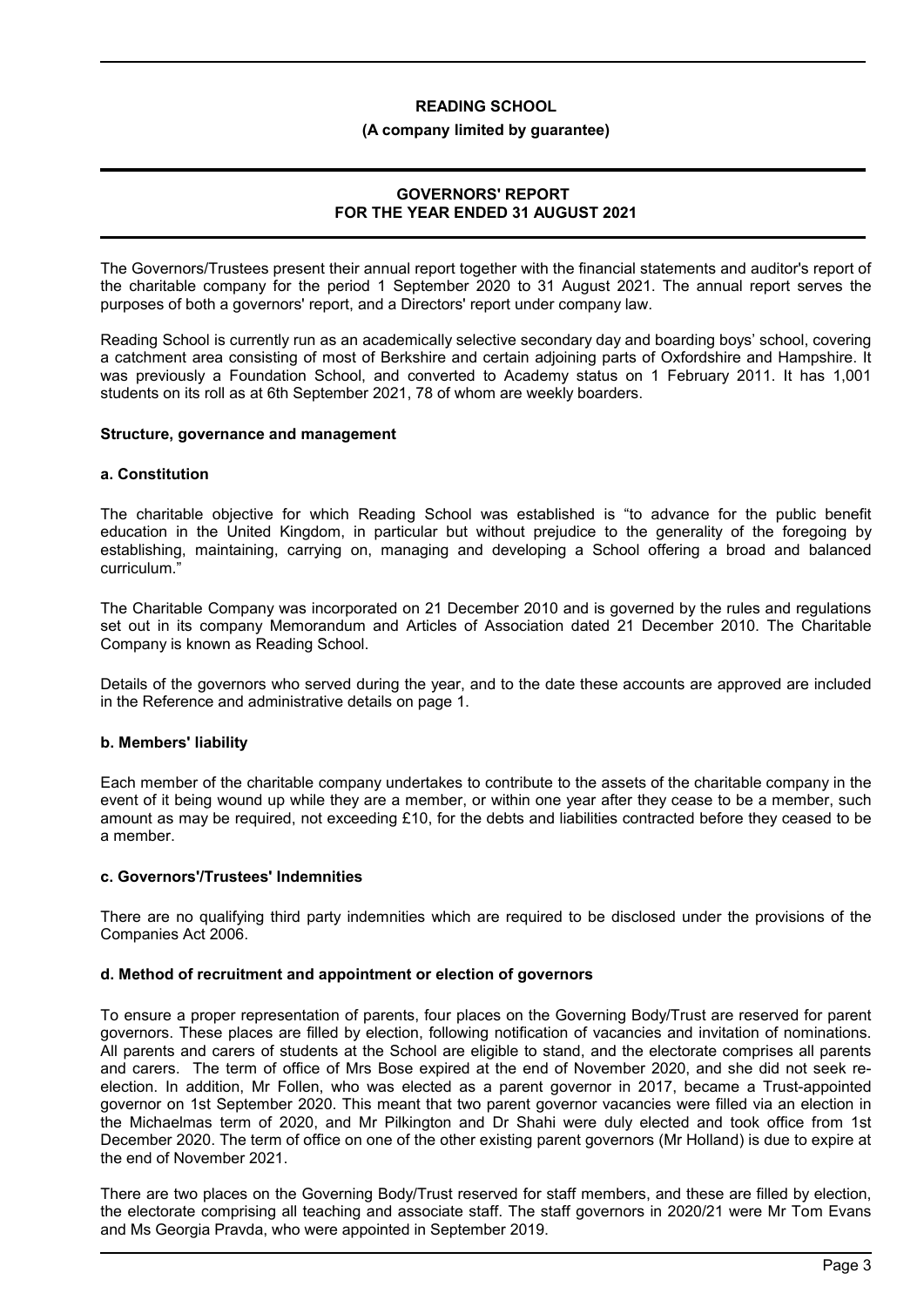#### **(A company limited by guarantee)**

### **GOVERNORS' REPORT (CONTINUED) FOR THE YEAR ENDED 31 AUGUST 2021**

### **Structure, governance and management (continued)**

Two places on the Governing Body/Trust are reserved for representatives of the Reading Foundation. Dr Bowen and Mr Huggins served as these representatives throughout 2020/21.

Appointments to the remaining places on the Governing Body/Trust are made by the Academy members. There are currently five such governors. Most Academy-appointed governors will be drawn from the local community and/or will have shown an interest in the wellbeing of the School and its students. In appointing new governors, there are also procedures for reviewing the mix of skills that should be available to the Governing Body. Potential new governors are required to submit a letter of interest and a CV, and are interviewed by the Chair of Governors, the Headmaster and one other governor, supported by the Clerk, before a recommendation for appointment is presented to a meeting of the Academy Members.

At the end of their initial term of service, all governors are eligible for re-appointment for a further term (or reelection as parent governors if they have a student at the School, or re-election as staff governors if they remain eligible). In the course of 2020/21, the Academy members agreed to re-appoint Mr Kenwrick to serve as a trustee for a further 4-year period. As noted above, they also agreed to appoint Mr Terry Follen (previously a parent governor) to serve as a trustee for a 4-year term from September 2020.

### **e. Policies adopted for the induction and training of governors**

New governors receive information packs and undertake a tailor made induction programme, including meeting with the Headmaster, a site visit and induction training from the Chair and Clerk and from external agencies. New governors are given an opportunity to attend all Governing Body Committees as observers, before being appointed to one or two Committees.

Governor training is an important issue for the Governing Body, and is a specific responsibility of one of its Committees (the External Relations and Pastoral Care Committee). This Committee, supported by the Clerk, was responsible for monitoring the extent and appropriateness of training offered to governors in 2020/21. A record of the training undertaken by all governors is kept by the Clerk.

The Chair, Vice Chair, other members of the Governing Body and the Clerk attend regular briefings on governance and educational matters provided by Reading Borough Council and the Reading Governors Association.

The Governing Body also seeks to maximise the use of on line training and subscribes to the National Governance Association, Modern Governor and The Link, which offer a range of on line briefings and training courses for governors.

### **f. Organisational structure**

The Academy Trust Members and the Trustees/governors have responsibility for setting and monitoring the overall strategic direction of the Charitable Company and the School, including approving decisions reserved to governors and the appointment of key members of staff.

The Academy Trust members meet at least annually, at an AGM in September or October, and as required during the year.

The Governing Body meets at least five times each year, including an Annual General Meeting. This normally takes place in July, and appoints the Chair, Vice Chair, Committees etc. for the school year which starts the following September. In 2020/21, the Governing Body met on 7 occasions, including the deferred 2020 AGM.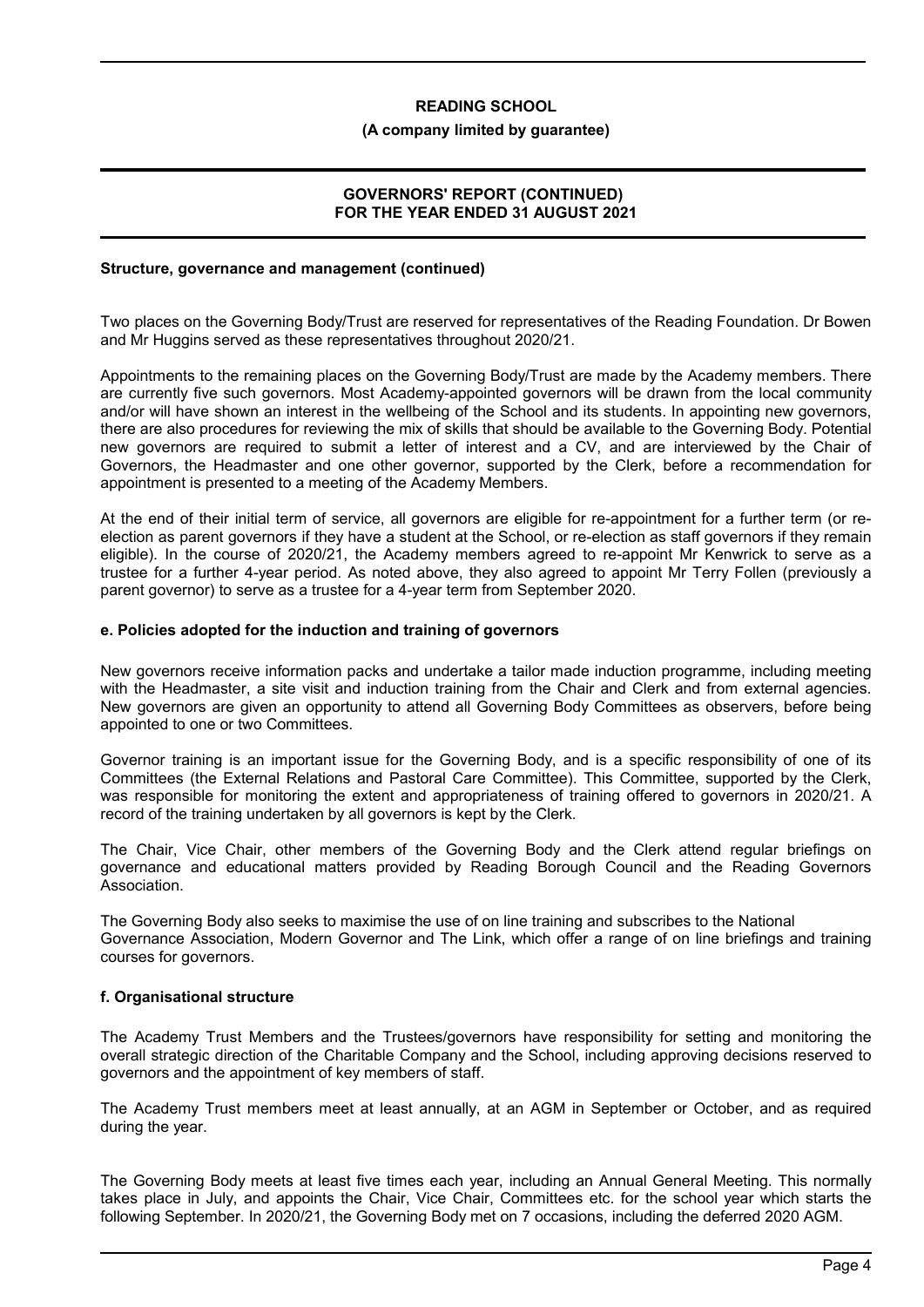### **(A company limited by guarantee)**

# **GOVERNORS' REPORT (CONTINUED) FOR THE YEAR ENDED 31 AUGUST 2021**

# **Structure, governance and management (continued)**

Governor committees have also been established to consider detailed matters. In 2020/21, there were four main committees, each of which met three times in the course of the year:

- Curriculum and Standards
- External Relations and Pastoral Care
- Finance
- Property and Projects

Additionally, a Staff Pay and Performance Committee has been established to consider personnel matters, and it met twice in the course of 2020/21.

There are also governors' committees established to hear and adjudicate complaints from parents (and others) and appeals against disciplinary decisions (relating to staff and students).

An Admissions Committee is responsible for considering and recommending the school's Admissions Policies and related matters. This Committee met on two occasions in 2020/21.

A committee of governors (with the participation of an external advisor) undertakes the annual performance review of the Headmaster and monitors his performance and achievements against targets. This Committee met on three occasions in 2020/21.

Ad hoc groups of governors are also established as and when required to consider specific issues and make recommendations to the Governing Body. In 2020/21, one such group has been considering the future use of the School's playing field at Morgan Road, and another has looked at the sustainability and suitability of the School's site and buildings to meet its needs in the longer term.

The majority of the decisions reserved to the governors (including all major expenditure decisions) are taken by the Governing Body as a whole, on the recommendation of a committee or in relation to reports submitted by management team members. Committees have delegated powers to deal with certain matters (for example, the approval of policies relevant to their remit).

The Headmaster, the Deputy Headmaster, the Finance Director, the Chief Operations Officer and other members of staff attend committee meetings to present reports on their areas of responsibility, for example property maintenance and special educational needs.

One impact of the Coronavirus pandemic was that all Governing Body and Committee meetings were held online in 2020/21.

The Chair of Governors and the Headmaster meet regularly to monitor decision implementation and to review matters affecting staff and students and other issues affecting the School.

Individual governors (known as link governors) are allocated to academic subjects within the School, and visit departments, and report back to the relevant Committees on the outcomes of their visit. Other link governors assume responsibility in particular areas of School life, for example health and safety, Pupil Premium, safeguarding , the Prevent strategy, careers, special educational needs, information technology, the CCF, facilities management, sporting activities, boarding etc. The link governor system has paid dividends in terms of governor understanding, overall performance and enhanced staff/governor relationships, although the Corona virus pandemic prevented face-to-face visits in 2020/21.

The Headmaster is the School's Accounting Officer and works closely with both the other governors and the senior staff of Reading School.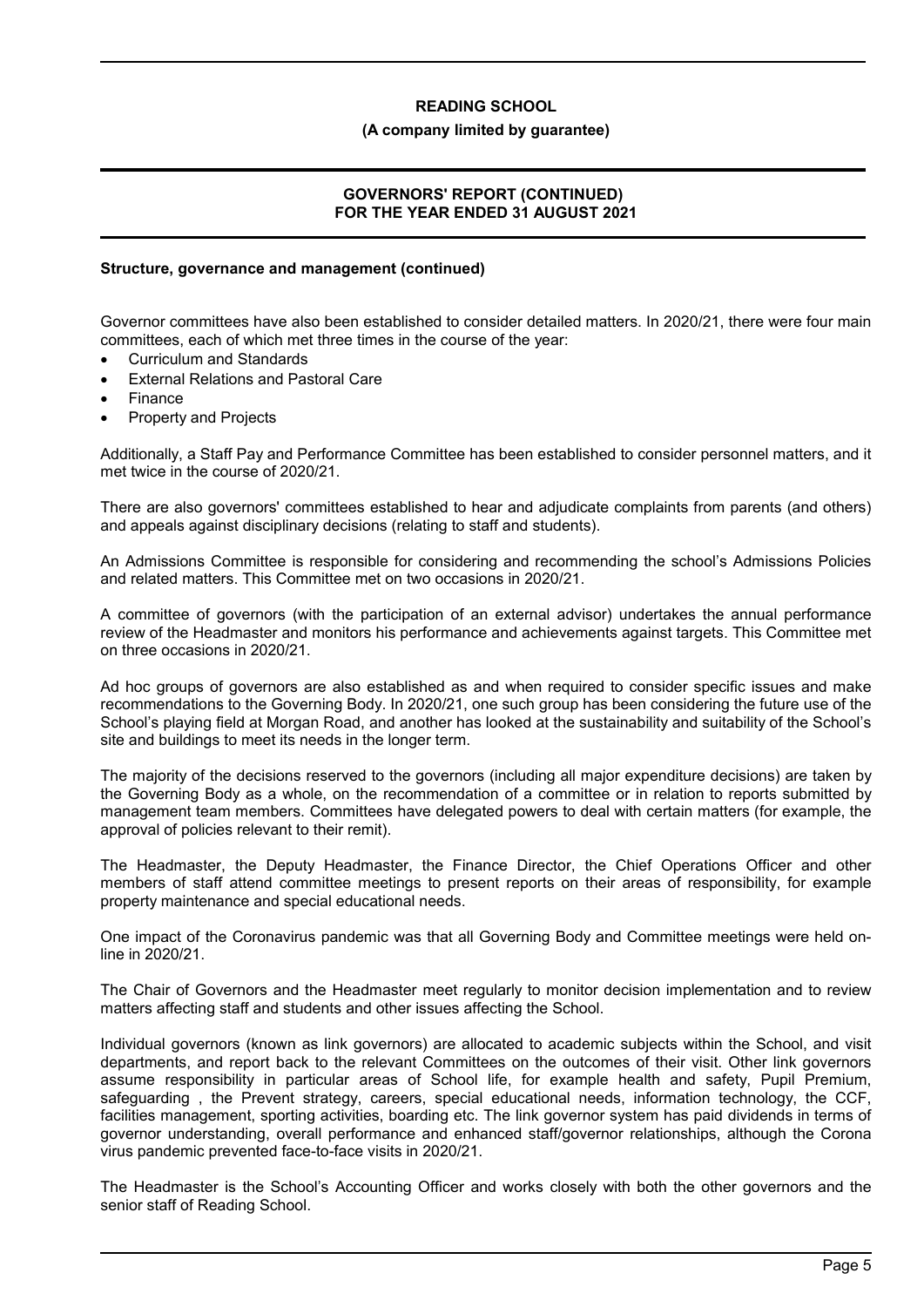### **(A company limited by guarantee)**

### **GOVERNORS' REPORT (CONTINUED) FOR THE YEAR ENDED 31 AUGUST 2021**

#### **Structure, governance and management (continued)**

The day to day management of Reading School rests with the Headmaster, who has overall responsibility for the School. The Headmaster is responsible for establishing a leadership team, which in 2020/21 comprised the Deputy Headmaster, the five Assistant Headteachers, the Finance Director, the Chief Operations Officer and the Executive Assistant to the Headmaster.

All aspects of the management of the School and the conduct of the Governing Body are based on openness, accessibility and accountability. Governors are encouraged to participate fully in the work of committees and the Governing Body, and are encouraged to bring matters of concern before governors and to raise any queries with the Headmaster.

Annually, after the publication of public examination results, governors undertake a thorough review of the outcomes, and consider implications for the curriculum and pastoral activities within the School.

The detailed administrative work of the governors is undertaken by the Clerk to Governors, reporting to the Chair of Governors. Mr Steve Vale has continued to fulfil the role of Clerk throughout 2020/21.

### **g. Arrangements for setting pay and remuneration of key management personnel**

The pay and remuneration of the leadership team is set by the Staff Pay and Performance Committee. That Committee has agreed that (as with all teaching staff) the pay of the teacher members of the leadership team (including the Headmaster) will be in accordance with the national pay scales set by the School Teachers Pay Review Body. Non-teaching staff (known as Associate Employees) are paid in accordance with the scales set by the National Joint Council for Local Government Services, with the exception of the most senior staff, for whom new pay scales were agreed in April 2019.

### **h. Trade union facility time**

The School had no employees who were relevant trade union officials during 2020/21, and there was therefore no union facility time, nor any costs to the academy for such time, in 2020/21.

### **i. Related parties and other connected charities and organisations**

Reading School has a close working relationship with The Reading Foundation (Registered Charity number 294640) which is landlord of the School's main site and has as its own charitable purpose "to advance the education of the public, and in particular, to endow Reading School''. The Headmaster is a trustee of The Reading Foundation. Mr Follen, Mr Faulkner and Mr Hudson represented the Governing Body on the Reading Foundation in 2020/21.

The School also co-operates on a regular basis with the Old Redingensians Association, which comprises alumni of the School, and seeks to support the School in appropriate ways.

The School also works closely with the Reading School Parents Association, whose contributions are gratefully acknowledged.

In June 2018, the School established a separate trading company limited by shares in order to facilitate the School's involvement in assisting with the design and the teaching methods of a new set of Bilingual International Schools in China. This company, known as The Reading School Overseas Partnership Company Ltd, has entered into a Cooperation Agreement with Lunhua Education to assist with agreed projects. 100% of its share capital is owned by Reading School.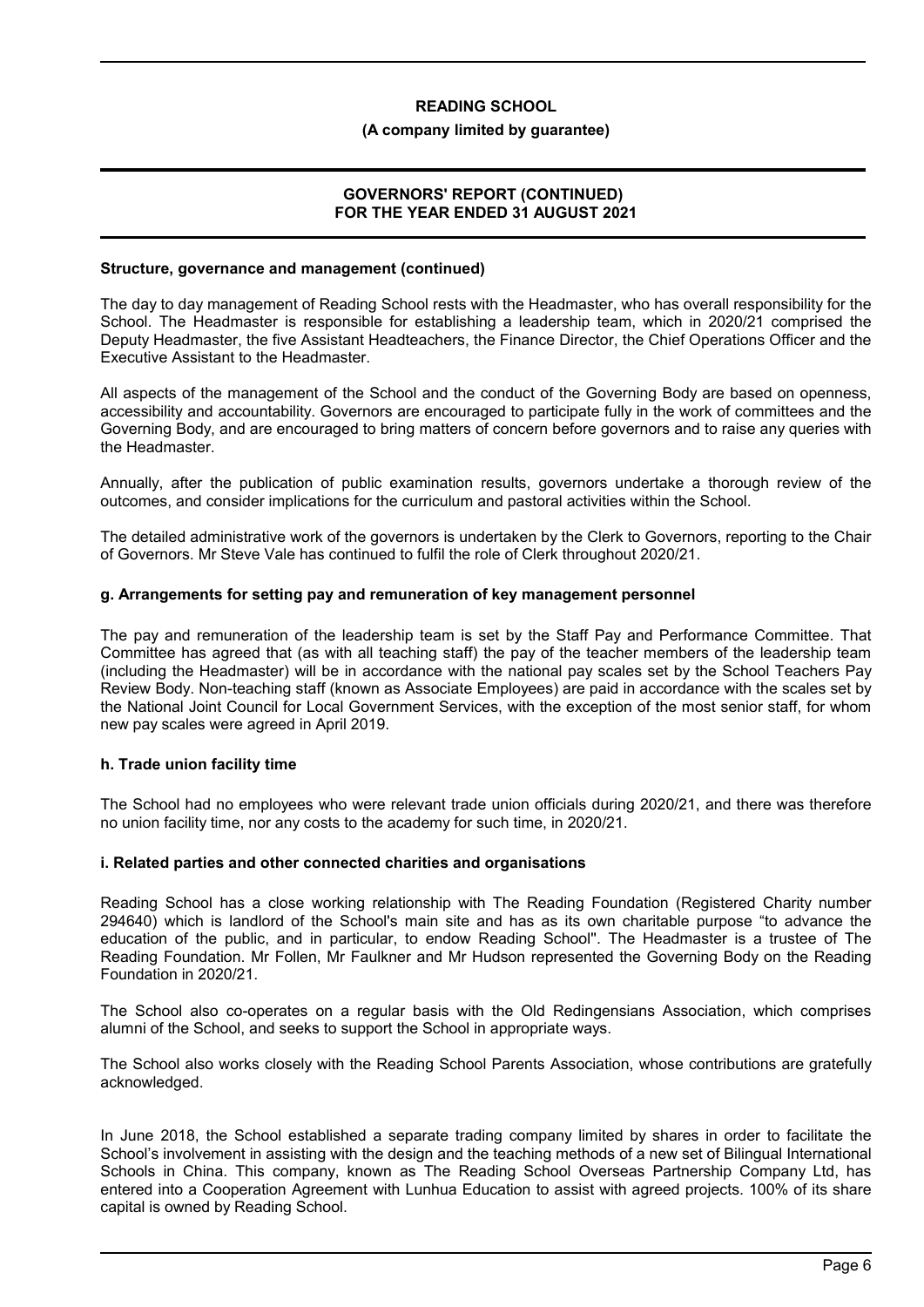### **(A company limited by guarantee)**

### **GOVERNORS' REPORT (CONTINUED) FOR THE YEAR ENDED 31 AUGUST 2021**

# **Structure, governance and management (continued)**

The Governing Body is affiliated to the National Governors' Association.

### **Objectives and activities**

### **a. Objects and aims**

Reading School has operated as an independent Academy funded by the Education Skills Funding Agency (ESFA) since February 2011, and, under its funding agreement, is run as a selective school within the meaning of section 6(4) of the Academies Act 2010.

### **b. Objectives, strategies and activities**

The primary measures used by the governors to assess the success of the activities of the School are a medium-term strategic plan, together with a series of annual Operational Plans.

A revised and updated strategic plan for 2020 to 2025 was approved by the Governing Body in July 2020, superseding the previous 2018 to 2025 plan. The Operational Plan for 2020/21 was approved by the Governing Body on 4th July 2020, and a further Operational Plan for 2021/22 was approved on 5th July 2021.

The School last updated its Master Plan in 2018, and this sets out key priorities for the development of facilities at the School, such as a new Sports Hall and a 6th form centre.

The strategic and operational plans focus on 4 key strategic objectives of:

- Academic excellence
- Integrity and building champions of character
- Leadership, fostering a culture of leadership and accountability across pupils and staff
- Community, with the building of effective local, national and global partnerships.

These plans continue to place student and staff wellbeing and development at the heart of the School's vision, supported by a robust programme of Continuous Professional Development, as well as a system of peer reviews of the various departments.

The Operational Plan for the year is monitored as a standing agenda item at each Committee meeting, and the Headmaster is required to report to the governors regularly at Committee and Governing Body meetings on progress in meeting the targets set out in the Operational Plan, on any corrective actions required in pursuit of the Plan, as well as on Academy performance, personnel matters, university entrance and staff training.

More information about these targets, and the successes and challenges in meeting them in 2020/21, are set out in the Achievements and Performance section, below.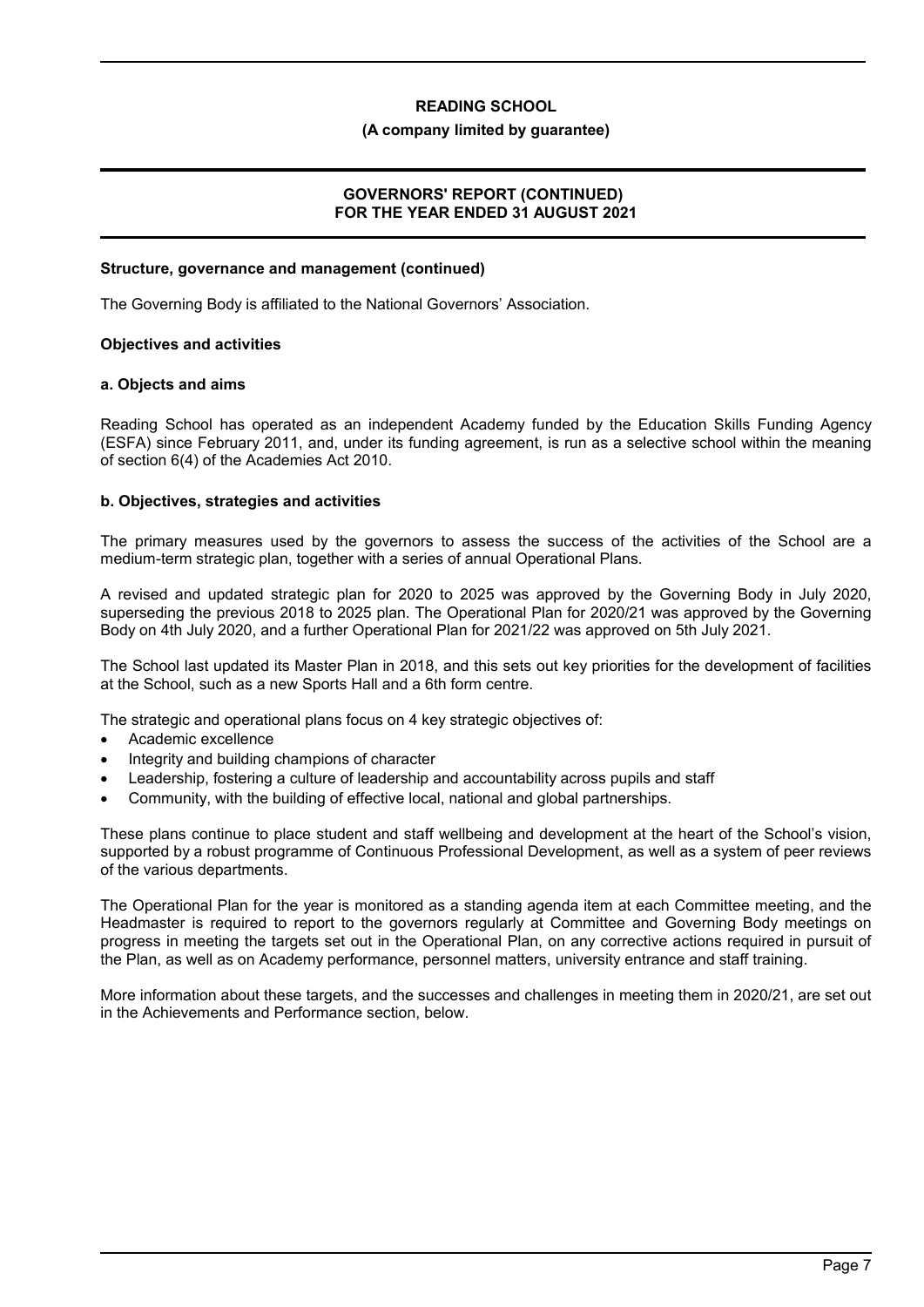### **(A company limited by guarantee)**

# **GOVERNORS' REPORT (CONTINUED) FOR THE YEAR ENDED 31 AUGUST 2021**

### **Objectives and activities (continued)**

In addition:

- Regular budget monitoring reports are submitted to each meeting of the Finance Committee, the Governing Body and (for the property budgets) to the Property and Projects Committees;
- The Curriculum and Standards Committee receives a detailed report on performance in external examinations each year, and commissions appropriate actions as a result, including looking at comparative data for other schools and undertaking self-assessment of school performance;
- All policies are reviewed by the relevant Committees at appropriate intervals, in accordance with a schedule agreed by the governing body, including consideration of their value and effectiveness in delivering the aims of the Academy.
- Committees receive regular reports on fundraising, partnership activities, quality assurance, measures to support social mobility, and the School's Pupil Premium and Special Educational Needs and Disability (SEND) strategies.

# **c. Public benefit**

The governors have taken The Charity Commission's specific guidance on public benefit (contained within the guidance document "The Advancement of Education for the Public Benefit") into consideration in preparing their statements on public benefit contained within this governors' annual report. In accordance with its charitable objectives, the Charitable Company strives to advance the education of the students attending the School. The Charitable Company's primary beneficiaries are therefore the students, and benefits to students are provided through continuing to maintain a high standard of education throughout the School.

In order to determine whether or not the Charitable Company has fulfilled its charitable objectives for public benefit, the governors gather a substantial volume of evidence of the success of Reading School's activities.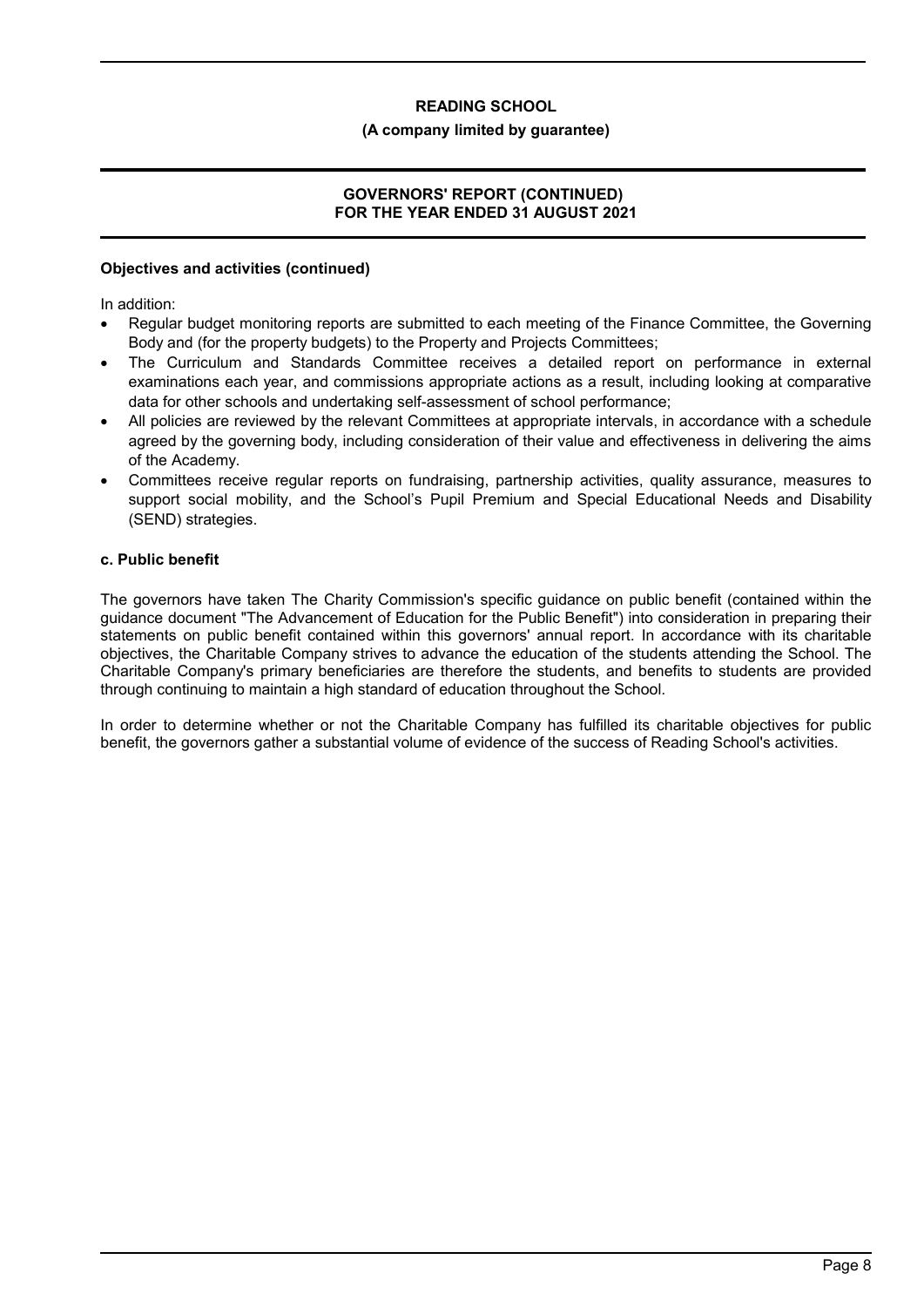#### **(A company limited by guarantee)**

### **GOVERNORS' REPORT (CONTINUED) FOR THE YEAR ENDED 31 AUGUST 2021**

### **Strategic report**

### **Achievements and performance**

Set out below are details of:

- A. The School's examination performance in 2020 and 2021;
- B. Details of progress and achievements during 2020/21, set out under the Governing Body Committee primarily responsible for their achievement.
- C. Key Performance Indicators

### **A. Examination Results**

#### **2020 examination results**

GCSE and A-level examinations were cancelled in the UK in 2020, as a result of the Coronavirus restrictions. The Department for Education replaced them with a process of the examining bodies awarding grades to students based on information and grade predictions provided by the School.

At GCSE, over 50% of entries were awarded the highly coveted grade 9 and 79.7% were awarded grades 9-8. 93.7% of entries were awarded grades 9-7 and 100% of pupils gained five grades 9-5 including English and Maths. In addition, over 99.2% of candidates achieved the English Baccalaureate. Regarding specific subjects, 87 pupils achieved grade 9 in Chemistry and 97.5% of biologists and 98% of Physics students gained grades 9- 7. Furthermore, 97% of History candidates gained grades 9-7 and 96% of geographers gained grades 9-7. In Mathematics, 110 out of 121 candidates gained grades 9-8. Students of Latin recorded 96% grades 9-8.

At A-level, 95.2% of all entries were awarded A\*- B grades, with 40.7% at A\* and 79.6% at A\*-A. English, Geography, Music and Languages had an impressive year. English Literature, French, Geography, German, Latin, Music and Spanish all achieved 100% A\*-B. Also, 100% of historians achieved A\*-B and 98.2% of Economics students gained A\*-B.

In addition, the traditional strengths in the Maths and the Sciences continued with 43.8% of A Level Maths grades awarded A\* and 91.8% at A\*-B. Whilst, in Further Maths 50% gained A\*. Furthermore, 81.1% of students of Biology achieved A\*-A, 91.2% of students of Physics and 95.9% of students of Chemistry gained A\*- B. In Computing 71.4% gained A\*-A and 96.4% achieved A\*-B.

One of the most pleasing aspects was the performance in languages (French, German, Latin and Spanish). The School's results buck a national trend of a decline in languages, especially for boys.

### **2021 GCSE and A-level results**

GCSE and A-level examinations were again cancelled in the UK in 2021, as a result of the Coronavirus restrictions, and were replaced with a system of teacher assessed grades, awarded by the examining bodies.

At GCSE, 96.1% of all entries were awarded grades 9-7, with 54.25% assessed at the highly coveted grade 9. Overall, 83.5% of entries achieved grades 9-8. Over 95% of the students achieved the English Baccalaureate and 100% of grades achieved were 9-5. 94.6% of entries in English were awarded grades 9-7. 100% of entries in Biology, Chemistry, History, Latin and Physics were grades 9-7. 93.2% of Mathematics students attained grades 9-8 at GCSE. In addition, of the 110 candidates entered for the Additional Mathematics qualification, 87.3% achieved grades A-B. Year 11 AS Philosophers gained 81.8% A-B grades.

The A level results were achieved following a robust and professional Teacher Assessed Grades process, moderated as appropriate by the external examination boards. Overall, the results were characterised by academic excellence in the vast majority of subjects. Over 45% of grades were awarded A\* and more than 96% were A\*-B. Thus the 183 candidates delivered first rate outcomes, at least in line with previous performance. 82.5% of candidates gained at least AAB and over 31% of our students gained at least 3 A\* grades. 100% of students in Biology, Classical Civilisation, Computing, Economics, French, German, History, Latin, Music and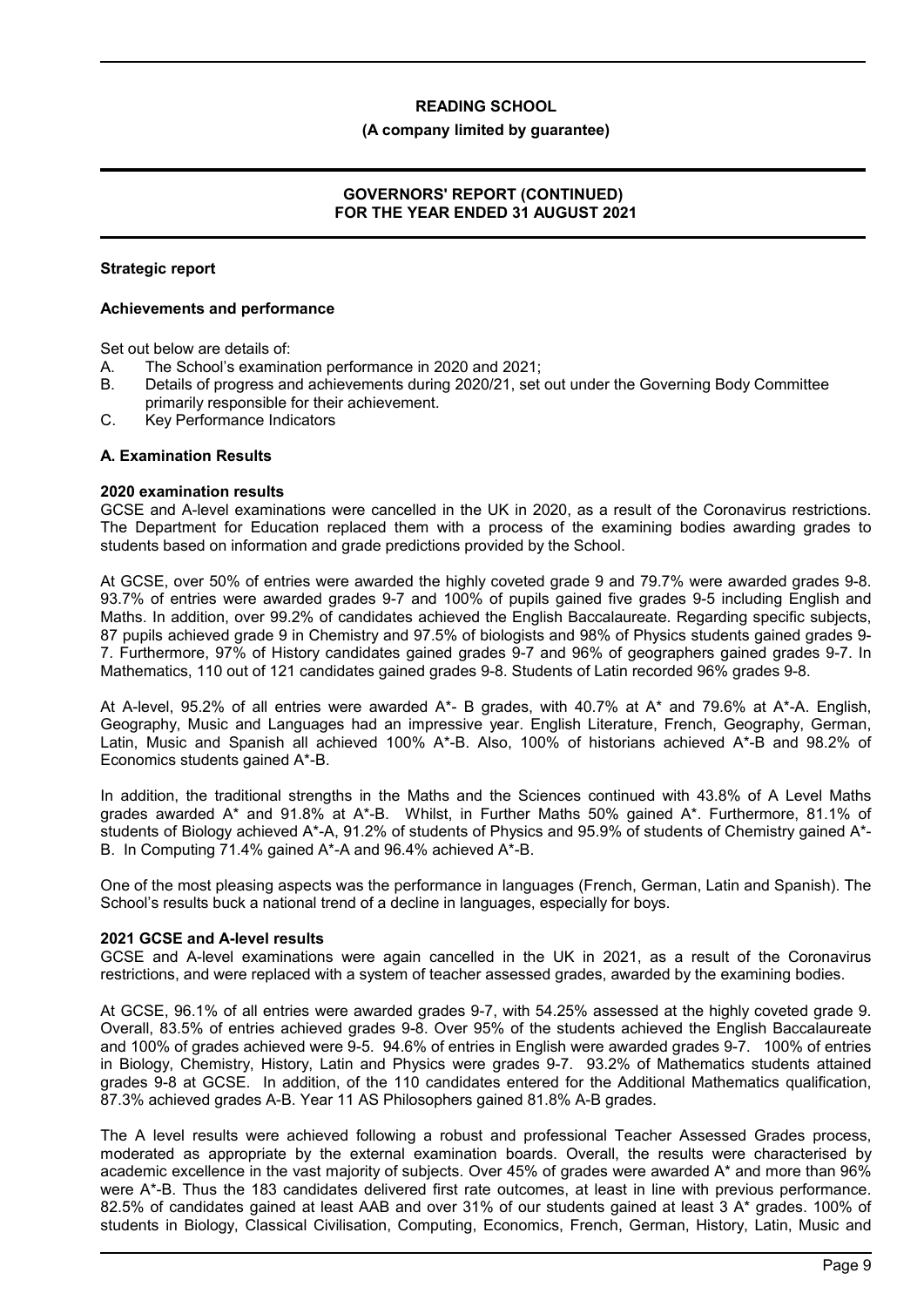### **(A company limited by guarantee)**

### **GOVERNORS' REPORT (CONTINUED) FOR THE YEAR ENDED 31 AUGUST 2021**

### **Strategic report (continued)**

### **Achievements and performance (continued)**

Spanish gained A\*-B grades, whilst 84.3% of grades were awarded A\*-A. As a consequence many students gained places at elite Universities such as Oxford, Cambridge, Imperial College London and Warwick. There was clear evidence that our students had responded with character and resilience to respond positively to the challenges presented by changed circumstances over the academic year. In addition, the professionalism of teachers and associate staff should be noted.

### **B. Progress and achievements during 2020/21**

### **Admissions**

A major change to admissions policies was implemented in September 2020, providing for a lower pass mark for applicants from disadvantaged backgrounds from 2020/21 onwards. The impact of these changed policies will be carefully monitored to ensure that they deliver on the aim of encouraging greater social mobility. They are designed to complement the efforts being made through the Future Stories project to attract more pupils from such backgrounds.

7 Pupil Premium students were admitted to the School in September 2020, and this provides a baseline against which future progress can be measured. 9 Pupil Premium students and 3 Service Premium students were admitted in September 2021.

In addition, the School has agreed a small adjustment to its catchment area, which will apply from September 2022 onwards.

From September 2021, the School will directly manage its own admissions process, including its own entrance examination. Previously, the School had been part of a coalition set up to run the admissions process for a number of Schools in England.

# **Curriculum & Standards**

Major achievements this year included:

- A thorough and detailed analysis of the 2020 examination outcomes, in order to pinpoint their implications for future years in terms of expected outcomes, student subject choices, teaching resources, and for plans to return to examinations in 2022 etc.
- 21 students entering Oxford or Cambridge University in September 2020, with high numbers gaining admission to Imperial College and Southampton and Warwick universities.
- Work on developing the School's curriculum offer and timetable, undertaken throughout the year, taking account of Covid restrictions. This included:
	- o A new Curriculum Statement;
	- o A new Teaching and Assessment policy;
	- o The development of the Reading Way (Via Redingensis), providing the overall structure and philosophy for the widest definition of the School's curriculum, focussed on both academic excellence and building good men;
	- o post-Covid reintegration and recovery plans including the provision of targeted support for students and subjects, especially in Years 11 and 13;
	- o Timetable adjustments whereby students gained study time overall, with a broadening of the curriculum to provide more opportunities for a tailored approach to meet student needs;
	- o Plans for a revised School timetable from September 2021, based around a move to 7 45-minute periods each day, with staggered breaks and lunch times.
- Approval of the School's 2020/21 Pupil Premium Strategy, in support of the School's key priority of supporting more students from disadvantaged backgrounds. 14 places were offered to Pupil Premium/Service Premium/Looked After students in September 2021.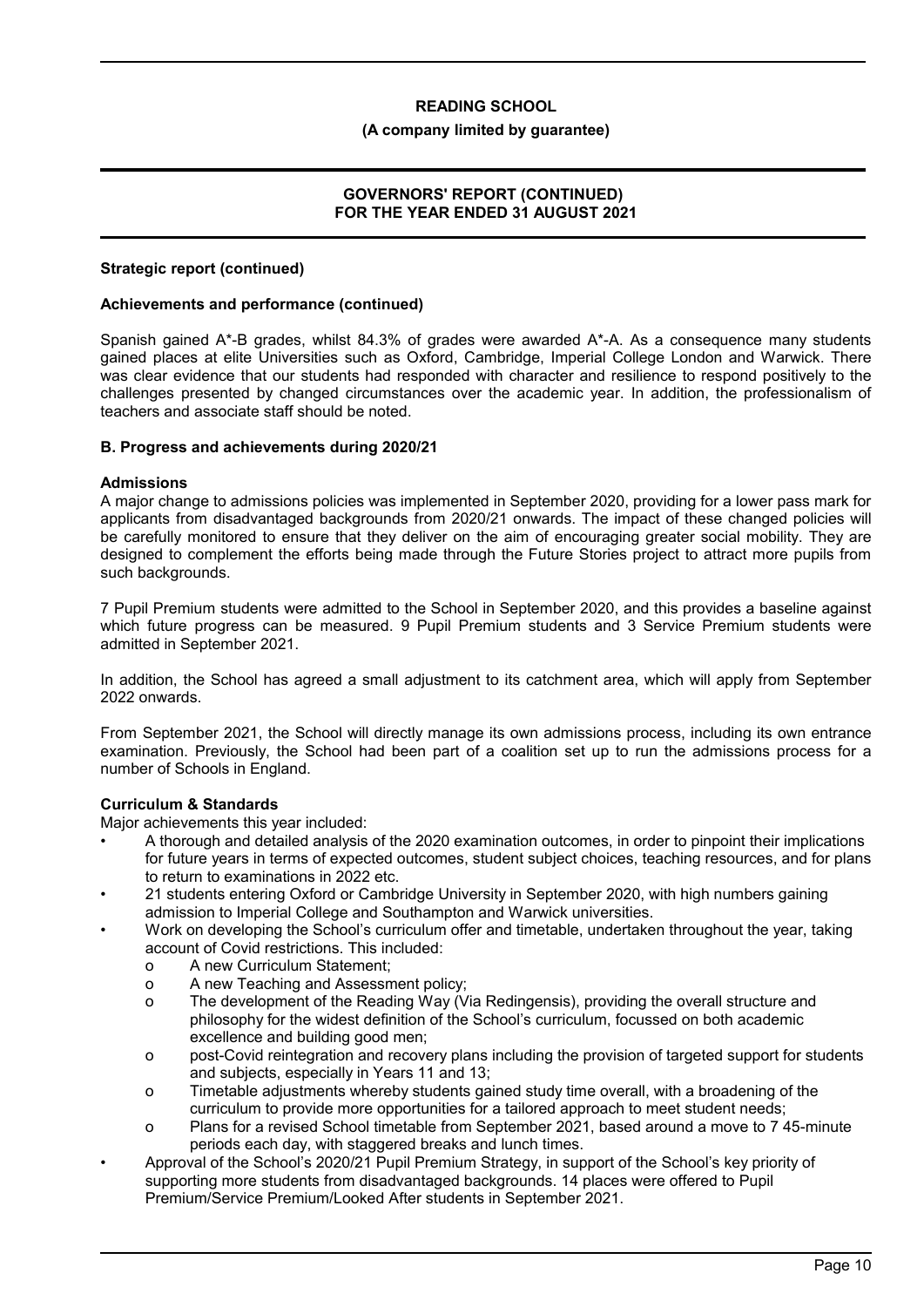# **(A company limited by guarantee)**

# **GOVERNORS' REPORT (CONTINUED) FOR THE YEAR ENDED 31 AUGUST 2021**

### **Strategic report (continued)**

### **Achievements and performance (continued)**

- Improvements to the Link Governor Scheme in respect of academic subjects, designed to make the committee more knowledgeable about changes and challenges across the whole curriculum.
- Continued focus on quality assurance and self-assessment, with an external "blink" review undertaken in the autumn of 2020.
- Oversight of the teacher-assessed grade (TAG) processes in 2021 and of the way the School had addressed and developed these. This resulted in governors being fully satisfied that they were robust and fair, with the needs of individual students taken into account.

# **External Relations and Pastoral Care**

In the course of 2020/21, the Committee:

- Continued to review progress on issues relating to social mobility at every meeting the School was shortlisted as a finalist in the 2021 UK Social Mobility Awards.
- Approved the pastoral elements of the School's 2020/21 Pupil Premium Strategy, with a particular emphasis on providing support for students from vulnerable backgrounds and recognition of the need to track the progress of Pupil Premium students better after admission to the School. The need to apply similar provisions to students from economically disadvantaged backgrounds who were not Pupil Premium students was also recognised.
- Worked with Student Representatives, securing their input to many of the issues considered by the Committee and supporting them in strengthening the student voice and making it more effective.
- Reviewed the School's future Partnerships Strategy, in support of the Reading Way.
- Undertook a governor skills audit.
- Continued to work on Governor Training, including keeping a record of all training undertaken.
- Reviewed its Special Education Needs and Disability (SEND) provision and the School's SEND Policy, focusing on the support given to SEND students during the previous 12 months, during the Covid 19 restrictions, lockdowns and periods of School closure.
- Helped revise and update the School's Equalities Objectives for the period 2018 to 2022.
- Reviewed and updated numerous school policies relating to safeguarding, student welfare, discipline, complaints etc
- Commissioned inspections of Boarding and Safeguarding, and continued to monitor the School's boarding provision, in the face of the challenges posed by the Covid 19 restrictions.

# **Finance**

Achievements in 2020/21 included:

- Successful completion of the 2019/20 audited accounts, with an unqualified auditors' assessment.
- Careful monitoring of 2020/21 income and expenditure, in a tight financial environment, and ensuring that the inevitable increase in expenditure as a result of the Coronavirus restrictions was kept as low as possible, consistent with full health and safety and safeguarding compliance. The Committee ensured that the School's response to financial issues caused by the Coronavirus (particularly those in Boarding) was timely and appropriate.
- Approving and implementing a range of measures suggested by the Boarding Progression Group to ensure the sustainability of Boarding in the light of the problems caused by the temporary closures caused by the Coronavirus lockdowns.
- Setting up new internal audit and scrutiny arrangements, with Bishop Fleming appointed as internal auditors.
- Responding to issues raised by the new internal auditors to improve financial control and compliance.
- Responding quickly and appropriately to the report and recommendations arising from the ESFA's Financial and Governance Review of the School, undertaken in December 2020.
- Initiating actions in response to an external review of the School's Finance function by King's Group Academies undertaken in May 2021, with actions to improve the School's financial management, financial planning (particularly longer-term forecasting), systems and processes and changes to the School's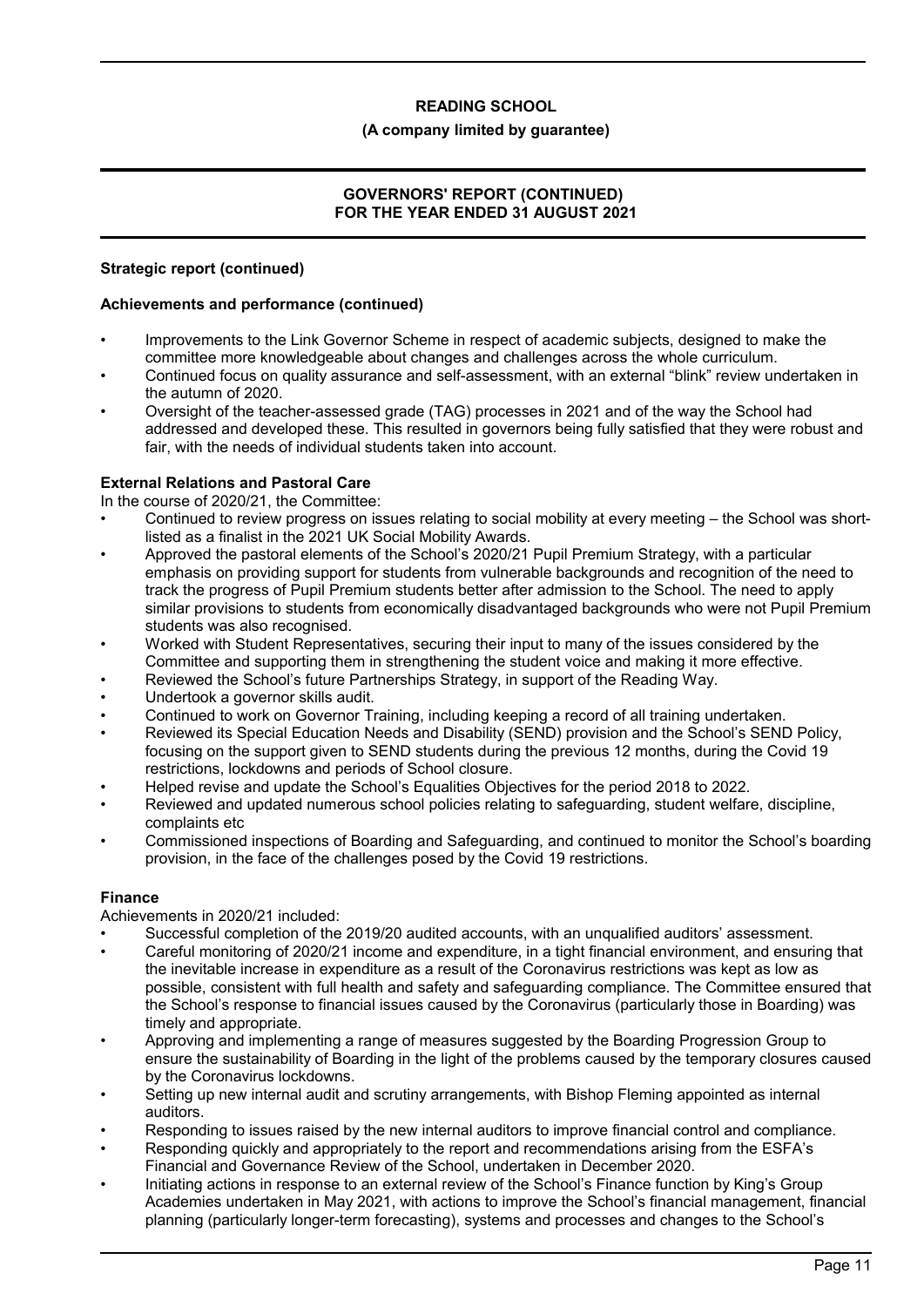### **(A company limited by guarantee)**

# **GOVERNORS' REPORT (CONTINUED) FOR THE YEAR ENDED 31 AUGUST 2021**

### **Strategic report (continued)**

### **Achievements and performance (continued)**

staffing structure in Finance.

- A comprehensive review of the School's Financial Procedures Manual, Tendering Policy and Scheme of Financial Delegation.
- Continuing to review and update the School's Risk Register, through a rolling review programme.
- Setting a balanced consolidated budget for 2021/22, which, notwithstanding a challenging financial environment, builds in provision for a pro-active approach to repairs and refurbishments.
- Overseeing the return to in-house operations for catering and cleaning in the School.
- Overseeing, from the School's perspective, the joint fundraising initiative with the Reading Foundation.
- Monitoring the financial performance of the Reading Overseas Partnership Company Ltd, and ensuring the company's future sustainability, so that, ultimately, its profits can used appropriately to support the School.
- Ensuring the School's full compliance with the General Data Protection Regulations (GDPR).

### **Property & Projects**

Key developments in 2020/21:

- A decision to bring catering back "in house".
- Ongoing oversight of the options for the development of the Morgan Road site in a way which will deliver maximum improvement of the School's facilities. The consent of the Secretary of State for Education to dispose of part of the site has been requested.
- Following on from a successful bid for grant aid from the ESFA's Condition Improvement Fund to replace a number of the School's boilers in 2020, the School has now secured further grants from the fund totalling £650,000 for further works to upgrade heating and electrical services in 2021.
- Successful negotiations with the School's insurers for the rebuilding of a new Boat House, following the fire in 2019. The contents of the Boat House will also be replaced.
- Careful monitoring and planning of the use of the property maintenance budget and the budget for health and safety compliance works, working with the Reading Foundation to ensure that maintenance and refurbishment priorities were identified systematically and tackled in the most cost efficient manner, taking account of Covid-related expenditure constraints.
- Reviewing and updating of Health and Safety and related policies.
- The establishment of a Working Group, with both governor and Senior Leadership Team members, in order to review and revise current spending priorities, examine the ability of the School to source funds for them, and look at the long-term sustainability of the School on its present site. As a first step, this Working Group has commissioned a full condition survey of all the School buildings, subject to agreement by the Reading Foundation.

The Committee has also adopted a new reporting system in the course of the year which has greatly improved its ability to monitor the condition of School buildings and their compliance with statutory regulations. This will support a more systematic and planned approach to maintenance in the future.

# **Sporting and cultural achievements**

As well as its academic excellence, the School is proud of its record in encouraging its students to achieve their potential in sport, music, cultural and other enrichment activities. Inevitably these activities were restricted by the Covid pandemic in 2020/21, but some of the highlights were:

- A Year 11 student was a finalist in the BT Young Pioneer Award .
- Reading School students celebrated World Mental Health Day by taking part in the national #HelloYellow campaign, raising a total of £4,620.
- Four Year 13 students beat 9,840 UK schools to win the Student Investor Challenge 2020.
- 88 Reading School students achieved a Distinction and 99 students achieved a Merit in the UK Bebras Computing Challenge.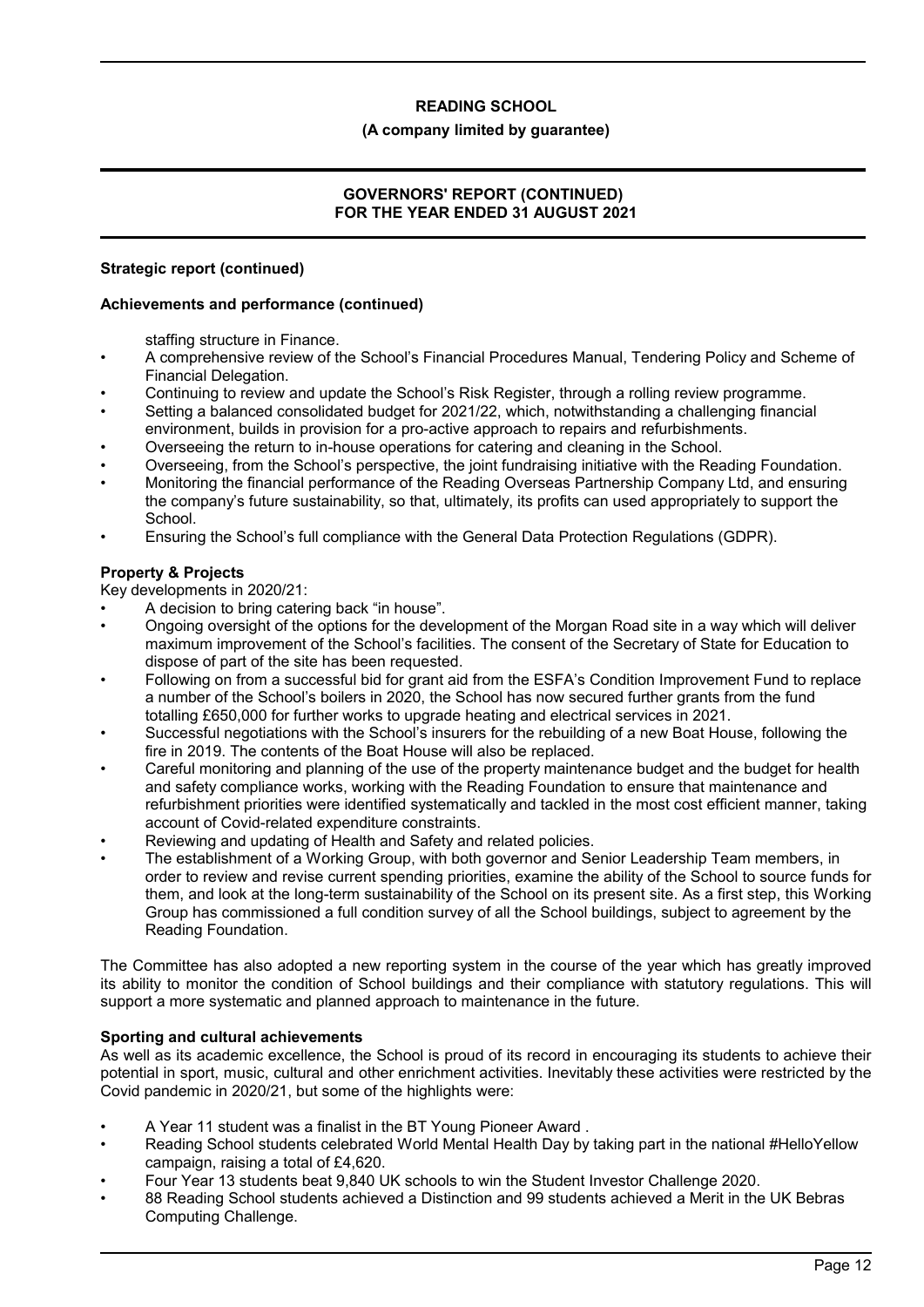### **(A company limited by guarantee)**

# **GOVERNORS' REPORT (CONTINUED) FOR THE YEAR ENDED 31 AUGUST 2021**

# **Strategic report (continued)**

### **Achievements and performance (continued)**

- 85 students in Year 9, 10 and 11 achieved 34 gold certificates, 25 silver certificates and 13 bronze certificates in the British Mathematics Olympiad.
- A Year 9 student was awarded the title of English Chess Federation (ECF) Club Master.
- 18 Reading School students achieved their Silver or Bronze Duke of Edinburgh awards.
- Reading School Year 12 students achieved 9 Gold, 7 Silver & 2 Bronze Awards in the British Physics Olympiad 2021.
- A Year 9 student won the Perse Research Essay Competition, a new competition that aims to inspire youngsters to develop their intellectual curiosity.
- A Year 12 student was appointed as a member of the Reading Youth Council.
- Twelve Year 9 and 10 students were selected by the Marylebone Cricket Club Foundation to train with professional coaches.
- Twelve Year 9 and 10 students achieved Gold Awards in the biology challenge run by the Royal Society of Biology.
- Year 8 students won the javelin and shot-put at the Reading Town Athletics Championships.
- A Year 10 student helped Berkshire win gold in the Intermediate Boys Octathlon in the South East Championships and to progress to the National final.
- A Year 12 student represented Team GB for the European Athletics U20 Championships 2021 in July, in Tallinn, Estonia.

# **The School's response to the Coronavirus pandemic**

Throughout the year, the School worked hard and effectively in order to achieve full compliance with the additional health and safety measures and staff and student testing required by the government. This resulted in considerable additional expenditure, which, through careful management, the Finance Committee of the Governing Body has been able to absorb, although an overspend on the 2020/21 School budget was inevitable.

From 4<sup>th</sup> January 2021 until half-term in the Lent Term, all schools in England were closed, and Reading School reverted to online platforms for all learning and assessment, using arrangements similar to those it had used in 2019/20. Furlough arrangements applied to some staff, but the majority of associate and teaching staff continued to work remotely.

All remote learning was carefully monitored, and generally showed very high participation rates.

During the period of closure, the over-riding priority was safeguarding, support and wellbeing for all members of the Reading School community, including students who were likely to find remote learning difficult.

Given that the cancellation of GCSE and A-level examinations had already been announced, a task force led by the Deputy Headmaster began work on the teacher-assessed grades process for GCSE and A-levels at an early stage, and this successfully built on the process which had been used for the 2020 calculated grades. All teacher-assessed grades were submitted to the exam boards by the deadline in June.

The impact of the School's closure in the 2019/20 School year had already had a major financial impact on Boarding, where the School had accepted that no fees were chargeable for the whole of the summer term 2020. This resulted in lost income of around £350,000, which in turn reduced the level of reserves in Boarding to under £100,000, threatening the future viability of Boarding operations. The further period of closure from January to March 2021 therefore posed a major challenge. The School responded by setting up a stakeholder group, including both governors and parents (the Boarding Progression Group), to undertake a major review of all elements of boarding operations and financing. After some very intensive work, this group produced a series of recommendations to ensure the sustainability of Boarding, and these were accepted by the Governing Body. As a result, the financial position of Boarding is now improving, with a clear plan to ensure a return to a healthy position, with adequate reserves.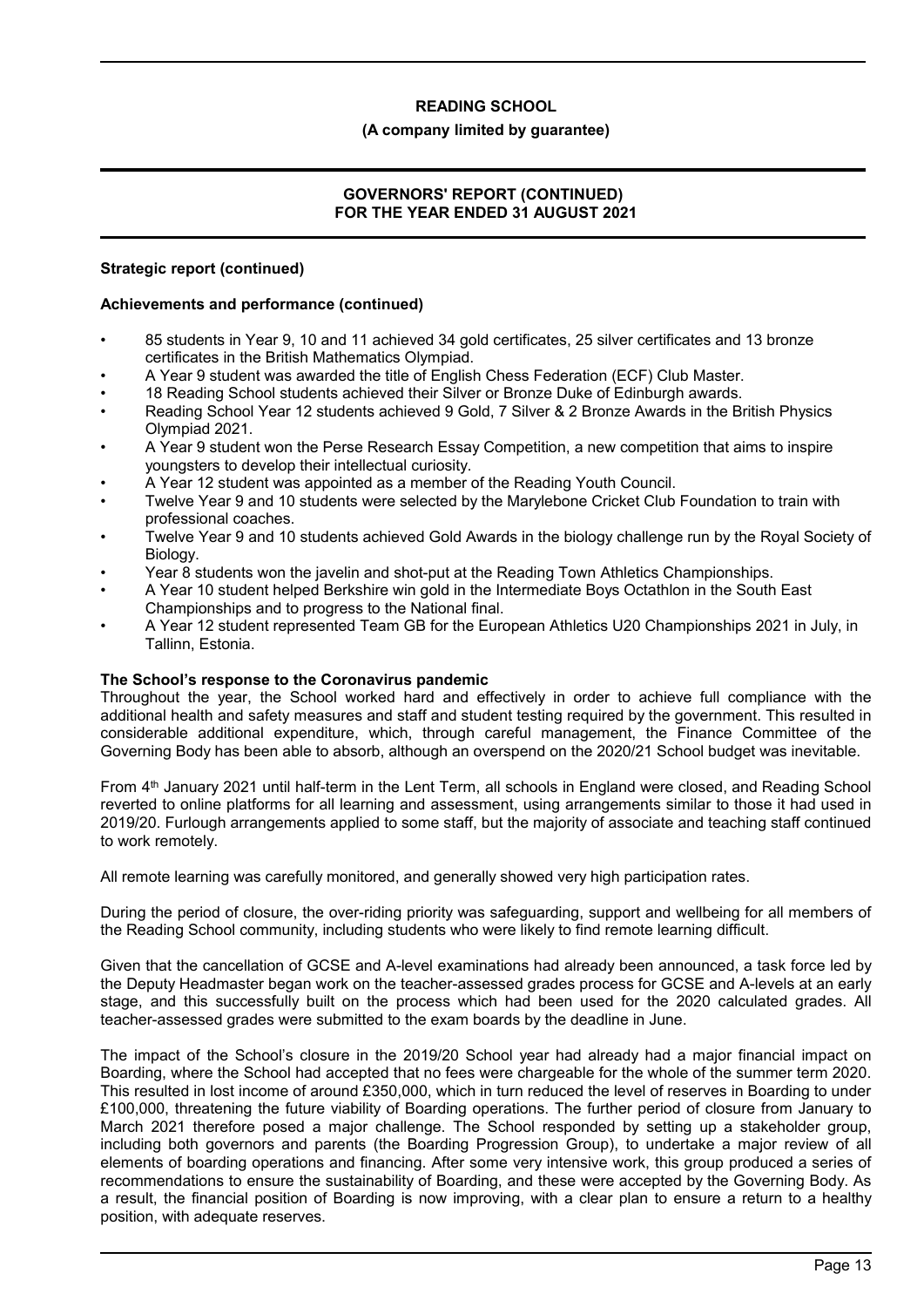### **(A company limited by guarantee)**

# **GOVERNORS' REPORT (CONTINUED) FOR THE YEAR ENDED 31 AUGUST 2021**

### **Strategic report (continued)**

### **Achievements and performance (continued)**

### **Conclusions**

The academic and other successes in 2020/21, and the continuation of the School's excellent response to the Covid 19 pandemic, show that Reading School continues to be one of the highest performing state schools in the country. We are continuing with our aim to develop it to be a 'World Class School', which nurtures integrity and academic excellence through the development of leadership potential, and which measures up to international benchmarks. We pride ourselves on our commitment to sustaining a high academic tradition and a willingness to embrace change in the interests of our students. This will be sustained as reintegration and recovery from the Covid 19 closure continues and the School seeks to flourish once more.

We regularly attract over 1,000 applications for day places at the School at Year 7 and a further 60-70 applications for boarding places, also at Year 7. For 2022 entry, we have received 1,160 direct Year 7 applications for day and boarding. The range of our feeder schools is diverse geographically. Our student population is ethnically and socially diverse with 71% of students coming from ethnic minorities. Most Year 13 leavers gain admission to leading Universities.

The School is proud to have again held its 1<sup>st</sup> place in the Regional Southeast State Secondary School category, announced in the 28th (2020) edition of Parent Power, published by *The Sunday Times*. This survey identifies the 2,000 highest-achieving schools in the UK, ranked by their recent examination results. The Britannia Study Link ranked Reading School as the 5<sup>th</sup> best state school in England in 2021, based on its Attainment 8 score. But, in our Strategic and Operational Plans, and in identifying the other challenges we face, we recognise that sustained success depends on continuous improvement, effective leadership, strong partnerships and effective learning environments.

Excellence in the classroom and development of the whole person in students is crucial. We are committed to serving our local community and to playing a role in increasing social mobility, as demonstrated by Future Stories Project, through which the school encourages and supports admission applications from disadvantaged students, and the changes made to admission policies from 2020 onwards, which will prioritise the admission of such students without, however, compromising academic standards. In particular, the School recognises the importance of preparing to support such students as they enter the School in greater numbers from September 2021 onwards.

### **C. Key performance indicators**

Number of permanent exclusions: 0 Number of fixed term exclusions: 2 Number of racist incidents: 5 Number of incidents of bullying: 3 Overall school attendance (Years 7 to 11): 93% Pupil Lateness: 0.7%

# **Going concern**

After making appropriate enquiries, the board of trustees (i.e. the Governing Body) has a reasonable expectation that the Academy has adequate resources to continue in operational existence for the foreseeable future. For this reason it continues to adopt the going concern basis in preparing the financial statements. Further details regarding the adoption of the going concern basis can be found in the Accounting Policies.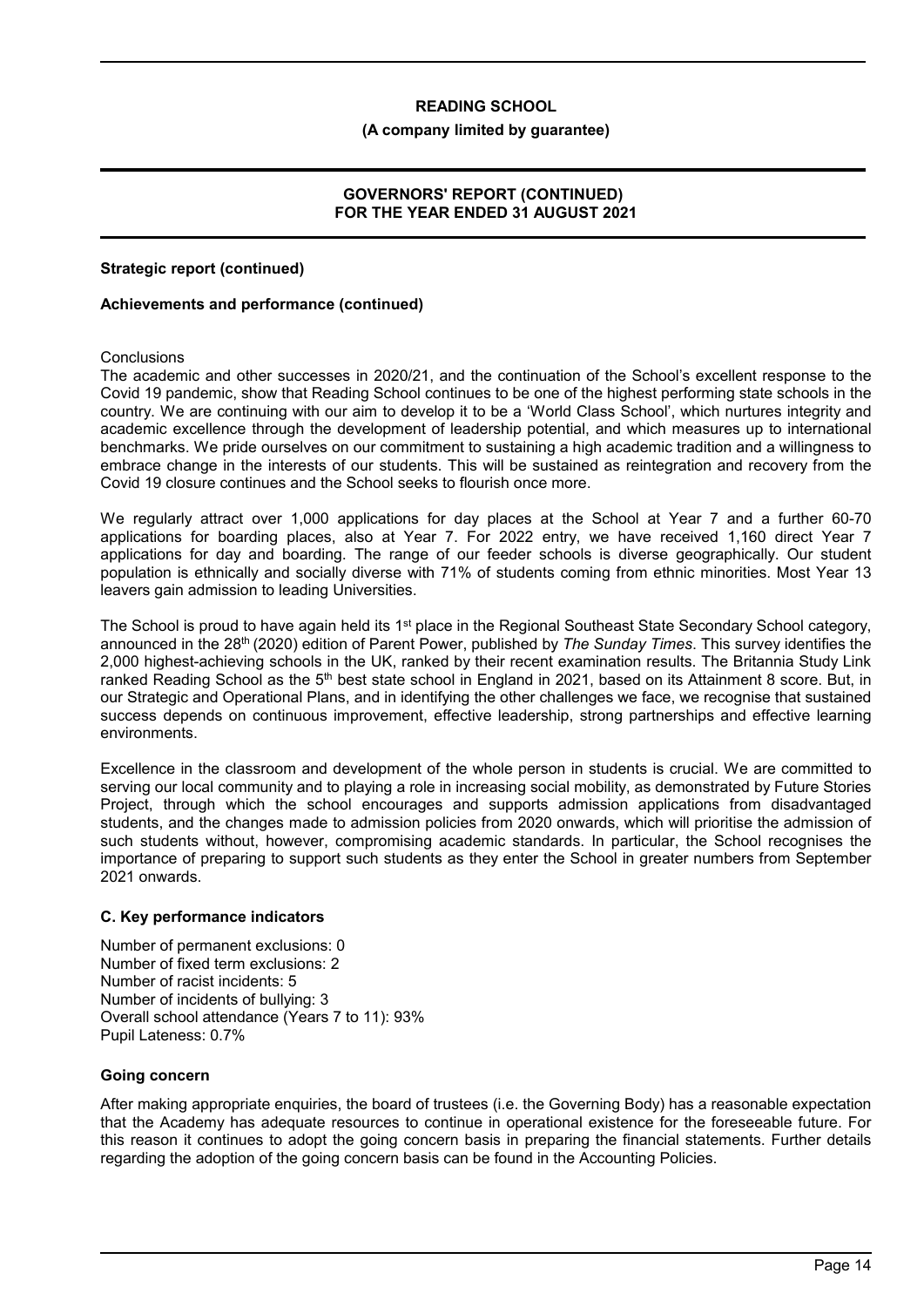#### **(A company limited by guarantee)**

### **GOVERNORS' REPORT (CONTINUED) FOR THE YEAR ENDED 31 AUGUST 2021**

### **Strategic report (continued)**

### **Financial review**

### **Financial Outcome of Activities and Events**

Most of the Academy's revenue income comes from the Education and Skills Funding Agency (ESFA) in the form of recurrent grants. These grants and the associated expenditure are shown as restricted funds in the Statement of Financial Activities. The School has sought to ensure that absolute revenue funding levels remain constant, with funding cuts being offset by increases in pupil numbers, following decisions a few years ago to increase entry numbers at Year 7 and in the sixth form.

The Academy also received a small annual devolved formula capital grant in 2020/21, which will be applied to general refurbishment work and redecorations. As noted above, the School has been awarded a CIF grant of £650,000 for upgrading of its heating and electrical systems. (The School is contributing £50,000 of its own funds to these works in 2020/21).

The consolidated budget for 2020/21, set in July 2020, showed a surplus of just under £12,000, before accounting adjustments. It was acknowledged at the time that there were a number of unknown factors which could impact on the overall budget, mainly as a result of extra costs associated with the pandemic and of the risks surrounding the low level of reserves in Boarding.

In the event, careful financial management and unbudgeted additional income meant that the final consolidated accounts for 2020/21 show a surplus of £560,000 before accounting adjustments, even after additional, unbudgeted expenditure on supplementing the CIF grant (see above).

For accounting purposes the Boarding department is fully integrated within the Academy Financial Statements, whereas at operational level Boarding is run entirely separately from the School. Boarding numbers have continued to be stable in 2020/21, notwithstanding the uncertainties caused by the Coronavirus pandemic.

As at 31 August 2021 the net book value of fixed assets was £13,080,943 *(2020: £13,425,824)*. The operating deficit for the school for 2020/21 was £204,999 *(2019/20: deficit of £914,630)*.

The School's trading subsidiary, the Reading School Overseas Trading Company made a loss in 2020/21 of £49,858, as income to the company was deferred. But the company is able to sustain such a loss, and is expected to return to profitability over the course of the next three years.

### **Reserves policy**

The governors' policy is to generate reserves to provide funds to continue to enhance the educational and boarding facilities and to fund future development projects. The School had set a balanced budget for 2020/21 and increases in pupil numbers to offset expected further reductions in funding from the Department of Education are continuing. In setting the budget, the governors recognised that the uncertainties facing the School meant that all elements of the budget, including the use of reserves, would be subject to continuous review during the course of the year.

A substantial proportion of Boarding reserves had been used in 2019/20 to undertake a range of security and compliance works, and to cover the loss of fee income in summer term 2020, so that Boarding reserves at the start of 2020/21 were close to the minimum level required to sustain the School's boarding provision. These reserves were further depleted by the closure of Boarding in January and February 2021, but plans are now in place to restore them to healthy levels, with a 6% increase in boarding fees in 2021/22.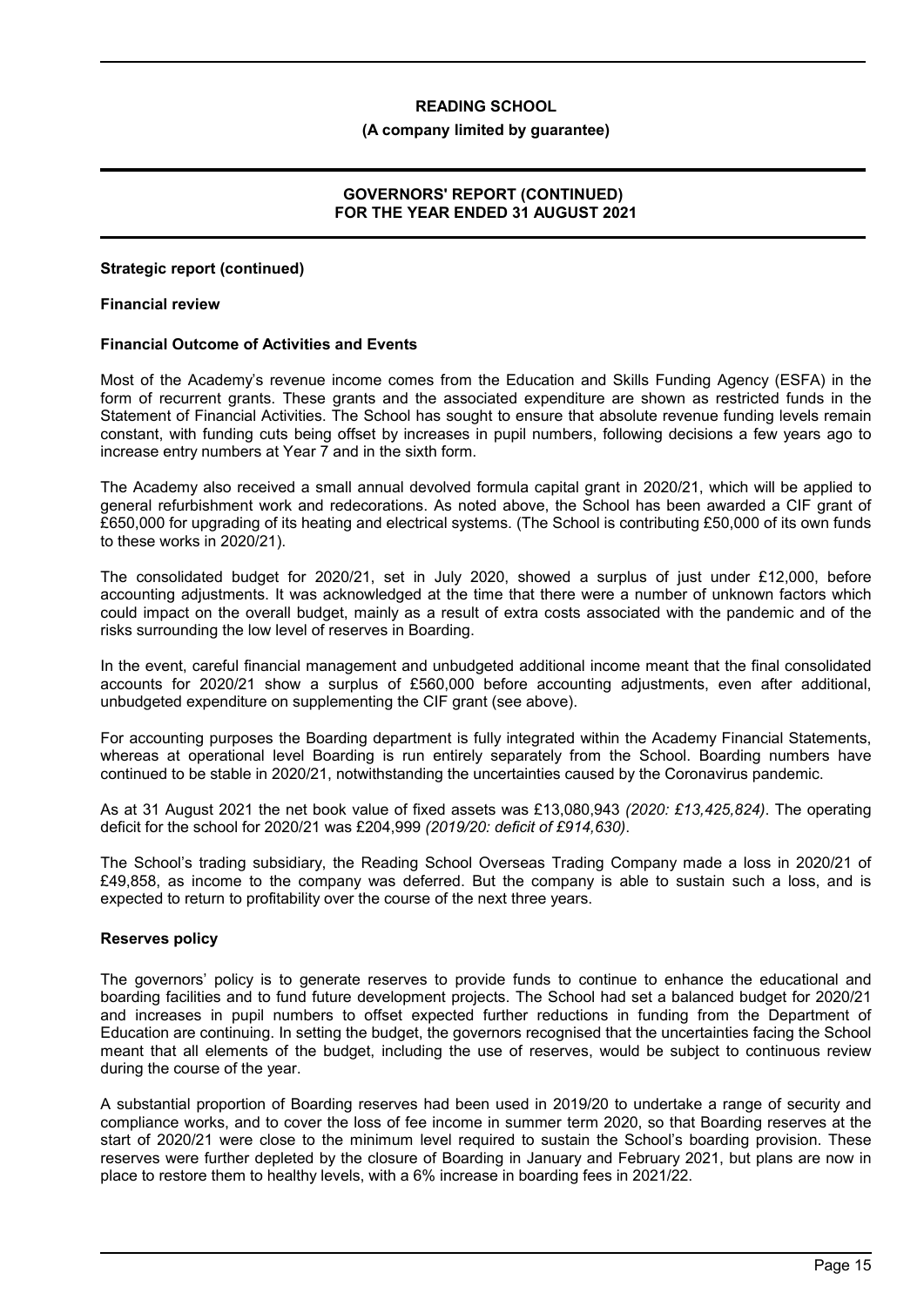### **(A company limited by guarantee)**

# **GOVERNORS' REPORT (CONTINUED) FOR THE YEAR ENDED 31 AUGUST 2021**

The governors review the reserves policy annually, but a major review of the School's investment policy and strategy was initiated in 2019/20, which will continue in 2021/22, following some delays in 2020/21 as a result of the immediate issues created by the pandemic.

At the date of the 2021 balance sheet, the Charitable Company had free reserves of £879,790 *(2020: £671,144).*

### **Investment policy**

The governors' investment powers are set down in the Charitable Company's Memorandum and Articles of Association, which permit the investment of monies of the Charitable Company that are not immediately required for its purposes in such investments, securities or property as may be thought fit subject to any restrictions which may from time to time be imposed or required by law.

The Charitable Company's current policy (as set out in the School's Financial Procedures Manual) is to invest surplus funds in short term cash deposits, and that the governors will only authorise investment in other than short term cash deposits where this is deemed to be in the best interests of the School in the future. This policy was applied throughout 2020/21.

### **Principal risks and uncertainties**

The School has an excellent record in meeting its challenges, and the governors recognise the key role of talented and dedicated staff in this.

The School's high standards, its excellent record and its popularity with potential applicants, mean that the main risks are financial in nature. Currently, the principal risks and uncertainties are:

- Major efforts made to bridge the funding gap caused by reductions to revenue funding will need to continue. Revenue expenditure has been progressively reduced to the minimum level compatible with sustaining academic standards and meeting all the ambitions set out in the Strategic and Annual plans.
- Given this position, and the fact that there are elements of costs which the School cannot control (e.g. pension contributions), it is vital that the School sustains and (if possible) increases its level of revenue income in future years. In the past, the main means of doing so has been through increased pupil numbers, but the School has now increased student numbers in Year 7 and the Sixth Form to maximum capacity.
- The School's funding position is such that subjects which few students opt for, particularly at A-level, cannot be offered economically. This poses a potential threat to the breadth of the curriculum. Governors will continue to monitor the position, whilst recognising that it is ultimately difficult and undesirable to attempt to control or unduly influence student choices. Annual Operational Plans will continue to include actions aimed at sustaining curriculum breadth.
- The School needs to be able to raise additional funds at local level to support major improvements to its facilities, particularly sports facilities. The position on fundraising and the use of funds raised is regularly and closely monitored by governors in Committee meetings and the generation of substantial funds for capital projects is one of the major future challenges facing the School. The Sustainability Working Group referred to above has been created to address this need in a systematic way.
- Given the nature of the School site and buildings, the risk of unforeseen and expensive repair work is substantial and can lead to urgent funding needs, as recent experience shows. The Governing Body is seeking to reduce this risk by identifying the highest priorities and tackling them pro-actively, so as to minimise the extent of unexpected problems – in this context, governors acknowledge the contributions made by the Reading Foundation. This issue is another that is being addressed by the Sustainability Working Group.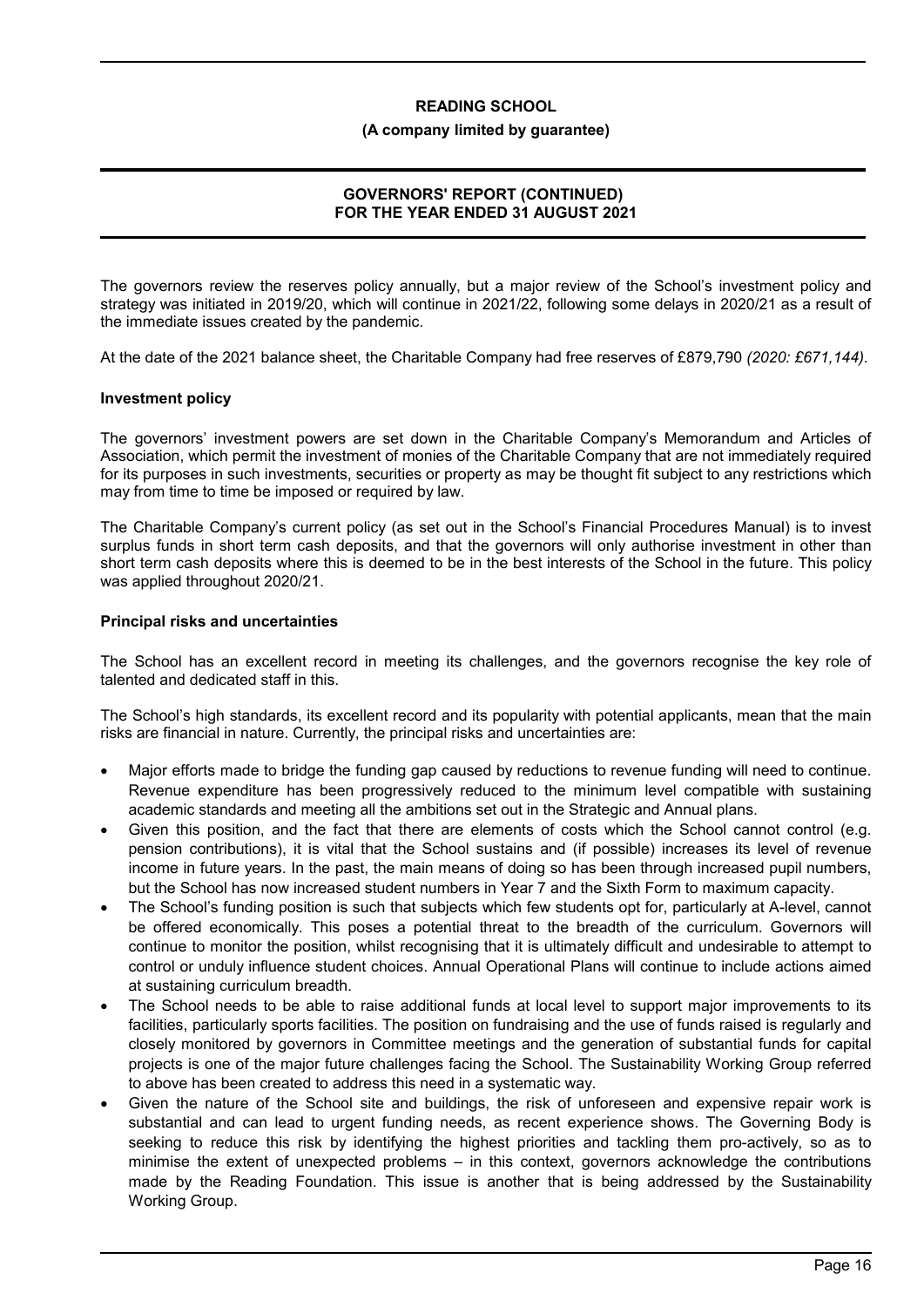### **(A company limited by guarantee)**

# **GOVERNORS' REPORT (CONTINUED) FOR THE YEAR ENDED 31 AUGUST 2021**

- The listed status of much of the School's buildings creates additional complications, as it can make the obtaining of consents for repairs to the fabric of buildings more complicated and expensive. For example, it took over two years to obtain all the consents necessary to repair the roof of the main Waterhouse buildings.
- Like most organisations, the School is potentially vulnerable to cyber attacks, and has experienced one such attack in 2020/21. This has been the subject of a thorough investigation, in conjunction with the ESFA, and will lead to better protection against such attacks in the future.
- Reading School currently operates as a single-academy trust, but recognises that current government policy favours all schools becoming members of multi- academy trusts, and that this could impact adversely on the School in the future. There is also a separate (but related) sub-issue of government expectations that the membership of the trust should be separate from the membership of the Governing Body. There are therefore plans to review current governance arrangements early in 2021/22 to examine these issues and agree a way forward which will address them effectively.

The governors have a robust attitude to risk management. The risk register defines and considers risk under the headings of Strategic and Reputational Risks and Operational Risks. The register was subject to continuous updating by governors through a rolling review process in 2020/21, and this will continue in 2021/22.

All governors have received up-to-date training in safeguarding, the Chair and Vice Chair of the Governing Body have undertaken required training in Safer Recruitment, and the Chair is the designated Governor with responsibility for child protection.

Governors receive regular reports from staff, the School's Health and Safety Committee and the Health and Safety link governor. Whilst the pandemic has required site visits by governors to be suspended, these are expected to resume in 2021/22.

A number of policies have been adopted by the Governing Body, covering risk and health and safety matters. These are reviewed regularly, including annual reviews of the following policies:

- Safeguarding
- Child Protection
- Health and Safety Statement and Policy
- Risk Assessment Policy
- Register of Risks (rolling review).

Key policies of this type are published on the School's website, as per DfE requirements.

It is confirmed that, in the process of agreeing the Operational Plan for 2021/22, of setting school budgets for 2021/22, of reviewing financial procedures and funding projections, and of producing this report, the major risks to which the Academy Trust is exposed, as identified by the trustees, have been reviewed, and that systems or procedures have been established to manage those risks.

### **Insurance**

The School has moved to the Government's Education Insurance and Risk Protection Arrangement, in order to minimise future insurance costs. Governors have satisfied themselves that this continues to provide adequate coverage against risks. This has been demonstrated through the recent successful claim in respect of the School's boat house.

# **Fundraising**

Despite the effects of the pandemic and the unknown variables Reading School has continued to prioritise community relations and look into alternative funding streams. The priority remains to continually create strong and productive relationships with all the School's supporters, and especially the key constituencies of alumni and parents (past, current and future). The Reading School Society exists to foster and manage these relationships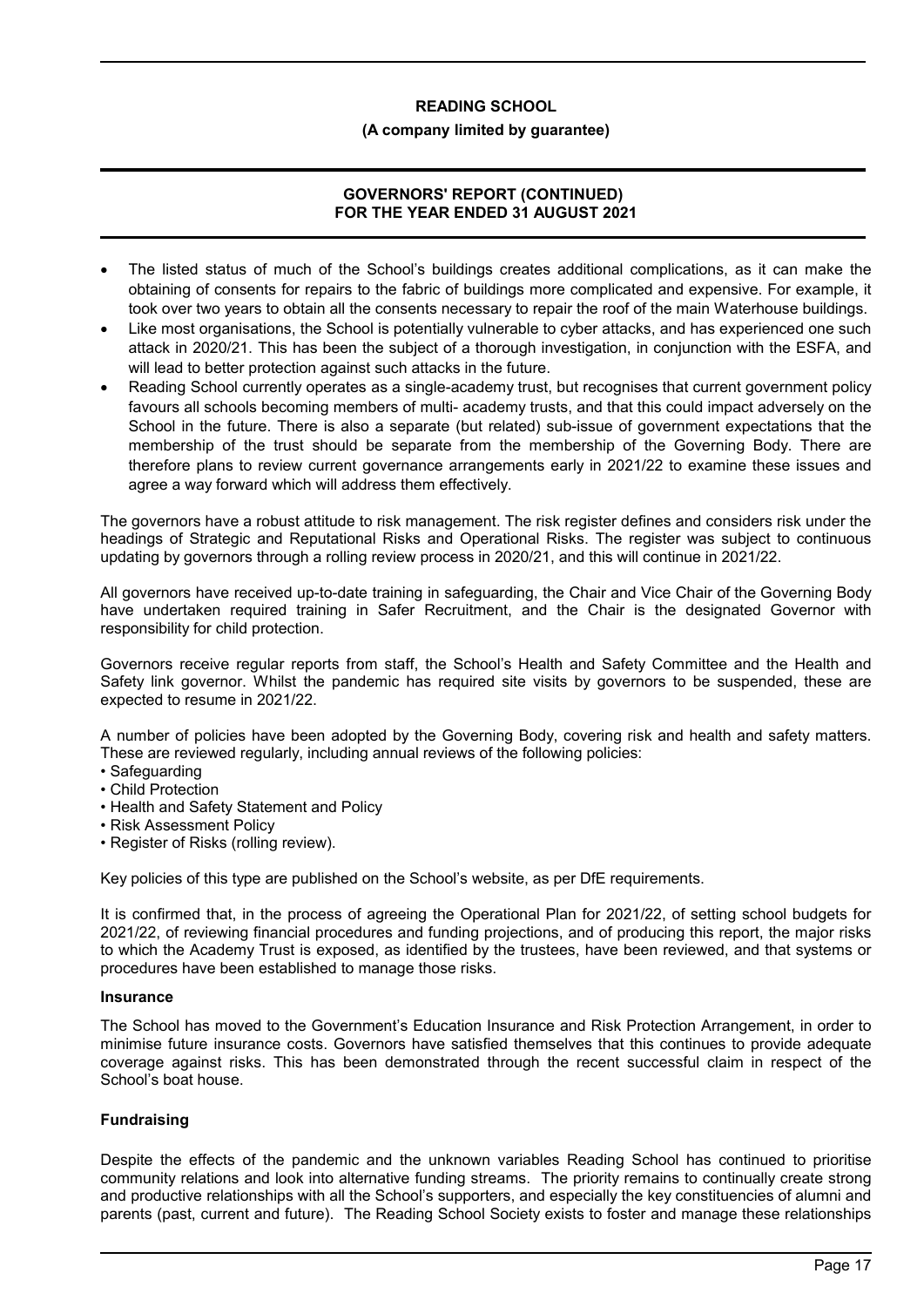#### **(A company limited by guarantee)**

### **GOVERNORS' REPORT (CONTINUED) FOR THE YEAR ENDED 31 AUGUST 2021**

### **Fundraising (continued)**

and increase engagement with the Reading School community.

The work of the Society Office is overseen by a steering group comprising of Foundation Trustees and School Governors and led by the Senior Leadership Team. This has been enabled by annual grants from The Reading Foundation.

The School's strategy is to encourage all its supporters to give back to Reading School. While fundraising is an obvious and the most flexible form of giving (and the School has benefited in recent years from donations from parents and alumni, as well as major grant-making Trusts), other ways of contributing are encouraged and valued. Our younger alumni provide students of the School with valuable feedback about universities and career steps that will directly benefit our Sixth Formers. Parents and alumni are speakers at our lectures and can offer their professional wisdom and experience as governors and volunteers, or introduce us to their own networks to help widen the School's reach. In addition, the Society Office has launched 'Voices of ORs' inviting our ORs to share their life experiences, challenges and successes with our community providing a meaningful way to connect with our current pupils.

Reading School's social media presence has grown substantially with targeted approaches through LinkedIn, Twitter, Facebook and Instagram and all Reading School connections are invited to join it. In addition, in May 2020 the Society Office launched the Reading School Alumni Society which is growing significantly and has attracted new members globally. This is to provide a platform for Old Redingensians to share opportunities with like-minded individuals - i.e. graduate opportunities as well as provide mentoring to current and former pupils. The platform also enables the creation of local OR groups in various regions and countries around the world.

The Society Office's strategy which encompasses: communications via social media; events - whole school key events; alumni relations and development are all paramount to the development and fundraising to the future of the school as we widen access to students from disadvantaged backgrounds, provide enhanced wellbeing support to staff and students, provide co-curricular activities beyond the classroom and support careers and mentoring advice for all, as well as improve the school's facilities and maintain the fabric of the school.

The School continues to nurture its relationships with its key stakeholders including The Reading Foundation; Reading School Parents Association (RSPA); and the Old Redingensians Association (ORA) and indeed all parents and ORs who partake in supporting Reading School.

We are most grateful for grants from the Reading School Parents' Association (RSPA) used for various School projects and initiatives in 2020/21. Traditionally, the RSPA raises money through events such as the Quiz Nights, Christmas Market and Summer Fayre, amongst other fundraising initiatives, to enable the school to pay for equipment and sponsor events outside the normal school budget, which will enrich the life of our pupils. During the pandemic this has been limited due to restrictions on running face to face events. Nonetheless, they have contributed towards two new minibuses to reduce the cost of hiring and providing additional transportation capacity through the school year. This has been possible through a virgin giving campaign, parental corporate matching and ongoing online fundraising platforms such as Giving Machine and Easy Fundraising.

The corporate matching and online charity shopping platforms enable the Reading School community to sign up to additional fundraising online platforms that generate income for the RPSA to be able to support the school and costs nothing! During the difficult pandemic time the RSPA has launched the Reading School lottery and over the Michaelmas Term 2020 the RSPA also coordinated the Staff appreciation initiative donating festive goodies, fruit platters and home baked treats for several weeks. This was greatly appreciated by the staff helping lift spirits during an already difficult time.

In addition, the Old Redingensians Association (ORA) have supported the School with various initiatives such as: The School's annual Book week inviting various inspirational talks and interactive workshops from authors including welcome books for Years 7 and Year 8; supporting the Wellbeing board and resources delivered for all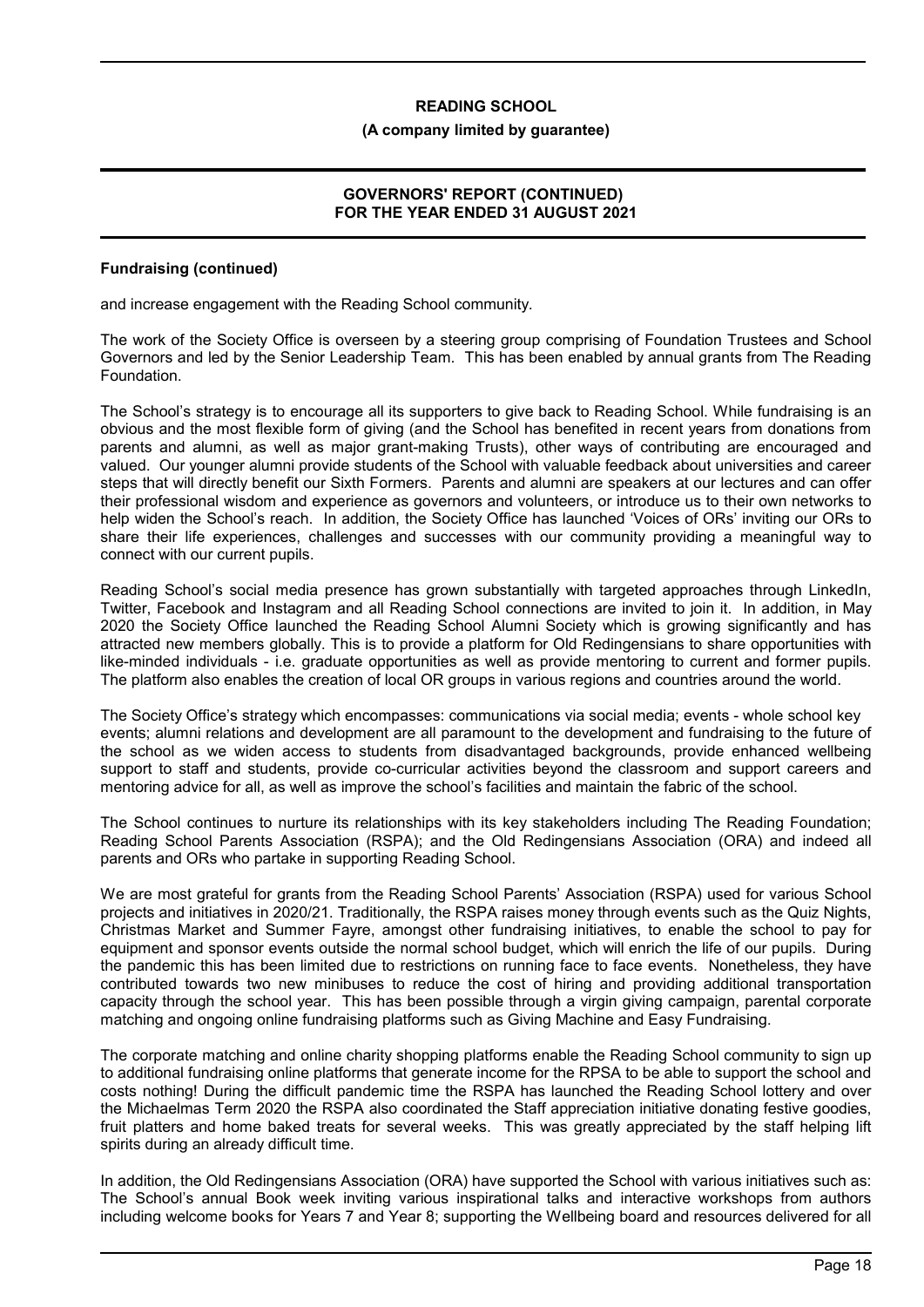#### **(A company limited by guarantee)**

### **GOVERNORS' REPORT (CONTINUED) FOR THE YEAR ENDED 31 AUGUST 2021**

### **Fundraising (continued)**

students promoting the importance of mental health and wellbeing during the pandemic; and the production of the annual School Magazine. The Society Office also supports the reunions, meetings and sporting events undertaken by the ORA at the School which have only taken place virtually over the last academic year.

The Society Office oversees the primary fundraising tool via the 'Charitable Annual Trust Fund – Building for the Future' and offers an opportunity for every parent/carer, Old Redingensian, staff member, governor and friend of the school to support both current and future generations of students at Reading School. These contributions mean that we can continue to run our vital co-curricular programme of clubs and activities which benefit all our pupils, enabling them to learn new skills, develop their individual talents and enjoy their recreational time. Each department bids for their additional resources to enable them to run these activities efficiently throughout the year, directly impacting the breadth of co-curricular activities offered to pupils as well as some modernisation of classrooms. Regular donations from parents enable Reading School to project and plan activities for the future.

The Society Office identifies key dates to promote giving as identified via the 12 days of giving before Christmas. This provided an opportunity for donors to give to various school initiatives.

The Society Office promotes legacy donations to ensure that Reading School will continue the ethos of 'learn, lead and serve' as well as increase engagement with the Reading School community, through whole school events such as Senior and Junior Prize Giving, reunions for our alumni, Inspire Lectures to benefit the pupils, and continued engagement via social media to ensure the building of alumni relations and the whole school community.

In addition, as we move towards the 900th Anniversary celebrations in 2025 the Reading Foundation is keen to support the maintenance programme which is required to preserve the Grade II listed buildings. To this end the Reading Foundation kindly provide grants for renovation such as the tarmacking of the front of the school terrace. The work was carried out over the summer.

As a member of the Institute of Development Professional in Education, Reading School is committed to following best practice in all its development and fundraising activities. The Society Manager is also the Vice President of the South West Regional Area sharing best practice with independent and state schools in the local area. All fundraising activities and approaches to constituents for funds meet the guidelines issued by the Charity Commission, GDPR and PECR legislation. The Society Office coordinates all fundraising activities. The majority of these activities are controlled by the Society Office. Those that are not (such as pupils collecting for charity days) have been risk assessed to ensure that they are suitable. We would never attempt to solicit from the vulnerable, nor be intrusive. Fundraising approaches should always be respectful and tailored to prospects' individual wishes as far as possible. Donations come from fruitful relationships with our supporters, companies who wish to be our partners, and appropriate grant-making trusts. We would rarely seek gifts from the wider public, except for the conservation of our Grade II heritage buildings. We have received no complaints about our fundraising in the past year.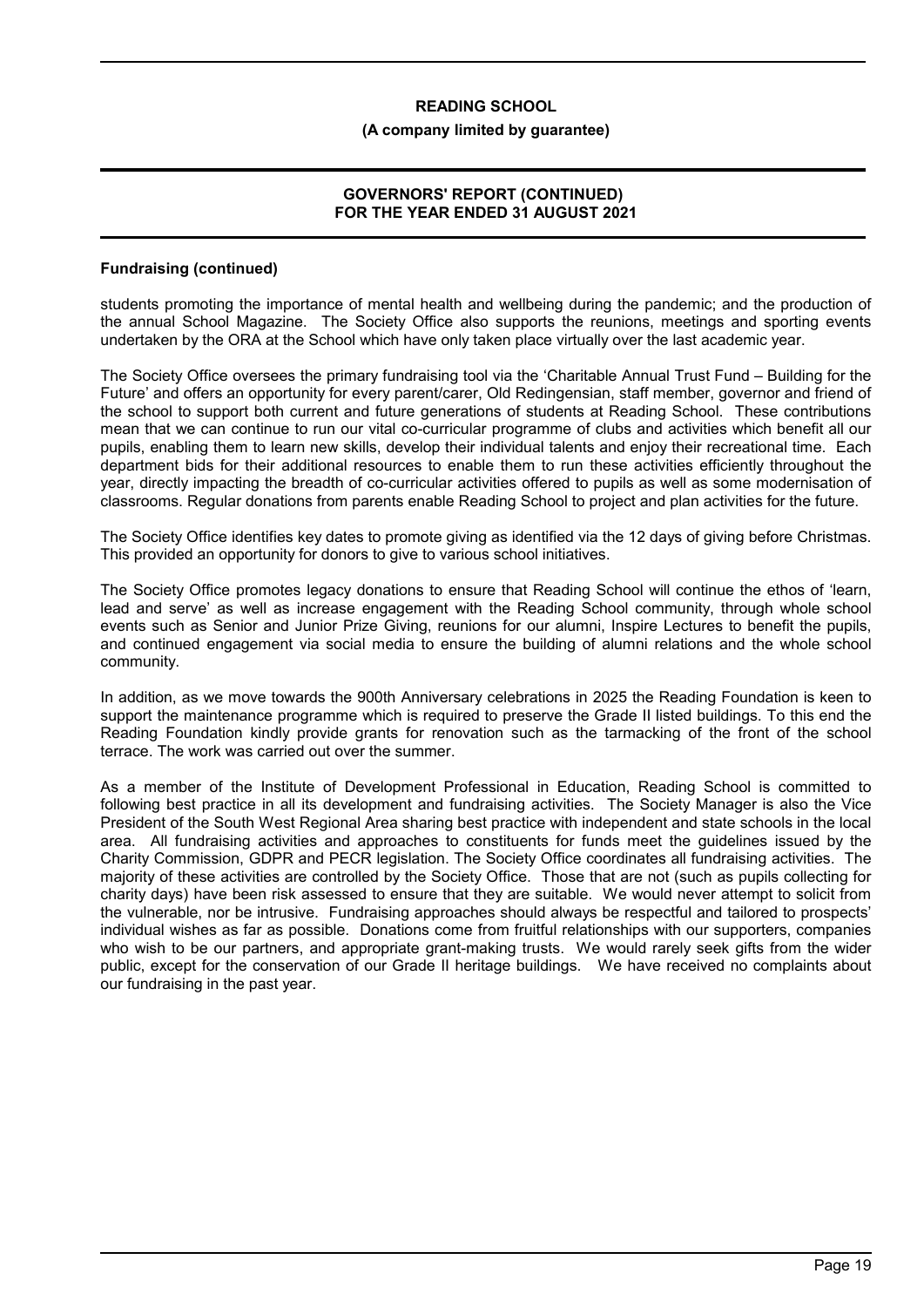### **(A company limited by guarantee)**

# **GOVERNORS' REPORT (CONTINUED) FOR THE YEAR ENDED 31 AUGUST 2021**

### **Plans for future periods**

The Operational Plan for 2021/22, which takes account of the challenges of recovery and reintegration presented by the Coronavirus pandemic, was approved by the Governing Body on 5<sup>th</sup> July 2021, and is too detailed to set out in full here. The following summarises the key priorities in the plan:

Excellence: be a powerhouse of curriculum ambition, imagination, quality and excellence

- Deliver an ambitious and rigorous curriculum for the beginning of each student's time at Reading School.
- Develop a well-sequenced curriculum that enriches and equips students beyond the confines of an exam specification.
- Develop assessment and feedback that drive a culture of continuous curriculum improvement for staff and students, including greater use of technology and data analysis in improving the value of the reporting cycle.
- Provide a breadth of curricular opportunity that enables students to be excellent communicators in their subjects.
- Develop a curriculum that interweaves Academic Excellence and Building Good Men as part of a Reading Way.
- Deliver sustained high performance through a positive culture of commitment that encourages ambition, talent and intellectual curiosity and enables all students to be inquisitive and achieve excellence.
- Develop a robust quality assurance process, benchmarking standards against measures of excellence and learning from organisations of outstanding performance resulting in direction, alignment and commitment.

Nurture a team of professional teachers who inspire students with a love of their subjects and a spirit of passion, performance and inquisitiveness

- Improved staff recruitment.
- Design a CPL strategy that is evidence-based and maximises participation.
- Provide opportunities for staff to share professional practices and materials with other staff, within and beyond Reading School.
- Nurture staff engagement and well-being ensuring that well-being is at the forefront of staff support.

Create cultural conditions that combine academic excellence with well-being through the expectations that all who study or work at Reading School will aspire to the very best, holding themselves to account

- Encourage respect for sustainability and the environment.
- Encourage an awareness of the benefits of a healthy lifestyle and emphasising the role which physical activities, games and a sporting programme play in achieving positive levels of wellbeing linked to Reading Way.
- Provide a co-curricular program that encourages students to take part in a range of activities focusing on learning skills, and encouraging staff to take part in co-curricular activities linked to the Reading Way.

# *Integrity: a culture of character, belonging and wellness*

- Build Good People who are authentic in their behaviours and earn respect and put their heart into everything, through:
	- <sup>o</sup> a supportive, dynamic environment where each student is valued and has the opportunity to reach his potential
	- an understanding of non-negotiable behaviours that also develop positive conduct and attitudes.
	- The House system.
	- <sup>o</sup> Improved pastoral processes and character development.
- Build persons of character who are kind, compassionate and display positive attitudes, strengthening resilience and seek positive mental health and wellness.
- Champion a commitment culture through the embedding of a co-curricular programme that engages students to commit to personal development and the nurturing of cultural and social capital, including maximising participation in Future Stories and other service opportunities in Sixth Form.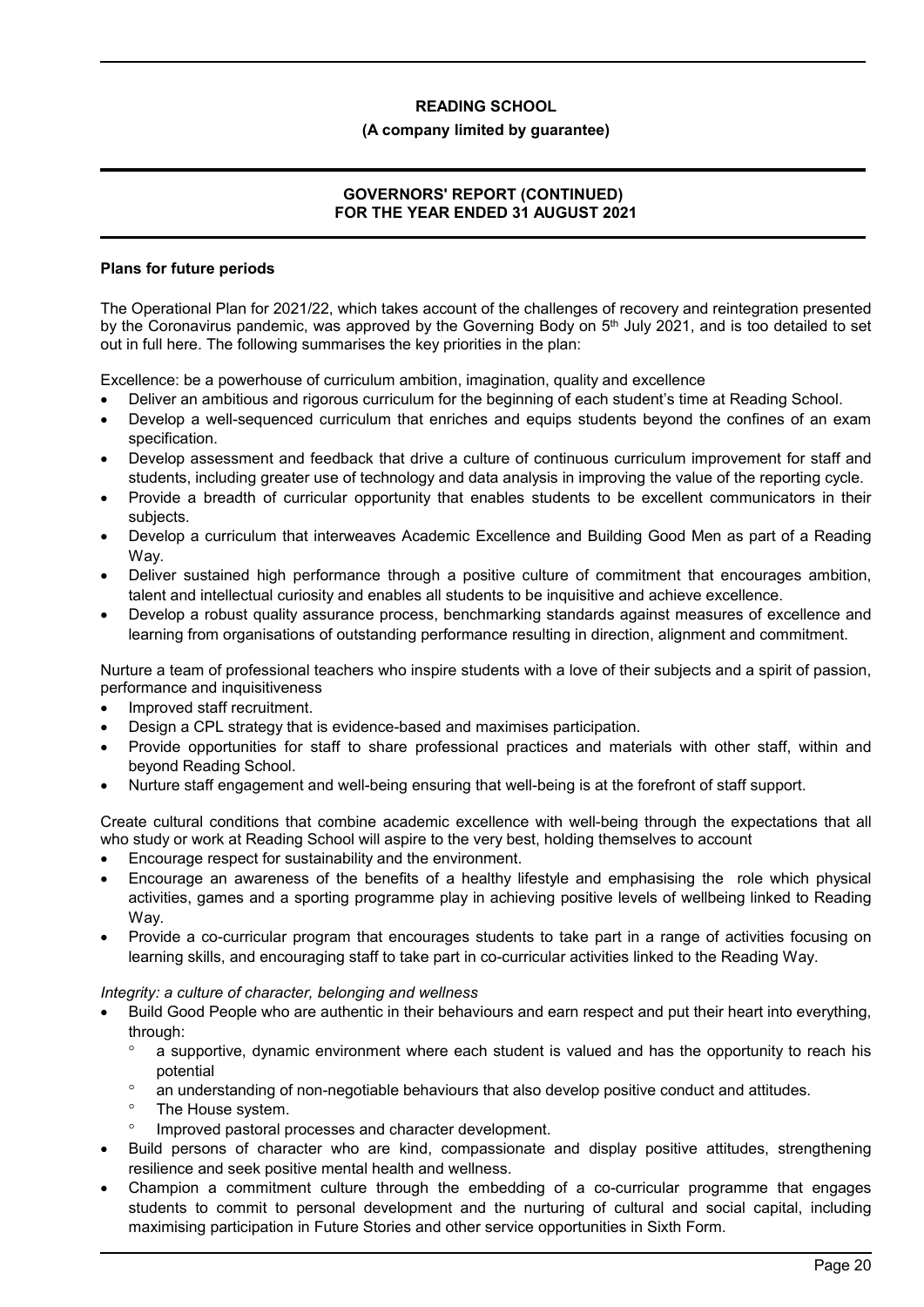### **(A company limited by guarantee)**

# **GOVERNORS' REPORT (CONTINUED) FOR THE YEAR ENDED 31 AUGUST 2021**

### **Plans for future periods (continued)**

- Champion a culture of well-being, courage and resilience so that all who work and study at Reading School align actions and words with our shared values.
- Foster a community which builds a safeguarding culture built on positive relationships, a sense of place and belonging.

Leadership: Foster a culture of leadership, management and accountability

- Collaborate for the common good with a sense of purpose to enable improved social mobility, enhancing the life chances of local, disadvantaged young people through school policies and initiatives that reflect solidarity with the disadvantaged and our dedication to service, through the *Future Stories* programme and revised admissions policies.
- Devise and implement models of leadership that emphasise the importance of service and cultural architects – e.g. through sport, outdoor activities, music and drama, through cross-age leadership opportunities, and through 6<sup>th</sup> form leadership opportunities.
- Demonstrate authenticity and accountability regarding performance complemented by a sense of compassion and consideration for the well-being of others, linked to behaviour and systems for students, staff and governors, including succession planning and the retention of talented staff.
- Deliver on the creation of a team-first approach working with and for others, in order to ensure well-being of students and staff (e.g. through the house system, middle leadership programmes for staff and the  $6<sup>th</sup>$  form).
- Ensure effective stewardship and governance of operations and financial resources to go beyond compliance and enable sustainable development.
- Maintain a focus on providing facilities fit for purpose through delivery of aspects of the Property Master Plan for the Erleigh Road Campus and Morgan Road facilities, taking into account the School's current and future curriculum, staff, estates and amenity requirements.

Community: Relationships, belonging and partnerships

- Cultivate a collaborative school community that inspires, where opportunities abound, talent is nurtured and characters are formed – e.g. through community links, relationships with partners and careers advice, fundraising.
- Build a vibrant Boarding community by developing healthy friendships, self-respect, self-confidence and a promise to serve one another, including ensuring financial and operational sustainability of Boarding following the impact of the Coronavirus pandemic and developing the Boarding improvement plan linked to 'Survive, Thrive, Flourish' recommendations.
- Build a network of local partnerships based on trust that enable human flourishing, nurture service, philanthropy and well-being including the Reading Foundation, Parents, Alumni and other organisations.
- Build a network of national partnerships to drive learning from best practice and enable continuous improvement – e.g. partnerships with outstanding professionals, BASS, the grammar school heads association, other schools and sports organisations.
- Nurture sustainable international partnerships that enable the dissemination and further development of the Reading School Overseas Partnership Company Ltd.

The School's long-term strategy covers the period 2020-25. This is available on the School's website.

Alongside ensuring a recovery from the Covid 19 restrictions, the Governing Body will continue to give priority to the development of the School's facilities over the next few years. This is a challenge both in the logistical sense (i.e. designing and building new facilities within a confined site which includes listed buildings) and in a financial sense, since, realistically, major developments will need to be funded from funds raised by the School itself.

As noted above, the School's Master Plan was updated in 2018, and identifies the main facilities which will be required to deliver the curriculum, pastoral care and associated support facilities at the heart of the school's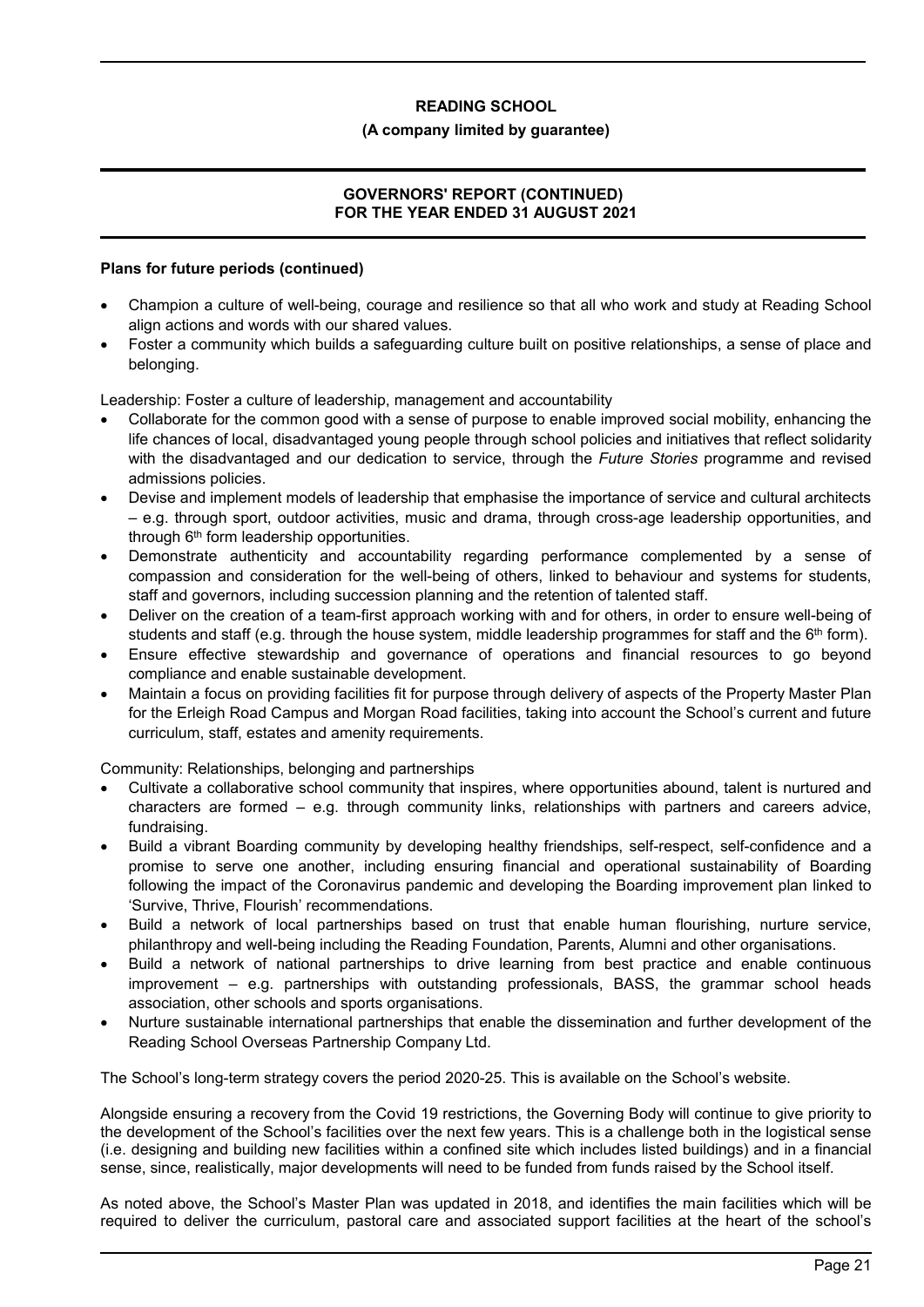### **(A company limited by guarantee)**

### **GOVERNORS' REPORT (CONTINUED) FOR THE YEAR ENDED 31 AUGUST 2021**

### **Plans for future periods (continued)**

strategic vision and operational priorities.

In order to fund the major facilities outlined in the Master Plan, the fundraising partnership with the Reading Foundation, the initiatives led by the Society Manager, and the imaginative use of existing assets will be crucial.

Other key challenges faced by the School include:

- Sustaining the breadth of the current curriculum in the face of current student preferences and of financial constraints which mean that subjects are viable only if a sufficiently large cohort of students opt for them.
- Continuing to develop the skills and effectiveness of governors, so that the ethos of Excellence and Leadership is strengthened in the School.
- Maintaining a programme of priority repairs and refurbishments, working in partnership with the Reading Foundation, and sustaining a more planned approach which prioritises compliance with high standards in the face of limited funding and the complications of maintaining listed buildings.
- Ensuring that catering, cleaning and grounds maintenance contracts and arrangements deliver the most effective and best-value performance, following the decision to bring catering and cleaning in-house.
- The successful completion and use of the new School Boat House.

### **Funds held as custodian**

Reading School holds funds as agent on behalf of parents in relation to the running of educational visits. Educational visits are run on a non-profit basis with material surpluses being refunded to parents on completion of the visit.

### **Disclosure of information to auditor**

Insofar as the governors are aware:

- there is no relevant audit information of which the charitable company's auditor is unaware, and
- that governors have taken all steps that they ought to have taken to make themselves aware of any relevant audit information and to establish that the auditor is aware of that information.

The Governors' report, incorporating a strategic report, was approved by order of the board of trustees, (ie the governing body) as the company directors, on  $\overline{13}$  DECEMBER ZDZ1 and signed on its behalf by:

**R J Kenwrick** Chair of Trustees and Governing Body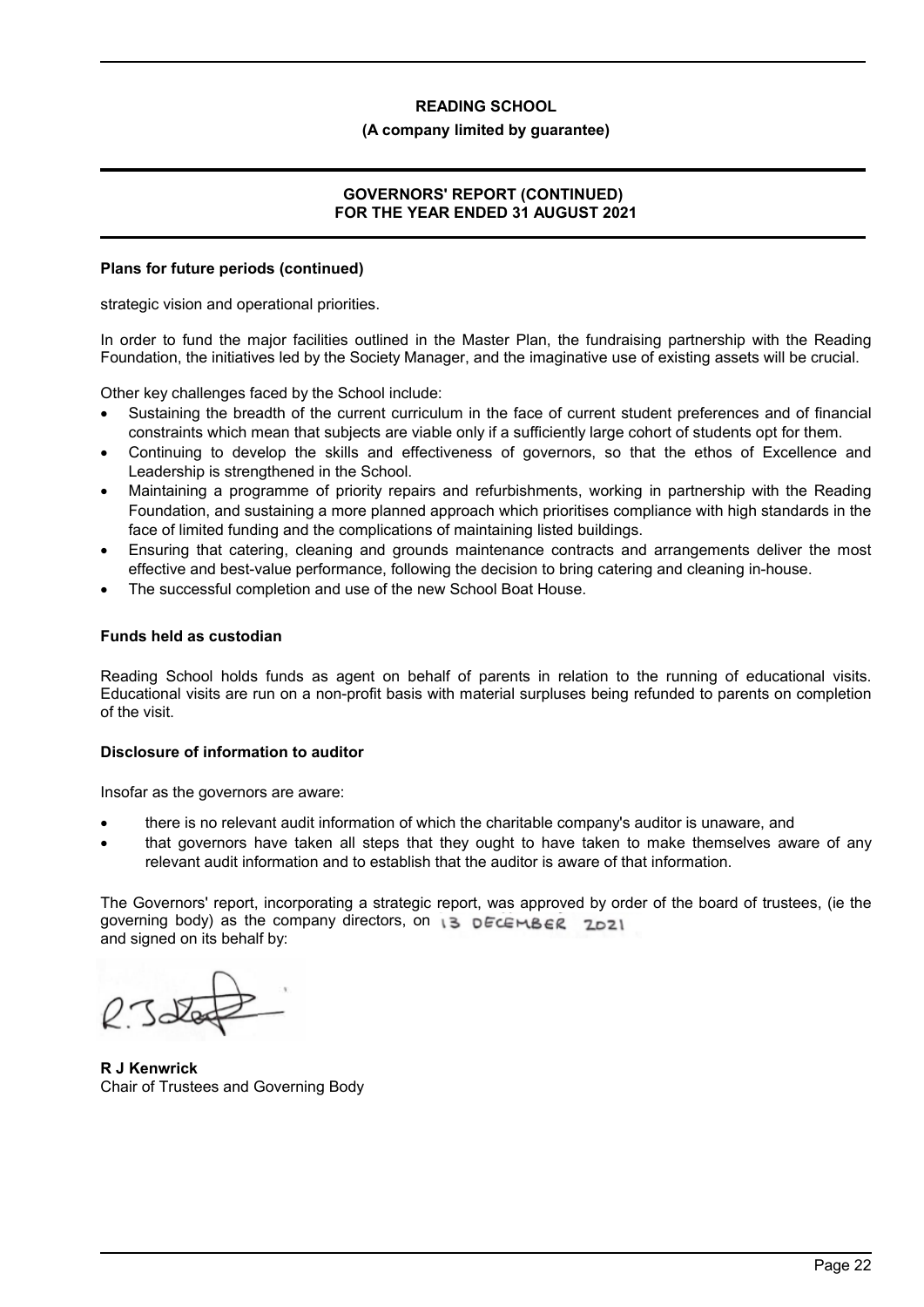### **(A company limited by guarantee)**

# **GOVERNANCE STATEMENT**

### **Scope of responsibility**

As governors, we acknowledge we have overall responsibility for ensuring that Reading School has an effective and appropriate system of control, financial and otherwise. However, such a system is designed to manage rather than eliminate the risk of failure to achieve business objectives, and can provide only reasonable and not absolute assurance against material misstatement or loss.

The board of trustees (i.e. the Governing Body) has delegated the day-to-day responsibility to the Headmaster, as Accounting Officer, for ensuring financial controls conform with the requirements of both propriety and good financial management and are in accordance with the requirements and responsibilities assigned to it in the funding agreement between Reading School and the Secretary of State for Education. He is also responsible for reporting to the board of trustees (i.e. the Governing Body) any material weaknesses or breakdowns in internal control.

The board of trustees has a duty to promote the success of the School and has sought to fulfil this through

- careful oversight of its finances.
- endorsing a major overhaul of the curriculum and timetable, improved monitoring of compliance,
- further explorations of the scope for increasing the School's income and the development of its facilities.

Governors played a key role in ensuring that Boarding was kept viable in spite of the problems caused by pandemic closure, and in creating a recovery plan for Boarding. They are fully supportive of fundraising efforts, and have provided leadership on some key projects, notably the plans for the future use of the Morgan Road site. They have also worked to develop and improve the School's admission arrangements, and to look more systematically at long-term plans to ensure the sustainability and suitability of its premises.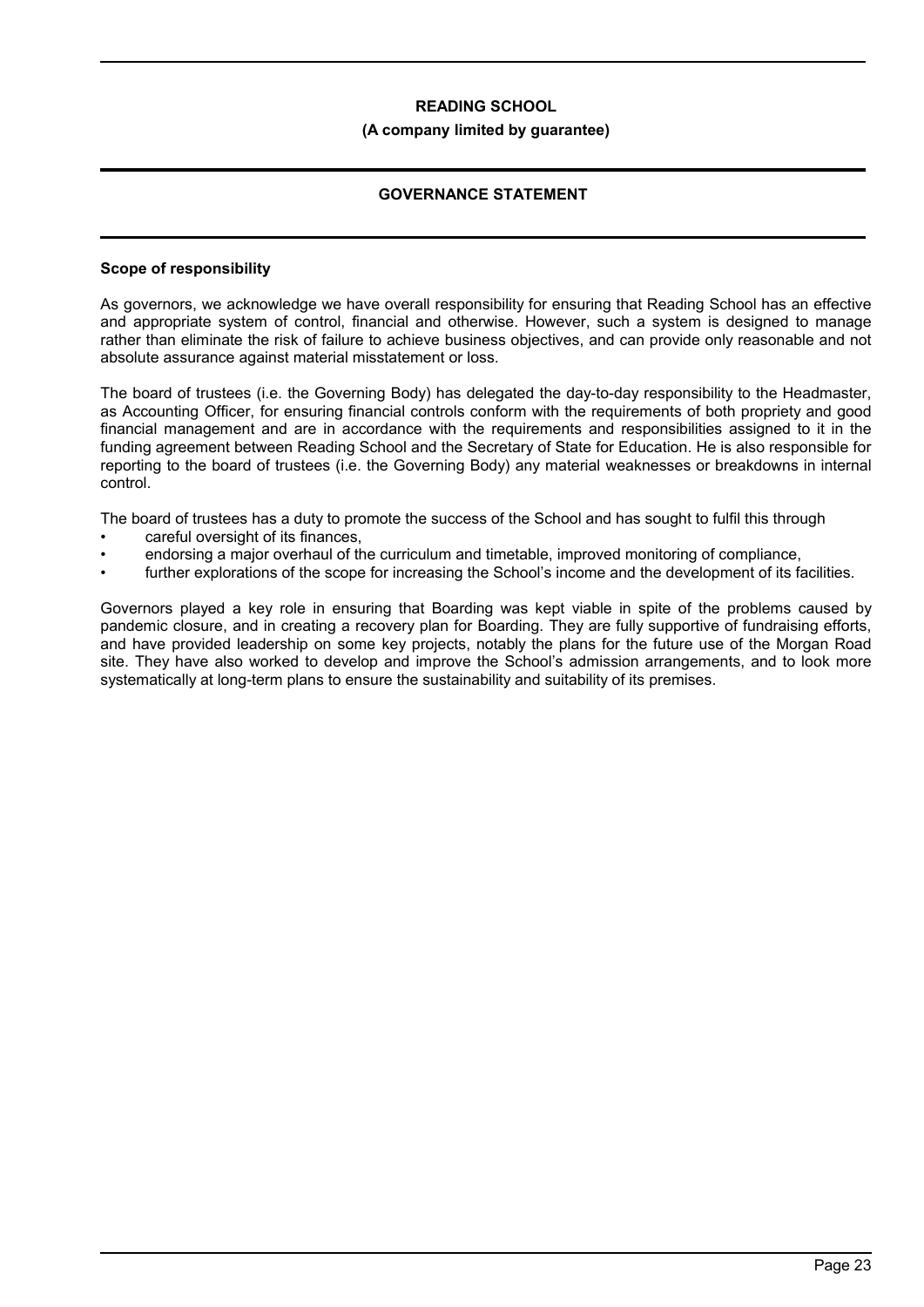#### **(A company limited by guarantee)**

# **GOVERNANCE STATEMENT (CONTINUED)**

#### **Governance**

The information on governance included here supplements that described in the governors' report and in the Statement of Governors' responsibilities. The board of trustees (i.e. the Governing Body) has formally met 7 times during the year.

Attendance during the year at meetings of the board of trustees (i.e. the Governing Body) was as follows:

| Governor       | Meetings attended | Out of a possible |
|----------------|-------------------|-------------------|
| A Bose         |                   |                   |
| S Bowen        | 5                 |                   |
| T Evans        |                   |                   |
| M N J Faulkner |                   |                   |
| D R Fisher     |                   |                   |
| T Follen       |                   |                   |
| K Holland      |                   |                   |
| D Hudson       |                   |                   |
| R P Huggins    |                   |                   |
| R J Kenwrick   |                   |                   |
| O Pilkington   |                   |                   |
| G Pravda       |                   |                   |
| A M Robson     |                   |                   |
| K Ross MBE     |                   |                   |
| S Shahi        |                   |                   |
| D Smith        |                   | 3                 |
| T Tuggey +     |                   |                   |

The Governing Body is now actively engaged in the self-evaluation of governance, with a self-assessment of the effectiveness of the Governing Body undertaken annually, as well as a skills audit and a 360° appraisal of the Chair. The Governing Body keeps a record of all training undertaken by governors. All these measures are designed to improve and sustain its effectiveness.

The Finance Committee is a sub-committee of the main governing body. Its purpose is to assist the decision making of the governing body, by enabling more detailed consideration to be given to the best means of fulfilling the governing body's responsibility to ensure sound management of the Academy's finances and resources, including proper planning, monitoring and probity and to make appropriate comments and recommendations on such matters to the governing body on a regular basis. Mr David Fisher, who is a qualified accountant, chaired the committee in 2020/21.

Attendance during the year at meetings was as follows:

| Governor     | Meetings attended | Out of a possible |
|--------------|-------------------|-------------------|
| A Bose       | 2                 | 2                 |
| T Evans      | 3                 | 4                 |
| D R Fisher   | 4                 | 4                 |
| T Follen     | 4                 | 4                 |
| R J Kenwrick | 4                 | 4                 |
| A M Robson   | 3                 | 4                 |
| S Shahi      | 2                 | 2                 |
| D Smith      | っ                 | າ                 |

The data that the Governing Body has used to assess progress and performance has been scrutinised by subcommittees and is evaluated contextually. The majority of School data is taken from DfE tables. This ensures the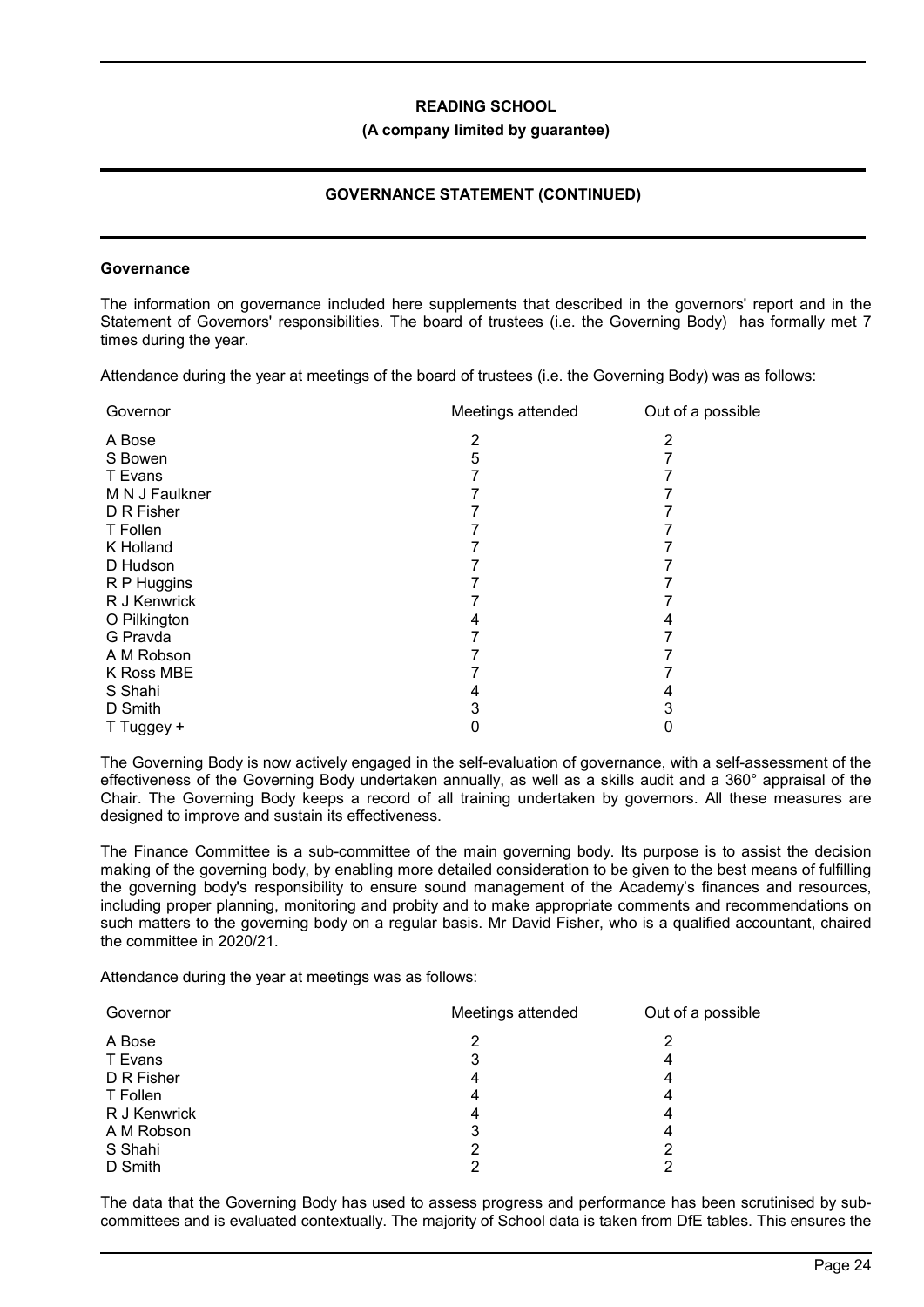### **(A company limited by guarantee)**

# **GOVERNANCE STATEMENT (CONTINUED)**

### **Governance (continued)**

validity of the School's key benchmarks. DfE data (such as Progress 8, Attainment 8 and A Level value added scores standards scores) is evaluated using tools provided by ALPS and 4matrix, and is analysed in comparison with other boys academically selective schools to ensure appropriate contextual rigour. Internal data is assessed against prior performance and the progress of individual students and groups are appropriately monitored using analysis of quintiles. The governors are therefore satisfied about the integrity, validity and significance of the data used in their assessments of the School's progress.

The following table shows total attendances by governors at all main Committee (i.e. Curriculum & Standards, External Relations & Pastoral Care, Finance, Property & Projects, and Executive) and Governing Body meetings in the 2020/21 school year:

| Governor       | Meetings attended | Out of a possible |
|----------------|-------------------|-------------------|
| A Bose         | 5                 | 5                 |
| S Bowen        | 8                 | 11                |
| T Evans        | 12                | 15                |
| M N J Faulkner | 14                | 15                |
| D R Fisher     | 19                | 23                |
| T Follen       | 15                | 15                |
| K Holland      | 14                | 15                |
| D Hudson       | 15                | 15                |
| R P Huggins    | 11                | 11                |
| R J Kenwrick   | 21                | 23                |
| G Pravda       | 13                | 15                |
| A M Robson     | 22                | 23                |
| K Ross MBE     | 15                | 15                |
| S Shahi        | 8                 | 9                 |
| D Smith        | 8                 | 8                 |

### **Value for Money Statement 2021**

I accept that as Accounting Officer of Reading School I am responsible and accountable for ensuring that the academy trust delivers good value in the use of public resources. I am aware of the guide to academy value for money statements published by the Education Funding Agency and understand that value for money refers to the educational and wider societal outcomes achieved in return for the taxpayer resources received.

I set out below how I have ensured that the Academy trust's use of its resources has provided good value for money during the academic year.

The Governing Board have applied best value principles to ensure that:

- resources are allocated to best promote the aims and values of the Academy
- resources are targeted to improve standards and maintain attainment
- resources are best used to support the individual educational needs of students at Reading School

Maintaining high educational achievement is a crucial main priority, achieved by employing sufficient, quality teaching and associate staff to ensure all students have the opportunity to raise their levels of attainment by:

- monitoring attainment and progress to identify those who require intervention and support
- provide support for pupils who fall behind their peers, including through the use of the Covid-19 catch up funding.

Effectiveness of this can be quantified by our end of GCSE and A Level results in August 2021. For instance, 83.5% of GCSE were awarded 9-8 with 54% at grade 9. Whilst 96% were grades 9-7 and 100% Grades 9-5. Whilst at A level in 2021 45% of grades awarded were A\* and 84.3% A\*-A grades were awarded.

The Board of Trustees are responsible for ensuring that the Academy: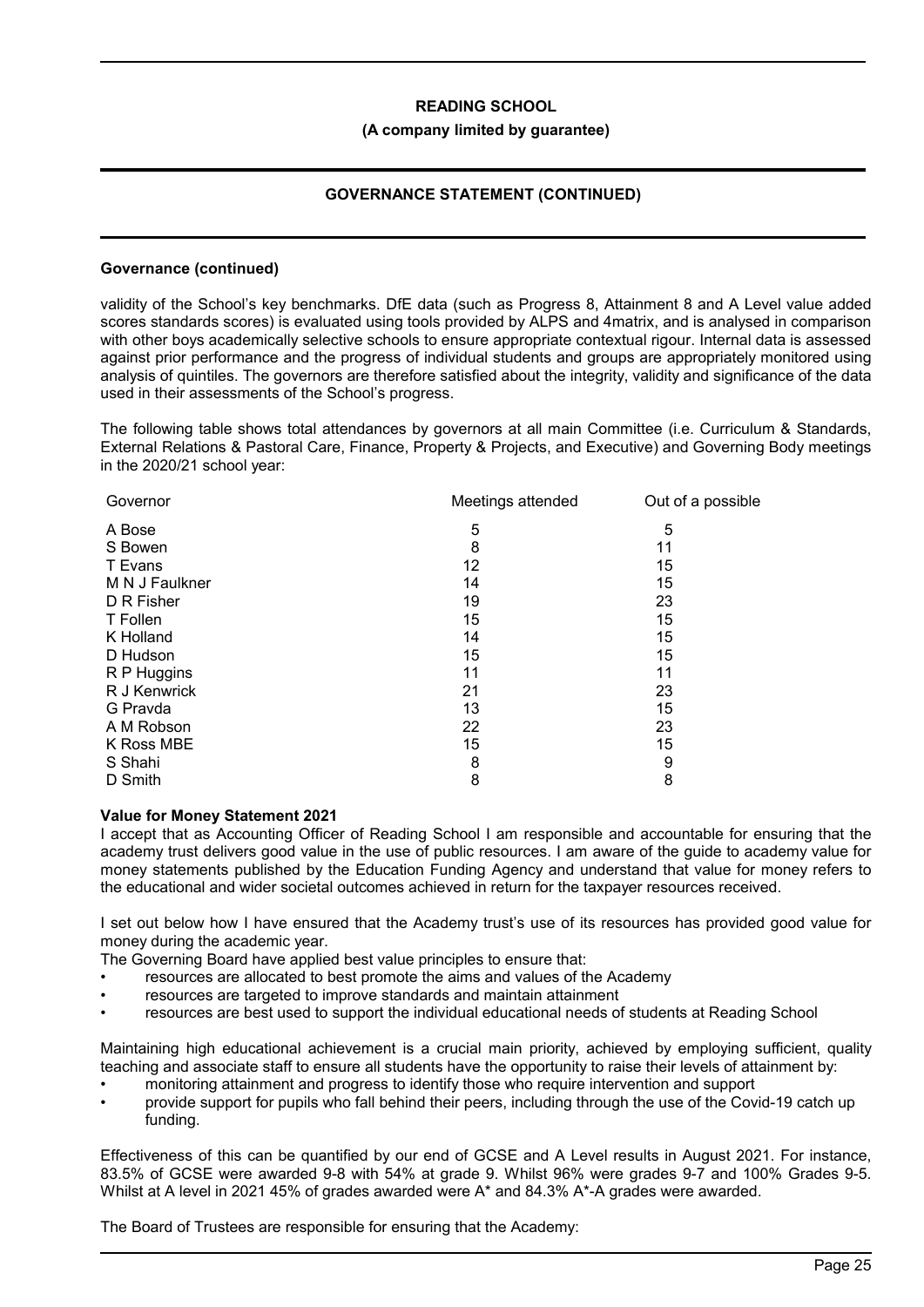### **(A company limited by guarantee)**

# **GOVERNANCE STATEMENT (CONTINUED)**

### **Governance (continued)**

- Keeps proper accounting records during the year which will disclose, with reasonable accuracy and at any time, the financial position of the academy.
- Maintains and operates an effective system of internal control to safeguard all the resources delegated, granted or otherwise entrusted to the academy and ensure they are used cost effectively.
- The system of internal control has been developed and is co-ordinated by the Headmaster, working with the Finance team. It aims to provide as much assurance as is reasonably possible that assets are safeguarded, transactions are properly authorised and recorded and that financial errors or irregularities are either prevented or can be detected promptly.

### **Review of value for money**

As Accounting Officer, the Headmaster has responsibility for ensuring that the academy trust delivers good value in the use of public resources. The accounting officer understands that value for money refers to the educational and wider societal outcomes achieved in return for the taxpayer resources received.

The Accounting Officer considers how the academy trust's use of its resources has provided good value for money during each academic year, and reports to the board of trustees where value for money can be improved, including the use of benchmarking data where appropriate.

Reading School has sound internal spending controls as evidenced by ESFA review as reported in March 2021, Internal Audit processes and Annual Audit. Where limits require we have entered into formal Tender arrangements.

The Accounting Officer for the academy trust has delivered value for money by continuing to develop procurement policy and processes and through the use of specialist support where appropriate. Examples include:

- Renegotiation of a number of support services contracts
- Renegotiation of certain equipment support licences
- Reorganisation of Catering contract and organisation
- Successful CIF bids process

We consider the following questions when evaluating the performance of major purchases:

- What are we trying to achieve and what evidence is there about levels of need?
- Why are we doing this and are there better ways to achieve the result?
- Is our current method the most economical, efficient and effective?
- What is in the best interest of our students?
- Are our procedures competitive?
- Could another organisation do this for us more effectively and economically?

Purchasing arrangements are reviewed and challenged to ensure improved use of resources for the raising of Education standards and continuous improvement.

Examples of where value for money has been achieved include through our approach to catering after April 2021, CIF bid processes, procurement and the provision of educational equipment.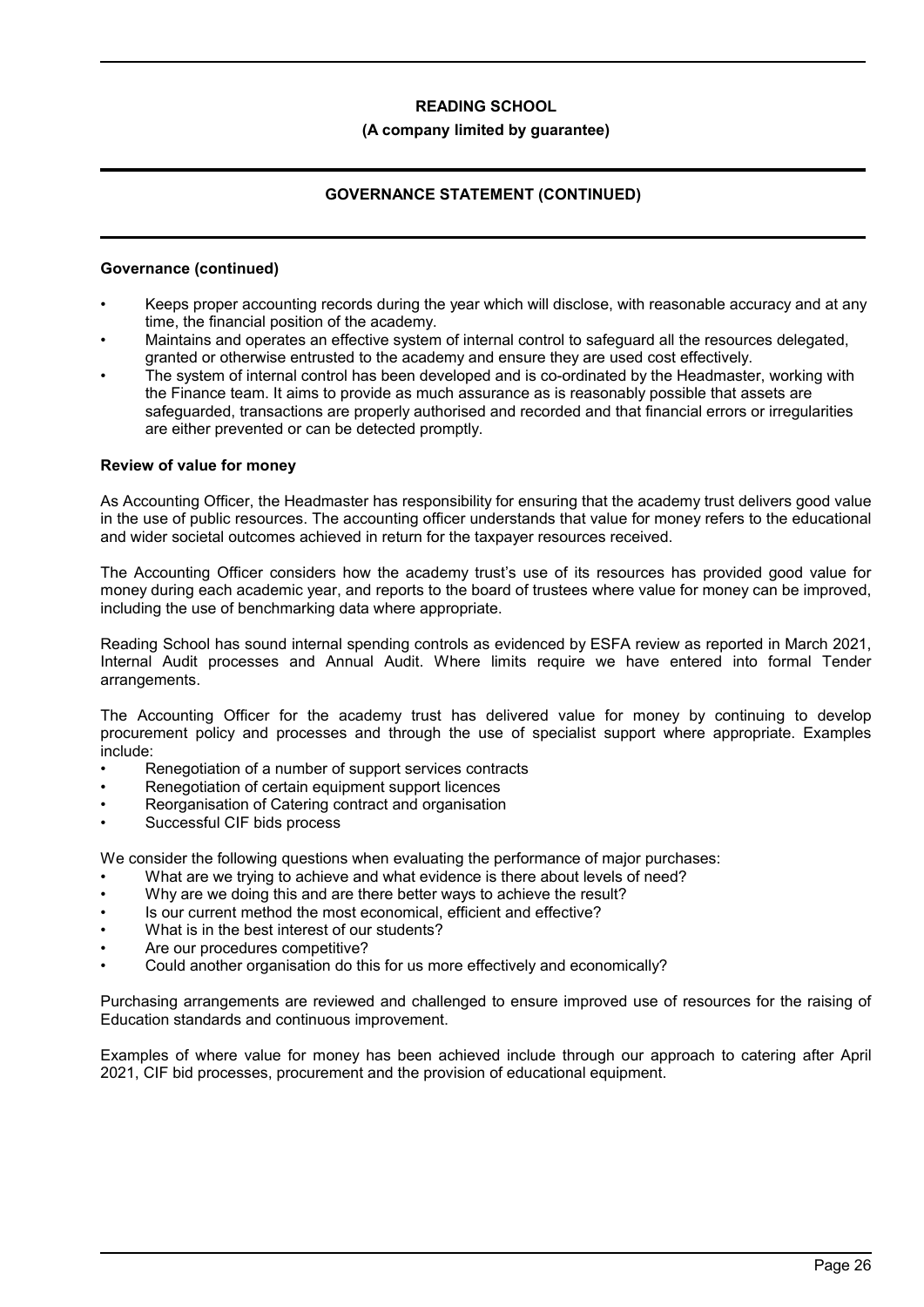### **(A company limited by guarantee)**

# **GOVERNANCE STATEMENT (CONTINUED)**

### **The purpose of the system of internal control**

The system of internal control is designed to manage risk to a reasonable level rather than to eliminate all risk of failure to achieve policies, aims and objectives. It can, therefore, only provide reasonable and not absolute assurance of effectiveness. The system of internal control is based on an on-going process designed to identify and prioritise the risks to the achievement of academy trust policies, aims and objectives, to evaluate the likelihood of those risks being realised and the impact should they be realised, and to manage them efficiently, effectively and economically.

The system of appropriate and rigorous internal control continued to be in place at Reading School Academy Trust for the period 1 September 2020 to 31 August 2021 and up to the date of approval of the annual report and financial statements.

### **Capacity to handle risk**

The board of trustees has reviewed the key risks to which the academy trust is exposed together with the operating, financial and compliance controls that have been implemented to mitigate those risks. The board of trustees is of the view that there is a formal on-going process for identifying, evaluating and managing the academy trust's significant risks that has been in place for the period 1 September 2020 to 31 August 2021 and up to the date of approval of the annual report and financial statements. This process is regularly reviewed by the board of trustees.

### **The risk and control framework**

The academy trust's system of internal financial control is based on a framework of regular management information and administrative procedures including the segregation of duties and a system of delegation and accountability. In particular, it includes:

- comprehensive budgeting and monitoring systems with an annual budget and periodic financial reports which are reviewed and agreed by the board of trustees
- regular reviews by the finance committee of reports which indicate financial performance against the forecasts and of major purchase plans, capital works and expenditure programmes
- setting targets to measure financial and other performance
- identification and management of risks.

The board of governors has decided to employ Bishop Fleming as internal auditor in 2020/21 as well as appointing Mr Follen as Link Governor for internal audit. Their roles included giving advice on financial and other matters and performing a range of checks on the academy trust's financial and other systems. In particular, the checks carried out in the current period included:

- testing of payroll systems
- testing of purchase systems
- testing of control account/ bank reconciliations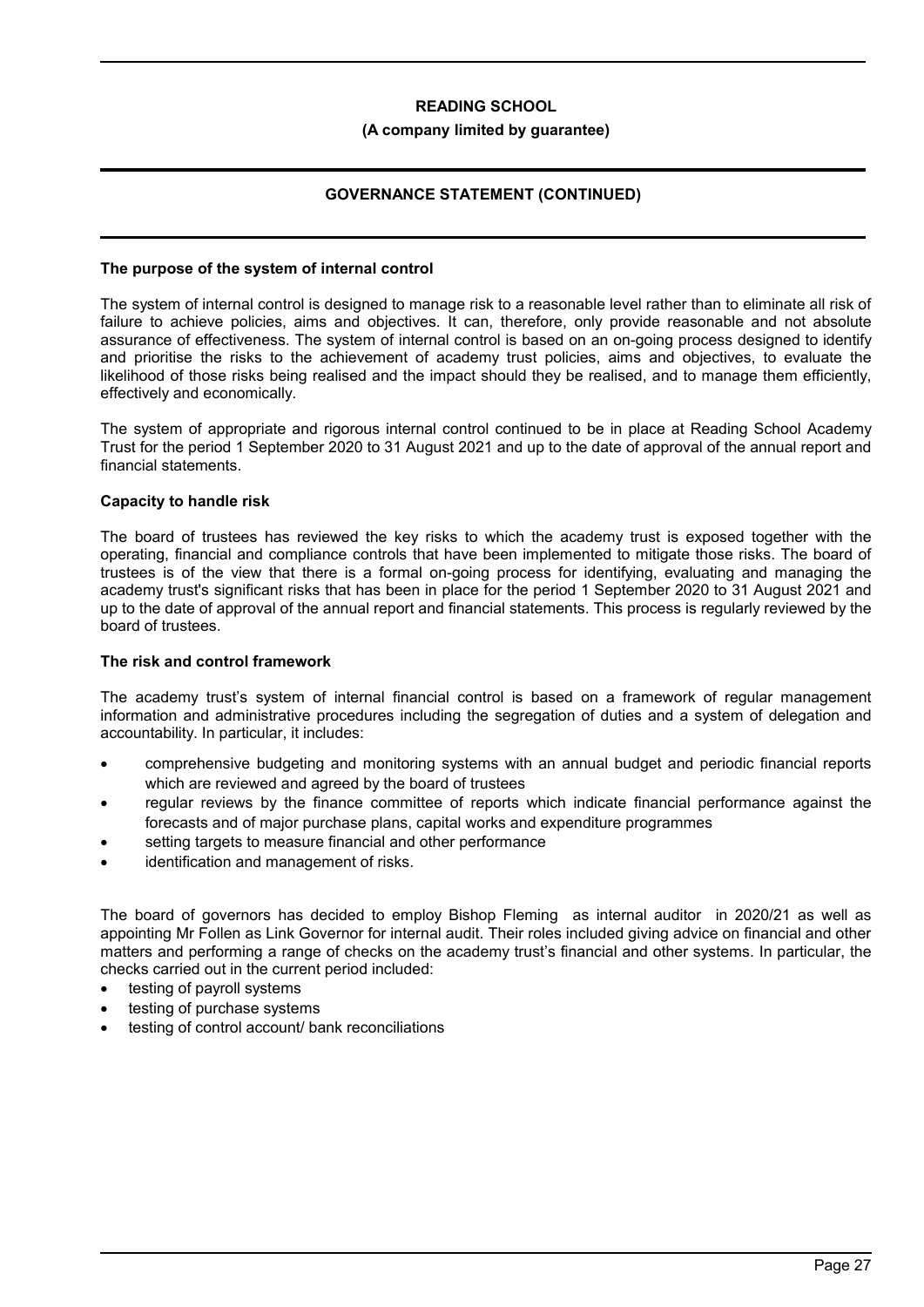### **(A company limited by guarantee)**

# **GOVERNANCE STATEMENT (CONTINUED)**

### **Review of effectiveness**

As accounting officer, the Headmaster has responsibility for reviewing the effectiveness of the system of internal control.

During the year in question the review has been informed by:

- the work of the internal auditor and link governor for internal audit
- the work of the external auditor
- the financial management and governance self-assessment process or the school resource management self-assessment tool
- the work of the executive managers within the academy trust who have responsibility for the development and maintenance of the internal control framework
- the outcomes of the ESFA's Financial and Governance Review of the School, undertaken in December 2020
- the outcomes of the external review of the School's Finance function by King's Group Academies.

The accounting officer has been advised of the implications of the internal auditor's review of the system of internal control by the Finance Committee and a plan to ensure continuous improvement of the system is in place.

Approved by order of the members of the board of governors on  $\frac{13}{13}$  December  $2.21$  and signed on their behalf by:

**R J Kenwrick** Chair of Trustees

Robin

**A M Robson**  Accounting Officer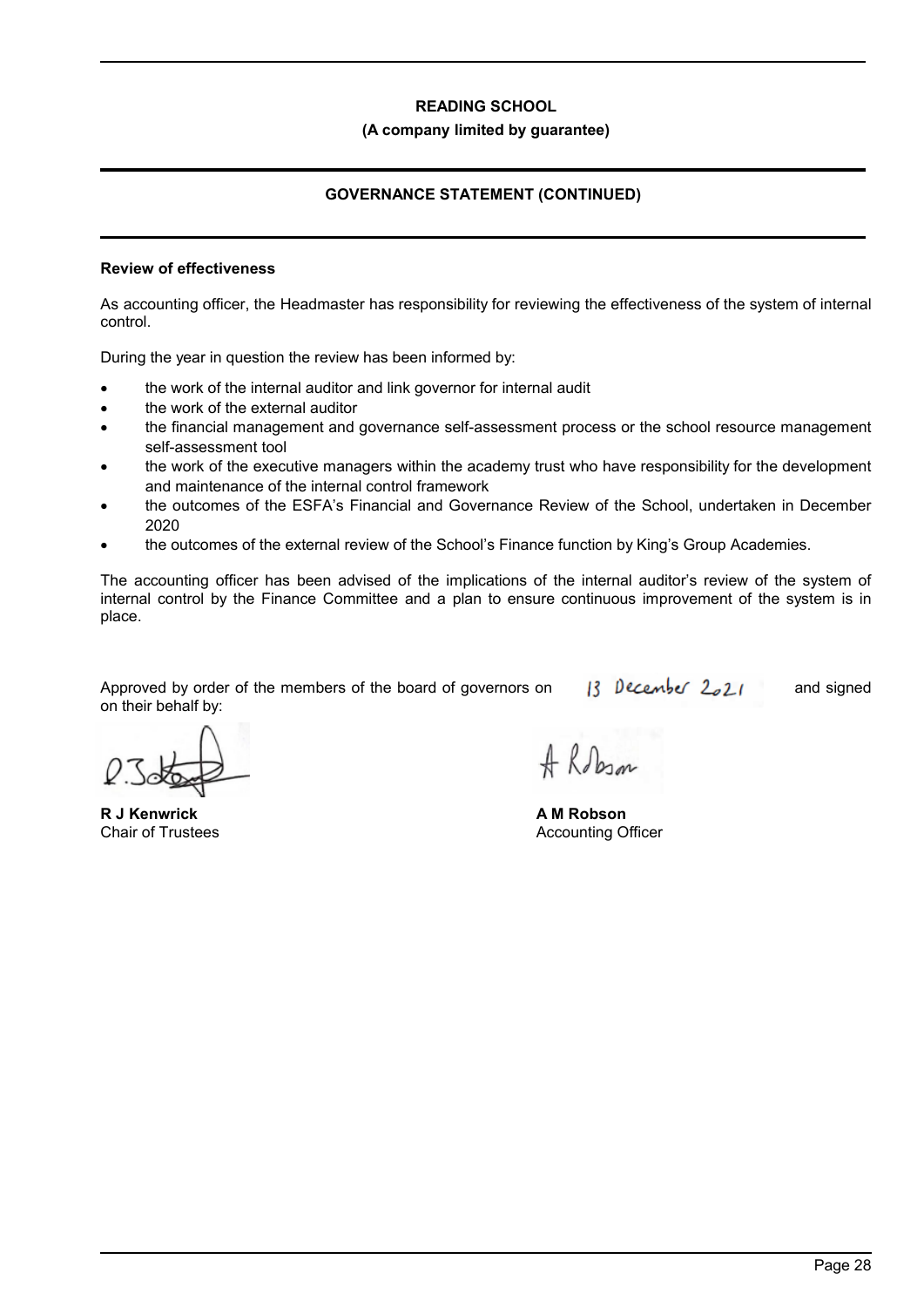### **(A company limited by guarantee)**

# **STATEMENT ON REGULARITY, PROPRIETY AND COMPLIANCE**

As accounting officer of Reading School I have considered my responsibility to notify the academy board of governors and the Education & Skills Funding Agency (ESFA) of material irregularity, impropriety and noncompliance with terms and conditions of all funding received by the academy, under the funding agreement in place between the academy and the Secretary of State for Education. As part of my consideration I have had due regard to the requirements of the Academies Financial Handbook 2020.

I confirm that I and the academy board of trustees are able to identify any material irregular or improper use of all funds by the academy, or material non-compliance with the terms and conditions of funding under the academy's funding agreement and the Academies Financial Handbook 2020.

The School suffered a fraudulent data breach in early 2021. This has been reported to the Information Commissioner's Office and to the ESFA, both of whom agreed that the School had taken the necessary steps and that no further action was necessary. The School lost no money as a result of the breach, but is carefully reviewing the circumstances surrounding it.

I confirm that no instances of material irregularity, impropriety or funding non-compliance have been discovered to date. If any instances are identified after the date of this statement, these will be notified to the board of trustees and ESFA.

A Robin

**A M Robson**  Accounting Officer

Date: 13 December 2021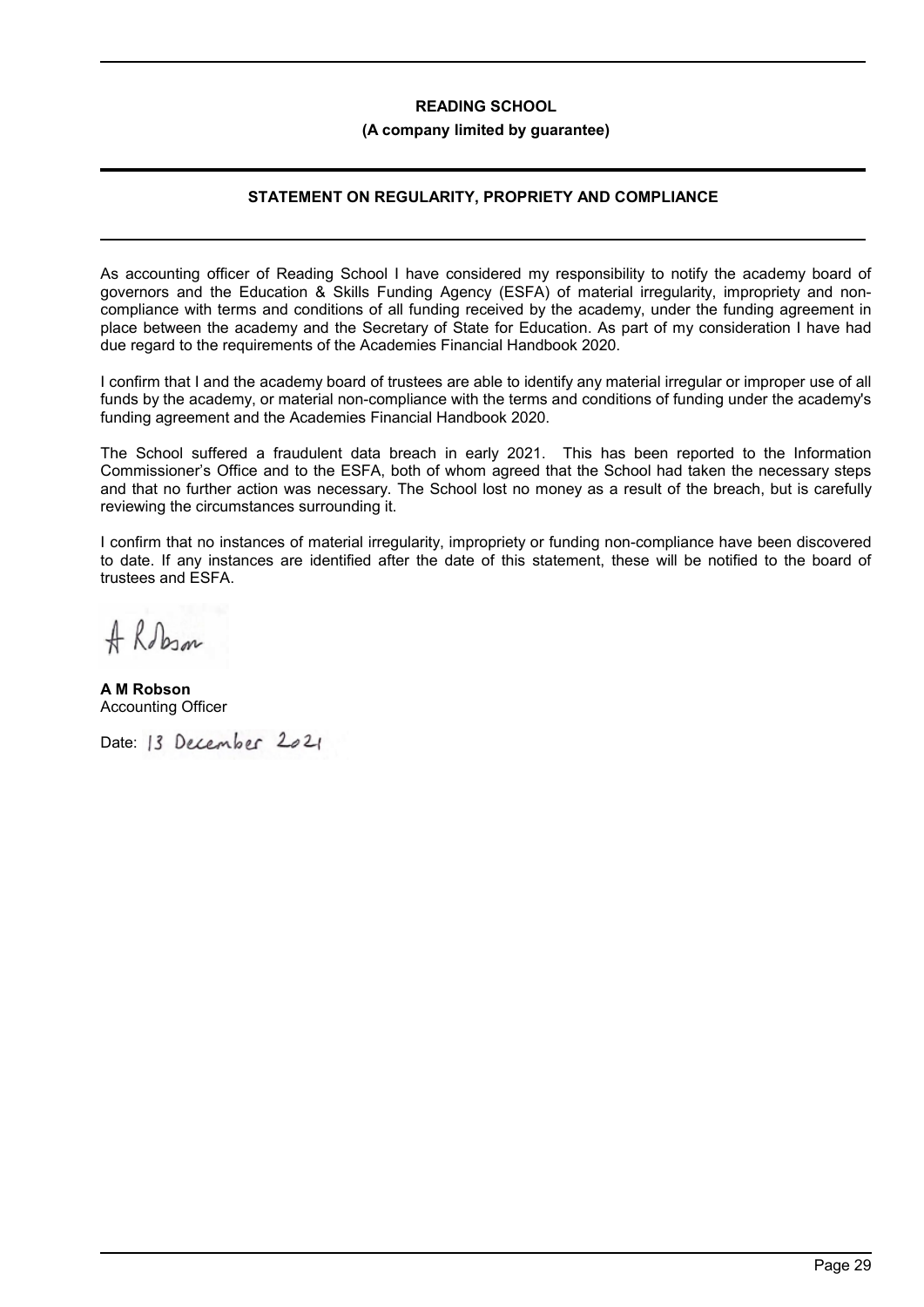#### **(A company limited by guarantee)**

# **STATEMENT OF GOVERNORS' RESPONSIBILITIES FOR THE YEAR ENDED 31 AUGUST 2021**

The governors (who are also the directors of the charitable company for the purposes of company law) are responsible for preparing the Governors' report and the financial statements in accordance with the Academies Accounts Direction published by the Education and Skills Funding Agency, United Kingdom Accounting Standards (United Kingdom Generally Accepted Accounting Practice) and applicable law and regulations.

Company law requires the governors to prepare financial statements for each financial year. Under company law, the governors must not approve the financial statements unless they are satisfied that they give a true and fair view of the state of affairs of the Group and the charitable company and of their incoming resources and application of resources, including their income and expenditure, for that period. In preparing these financial statements, the governors are required to:

- select suitable accounting policies and then apply them consistently;
- observe the methods and principles of the Charities SORP 2019 and the Academies Accounts Direction 2020 to 2021;
- make judgments and accounting estimates that are reasonable and prudent;
- state whether applicable UK Accounting Standards have been followed, subject to any material departures disclosed and explained in the financial statements;
- prepare the financial statements on the going concern basis unless it is inappropriate to presume that the group will continue in business.

The governors are responsible for keeping adequate accounting records that are sufficient to show and explain the Group and the charitable company's transactions and disclose with reasonable accuracy at any time the financial position of the Group and the charitable company and enable them to ensure that the financial statements comply with the Companies Act 2006. They are also responsible for safeguarding the assets of the Group and the charitable company and hence for taking reasonable steps for the prevention and detection of fraud and other irregularities.

The governors are responsible for ensuring that in their conduct and operation the Group and the charitable company apply financial and other controls, which conform with the requirements both of propriety and of good financial management. They are also responsible for ensuring grants received from ESFA/DfE have been applied for the purposes intended.

The governors are responsible for the maintenance and integrity of the corporate and financial information included on the group's website. Legislation in the United Kingdom governing the preparation and dissemination of financial statements may differ from legislation in other jurisdictions.

Approved by order of the members of the board of governors and signed on its behalf by:

**R J Kenwrick** Chair of Governors

Date: 13 DECEMBER 2021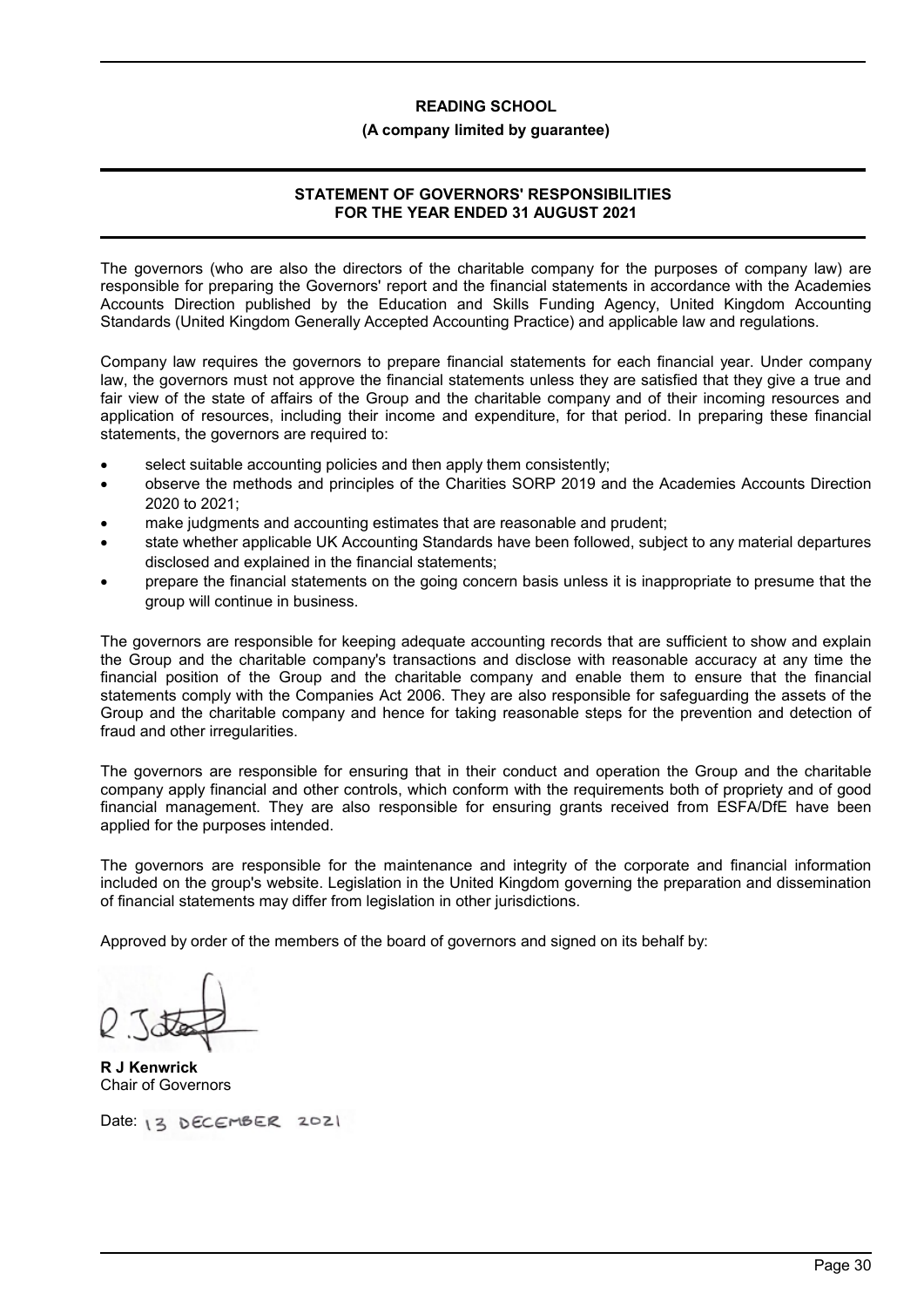### **(A company limited by guarantee)**

# **INDEPENDENT AUDITOR'S REPORT ON THE FINANCIAL STATEMENTS TO THE MEMBERS OF READING SCHOOL**

### **Opinion**

We have audited the financial statements of Reading School (the 'parent academy') and its subsidiaries (the 'Group') for the year ended 31 August 2021 which comprise the Consolidated Statement of Financial Activities, the Consolidated balance sheet, the Academy balance sheet, the Consolidated statement of cash flows and the related notes, including a summary of significant accounting policies. The financial reporting framework that has been applied in their preparation is applicable law, United Kingdom Accounting Standards (United Kingdom Generally Accepted Accounting Practice), including Financial Reporting Standard 102 'The Financial Reporting Standard applicable in the UK and Republic of Ireland', the Charities SORP 2019 and the Academies Accounts Direction 2020 to 2021 issued by the Education and Skills Funding Agency.

In our opinion the financial statements:

- give a true and fair view of the state of the Group's and of the parent academy's affairs as at 31 August 2021 and of the Group's incoming resources and application of resources, including its income and expenditure for the year then ended;
- have been properly prepared in accordance with United Kingdom Generally Accepted Accounting Practice; and
- have been prepared in accordance with the requirements of the Companies Act 2006, the Charities SORP 2019 and the Academies Accounts Direction 2020 to 2021 issued by the Education and Skills Funding Agency.

### **Basis for opinion**

We conducted our audit in accordance with International Standards on Auditing (UK) (ISAs (UK)) and applicable law. Our responsibilities under those standards are further described in the Auditor's responsibilities for the audit of the financial statements section of our report. We are independent of the Group in accordance with the ethical requirements that are relevant to our audit of the financial statements in the United Kingdom, including the Financial Reporting Council's Ethical Standard, and we have fulfilled our other ethical responsibilities in accordance with these requirements. We believe that the audit evidence we have obtained is sufficient and appropriate to provide a basis for our opinion.

### **Conclusions relating to going concern**

In auditing the financial statements, we have concluded that the governors' use of the going concern basis of accounting in the preparation of the financial statements is appropriate.

Based on the work we have performed, we have not identified any material uncertainties relating to events or conditions that, individually or collectively, may cast significant doubt on the Group's or the parent academy's ability to continue as a going concern for a period of at least twelve months from when the financial statements are authorised for issue.

Our responsibilities and the responsibilities of the governors with respect to going concern are described in the relevant sections of this report.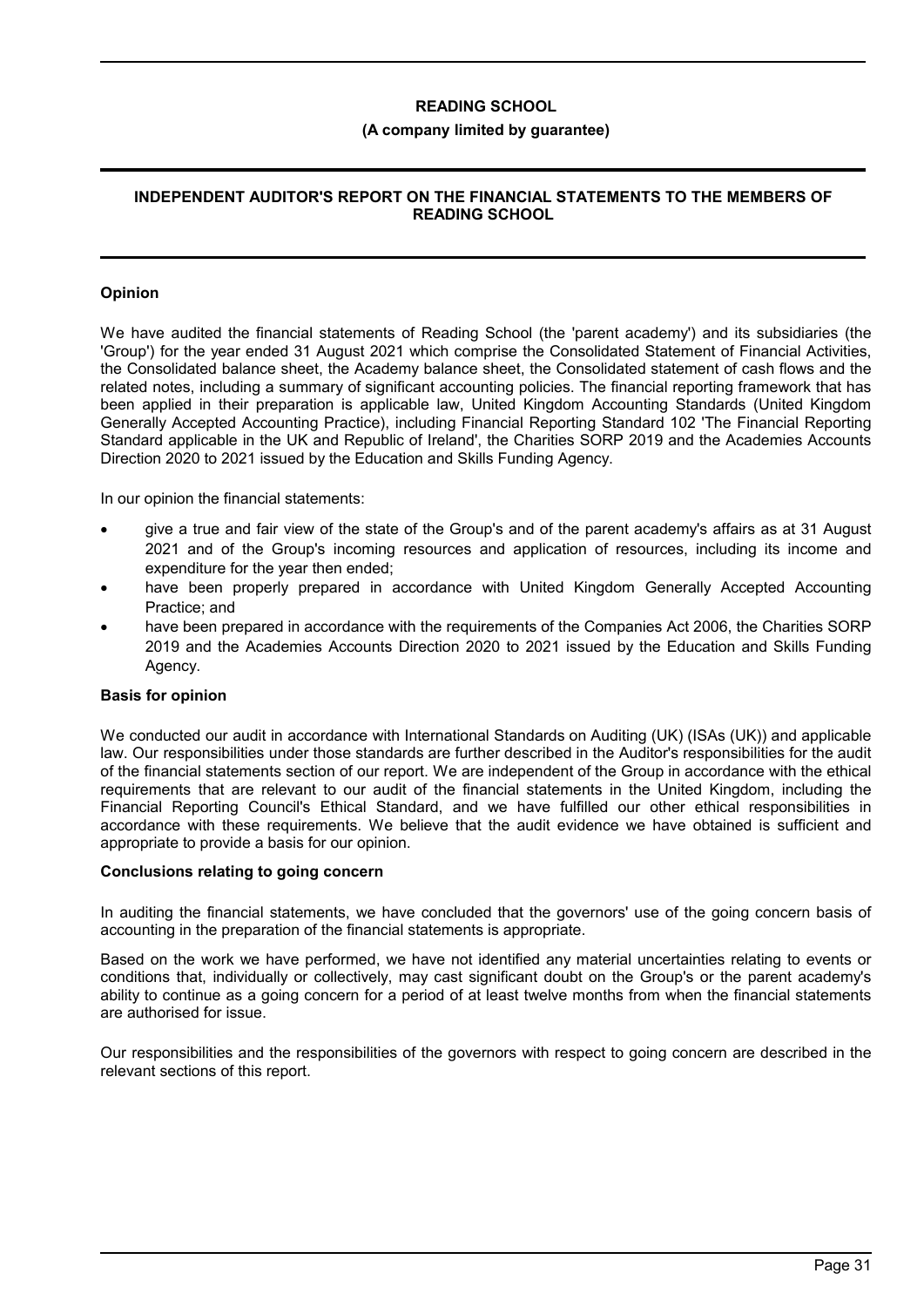### **(A company limited by guarantee)**

# **INDEPENDENT AUDITOR'S REPORT ON THE FINANCIAL STATEMENTS TO THE MEMBERS OF READING SCHOOL (CONTINUED)**

### **Other information**

The other information comprises the information included in the Annual report other than the financial statements and our Auditor's report thereon. The governors are responsible for the other information contained within the Annual report. Our opinion on the financial statements does not cover the other information and, except to the extent otherwise explicitly stated in our report, we do not express any form of assurance conclusion thereon. Our responsibility is to read the other information and, in doing so, consider whether the other information is materially inconsistent with the financial statements or our knowledge obtained in the course of the audit, or otherwise appears to be materially misstated. If we identify such material inconsistencies or apparent material misstatements, we are required to determine whether this gives rise to a material misstatement in the financial statements themselves. If, based on the work we have performed, we conclude that there is a material misstatement of this other information, we are required to report that fact.

We have nothing to report in this regard.

### **Opinion on other matters prescribed by the Companies Act 2006**

In our opinion, based on the work undertaken in the course of the audit:

- the information given in the Governors' Report including the Strategic Report for the financial year for which the financial statements are prepared is consistent with the financial statements.
- the Governors' Report and the Strategic Report have been prepared in accordance with applicable legal requirements.

### **Matters on which we are required to report by exception**

In the light of our knowledge and understanding of the Group and the parent academy and its environment obtained in the course of the audit, we have not identified material misstatements in the Governors' Report including the Strategic Report.

We have nothing to report in respect of the following matters in relation to which the Companies Act 2006 requires us to report to you if, in our opinion:

- the parent academy has not kept adequate accounting records, or returns adequate for our audit have not been received from branches not visited by us; or
- the parent academy financial statements are not in agreement with the accounting records and returns; or
- certain disclosures of governors' remuneration specified by law are not made; or
- we have not received all the information and explanations we require for our audit.

### **Responsibilities of trustees**

As explained more fully in the Governors' responsibilities statement, the governors (who are also the directors of the academy for the purposes of company law) are responsible for the preparation of the financial statements and for being satisfied that they give a true and fair view, and for such internal control as the governors determine is necessary to enable the preparation of financial statements that are free from material misstatement, whether due to fraud or error.

In preparing the financial statements, the governors are responsible for assessing the Group's and the parent academy's ability to continue as a going concern, disclosing, as applicable, matters related to going concern and using the going concern basis of accounting unless the governors either intend to liquidate the Group or the parent academy or to cease operations, or have no realistic alternative but to do so.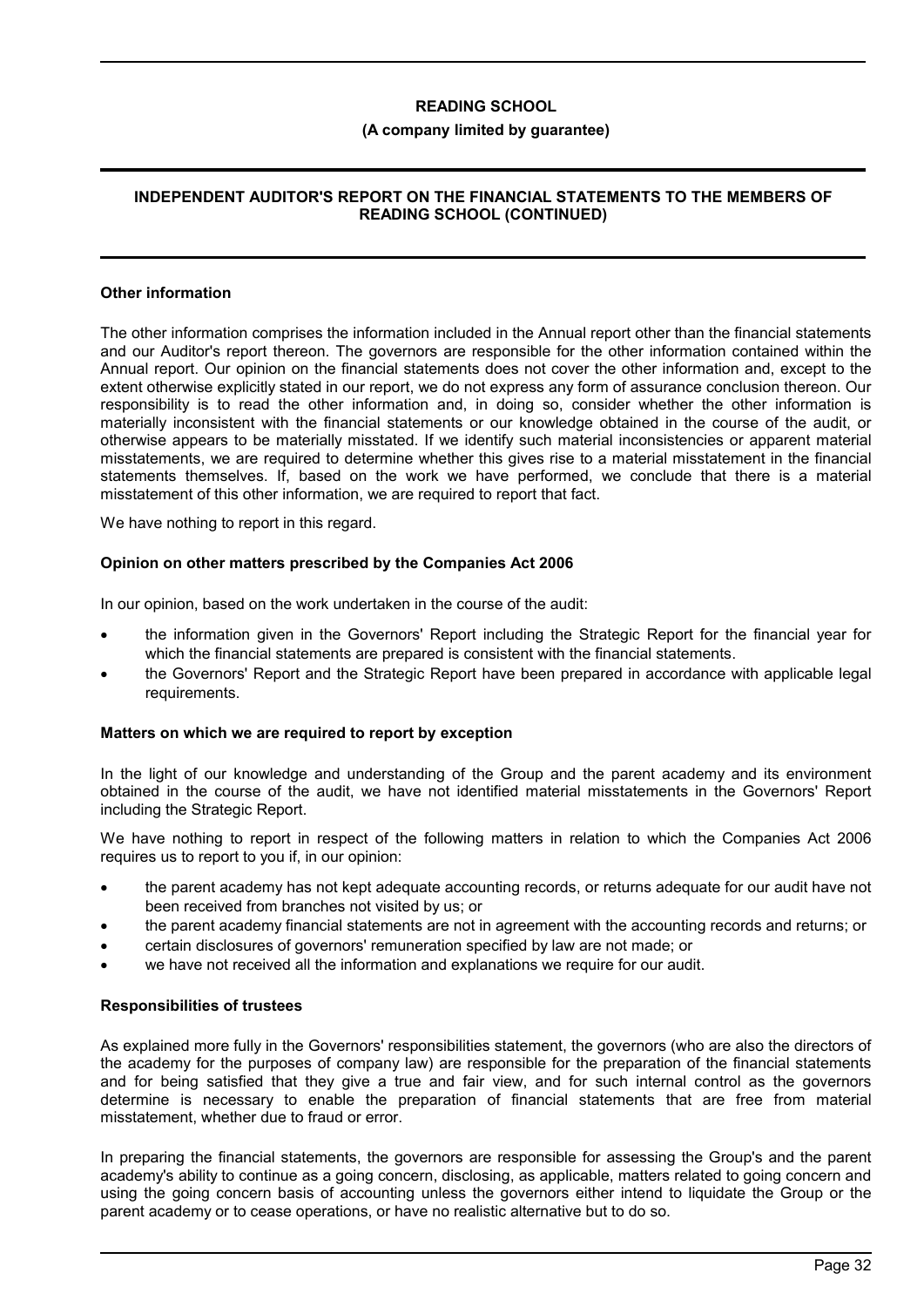### **(A company limited by guarantee)**

### **INDEPENDENT AUDITOR'S REPORT ON THE FINANCIAL STATEMENTS TO THE MEMBERS OF READING SCHOOL (CONTINUED)**

### **Auditor's responsibilities for the audit of the financial statements**

Our objectives are to obtain reasonable assurance about whether the financial statements as a whole are free from material misstatement, whether due to fraud or error, and to issue an Auditor's report that includes our opinion. Reasonable assurance is a high level of assurance, but is not a guarantee that an audit conducted in accordance with ISAs (UK) will always detect a material misstatement when it exists. Misstatements can arise from fraud or error and are considered material if, individually or in the aggregate, they could reasonably be expected to influence the economic decisions of users taken on the basis of these financial statements.

Irregularities, including fraud, are instances of non-compliance with laws and regulations. We identified and assessed the risks of material misstatement of the financial statements from irregularities, whether due to fraud or error, and discussed these between our audit team members. We then designed and performed audit procedures responsive to those risks, including obtaining audit evidence sufficient and appropriate to provide a basis for our opinion.

We obtained an understanding of the legal and regulatory frameworks within which the charitable company operates, focusing on those laws and regulations that have a direct effect on the determination of material amounts and disclosures in the financial statements. The laws and regulations we considered in this context were the Academies Financial Handbook 2021 and the Academies Accounts Direction 2020 to 2021. We assessed the required compliance with these laws and regulations as part of our audit procedures on the related financial statement items.

In addition, we considered provisions of other laws and regulations that do not have a direct effect on the financial statements but compliance with which might be fundamental to the charitable company's ability to operate or to avoid a material penalty. We also considered the opportunities and incentives that may exist within the charitable company for fraud. The key laws and regulations we considered in this context were General Data Protection Regulation, health and safety legislation and employee legislation.

Auditing standards limit the required audit procedures to identify non-compliance with these laws and regulations to enquire of the Trustees and other management and inspection of regulatory and legal correspondence, if any. We identified the greatest risk of material impact on the financial statements from irregularities, including fraud, to be within the timing and completeness of income recognition and the override of controls by management. Our audit procedures to respond to these risks included enquiries of management and the Board about their own identification and assessment of the risks of irregularities, sample testing on the posting of journals, sample testing on income recognised in the accounts, reviewing accounting estimates for biases, reviewing regulatory correspondence with the ESFA, and reading minutes of meetings of those charged with governance.

Owing to the inherent limitations of an audit, there is an unavoidable risk that we may not have detected some material misstatements in the financial statements, even though we have properly planned and performed our audit in accordance with auditing standards. For example, the further removed non-compliance with laws and regulations (irregularities) is from the events and transactions reflected in the financial statements, the less likely the inherently limited procedures required by auditing standards would identify it. In addition, as with any audit, there remained a higher risk of non-detection of irregularities, as these may involve collusion, forgery, intentional omissions, misrepresentations, or the override of internal controls. We are not responsible for preventing noncompliance and cannot be expected to detect non-compliance with all laws and regulations.

A further description of our responsibilities for the audit of the financial statements is located on the Financial Reporting Council's website at: www.frc.org.uk/auditorsresponsibilities. This description forms part of our Auditor's report.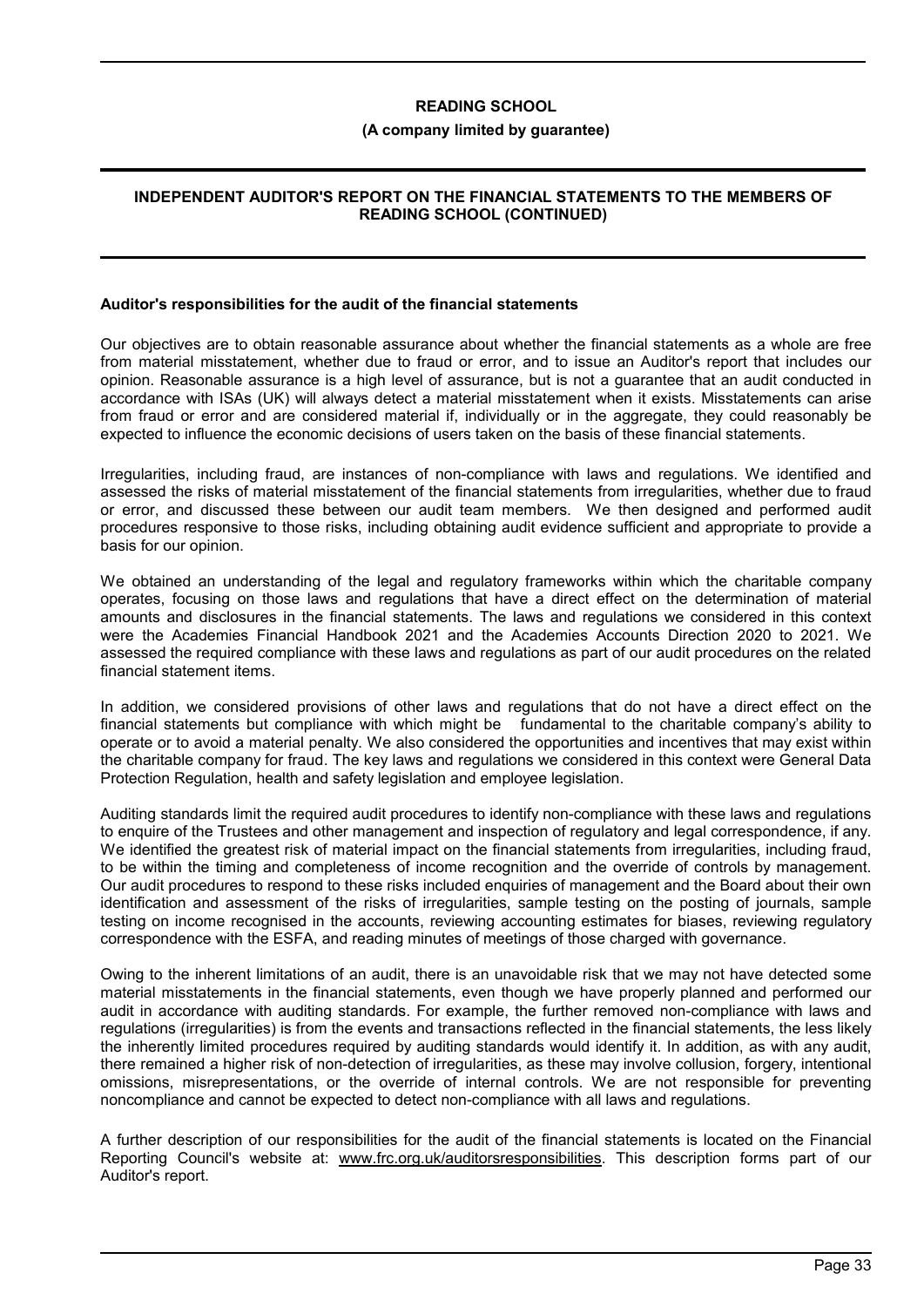### **(A company limited by guarantee)**

# **INDEPENDENT AUDITOR'S REPORT ON THE FINANCIAL STATEMENTS TO THE MEMBERS OF READING SCHOOL (CONTINUED)**

#### **Use of our report**

This report is made solely to the academy's members, as a body, in accordance with Chapter 3 of Part 16 of the Companies Act 2006. Our audit work has been undertaken so that we might state to the academy's members those matters we are required to state to them in an Auditor's report and for no other purpose. To the fullest extent permitted by law, we do not accept or assume responsibility to anyone other than the academy and its members, as a body, for our audit work, for this report, or for the opinions we have formed.

Alaskain Lyon.

**Alastair Lyon (Senior statutory auditor)** for and on behalf of **Crowe U.K. LLP** Statutory Auditor Aquis House 49-51 Blagrave Street Reading **Berkshire** RG1 1PL

Date: 15 December 2021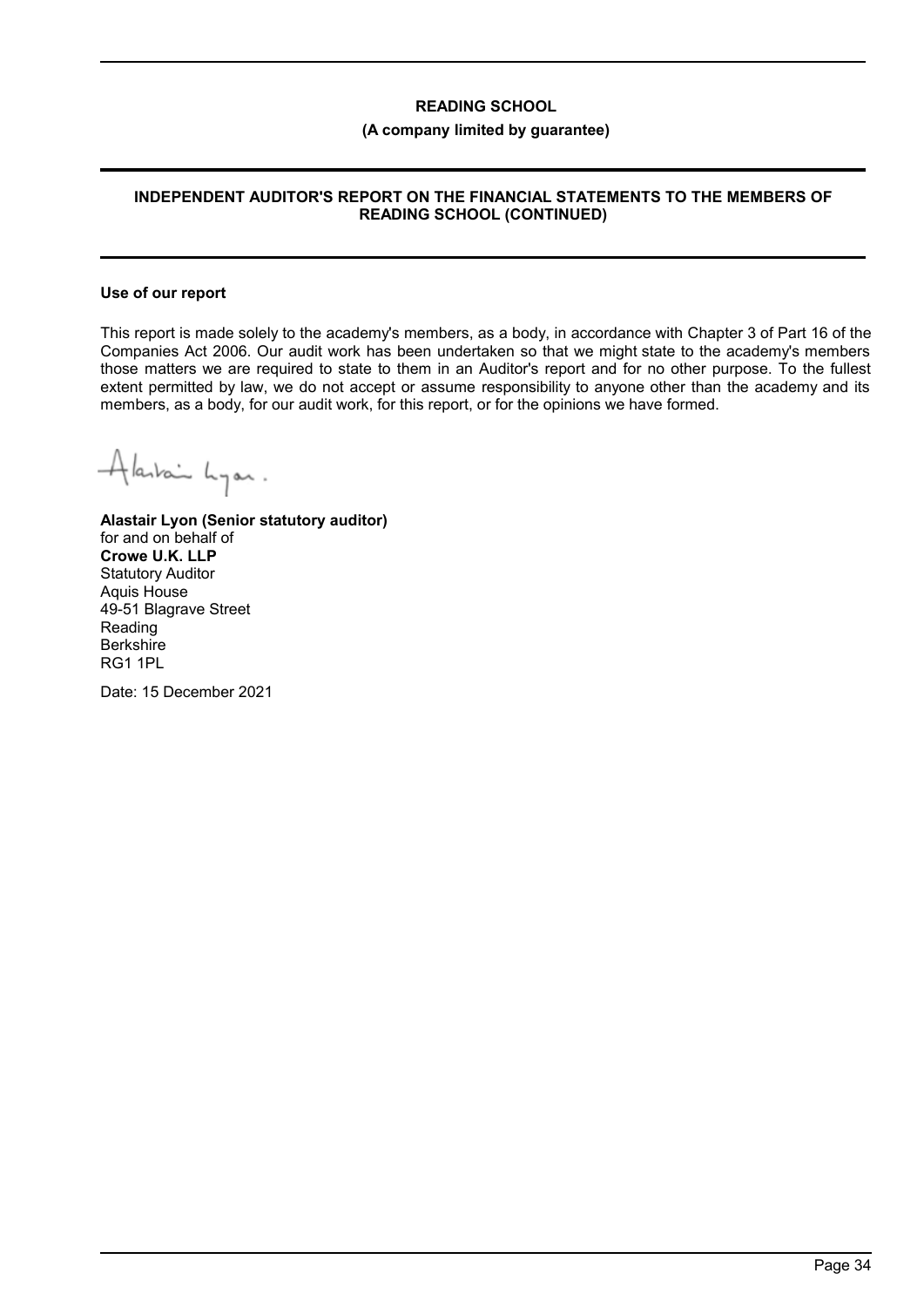### **(A company limited by guarantee)**

## **INDEPENDENT REPORTING ACCOUNTANT'S ASSURANCE REPORT ON REGULARITY TO READING SCHOOL AND THE EDUCATION AND SKILLS FUNDING AGENCY**

In accordance with the terms of our engagement letter dated 19 April 2018 and further to the requirements of the Education and Skills Funding Agency (ESFA) as included in the Academies Accounts Direction 2020 to 2021, we have carried out an engagement to obtain limited assurance about whether the expenditure disbursed and income received by Reading School during the year 1 September 2020 to 31 August 2021 have been applied to the purposes identified by Parliament and the financial transactions conform to the authorities which govern them.

This report is made solely to Reading School and ESFA in accordance with the terms of our engagement letter. Our work has been undertaken so that we might state to Reading School and ESFA those matters we are required to state in a report and for no other purpose. To the fullest extent permitted by law, we do not accept or assume responsibility to anyone other than Reading School and ESFA, for our work, for this report, or for the conclusion we have formed.

### **Respective responsibilities of Reading School's accounting officer and the reporting accountant**

The accounting officer is responsible, under the requirements of Reading School's funding agreement with the Secretary of State for Education dated 1 February 2011 and the Academies Financial Handbook, extant from 1 September 2020, for ensuring that expenditure disbursed and income received is applied for the purposes intended by Parliament and the financial transactions conform to the authorities which govern them.

Our responsibilities for this engagement are established in the United Kingdom by our profession's ethical guidance and are to obtain limited assurance and report in accordance with our engagement letter and the requirements of the Academies Accounts Direction 2020 to 2021. We report to you whether anything has come to our attention in carrying out our work which suggests that in all material respects, expenditure disbursed and income received during the year 1 September 2020 to 31 August 2021 have not been applied to purposes intended by Parliament or that the financial transactions do not conform to the authorities which govern them.

### **Approach**

We conducted our engagement in accordance with the Framework and Guide for External Auditors and Reporting Accountant of Academy Trusts issued by ESFA. We performed a limited assurance engagement as defined in our engagement letter.

The objective of a limited assurance engagement is to perform such procedures as to obtain information and explanations in order to provide us with sufficient appropriate evidence to express a negative conclusion on regularity.

A limited assurance engagement is more limited in scope than a reasonable assurance engagement and consequently does not enable us to obtain assurance that we would become aware of all significant matters that might be identified in a reasonable assurance engagement. Accordingly, we do not express a positive opinion.

Our engagement includes examination, on a test basis, of evidence relevant to the regularity and propriety of the academy's income and expenditure.

The work undertaken to draw to our conclusion includes:

- consideration of the evidence supporting the Accounting Officer's statement on regularity, propriety and compliance;
- analytical procedures on the general activities of the Academy Trust;
- a review of Minutes of Committees and Board Meetings which may be relevant to regularity;
- consideration of discussions with key personnel, including the Accounting Officer and Governing Body;
- tests of control have been carried out on a control activity which are relevant to regularity
- substantive testing of individual transactions.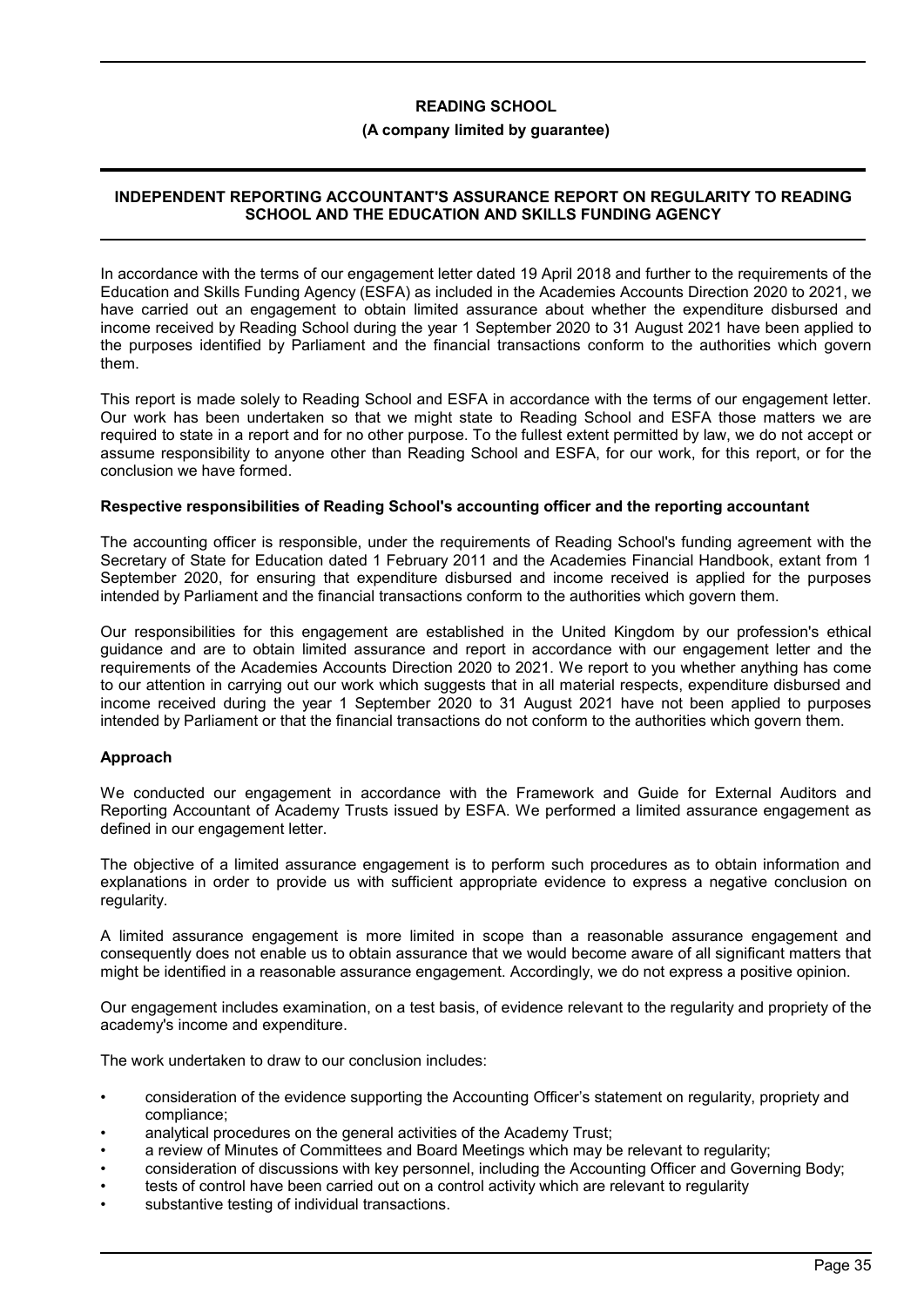## **(A company limited by guarantee)**

## **INDEPENDENT REPORTING ACCOUNTANT'S ASSURANCE REPORT ON REGULARITY TO READING SCHOOL AND THE EDUCATION & SKILLS FUNDING AGENCY (CONTINUED)**

### **Conclusion**

In the course of our work, nothing has come to our attention which suggest in all material respects the expenditure disbursed and income received during the year 1 September 2020 to 31 August 2021 has not been applied to purposes intended by Parliament and the financial transactions do not conform to the authorities which govern them.

Cave ULLS.

**Crowe U.K. LLP**

Statutory Auditor

Aquis House 49-51 Blagrave Street Reading **Berkshire** RG1 1PL

Date: 15 December 2021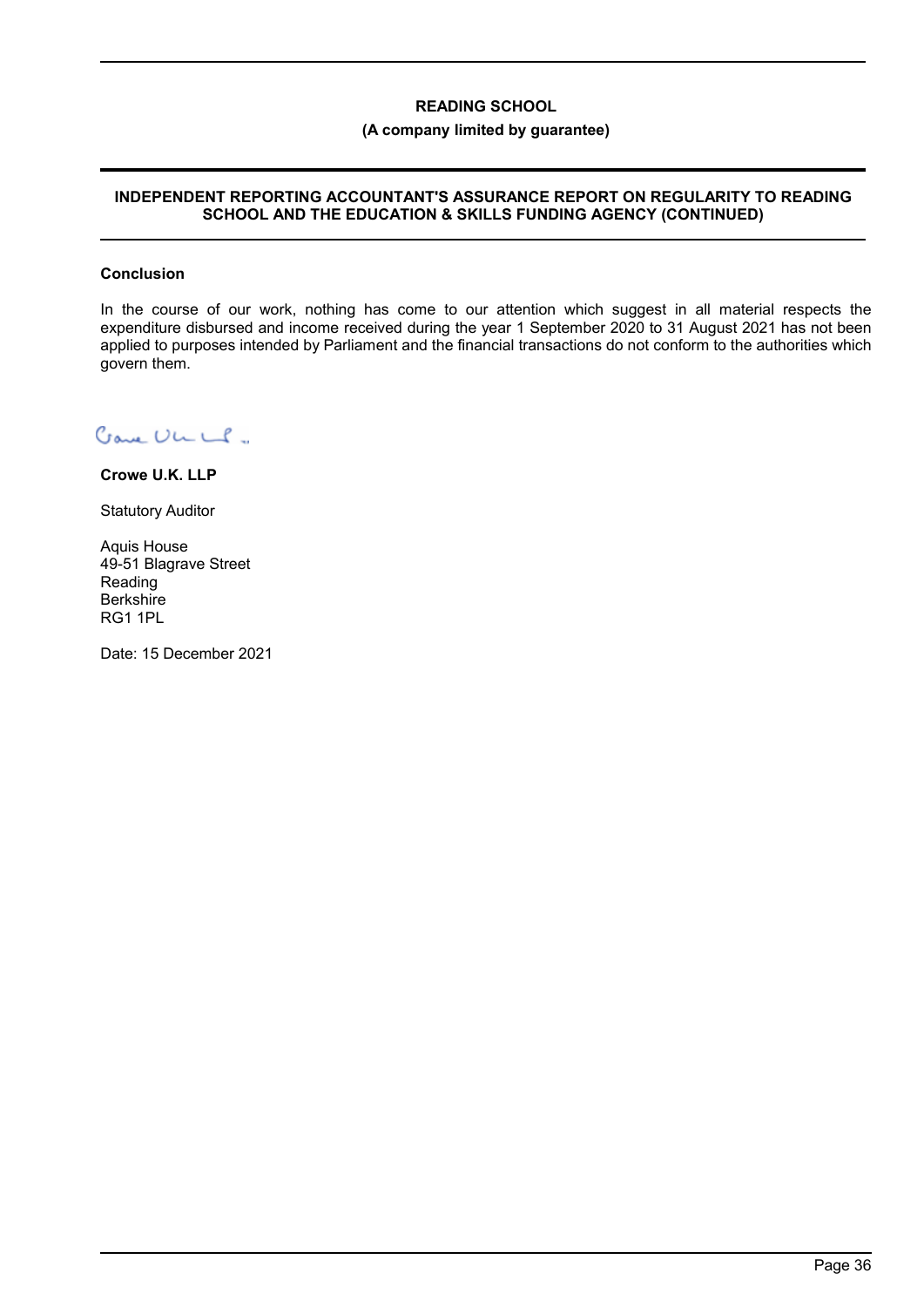# **(A company limited by guarantee)**

# **CONSOLIDATED STATEMENT OF FINANCIAL ACTIVITIES (INCORPORATING INCOME AND EXPENDITURE ACCOUNT) FOR THE YEAR ENDED 31 AUGUST 2021**

|                                                                                 | <b>Note</b> | <b>Unrestricted</b><br>funds<br>2021<br>£ | <b>Restricted</b><br>funds<br>2021<br>£ | <b>Restricted</b><br>fixed asset<br>funds<br>2021<br>£ | <b>Total</b><br>funds<br>2021<br>£ | As restated<br>Total<br>funds<br>2020<br>£ |
|---------------------------------------------------------------------------------|-------------|-------------------------------------------|-----------------------------------------|--------------------------------------------------------|------------------------------------|--------------------------------------------|
| Income from:                                                                    |             |                                           |                                         |                                                        |                                    |                                            |
| Donations and capital<br>grants                                                 | 3           | 74,535                                    | 693,646                                 | 26,607                                                 | 794,788                            | 729,937                                    |
| Other trading activities                                                        | 6           | 343,284                                   | 11,777                                  |                                                        | 355,061                            | 617,980                                    |
| Investments                                                                     | 7           | 101                                       |                                         |                                                        | 101                                | 1,578                                      |
| Charitable activities:<br>Academy's                                             | 4           |                                           |                                         |                                                        |                                    |                                            |
| educational<br>operations                                                       |             | 1,000                                     | 6,176,205                               |                                                        | 6,177,205                          | 5,447,886                                  |
| Provision of boarding<br>activities                                             |             |                                           | 850,375                                 |                                                        | 850,375                            | 707,544                                    |
| <b>Total income</b>                                                             |             | 418,920                                   | 7,732,003                               | 26,607                                                 | 8,177,530                          | 7,504,925                                  |
| <b>Expenditure on:</b>                                                          |             |                                           |                                         |                                                        |                                    |                                            |
| Raising funds                                                                   |             | 275,762                                   | 710                                     |                                                        | 276,472                            | 379,409                                    |
| Charitable activities:<br>Academy's<br>educatonal                               |             |                                           |                                         |                                                        |                                    |                                            |
| operations                                                                      |             | 39,328                                    | 6,570,823                               | 454,922                                                | 7,065,073                          | 7,161,462                                  |
| Provision of boarding<br>activities                                             |             |                                           | 833,538                                 |                                                        | 833,538                            | 878,684                                    |
| <b>Total expenditure</b>                                                        |             | 315,090                                   | 7,405,071                               | 454,922                                                | 8,175,083                          | 8,419,555                                  |
| <b>Net</b><br>income/(expenditure)                                              |             |                                           |                                         |                                                        |                                    |                                            |
| before taxation                                                                 |             | 103,830                                   | 326,932                                 | (428, 315)                                             | 2,447                              | (914, 630)                                 |
| <b>Taxation</b><br><b>Net</b><br>income/(expenditure)<br>after taxation carried | 14          | 11,696                                    |                                         |                                                        | 11,696                             | (29, 461)                                  |
| forward                                                                         |             | 115,526                                   | 326,932                                 | (428, 315)                                             | 14,143                             | (944, 091)                                 |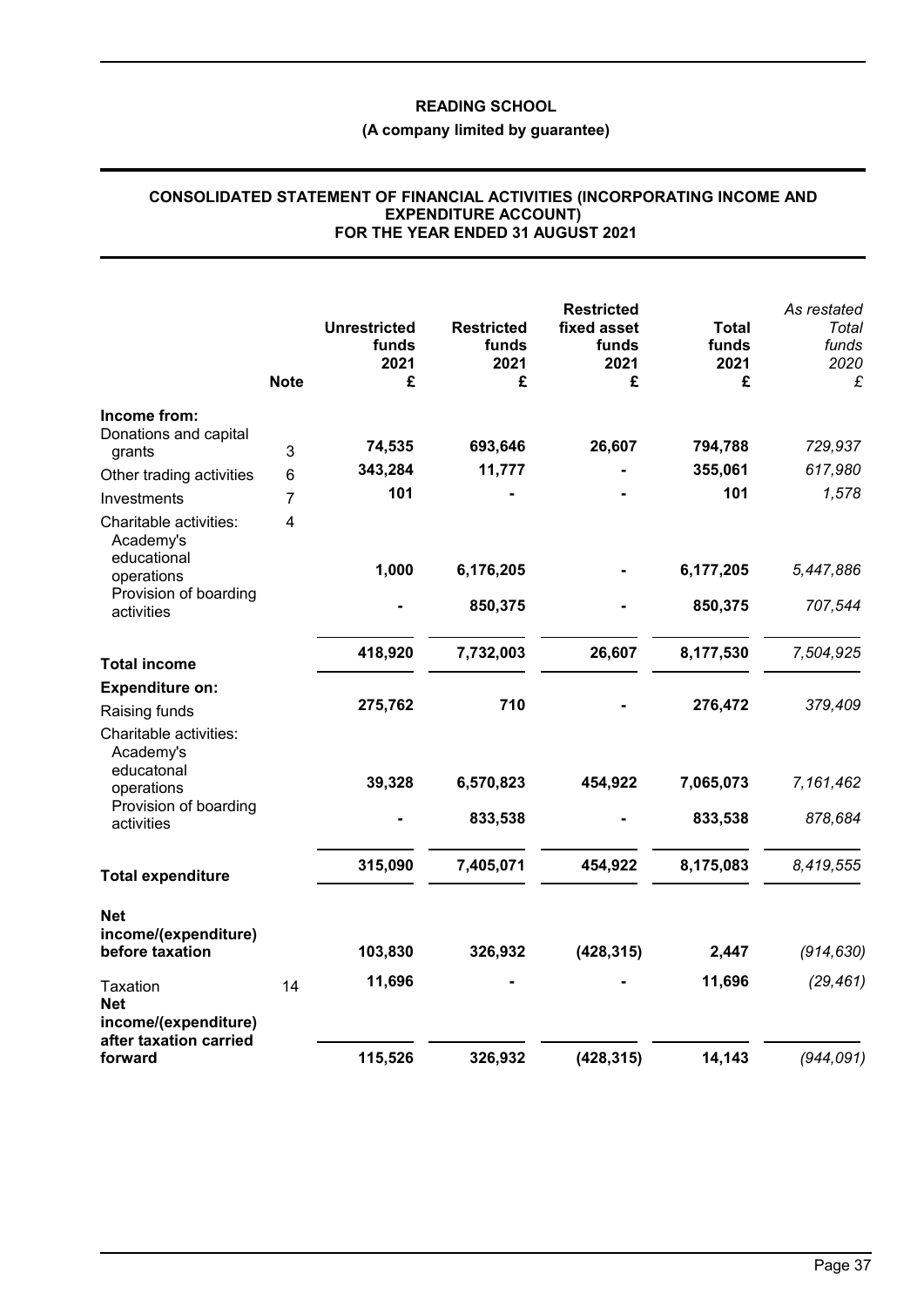# **(A company limited by guarantee)**

#### **CONSOLIDATED STATEMENT OF FINANCIAL ACTIVITIES (INCORPORATING INCOME AND EXPENDITURE ACCOUNT) (CONTINUED) FOR THE YEAR ENDED 31 AUGUST 2021**

|                                                                                            | <b>Note</b> | <b>Unrestricted</b><br>funds<br>2021<br>£ | <b>Restricted</b><br>funds<br>2021<br>£ | <b>Restricted</b><br>fixed asset<br>funds<br>2021<br>£ | <b>Total</b><br>funds<br>2021<br>£ | As restated<br>Total<br>funds<br>2020<br>£ |
|--------------------------------------------------------------------------------------------|-------------|-------------------------------------------|-----------------------------------------|--------------------------------------------------------|------------------------------------|--------------------------------------------|
| <b>Net</b><br>income/(expenditure)<br>after taxation brought<br>forward                    |             | 115,526                                   | 326,932                                 | (428, 315)                                             | 14,143                             | (944, 091)                                 |
| Transfers between<br>funds<br>Net movement in<br>funds before other                        | 19          |                                           | (83, 434)                               | 83,434                                                 |                                    |                                            |
| recognised<br>gains/(losses)<br>Other recognised<br>gains/(losses):<br>Actuarial losses on |             | 115,526                                   | 243,498                                 | (344, 881)                                             | 14,143                             | (944, 091)                                 |
| defined benefit<br>pension schemes                                                         | 27          |                                           | (269,000)                               |                                                        | (269,000)                          | (559,000)                                  |
| Net movement in<br>funds                                                                   |             | 115,526                                   | (25, 502)                               | (344, 881)                                             | (254, 857)                         | (1, 503, 091)                              |
| <b>Reconciliation of</b><br>funds:                                                         |             |                                           |                                         |                                                        |                                    |                                            |
| Total funds brought<br>forward                                                             |             | 796,739                                   | (2,725,220)                             | 13,425,824                                             | 11,497,343                         | 13,000,434                                 |
| Net movement in funds                                                                      |             | 115,526                                   | (25, 502)                               | (344, 881)                                             | (254, 857)                         | (1,503,091)                                |
| <b>Total funds carried</b><br>forward                                                      |             | 912,265                                   | (2,750,722)                             | 13,080,943                                             | 11,242,486                         | 11,497,343                                 |

The Consolidated Statement of Financial Activities includes all gains and losses recognised in the year.

The notes on pages 42 to 77 form part of these financial statements.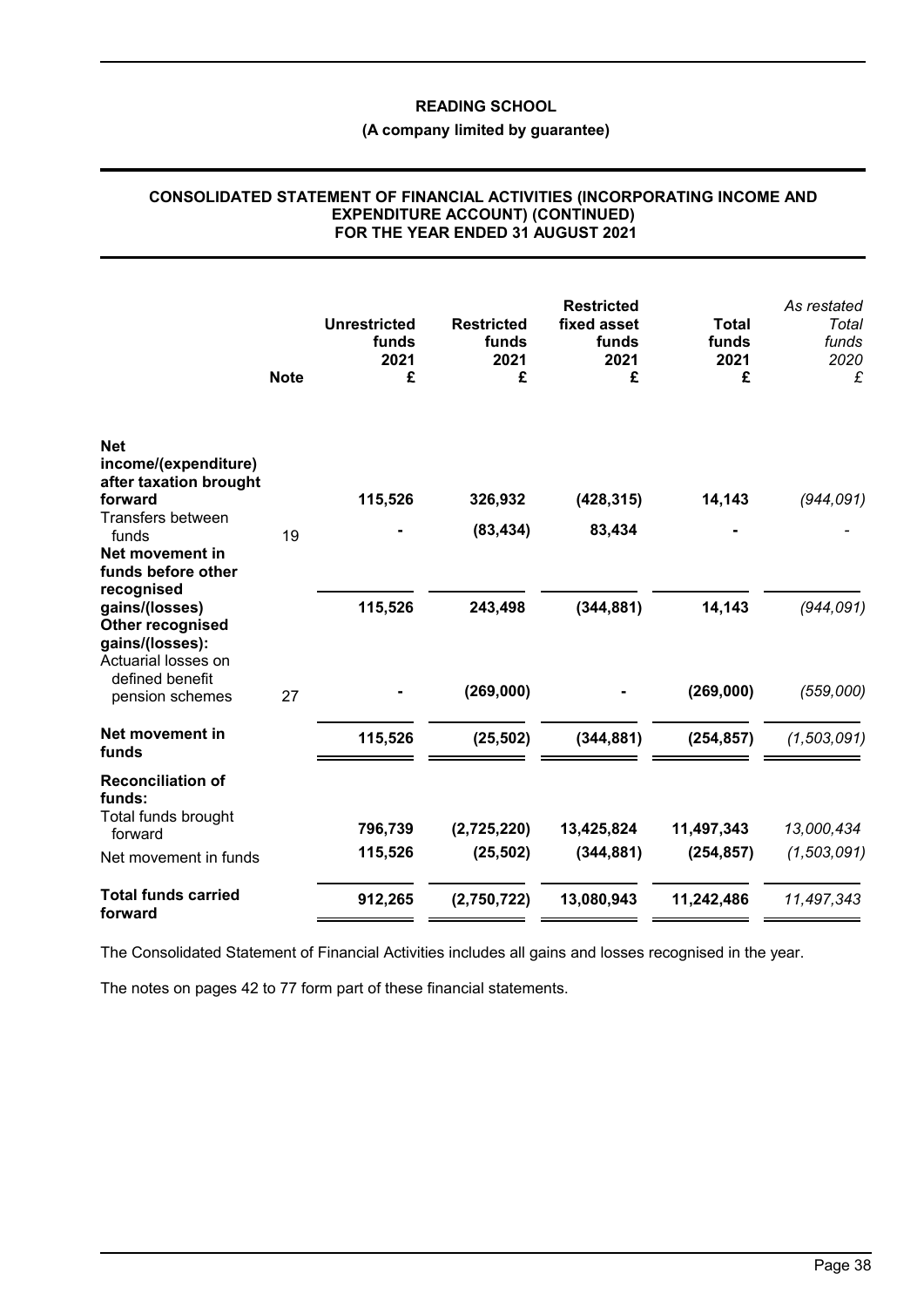## **(A company limited by guarantee) REGISTERED NUMBER: 07475515**

## **CONSOLIDATED BALANCE SHEET AS AT 31 AUGUST 2021**

|                                                         | <b>Note</b> |             | 2021<br>£   |               | As restated<br>2020<br>£ |
|---------------------------------------------------------|-------------|-------------|-------------|---------------|--------------------------|
| <b>Fixed assets</b>                                     |             |             |             |               |                          |
| Tangible assets<br><b>Current assets</b>                | 15          |             | 13,080,943  |               | 13,425,824               |
| <b>Debtors</b>                                          | 16          | 430,802     |             | 340,158       |                          |
| Cash at bank and in hand                                |             | 2,416,801   |             | 2,020,760     |                          |
|                                                         |             | 2,847,603   |             | 2,360,918     |                          |
| Creditors: amounts falling due within one year          | 17          | (1,045,060) |             | (1, 232, 399) |                          |
| <b>Net current assets</b>                               |             |             | 1,802,543   |               | 1,128,519                |
| <b>Total assets less current liabilities</b>            |             |             | 14,883,486  |               | 14,554,343               |
| Defined benefit pension scheme liability                | 27          |             | (3,641,000) |               | (3,057,000)              |
| <b>Total net assets</b>                                 |             |             | 11,242,486  |               | 11,497,343               |
| <b>Funds of the academy</b><br><b>Restricted funds:</b> |             |             |             |               |                          |
| Fixed asset funds                                       | 19          | 13,080,943  |             | 13,425,824    |                          |
| Restricted income funds                                 | 19          | 890,278     |             | 331,780       |                          |
| Restricted funds excluding pension asset                | 19          | 13,971,221  |             | 13,757,604    |                          |
| Pension reserve                                         | 19          | (3,641,000) |             | (3,057,000)   |                          |
| <b>Total restricted funds</b>                           | 19          |             | 10,330,221  |               | 10,700,604               |
| <b>Unrestricted income funds</b>                        | 19          |             | 912,265     |               | 796,739                  |
| <b>Total funds</b>                                      |             |             | 11,242,486  |               | 11,497,343               |

The financial statements on pages 37 to 77 were approved by the governors, and authorised for issue on L3 DECEMBER 2021 and are signed on their behalf, by:

 $\nu$ 

**R J Kenwrick** (Chair of Trustees)

The notes on pages 42 to 77 form part of these financial statements.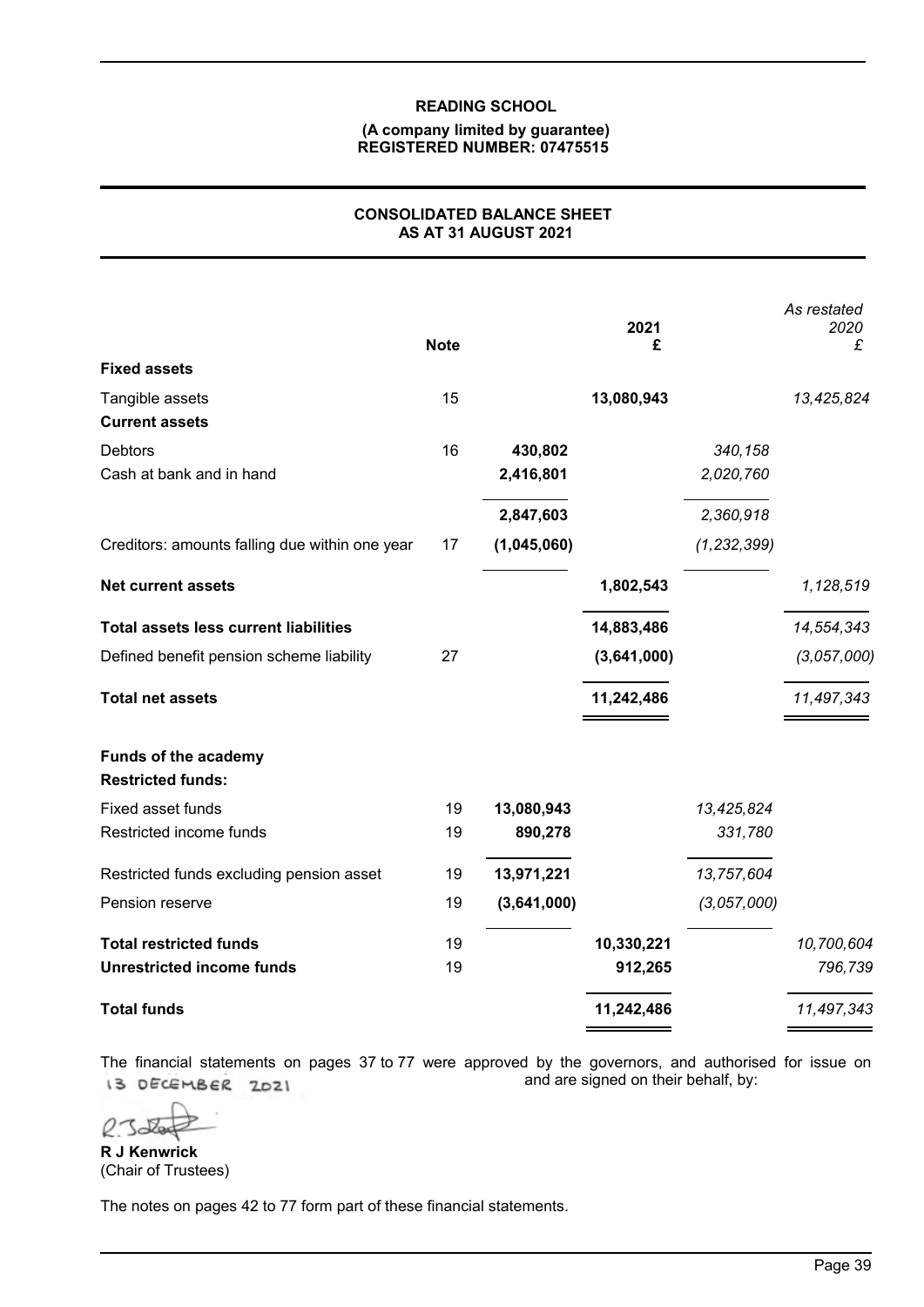### **(A company limited by guarantee) REGISTERED NUMBER: 07475515**

## **ACADEMY BALANCE SHEET AS AT 31 AUGUST 2021**

|                                                  | <b>Note</b> |                      | 2021<br>£   |                      | As restated<br>2020<br>£ |
|--------------------------------------------------|-------------|----------------------|-------------|----------------------|--------------------------|
| <b>Fixed assets</b>                              |             |                      |             |                      |                          |
| Tangible assets<br><b>Current assets</b>         | 15          |                      | 13,080,943  |                      | 13,425,824               |
| Debtors<br>Cash at bank and in hand              | 16          | 432,454<br>2,335,412 |             | 358,720<br>1,841,988 |                          |
|                                                  |             |                      |             |                      |                          |
|                                                  |             | 2,767,866            |             | 2,200,708            |                          |
| Creditors: amounts falling due within one year   | 17          | (1,041,060)          |             | (1, 197, 784)        |                          |
| <b>Net current assets</b>                        |             |                      | 1,726,806   |                      | 1,002,924                |
| <b>Total assets less current liabilities</b>     |             |                      | 14,807,749  |                      | 14,428,748               |
| Defined benefit pension scheme liability         | 27          |                      | (3,641,000) |                      | (3,057,000)              |
| <b>Total net assets</b>                          |             |                      | 11,166,749  |                      | 11,371,748               |
| Funds of the academy<br><b>Restricted funds:</b> |             |                      |             |                      |                          |
| Fixed asset funds                                |             | 13,080,943           |             | 13,425,824           |                          |
| Restricted income funds                          |             | 847,016              |             | 331,780              |                          |
| Restricted funds excluding pension asset         |             | 13,927,959           |             | 13,757,604           |                          |
| Pension reserve                                  |             | (3,641,000)          |             | (3,057,000)          |                          |
| <b>Total restricted funds</b>                    |             |                      | 10,286,959  |                      | 10,700,604               |
| <b>Unrestricted income funds</b>                 |             |                      | 879,790     |                      | 671,144                  |
| <b>Total funds</b>                               |             |                      | 11,166,749  |                      | 11,371,748               |

The academy's net reduction in funds for the year was *£*204,999 *(2020 - £1,574,365)*.

The financial statements on pages 37 to 77 were approved by the governors, and authorised for issue on IS DECEMBER 2021 and are signed on their behalf, by:

**R J Kenwrick** (Chair of Trustees)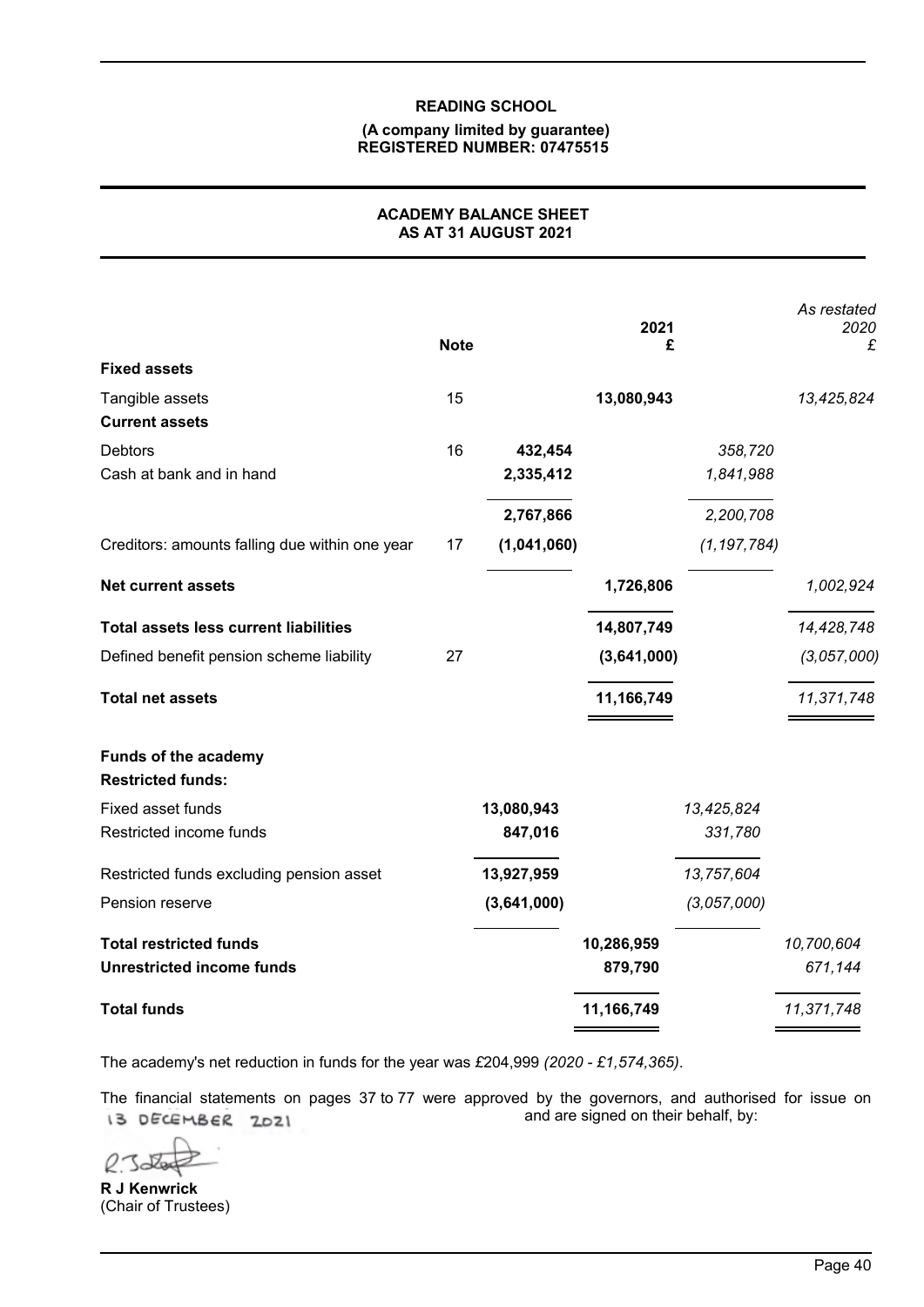## **(A company limited by guarantee)**

## **CONSOLIDATED STATEMENT OF CASH FLOWS FOR THE YEAR ENDED 31 AUGUST 2021**

|                                                        | <b>Note</b> | 2021<br>£ | 2020<br>£ |
|--------------------------------------------------------|-------------|-----------|-----------|
| Cash flows from operating activities                   |             |           |           |
| Net cash provided by operating activities              | 21          | 479,112   | 131,075   |
| Cash flows from investing activities                   | 23          | (77, 896) | (33, 040) |
| Cash flows from financing activities                   | 22          | (5, 175)  | (16, 374) |
| Change in cash and cash equivalents in the year        |             | 396,041   | 81,661    |
| Cash and cash equivalents at the beginning of the year |             | 2,020,760 | 1,939,099 |
| Cash and cash equivalents at the end of the year       | 24, 25      | 2,416,801 | 2,020,760 |

The notes on pages 42 to 77 form part of these financial statements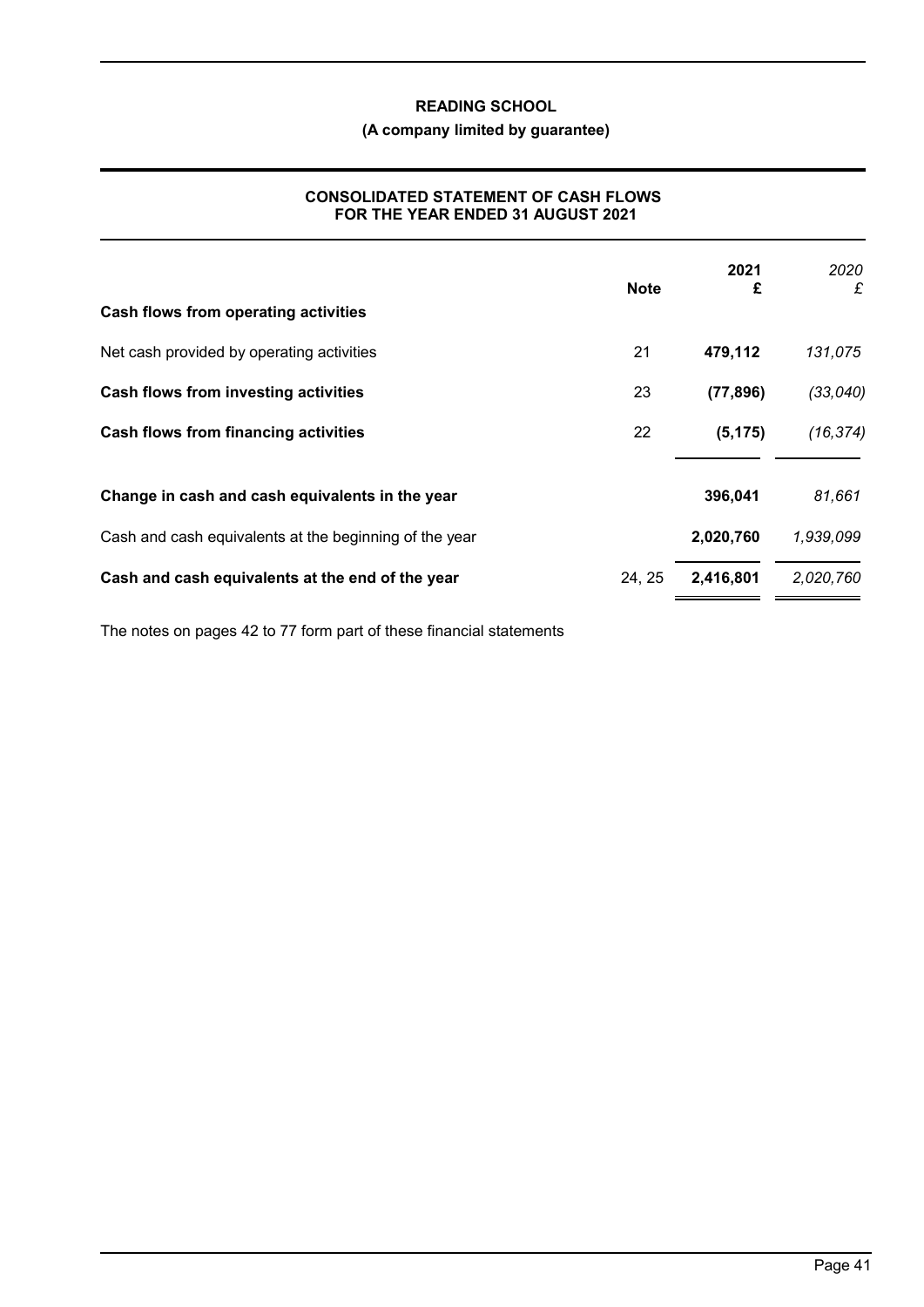### **(A company limited by guarantee)**

### **NOTES TO THE FINANCIAL STATEMENTS FOR THE YEAR ENDED 31 AUGUST 2021**

#### **1. Accounting policies**

A summary of the principal accounting policies adopted (which have been applied consistently, except where noted), judgments and key sources of estimation uncertainty, is set out below.

### **1.1 Basis of preparation of financial statements**

The financial statements of the academy, which is a public benefit entity under FRS 102, have been prepared under the historic cost convention in accordance with the Financial Reporting Standard Applicable in the UK and Republic of Ireland (FRS 102), the Accounting and Reporting by Charities: Statement of Recommended Practice applicable to charities preparing their accounts in accordance with the Financial Reporting Standard applicable in the UK and Republic of Ireland (FRS 102) (Charities SORP (FRS 102)), the Academies Accounts Direction *2020* to 2021 issued by ESFA, the Charities Act 2011 and the Companies Act 2006.

The Consolidated statement of financial activities (SOFA) and Consolidated balance sheet consolidate the financial statements of the academy and its subsidiary undertaking. The results of the subsidiary are consolidated on a line by line basis.

The academy has taken advantage of the exemption allowed under section 408 of the Companies Act 2006 and has not presented its own statement of financial activities in these financial statements.

### **1.2 Charity status**

The principal activity of Reading School is to provide secondary education for pupils aged 11 to 18. The trust is an exempt charity and a company limited by guarantee (company number: 7475515). It is incorporated and domiciled in the UK. The address of the registered office is Reading School, Erleigh Road, Reading, RG1 5LW.

### **1.3 Going concern**

The governors assess whether the use of going concern is appropriate i.e. whether there are any material uncertainties related to events or conditions that may cast significant doubt on the ability of the academy to continue as a going concern. The governors have considered the current and ongoing impact on the school as a result of the COVID19 virus. Whilst this has had an impact on boarding income on the school, this has not had a significant impact on the school overall having reviewed budgets and forecasts. The governors make this assessment in respect of a period of at least one year from the date of authorisation for issue of the financial statements and have concluded that the academy has adequate resources to continue in operational existence for the foreseeable future and there are no material uncertainties about the academy's ability to continue as a going concern, thus they continue to adopt the going concern basis of accounting in preparing the financial statements.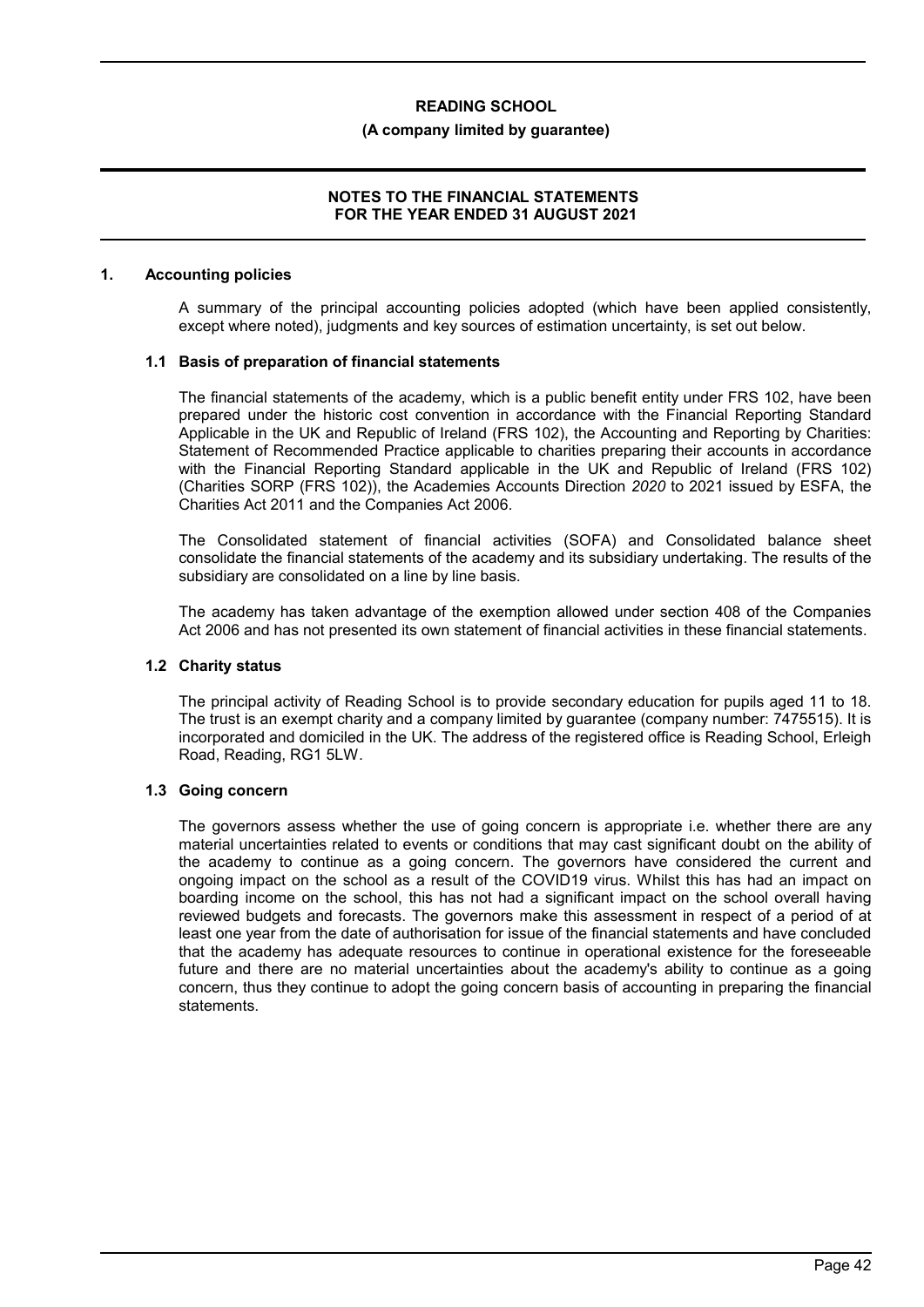### **(A company limited by guarantee)**

### **NOTES TO THE FINANCIAL STATEMENTS FOR THE YEAR ENDED 31 AUGUST 2021**

### **1. Accounting policies (continued)**

## **1.4 Income**

All incoming resources are recognised when the Group has entitlement to the funds, the receipt is probable and the amount can be measured reliably.

### **Legacies**

The recognition of income from legacies is dependent on establishing entitlement, the probability of receipt and the ability to estimate with sufficient accuracy the amount receivable. Evidence of entitlement to a legacy exists when the Group has sufficient evidence that a gift has been left to them (through knowledge of the existence of a valid will and the death of the benefactor) and the executor is satisfied that the property in question will not be required to satisfy claims in the estate. Receipt of a legacy must be recognised when it is probable that it will be received and the fair value of the amount receivable, which will generally be the expected cash amount to be distributed to the Group, can be reliably measured.

### **Grants**

Grants are included in the Consolidated statement of financial activities on a receivable basis. The balance of income received for specific purposes but not expended during the period is shown in the relevant funds on the Balance sheet. Where income is received in advance of meeting any performance-related conditions there is not unconditional entitlement to the income and its recognition is deferred and included in creditors as deferred income until the performance-related conditions are met. Where entitlement occurs before income is received, the income is accrued.

General Annual Grant is recognised in full in the Consolidated statement of financial activities in the year for which it is receivable and any abatement in respect of the year is deducted from income and recognised as a liability.

Capital grants are recognised in full when there is an unconditional entitlement to the grant. Unspent amounts of capital grants are reflected in the Balance sheet in the restricted fixed asset fund. Capital grants are recognised when there is entitlement and are not deferred over the life of the asset on which they are expended.

### **Sponsorship income**

Sponsorship income provided to the Group which amounts to a donation is recognised in the Consolidated statement of financial activities in the year in which it is receivable (where there are no performance-related conditions) where receipt is probable and it can be measured reliably.

### **Donations**

Donations are recognised on a receivable basis (where there are no performance-related conditions) where the receipt is probable and the amount can be reliably measured.

### **Other income**

Other income, including the hire of facilities, is recognised in the year it is receivable and to the extent the Group has provided the goods or services.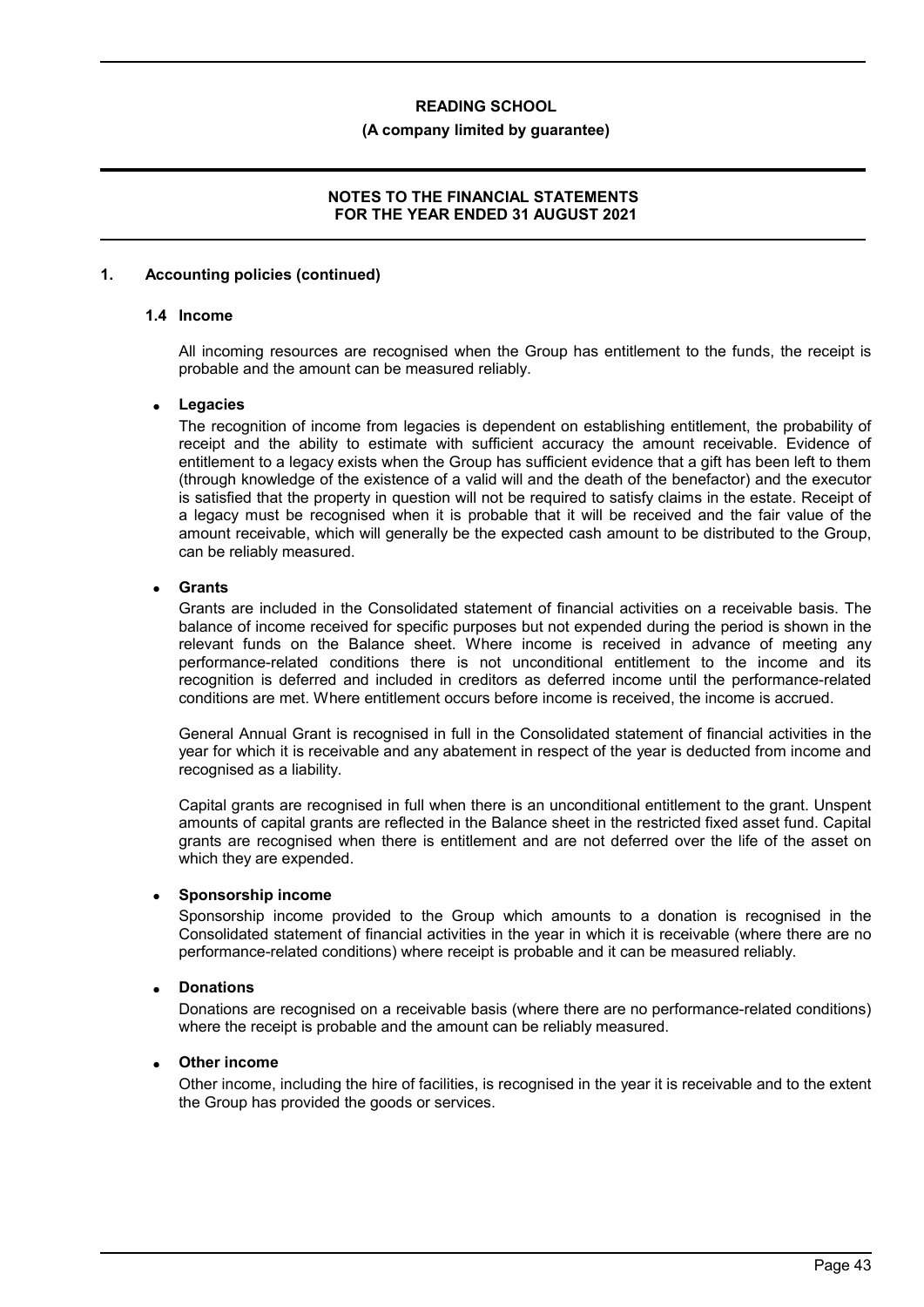### **(A company limited by guarantee)**

### **NOTES TO THE FINANCIAL STATEMENTS FOR THE YEAR ENDED 31 AUGUST 2021**

### **1. Accounting policies (continued)**

### **1.5 Expenditure**

Expenditure is recognised once there is a legal or constructive obligation to transfer economic benefit to a third party, it is probable that a transfer of economic benefits will be required in settlement and the amount of the obligation can be measured reliably. Expenditure is classified by activity. The costs of each activity are made up of the total of direct costs and shared costs, including support costs involved in undertaking each activity. Direct costs attributable to a single activity are allocated directly to that activity. Shared costs which contribute to more than one activity and support costs which are not attributable to a single activity are apportioned between those activities on a basis consistent with the use of resources. Central staff costs are allocated on the basis of time spent, and depreciation charges allocated on the portion of the asset's use.

### **Expenditure on raising funds**

This includes all expenditure incurred by the Group to raise funds for its charitable purposes and includes costs of all fundraising activities events and non-charitable trading.

### **Charitable activities**

These are costs incurred on the Group's educational operations, including support costs and costs relating to the governance of the Group apportioned to charitable activities.

All resources expended are inclusive of irrecoverable VAT.

### **1.6 Basis of consolidation**

The financial statements consolidated the accounts of Reading School and all of its subsidiary undertakings ("subsidiaries").

The academy has taken advantage of the exemption contained within section 408 of the Companies Act 2006 not to present its own Income and expenditure account.

The Income and expenditure account for the year dealt with in the accounts of the academy was £204,999 *(2019 - £1,574,365)*.

## **1.7 Interest receivable**

Interest on funds held on deposit is included when receivable and the amount can be measured reliably by the Group; this is normally upon notification of the interest paid or payable by the institution with whom the funds are deposited.

### **1.8 Taxation**

The academy is considered to pass the tests set out in Paragraph 1 Schedule 6 of the Finance Act 2010 and therefore it meets the definition of a charitable company for UK corporation tax purposes.

Accordingly, the academy is potentially exempt from taxation in respect of income or capital gains received within categories covered by Part 11, chapter 3 of the Corporation Tax Act 2010 or Section 256 of the Taxation of Chargeable Gains Act 1992, to the extent that such income or gains are applied exclusively to charitable purposes.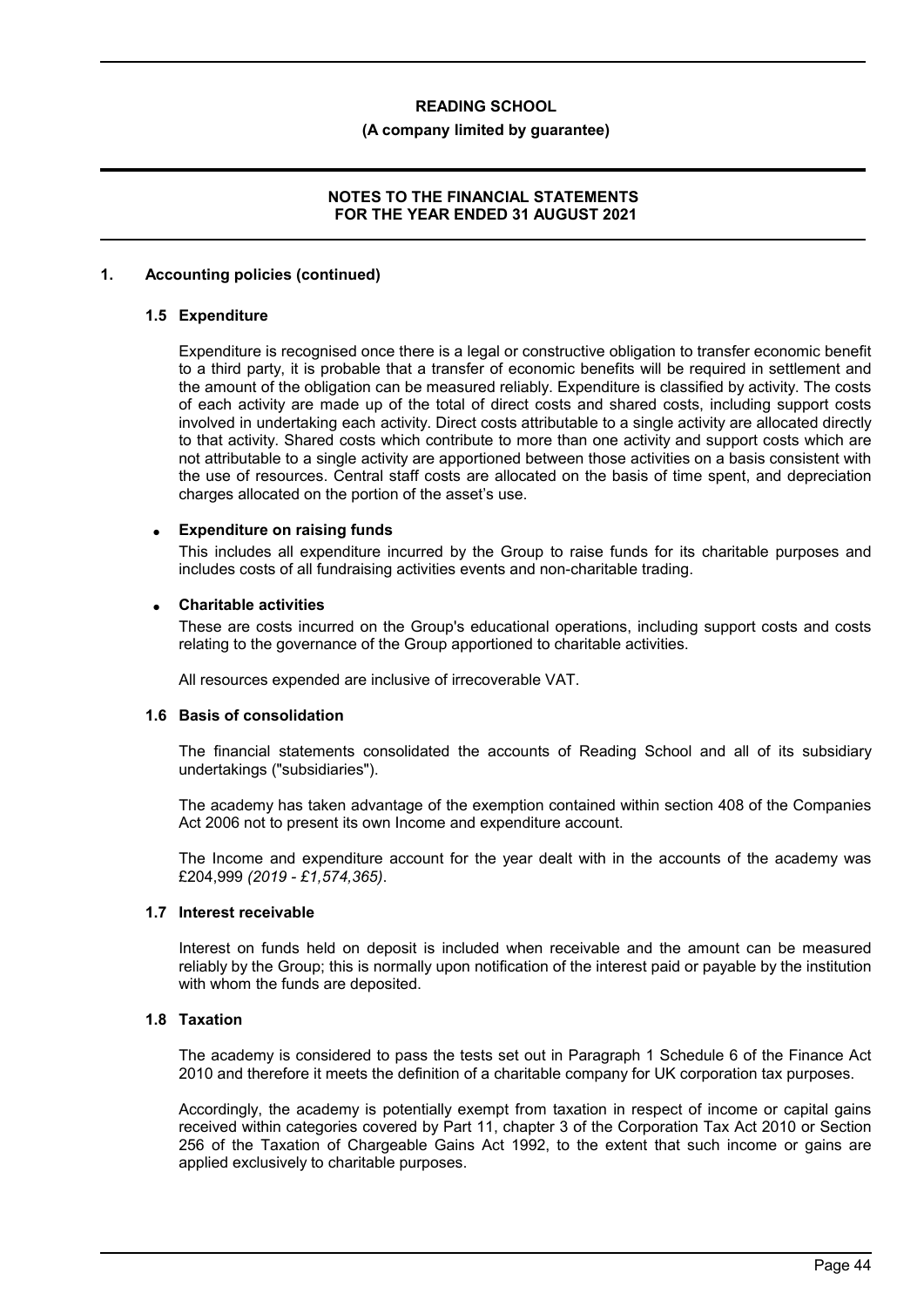### **(A company limited by guarantee)**

### **NOTES TO THE FINANCIAL STATEMENTS FOR THE YEAR ENDED 31 AUGUST 2021**

### **1. Accounting policies (continued)**

## **1.9 Tangible fixed assets**

Assets costing £1,000 or more are capitalised as tangible fixed assets and are carried at cost, net of depreciation and any provision for impairment.

Where tangible fixed assets have been acquired with the aid of specific grants, either from the government or from the private sector, they are included in the Balance sheet at cost and depreciated over their expected useful economic life. Where there are specific conditions attached to the funding requiring the continued use of the asset, the related grants are credited to a restricted fixed asset fund in the Consolidated statement of financial activities and carried forward in the Balance sheet. Depreciation on the relevant assets is charged directly to the restricted fixed asset fund in the Consolidated statement of financial activities. Where tangible fixed assets have been acquired with unrestricted funds, depreciation on such assets is charged to the unrestricted fund.

Depreciation is provided on all tangible fixed assets other than freehold land and assets under construction, at rates calculated to write off the cost of each asset on a basis over its expected useful life, as follows:

Depreciation is provided on the following bases:

| Long-term leasehold property | - Over 5 to 50 years |
|------------------------------|----------------------|
| Furniture and equipment      | - Over 3 to 10 years |

A review for impairment of a fixed asset is carried out if events or changes in circumstances indicate that the carrying value of any fixed asset may not be recoverable. Shortfalls between the carrying value of fixed assets and their recoverable amounts are recognised as impairments. Impairment losses are recognised in the Consolidated statement of financial activities.

### **1.10 Debtors**

Trade and other debtors are recognised at the settlement amount after any trade discount offered. Prepayments are valued at the amount prepaid net of any trade discounts due.

### **1.11 Cash at bank and in hand**

Cash at bank and in hand includes cash and short-term highly liquid investments with a short maturity of three months or less from the date of acquisition or opening of the deposit or similar account.

### **1.12 Liabilities**

Liabilities are recognised when there is an obligation at the Balance sheet date as a result of a past event, it is probable that a transfer of economic benefit will be required in settlement, and the amount of the settlement can be estimated reliably. Liabilities are recognised at the amount that the Group anticipates it will pay to settle the debt or the amount it has received as advanced payments for the goods or services it must provide.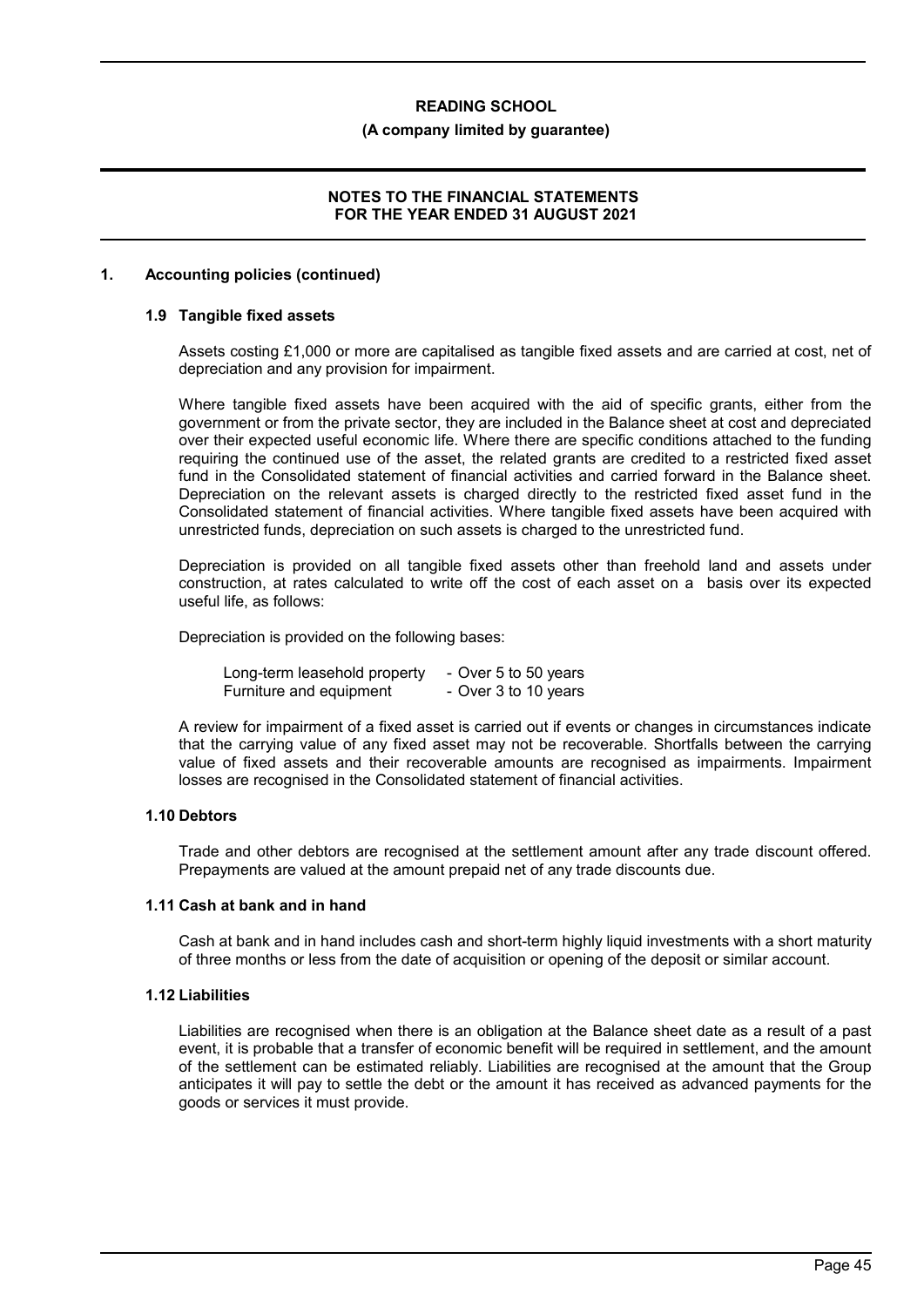### **(A company limited by guarantee)**

### **NOTES TO THE FINANCIAL STATEMENTS FOR THE YEAR ENDED 31 AUGUST 2021**

### **1. Accounting policies (continued)**

## **1.13 Provisions**

Provisions are recognised when the Group has an obligation at the reporting date as a result of a past event which it is probable will result in the transfer of economic benefits and the obligation can be estimated reliably.

Provisions are measured at the best estimate of the amounts required to settle the obligation. Where the effect of the time value of money is material, the provision is based on the present value of those amounts, discounted at the pre-tax discount rate that reflects the risks specific to the liability. The unwinding of the discount is recognised within interest payable and similar charges.

### **1.14 Financial instruments**

The Group only holds basic financial instruments as defined in FRS 102. The financial assets and financial liabilities of the Group and their measurement bases are as follows:

*Financial assets* - trade and other debtors are basic financial instruments and are debt instruments measured at amortised cost as detailed in note 16. Prepayments are not financial instruments. Amounts due to the academy's wholly owned subsidiary are held at face value less any impairment. Cash at bank is classified as a basic financial instrument and is measured at face value.

Cash at bank is classified as a basic financial instrument and is measured at face value.

*Financial liabilities* - trade creditors, accruals and other creditors are financial instruments, and are measured at amortised cost as detailed in note 17. Taxation and social security are not included in the financial instruments disclosure definition. Deferred income is not deemed to be a financial liability, as the cash settlement has already taken place and there is an obligation to deliver services rather than cash or another financial instrument. Amounts due to the academy's wholly owned subsidiary are held at face value less any impairment.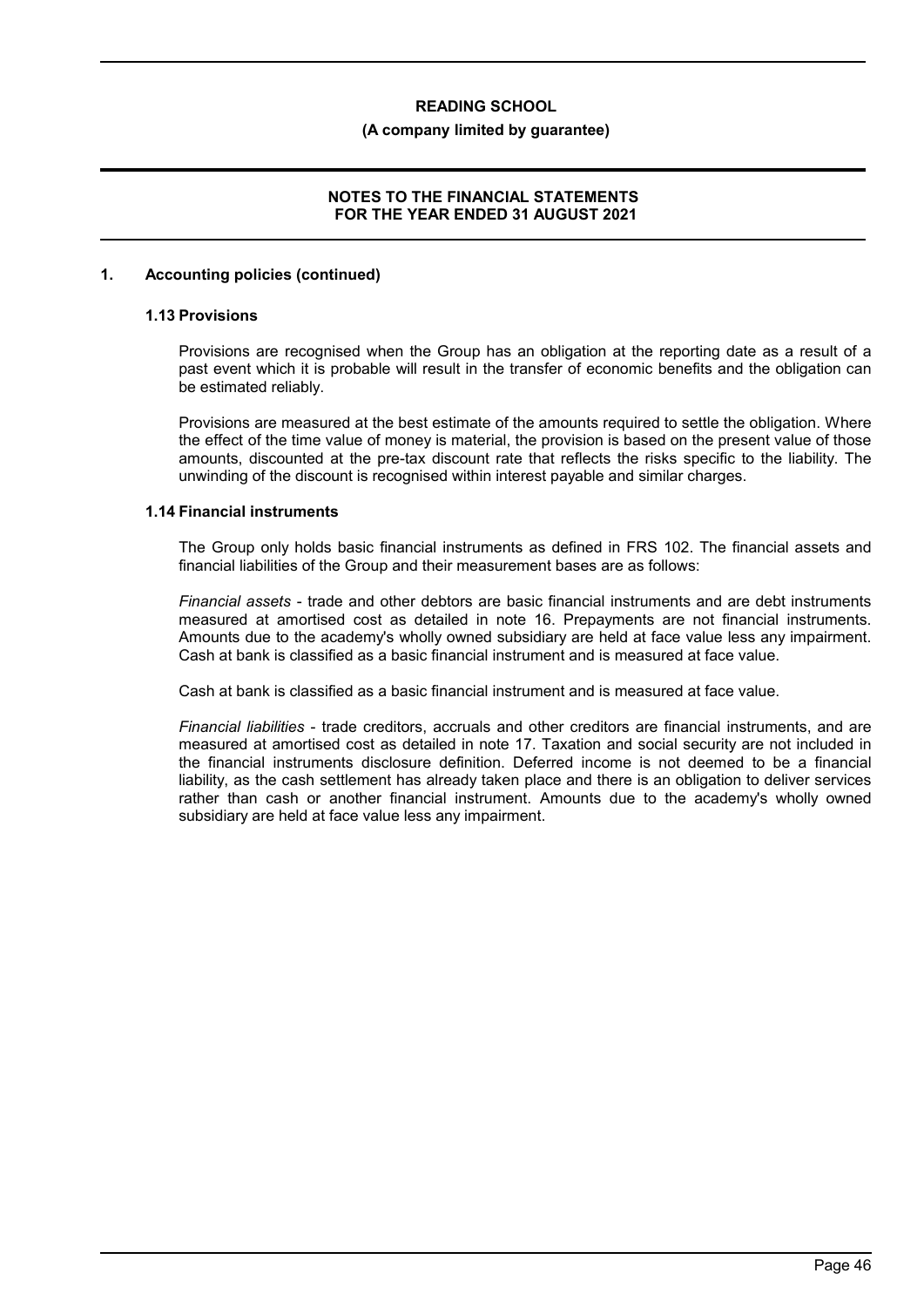### **(A company limited by guarantee)**

## **NOTES TO THE FINANCIAL STATEMENTS FOR THE YEAR ENDED 31 AUGUST 2021**

### **1. Accounting policies (continued)**

## **1.15 Pensions**

Retirement benefits to employees of the Group are provided by the Teachers' Pension Scheme ("TPS") and the Local Government Pension Scheme ("LGPS"). These are defined benefit schemes.

The TPS is an unfunded scheme and contributions are calculated so as to spread the cost of pensions over employees' working lives with the Group in such a way that the pension cost is a substantially level percentage of current and future pensionable payroll. The contributions are determined by the Government Actuary on the basis of quadrennial valuations using a prospective unit credit method. TPS is an unfunded multi-employer scheme with no underlying assets to assign between employers. Consequently, the TPS is treated as a defined contribution scheme for accounting purposes and the contributions recognised in the period to which they relate.

The LGPS is a funded multi-employer scheme and the assets are held separately from those of the Group in separate trustee administered funds. Pension scheme assets are measured at fair value and liabilities are measured on an actuarial basis using the projected unit credit method and discounted at a rate equivalent to the current rate of return on a high quality corporate bond of equivalent term and currency to the liabilities. The actuarial valuations are obtained at least triennially and are updated at each Balance sheet date. The amounts charged to operating surplus are the current service costs and the costs of scheme introductions, benefit changes, settlements and curtailments. They are included as part of staff costs as incurred. Net interest on the net defined benefit liability/asset is also recognised in the Consolidated statement of financial activities and comprises the interest cost on the defined benefit obligation and interest income on the scheme assets, calculated by multiplying the fair value of the scheme assets at the beginning of the period by the rate used to discount the benefit obligations. The difference between the interest income on the scheme assets and the actual return on the scheme assets is recognised in other recognised gains and losses.

Actuarial gains and losses are recognised immediately in other recognised gains and losses.

### **1.16 Fund accounting**

Unrestricted income funds represent those resources which may be used towards meeting any of the charitable objects of the Group at the discretion of the governors.

Restricted fixed asset funds are resources which are to be applied to specific capital purposes imposed by the funders where the asset acquired or created is held for a specific purpose.

Restricted general funds comprise all other restricted funds received with restrictions imposed by the funder/donor and include grants from the Department for Education Group.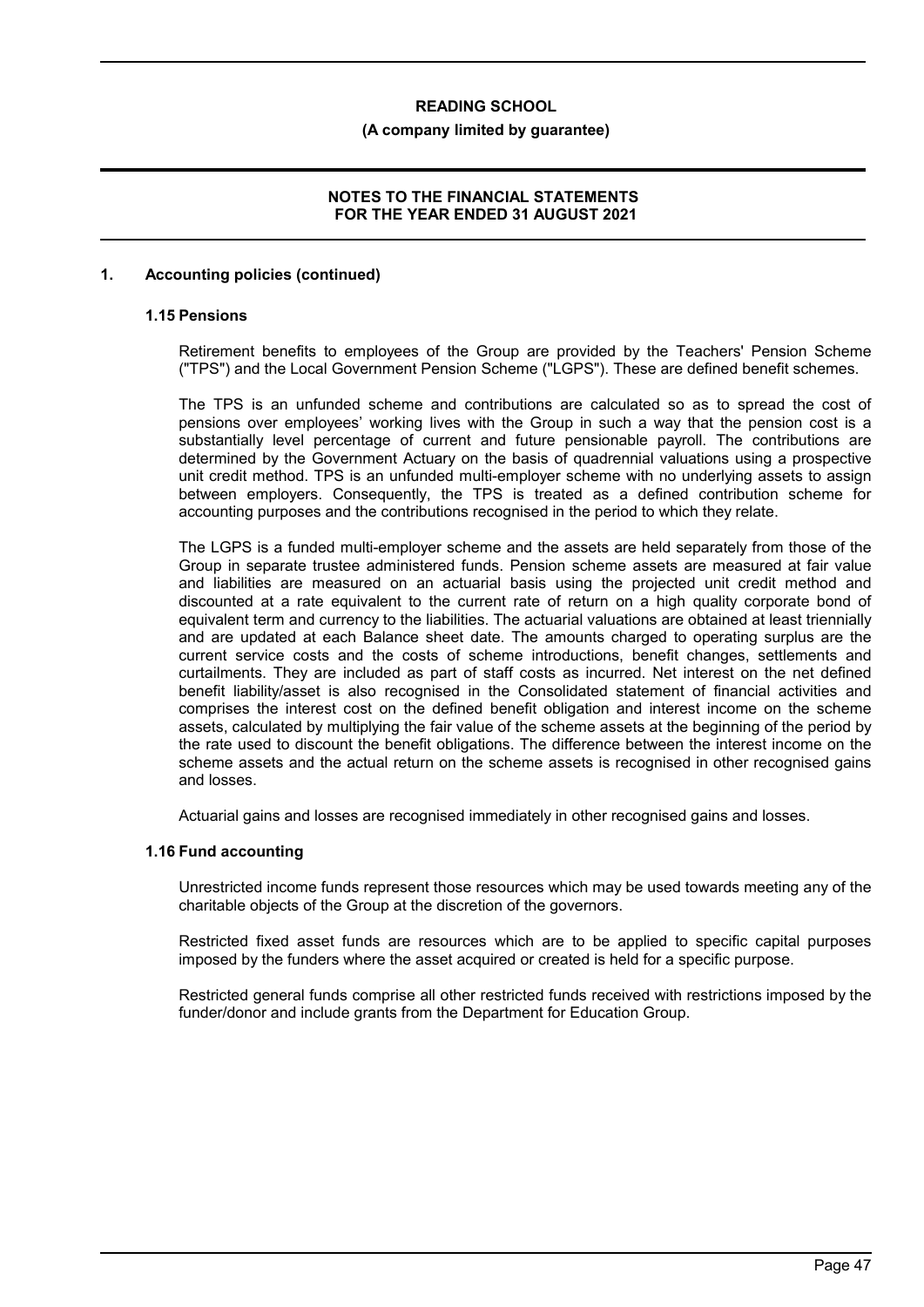### **(A company limited by guarantee)**

### **NOTES TO THE FINANCIAL STATEMENTS FOR THE YEAR ENDED 31 AUGUST 2021**

#### **2. Critical accounting estimates and areas of judgment**

Estimates and judgments are continually evaluated and are based on historical experience and other factors, including expectations of future events that are believed to be reasonable under the circumstances.

Critical accounting estimates and assumptions:

The academy trust makes estimates and assumptions concerning the future. The resulting accounting estimates and assumptions will, by definition, seldom equal the related actual results. The estimates and assumptions that have a significant risk of causing a material adjustment to the carrying amounts of assets and liabilities within the next financial year are discussed below.

The present value of the Local Government Pension Scheme defined benefit liability depends on a number of factors that are determined on an actuarial basis using a variety of assumptions. The assumptions used in determining the net cost or income for pensions include the discount rate. Any changes in these assumptions, which are disclosed in note 27, will impact the carrying amount of the pension liability. Furthermore a roll forward approach which projects results from the latest full actuarial valuation performed at 31 March 2019 has been used by the actuary in valuing the pensions liability at 31 August 2021. Any differences between the figures derived from the roll forward approach and a full actuarial valuation would impact on the carrying amount of the pension liability.

Other than LGPS income noted above, the Governors consider that there are no other material judgements in applying accounting policies or key sources of estimation uncertainty.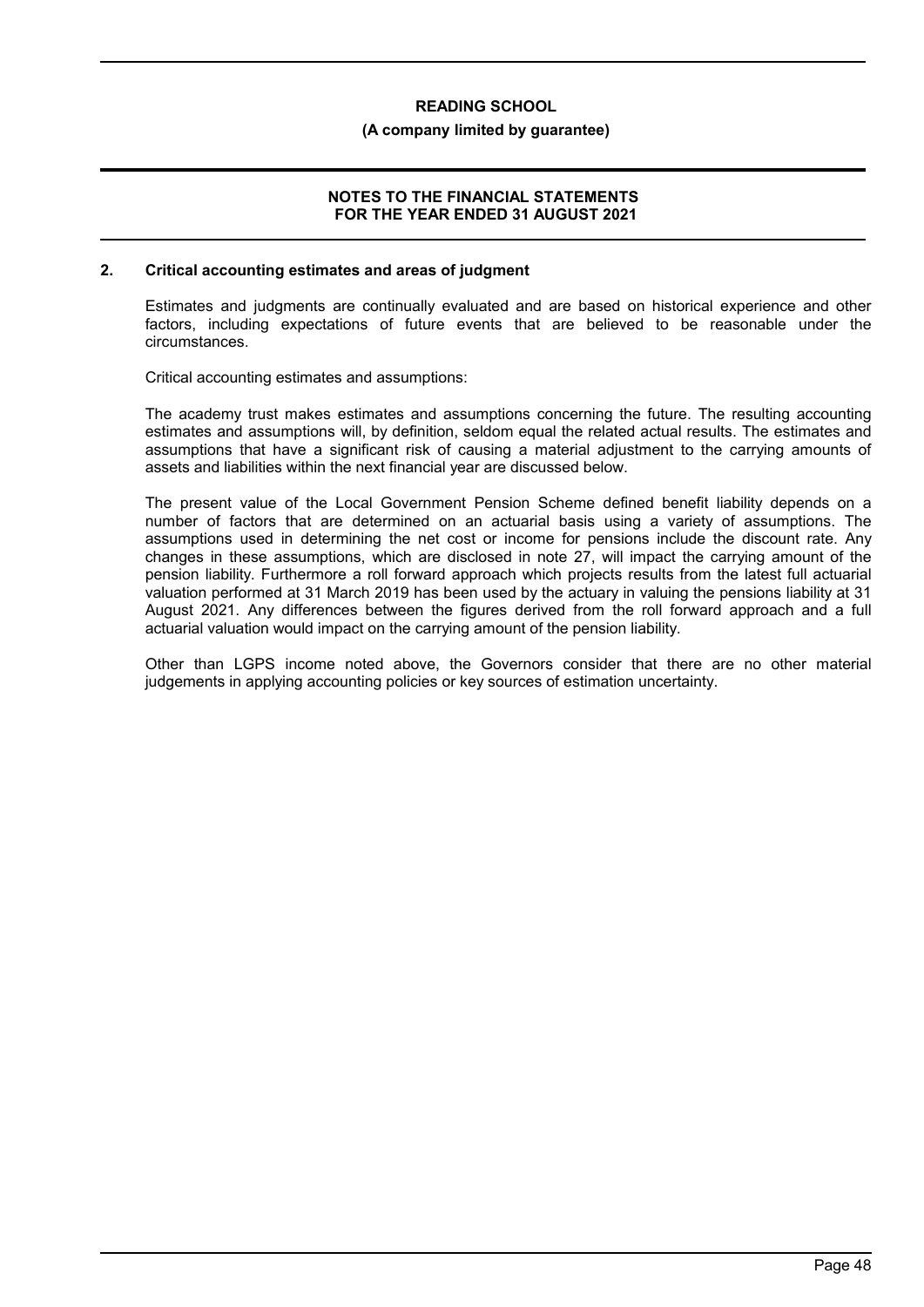# **(A company limited by guarantee)**

## **NOTES TO THE FINANCIAL STATEMENTS FOR THE YEAR ENDED 31 AUGUST 2021**

# **3. Income from donations and capital grants**

|                                   | <b>Unrestricted</b><br>funds<br>2021<br>£ | <b>Restricted</b><br>funds<br>2021<br>£ | <b>Restricted</b><br>fixed asset<br>funds<br>2021<br>£ | <b>Total</b><br>funds<br>2021<br>£ |
|-----------------------------------|-------------------------------------------|-----------------------------------------|--------------------------------------------------------|------------------------------------|
| Devolved formula Capital DFC      |                                           |                                         | 26,607                                                 | 26,607                             |
| <b>Condition Improvement Fund</b> | ۰                                         | 423,801                                 | $\overline{\phantom{0}}$                               | 423,801                            |
| <b>Donations</b>                  | 74,535                                    | 269,845                                 | $\overline{\phantom{0}}$                               | 344,380                            |
| <b>Total 2021</b>                 | 74,535                                    | 693,646                                 | 26,607                                                 | 794,788                            |

|                              | <b>Unrestricted</b><br>funds<br>2020<br>£ | Restricted<br>funds<br>2020<br>£ | Restricted<br>fixed asset<br>funds<br>2020<br>£ | Total<br>funds<br>2020<br>£ |
|------------------------------|-------------------------------------------|----------------------------------|-------------------------------------------------|-----------------------------|
| Devolved formula Capital DFC |                                           |                                  | 24,363                                          | 24,363                      |
| Donations                    | 104,393                                   | 601,181                          | $\overline{\phantom{a}}$                        | 705,574                     |
| Total 2020                   | 104,393                                   | 601,181                          | 24,363                                          | 729,937                     |

# **4. Income from charitable activities**

|                                                  | Unrestricted<br>funds<br>2021<br>£ | <b>Restricted</b><br>funds<br>2021<br>£ | Total<br>funds<br>2021<br>£ |
|--------------------------------------------------|------------------------------------|-----------------------------------------|-----------------------------|
| Funding for the Academy's educational operations | 1.000                              | 6,176,205                               | 6,177,205                   |
| Provision of boarding activities                 | ۰                                  | 850,375                                 | 850,375                     |
| <b>Total 2021</b>                                | 1.000                              | 7,026,580                               | 7,027,580                   |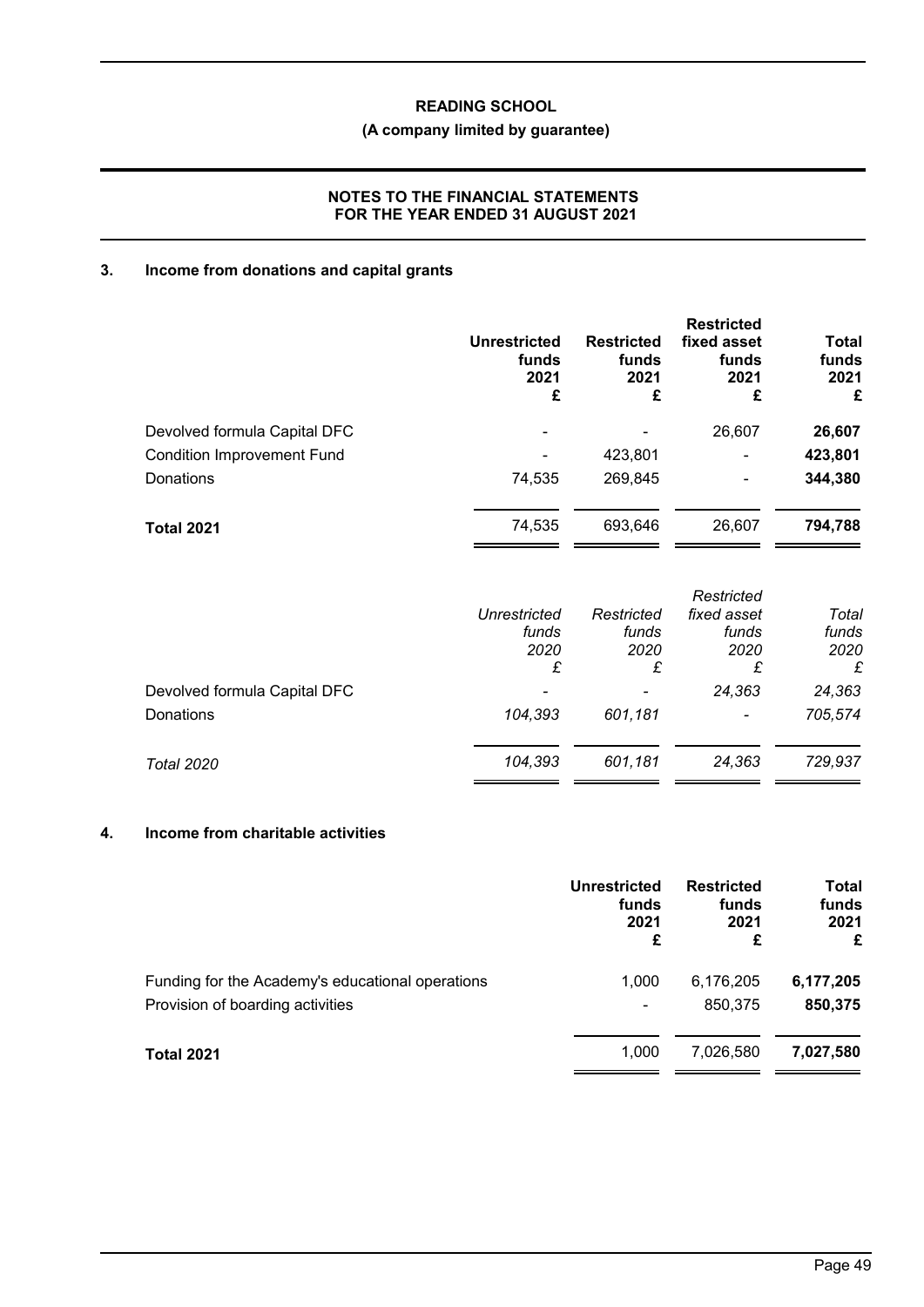## **(A company limited by guarantee)**

## **NOTES TO THE FINANCIAL STATEMENTS FOR THE YEAR ENDED 31 AUGUST 2021**

## **4. Income from charitable activities (continued)**

|                                                  | Restricted<br>funds<br>2020<br>£ | Total<br>funds<br>2020<br>£ |
|--------------------------------------------------|----------------------------------|-----------------------------|
| Funding for the Academy's educational operations | 5,447,886                        | 5,447,886                   |
| Provision of boarding activities                 | 707.544                          | 707,544                     |
| Total 2020                                       | 6,155,430                        | 6,155,430                   |

Included within the provision of boarding activities is income of £43,355 *(2020: £51,632)* in relation to the coronavirus job retention scheme.

### **5. Funding for the academy's educational operations**

|                                                                                     | <b>Unrestricted</b><br>funds<br>2021<br>£ | <b>Restricted</b><br>funds<br>2021<br>£ | <b>Total</b><br>funds<br>2021<br>£ |
|-------------------------------------------------------------------------------------|-------------------------------------------|-----------------------------------------|------------------------------------|
| <b>DfE/ESFA grants</b>                                                              |                                           |                                         |                                    |
| General Annual Grant (GAG)                                                          |                                           | 5,581,790                               | 5,581,790                          |
| Other DfE/ESFA grants                                                               |                                           |                                         |                                    |
| Other DfE / ESFA grants                                                             |                                           | 513,270                                 | 513,270                            |
|                                                                                     |                                           | 6,095,060                               | 6,095,060                          |
| <b>Other Government grants</b>                                                      |                                           |                                         |                                    |
| Other government grants                                                             |                                           | 5,595                                   | 5,595                              |
|                                                                                     |                                           | 5,595                                   | 5,595                              |
| Other income from the academy's funding for the<br>academy's educational operations | 1,000                                     | 75,550                                  | 76,550                             |
| <b>Total 2021</b>                                                                   | 1,000                                     | 6,176,205                               | 6,177,205                          |

Included within the Other DfE/ESFA grants is income of £9,528 *(2020: £Nil)* in relation to the coronavirus job retention scheme.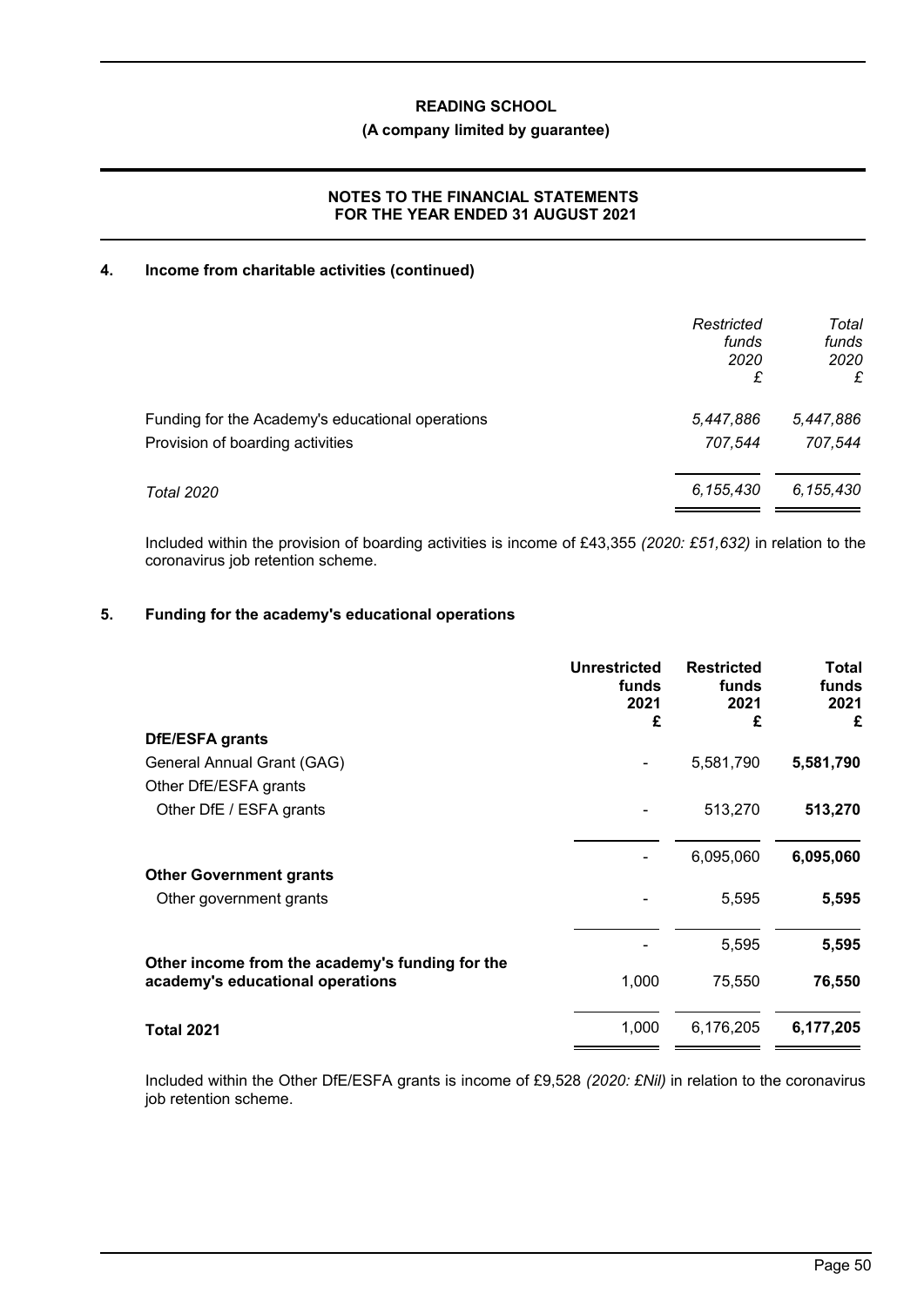# **(A company limited by guarantee)**

## **NOTES TO THE FINANCIAL STATEMENTS FOR THE YEAR ENDED 31 AUGUST 2021**

## **5. Funding for the academy's educational operations (continued)**

|                                                                                     | Restricted<br>funds<br>2020<br>£ | Total<br>funds<br>2020<br>£ |
|-------------------------------------------------------------------------------------|----------------------------------|-----------------------------|
| <b>DfE/ESFA grants</b>                                                              |                                  |                             |
| General Annual Grant (GAG)                                                          | 4,914,547                        | 4,914,547                   |
| Other DfE/ESFA grants                                                               |                                  |                             |
| Other DfE / ESFA grants                                                             | 343,922                          | 343,922                     |
|                                                                                     | 5,258,469                        | 5,258,469                   |
| <b>Other Government grants</b>                                                      |                                  |                             |
| Other grants                                                                        | 42,399                           | 42,399                      |
|                                                                                     | 42,399                           | 42,399                      |
| Other income from the academy's funding for the academy's<br>educational operations | 147,018                          | 147,018                     |
|                                                                                     | 5,447,886                        | 5,447,886                   |

# **6. Income from other trading activities**

|                                  | <b>Unrestricted</b><br>funds<br>2021<br>£ | <b>Restricted</b><br>funds<br>2021<br>£ | <b>Total</b><br>funds<br>2021<br>£ |
|----------------------------------|-------------------------------------------|-----------------------------------------|------------------------------------|
| Income from recharge of services | 4,947                                     | -                                       | 4,947                              |
| Catering income                  | 262,498                                   | -                                       | 262,498                            |
| Exam fees                        | 5,320                                     | -                                       | 5,320                              |
| Miscellaneous income             | 70,519                                    | 11,777                                  | 82,296                             |
| <b>Total 2021</b>                | 343,284                                   | 11,777                                  | 355,061                            |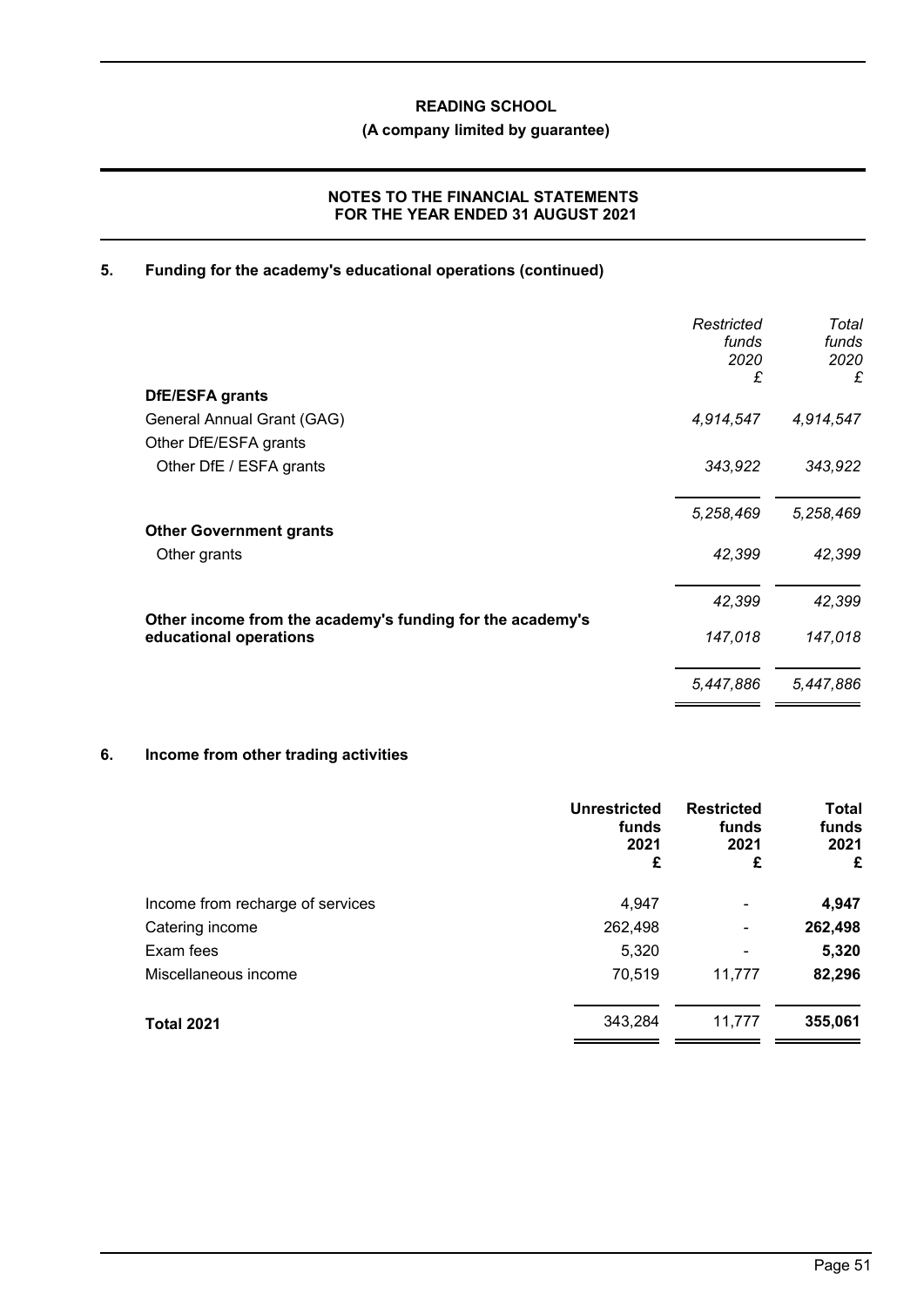# **(A company limited by guarantee)**

## **NOTES TO THE FINANCIAL STATEMENTS FOR THE YEAR ENDED 31 AUGUST 2021**

# **6. Income from other trading activities (continued)**

|                                  | <b>Unrestricted</b><br>funds<br>2020<br>£ | Restricted<br>funds<br>2020<br>£ | Total<br>funds<br>2020<br>£ |
|----------------------------------|-------------------------------------------|----------------------------------|-----------------------------|
| Income from recharge of services | 6,302                                     |                                  | 6,302                       |
| Catering income                  | 221,978                                   | $\overline{\phantom{a}}$         | 221,978                     |
| Exam fees                        | 13.911                                    | $\overline{\phantom{a}}$         | 13,911                      |
| Hire of facilities               | 3,086                                     |                                  | 3,086                       |
| Miscellaneous income             | 331,772                                   | 40,931                           | 372,703                     |
| <b>Total 2020</b>                | 577,049                                   | 40.931                           | 617,980                     |

## **7. Investment income**

|                        | <b>Unrestricted</b><br>funds<br>2021<br>£ | <b>Total</b><br>funds<br>2021<br>£ |
|------------------------|-------------------------------------------|------------------------------------|
| Bank interest received | 101                                       | 101                                |
|                        | <b>Unrestricted</b><br>funds<br>2020<br>£ | Total<br>funds<br>2020<br>£        |
| Bank interest received | 1,578                                     | 1,578                              |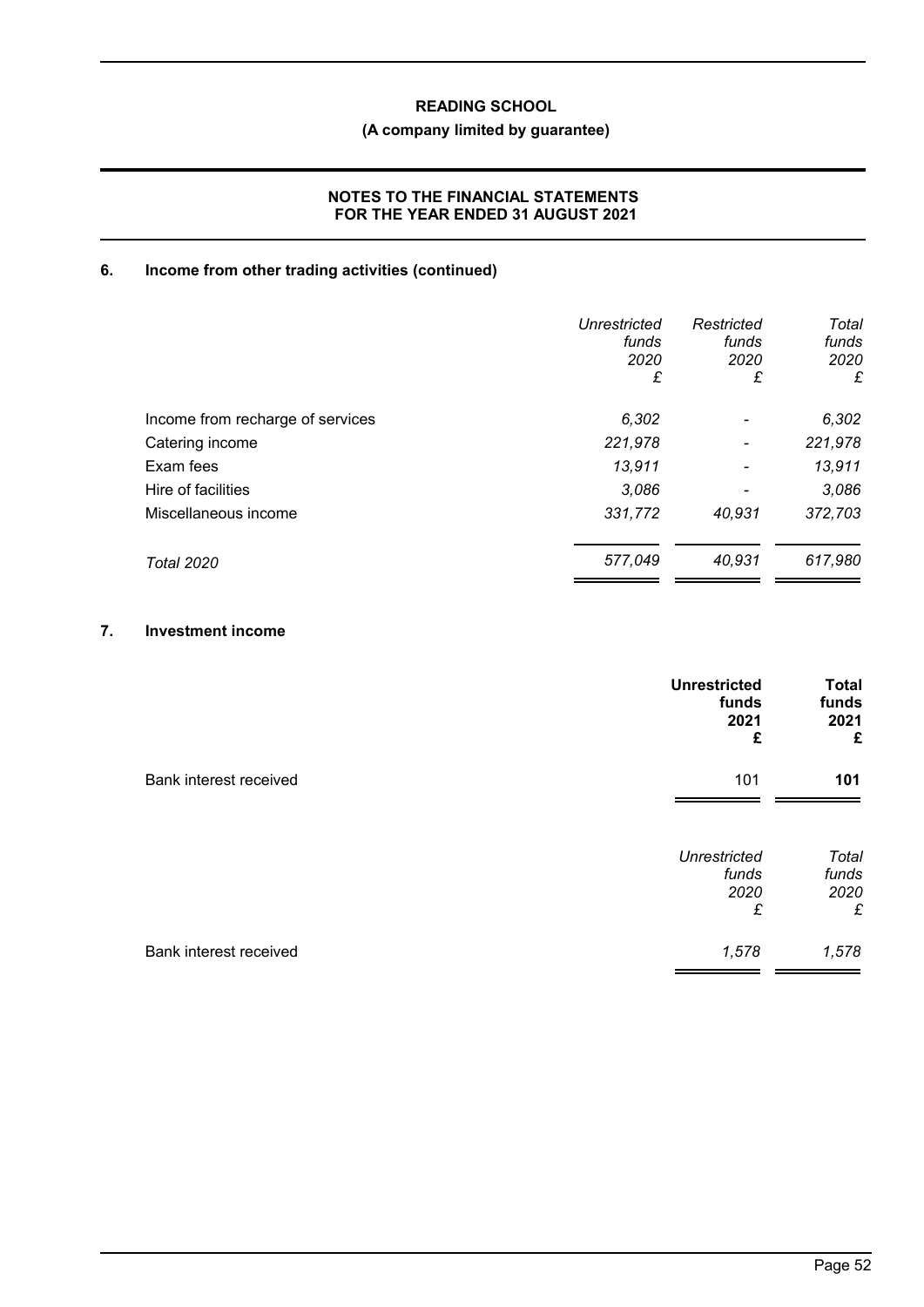# **(A company limited by guarantee)**

## **NOTES TO THE FINANCIAL STATEMENTS FOR THE YEAR ENDED 31 AUGUST 2021**

# **8. Expenditure**

|                                                                      | <b>Staff Costs</b><br>2021<br>£ | <b>Premises</b><br>2021<br>£ | <b>Other</b><br>2021<br>£ | <b>Total</b><br>2021<br>£ |
|----------------------------------------------------------------------|---------------------------------|------------------------------|---------------------------|---------------------------|
| Expenditure on raising voluntary income:                             |                                 |                              |                           |                           |
| Direct costs<br>Funding for the Academy's educational<br>operations: | 54,520                          |                              | 221,952                   | 276,472                   |
| Direct costs                                                         | 4,179,440                       |                              | 391,576                   | 4,571,016                 |
| Allocated support costs<br>Provision of boarding activities:         | 868,524                         | 426,277                      | 1,199,256                 | 2,494,057                 |
| Direct costs                                                         | 270,365                         |                              | 6,650                     | 277,015                   |
| Allocated support costs                                              | 249,309                         | 23,208                       | 284,006                   | 556,523                   |
| <b>Total 2021</b>                                                    | 5,622,158                       | 449,485                      | 2,103,440                 | 8,175,083                 |
|                                                                      | <b>Staff Costs</b><br>2020<br>£ | <b>Premises</b><br>2020<br>£ | Other<br>2020<br>£        | Total<br>2020<br>£        |
| Expenditure on raising voluntary income:                             |                                 |                              |                           |                           |
| Direct costs<br>Funding for the Academy's educational<br>operations: | 40,143                          |                              | 339,266                   | 379,409                   |
| Direct costs                                                         | 4,096,243                       |                              | 433,594                   | 4,529,837                 |
| Allocated support costs<br>Provision of boarding activities:         | 426,028                         | 427,756                      | 1,777,841                 | 2,631,625                 |
| Direct costs                                                         | 210,434                         |                              | 17,478                    | 227,912                   |
| Allocated support costs                                              | 178,689                         | 47,125                       | 424,958                   | 650,772                   |
| <b>Total 2020</b>                                                    | 4,951,537                       | 474,881                      | 2,993,137                 | 8,419,555                 |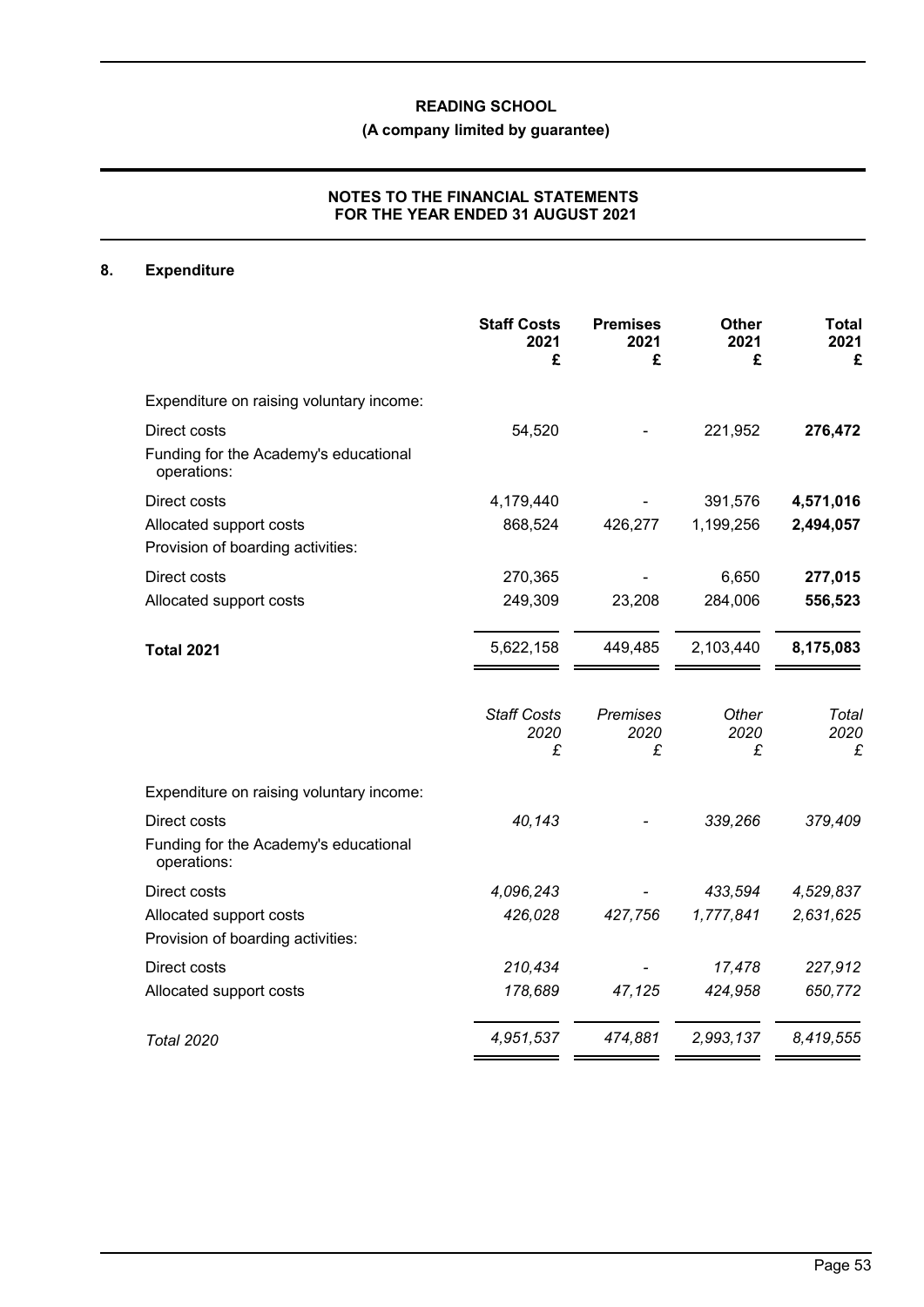# **(A company limited by guarantee)**

## **NOTES TO THE FINANCIAL STATEMENTS FOR THE YEAR ENDED 31 AUGUST 2021**

# **9. Analysis of expenditure by activities**

|                                                  | <b>Activities</b><br>undertaken<br>directly<br>2021<br>£ | <b>Support</b><br>costs<br>2021<br>£ | Total<br>funds<br>2021<br>£ |
|--------------------------------------------------|----------------------------------------------------------|--------------------------------------|-----------------------------|
| Funding for the Academy's educational operations | 4,571,016                                                | 2,494,057                            | 7,065,073                   |
| Provision of boarding activities                 | 277,015                                                  | 556,523                              | 833,538                     |
| <b>Total 2021</b>                                | 4,848,031                                                | 3,050,580                            | 7,898,611                   |
|                                                  | <b>Activities</b><br>undertaken<br>directly<br>2020      | Support<br>costs<br>2020             | Total<br>funds<br>2020      |
|                                                  | £                                                        | £                                    | £                           |
| Funding for the Academy's educational operations | 4,529,837                                                | 2,631,625                            | 7,161,462                   |
| Provision of boarding activities                 | 227,912                                                  | 650,772                              | 878,684                     |
| <b>Total 2020</b>                                | 4,757,749                                                | 3,282,397                            | 8,040,146                   |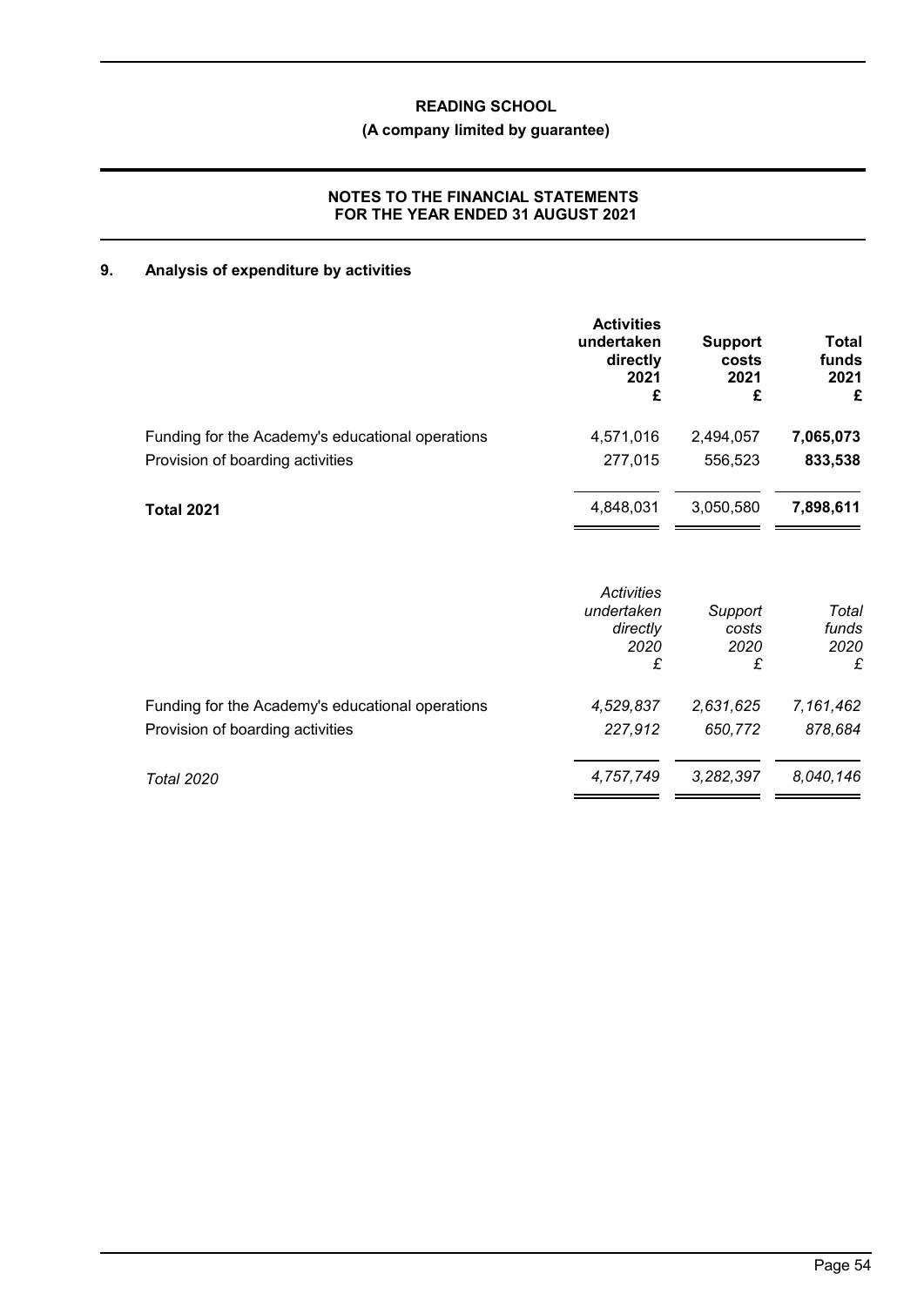# **(A company limited by guarantee)**

## **NOTES TO THE FINANCIAL STATEMENTS FOR THE YEAR ENDED 31 AUGUST 2021**

# **9. Analysis of expenditure by activities (continued)**

# **Analysis of direct costs**

|                             | <b>Funding for</b><br>the<br>Academy's<br>educational<br>operations<br>2021<br>£ | <b>Provision of</b><br>boarding<br>activities<br>2021<br>£ | Total<br>funds<br>2021<br>£ |
|-----------------------------|----------------------------------------------------------------------------------|------------------------------------------------------------|-----------------------------|
| Staff costs                 | 4,179,440                                                                        | 270,365                                                    | 4,449,805                   |
| Energy costs                | 5,033                                                                            | -                                                          | 5,033                       |
| <b>Educational supplies</b> | 140,999                                                                          |                                                            | 140,999                     |
| <b>Examination fees</b>     | 126,862                                                                          | ۰                                                          | 126,862                     |
| Staff development           | 11,413                                                                           |                                                            | 11,413                      |
| Technology costs            | 83,966                                                                           |                                                            | 83,966                      |
| Other direct costs          | 23,303                                                                           | 6,650                                                      | 29,953                      |
| <b>Total 2021</b>           | 4,571,016                                                                        | 277,015                                                    | 4,848,031                   |

|                             | <b>Funding for</b><br>the |              |           |
|-----------------------------|---------------------------|--------------|-----------|
|                             | Academy's                 | Provision of |           |
|                             | educational               | boarding     | Total     |
|                             | operations                | activities   | funds     |
|                             | 2020                      | 2020         | 2020      |
|                             | £                         | £            | £         |
| Staff costs                 | 4,096,243                 | 210,434      | 4,306,677 |
| <b>Educational supplies</b> | 78,276                    |              | 78,276    |
| <b>Examination fees</b>     | 132,535                   |              | 132,535   |
| Staff development           | 10,302                    |              | 10,302    |
| Technology costs            | 127,987                   |              | 127,987   |
| Other direct costs          | 84,494                    | 17,478       | 101,972   |
| Total 2020                  | 4,529,837                 | 227,912      | 4,757,749 |
|                             |                           |              |           |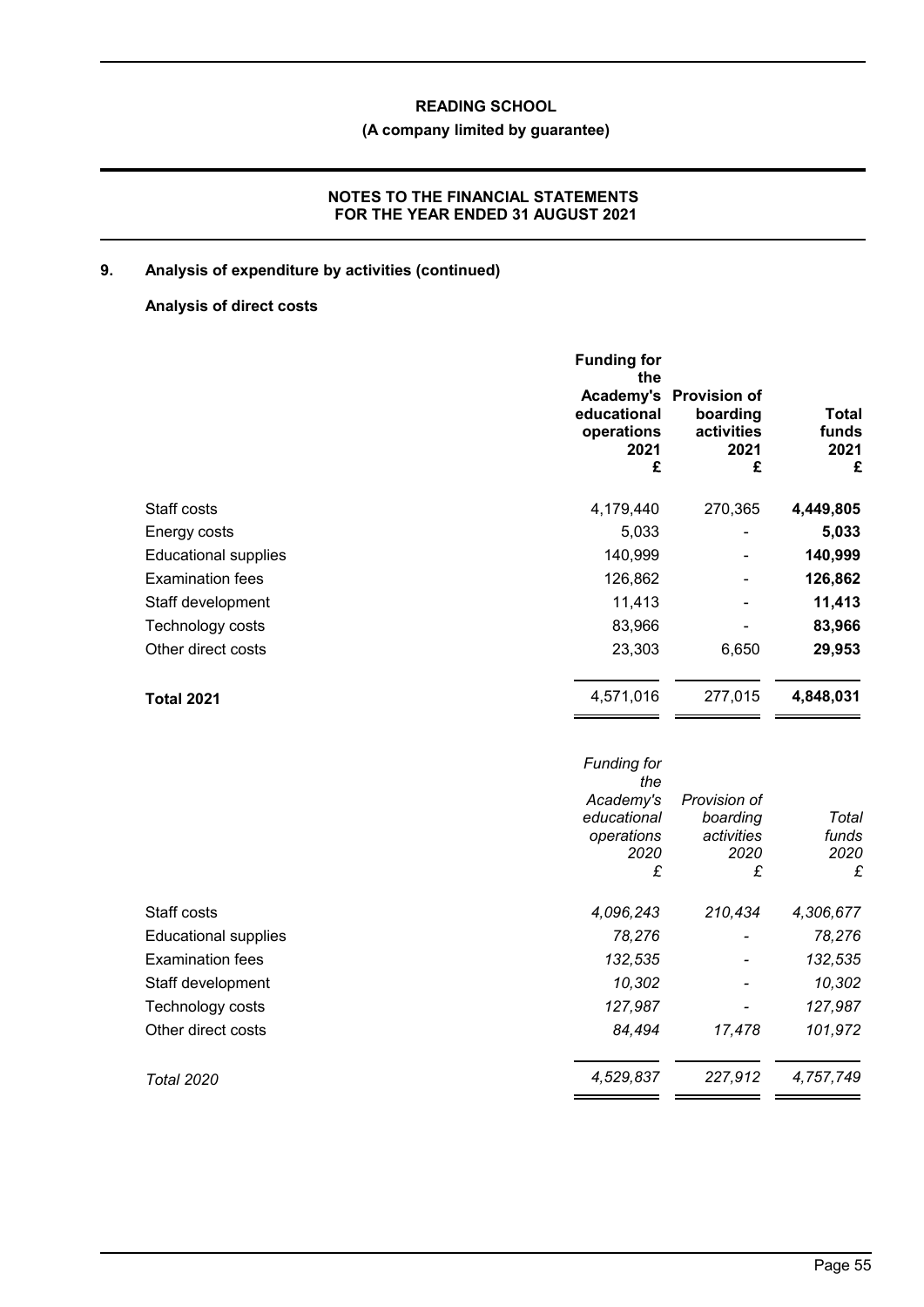# **(A company limited by guarantee)**

## **NOTES TO THE FINANCIAL STATEMENTS FOR THE YEAR ENDED 31 AUGUST 2021**

# **9. Analysis of expenditure by activities (continued)**

# **Analysis of support costs**

|                                       | <b>Funding for</b><br>the<br>Academy's<br>educational<br>operations<br>2021<br>£ | <b>Provision of</b><br>boarding<br>activities<br>2021<br>£ | Total<br>funds<br>2021<br>£ |
|---------------------------------------|----------------------------------------------------------------------------------|------------------------------------------------------------|-----------------------------|
| Staff costs                           | 868,524                                                                          | 249,309                                                    | 1,117,833                   |
| Depreciation                          | 426,277                                                                          | 23,208                                                     | 449,485                     |
| Recruitment and support               | 23,509                                                                           |                                                            | 23,509                      |
| Maintenance of premises and equipment | 646,248                                                                          | 67,634                                                     | 713,882                     |
| Cleaning                              | 45,334                                                                           | 8,291                                                      | 53,625                      |
| Rents & rates                         | 39,735                                                                           | 10,543                                                     | 50,278                      |
| Energy costs                          | 68,629                                                                           | 57,372                                                     | 126,001                     |
| Catering                              | 12,103                                                                           | 124,405                                                    | 136,508                     |
| <b>Trips</b>                          | 11,198                                                                           |                                                            | 11,198                      |
| Bank interest and charges             | 2,464                                                                            |                                                            | 2,464                       |
| Pension finance cost                  | 47,000                                                                           |                                                            | 47,000                      |
| Other support costs                   | 278,695                                                                          | 15,761                                                     | 294,456                     |
| Audit fees                            | 20,456                                                                           |                                                            | 20,456                      |
| Legal fees                            | 3,885                                                                            |                                                            | 3,885                       |
| <b>Total 2021</b>                     | 2,494,057                                                                        | 556,523                                                    | 3,050,580                   |
|                                       |                                                                                  |                                                            |                             |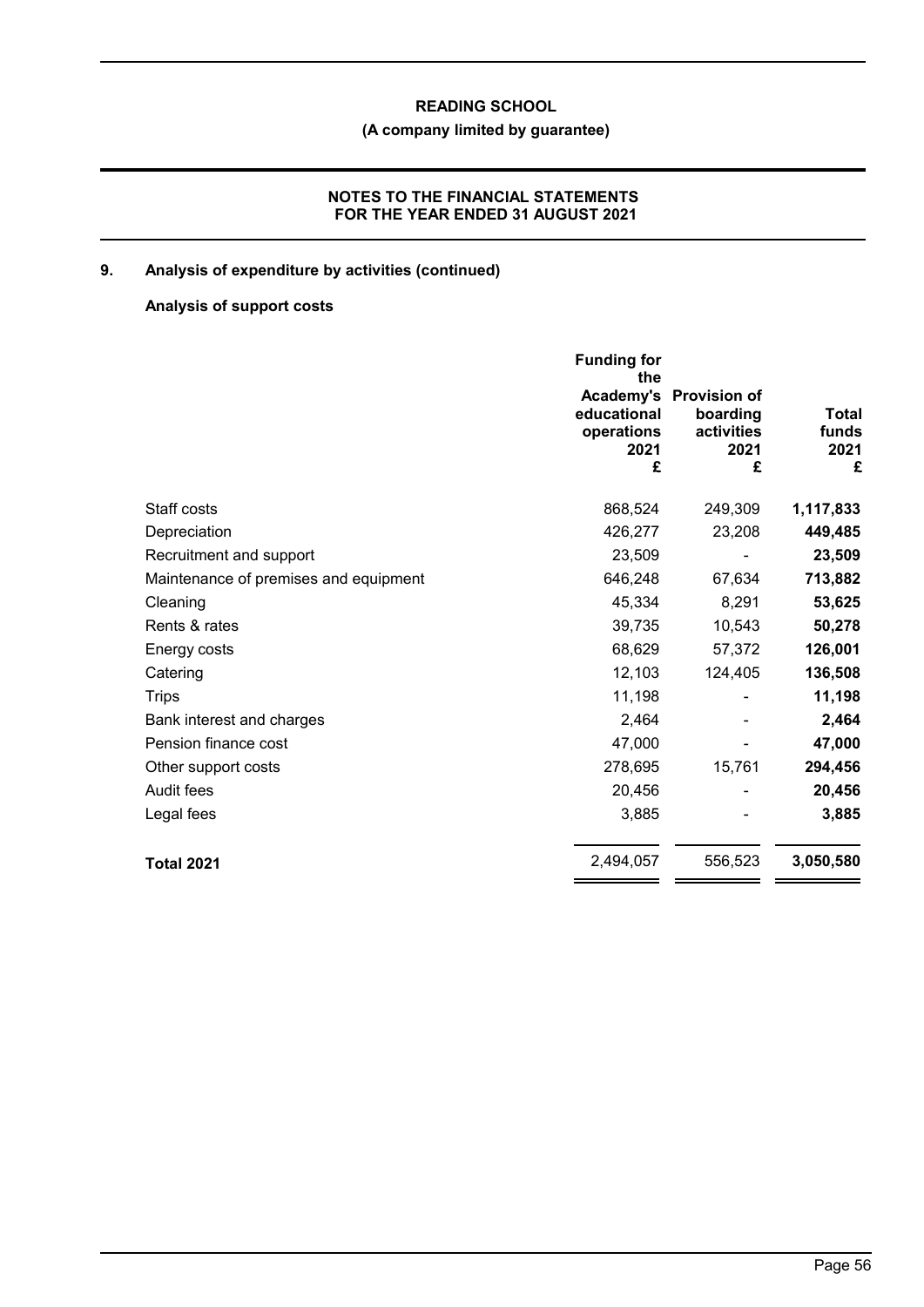# **(A company limited by guarantee)**

## **NOTES TO THE FINANCIAL STATEMENTS FOR THE YEAR ENDED 31 AUGUST 2021**

## **9. Analysis of expenditure by activities (continued)**

## **Analysis of support costs (continued)**

|                                         | <b>Funding for</b><br>the<br>Academy's<br>educational<br>operations<br>2020<br>£ | Provision of<br>boarding<br>activities<br>2020<br>£ | Total<br>funds<br>2020<br>£ |
|-----------------------------------------|----------------------------------------------------------------------------------|-----------------------------------------------------|-----------------------------|
| Staff costs                             | 426,028                                                                          | 178,689                                             | 604,717                     |
| Depreciation                            | 427,756                                                                          | 47,125                                              | 474,881                     |
| Recruitment and support                 | 37,059                                                                           |                                                     | 37,059                      |
| Maintenance of premises and equipment   | 846,861                                                                          | 106,561                                             | 953,422                     |
| Cleaning                                | 87,553                                                                           | 57,125                                              | 144,678                     |
| Rents & rates                           | 41,401                                                                           | 10,207                                              | 51,608                      |
| Energy costs                            | 73,619                                                                           | 69,208                                              | 142,827                     |
| Catering                                | 29,860                                                                           | 144,499                                             | 174,359                     |
| <b>Trips</b>                            | 190,907                                                                          |                                                     | 190,907                     |
| Bank interest and charges               | 7,093                                                                            |                                                     | 7,093                       |
| Pension finance cost                    | 41,000                                                                           |                                                     | 41,000                      |
| Other support costs                     | 260,031                                                                          | 37,358                                              | 297,389                     |
| Other direct costs                      | 14,996                                                                           |                                                     | 14,996                      |
| Legal fees                              | 2,581                                                                            |                                                     | 2,581                       |
| Impairment of assets under construction | 144,880                                                                          |                                                     | 144,880                     |
| <b>Total 2020</b>                       | 2,631,625                                                                        | 650,772                                             | 3,282,397                   |

Impairment of assets under construction relate to surveyor and architect fees previously capitalised, which are no longer of economic use and subsequently expensed in the accounts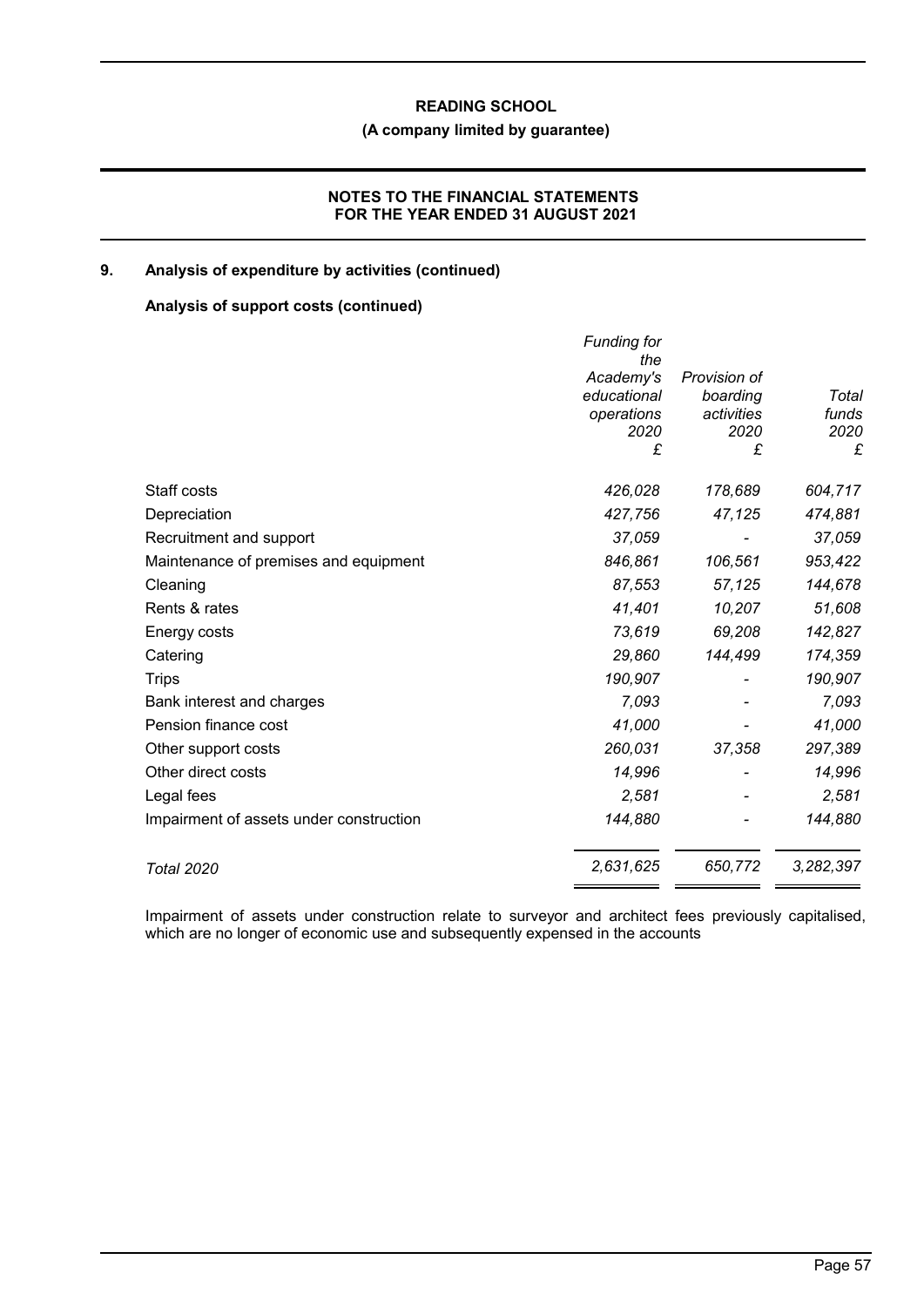# **(A company limited by guarantee)**

## **NOTES TO THE FINANCIAL STATEMENTS FOR THE YEAR ENDED 31 AUGUST 2021**

### **10. Net income/(expenditure)**

Net income/(expenditure) for the year includes:

|                                       | 2021<br>£ | 2020<br>£ |
|---------------------------------------|-----------|-----------|
|                                       |           |           |
| Operating lease rentals               | 10,730    | 771       |
| Depreciation of tangible fixed assets | 449,485   | 474,881   |
| Fees paid to auditor for:             |           |           |
| - audit                               | 13,445    | 13,060    |
| - other services                      | 3,780     | 1,585     |

## **11. Staff**

## **a. Staff costs**

Staff costs during the year were as follows:

| 2021<br>£ | 2020<br>£ | 2021<br>£ | Academy<br>2020<br>£      |
|-----------|-----------|-----------|---------------------------|
| 4,125,849 | 3,679,695 | 4,094,786 | 3,667,030                 |
| 389,100   | 337,805   | 385,420   | 336,708                   |
| 1,107,209 | 934,037   | 1,102,211 | 932,798                   |
| 5,622,158 | 4,951,537 | 5,582,417 | 4,936,536                 |
|           |           |           | Group<br>Academy<br>Group |

Included in Academy wages and salaries are settlement costs of £4,000 *(2020: £nil)*.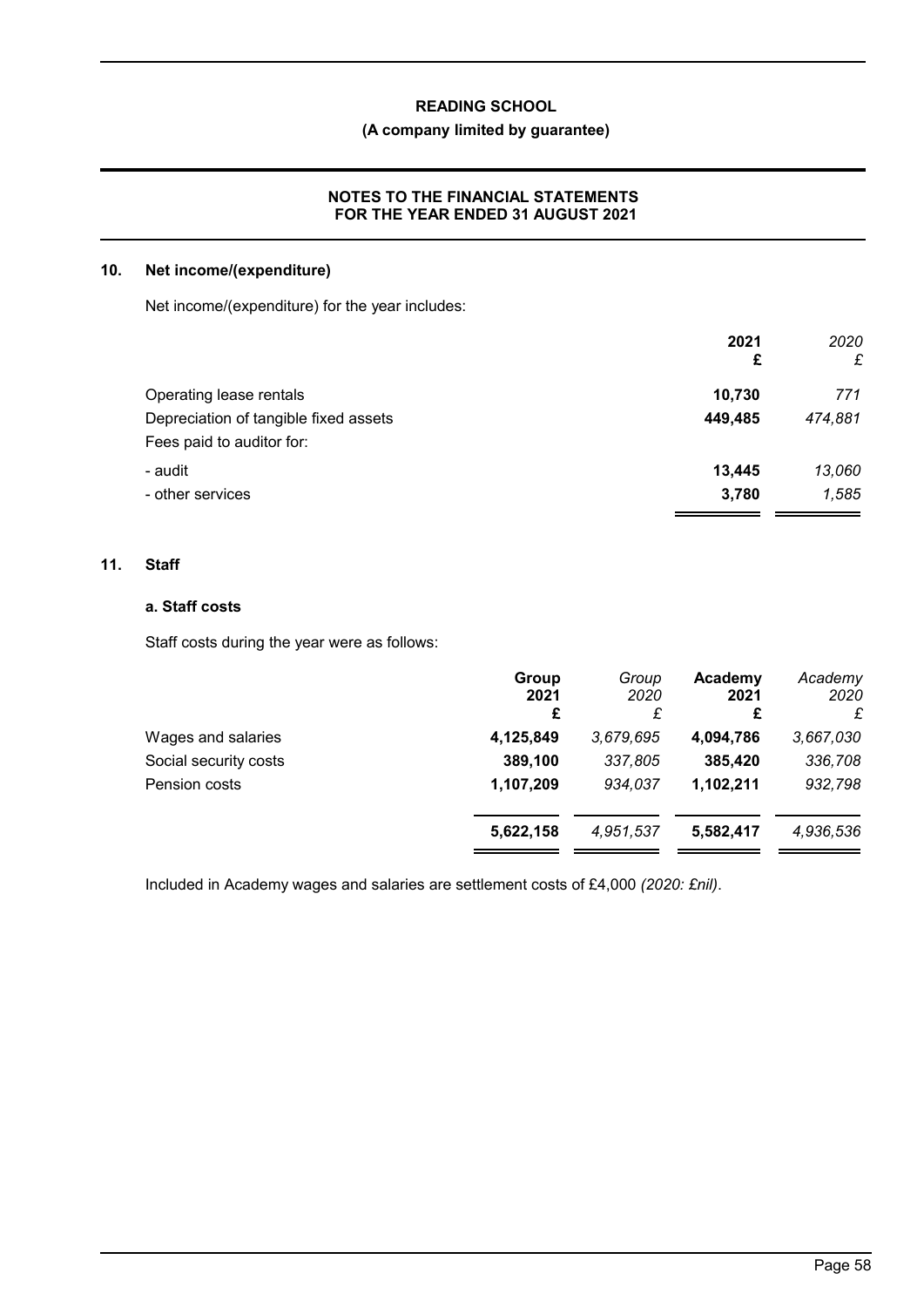## **(A company limited by guarantee)**

## **NOTES TO THE FINANCIAL STATEMENTS FOR THE YEAR ENDED 31 AUGUST 2021**

### **11. Staff (continued)**

## **b. Staff numbers**

The average number of persons employed by the Group and the academy during the year was as follows:

|                                   | Group<br>2021<br>No. | Group<br>2020<br>No. |
|-----------------------------------|----------------------|----------------------|
| Teaching                          | 67                   | 67                   |
| <b>Administration and Support</b> | 59                   | 40                   |
| Management                        | 8                    | 8                    |
|                                   | 134                  | 115                  |

### **c. Higher paid staff**

The number of employees whose employee benefits (excluding employer pension costs) exceeded £60,000 was:

|                                 | Group<br>2021<br>No. | Group<br>2020<br>No. |
|---------------------------------|----------------------|----------------------|
| In the band £70,001 - £80,000   | $\blacksquare$       | 1                    |
| In the band £80,001 - £90,000   |                      | $\qquad \qquad$      |
| In the band £100,001 - £110,000 |                      |                      |

### **d. Key management personnel**

The key management personnel of the academy comprise the governors and the senior management team as listed on page 1. The total amount of employee benefits (including employer pension contributions and employer national insurance contributions) received by key management personnel for their services to the academy was £621,206 *(2020: £591,440)*.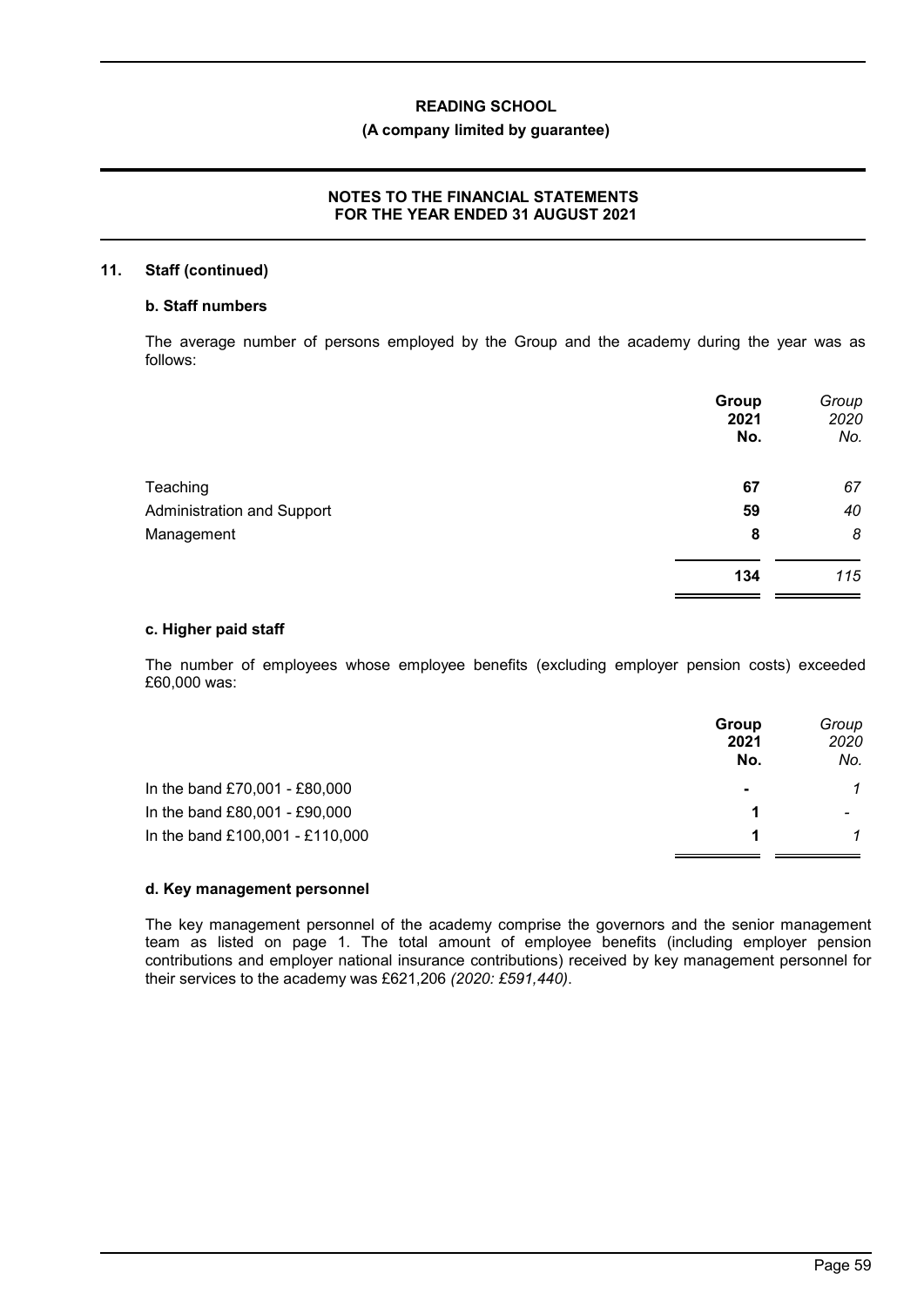### **(A company limited by guarantee)**

### **NOTES TO THE FINANCIAL STATEMENTS FOR THE YEAR ENDED 31 AUGUST 2021**

#### **12. Governors' remuneration and expenses**

One or more governors has been paid remuneration or has received other benefits from an employment with the academy. The principal and other staff governors only receive remuneration in respect of services they provide undertaking the roles of principal and staff members under their contracts of employment. The value of governors' remuneration and other benefits was as follows:

|                                      |                            | 2021              | 2020              |
|--------------------------------------|----------------------------|-------------------|-------------------|
|                                      |                            | £                 |                   |
| G Pravda                             | Remuneration               | 20,000 - 25,000   | 10,000 - 15,000   |
|                                      | Pension contributions paid | $0 - 5.000$       | $0 - 5,000$       |
| T Evans                              | Remuneration               | 55,000 - 60,000   | 55,000 - 60,000   |
|                                      | Pension contributions paid | $10,000 - 15,000$ | 10,000 - 15,000   |
| A M Robson (Headmaster &<br>Trustee) | Remuneration               | 105,000 - 110,000 | 100,000 - 105,000 |
|                                      | Pension contributions paid | 25,000 - 30,000   | 20,000 - 25,000   |
| J Matthews (Staff Governor)          | Remuneration               |                   | $0 - 5,000$       |
|                                      | Pension contributions paid |                   | $0 - 5,000$       |

During the year, retirement benefits were accruing to 2 governors *(2020: 2)* in respect of defined benefit pension schemes.

During the year ended 31 August 2021, no expenses were reimbursed or paid directly to any governors *(2020: £1,380 to 3 governors)*.

## **13. Governors' and Officers' insurance**

In accordance with normal commercial practice the academy has purchased insurance to protect trustees and officers from claims arising from negligent acts, errors or omissions occurring whilst on academy business. The insurance provides cover up to £2,000,000 on any one claim. The insurance is included as part of the RPA and is not individually quantifiable.

### **14. Taxation**

|                                                      | 2021           | 2020<br>£ |
|------------------------------------------------------|----------------|-----------|
| <b>Corporation tax</b>                               |                |           |
| Current tax on net income/(expenditure) for the year | $\blacksquare$ | 29.461    |
| Adjustments in respect of previous periods           | (11,696)       |           |
| Taxation on net income/(expenditure)                 | (11,696)       | 29.461    |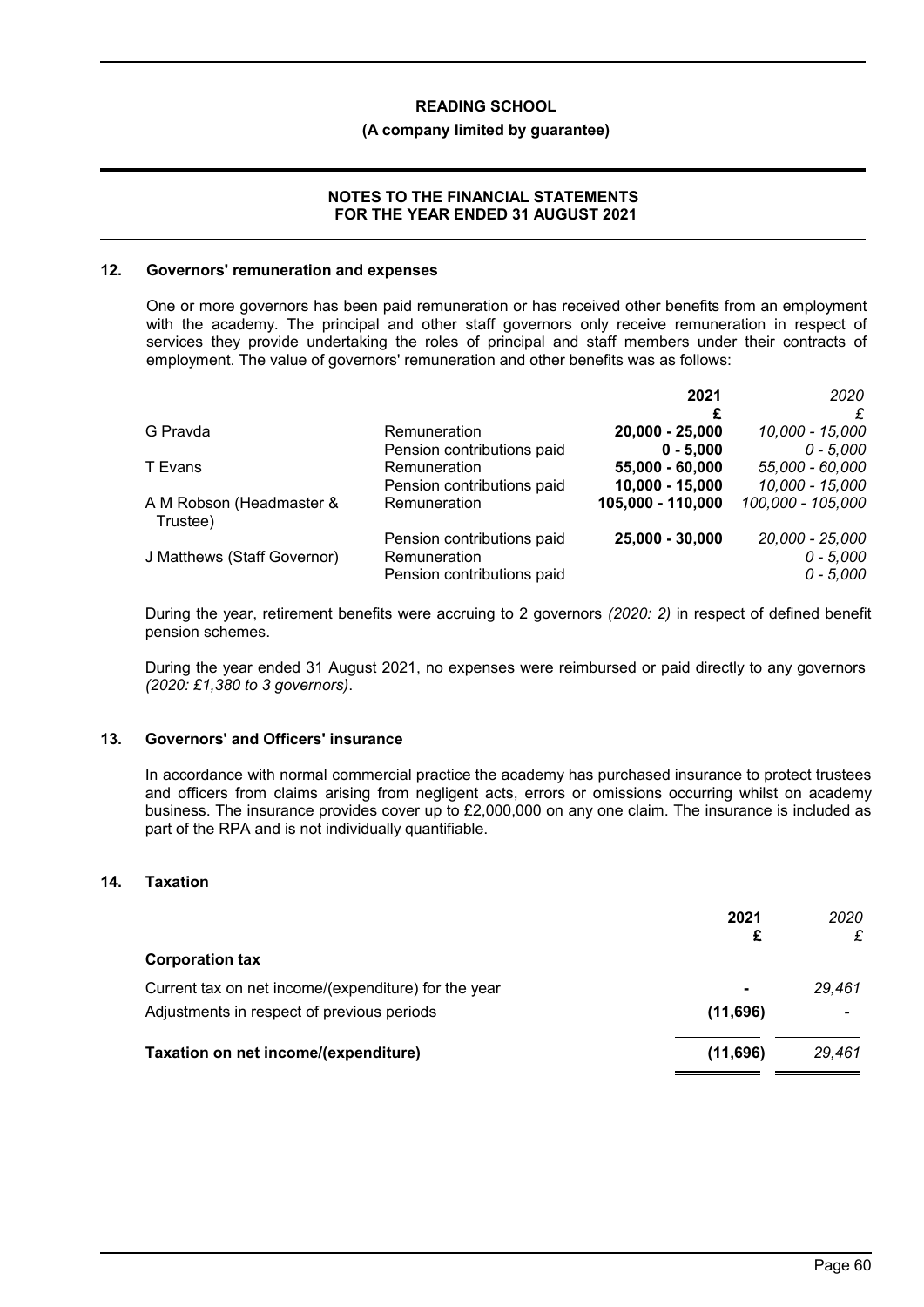# **(A company limited by guarantee)**

## **NOTES TO THE FINANCIAL STATEMENTS FOR THE YEAR ENDED 31 AUGUST 2021**

### **14. Taxation (continued)**

The tax assessed for the year is lower than (*2020*: *higher than*) the standard rate of corporation tax in the UK of 19% (*2020*: *19%*). The differences are explained below:

|                                                                                                                                    | 2021<br>£         | 2020<br>£  |
|------------------------------------------------------------------------------------------------------------------------------------|-------------------|------------|
| Net income/(expenditure) before tax                                                                                                | 2.447             | (914, 630) |
| Net income/(expenditure) multiplied by the standard rate of corporation tax<br>in the UK of 19 (2020 - 19%).<br><b>Effects of:</b> | 465               | (173, 780) |
| Utilisation of tax losses<br>Non-taxable income less expenses not deductible for tax purposes                                      | (11,696)<br>(465) | 203.241    |
| Total tax charge for the year                                                                                                      | (11, 696)         | 29,461     |

There are no factors considered likely to affect future tax charges.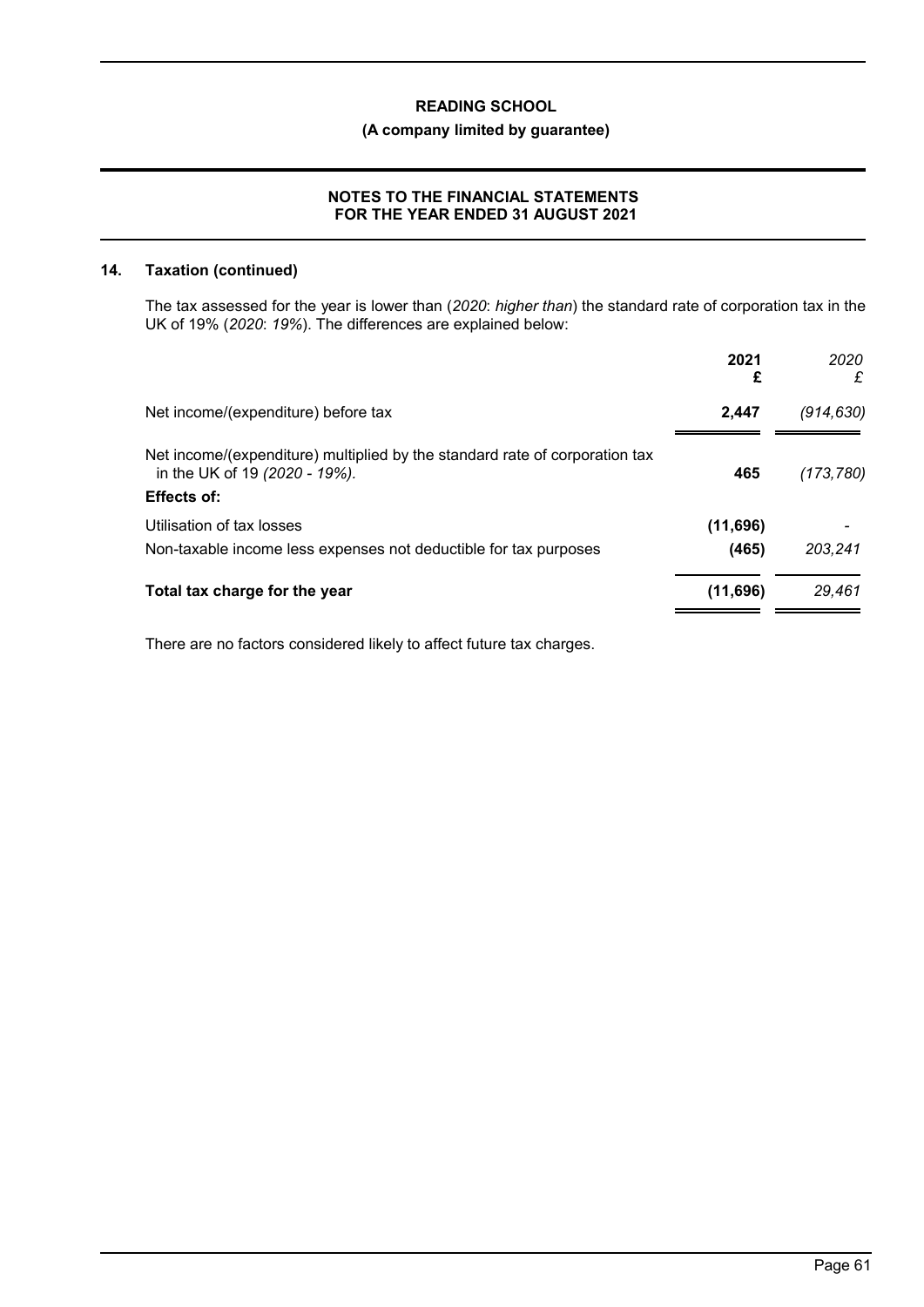# **(A company limited by guarantee)**

## **NOTES TO THE FINANCIAL STATEMENTS FOR THE YEAR ENDED 31 AUGUST 2021**

# **15. Tangible fixed assets**

**Group**

|                          | <b>Freehold</b><br>property<br>£ | Long-term<br>leasehold<br>property<br>£ | <b>Plant and</b><br>machinery<br>£ | <b>Total</b><br>£ |
|--------------------------|----------------------------------|-----------------------------------------|------------------------------------|-------------------|
| <b>Cost or valuation</b> |                                  |                                         |                                    |                   |
| At 1 September 2020      | 150,000                          | 15,721,563                              | 1,529,808                          | 17,401,371        |
| Additions                |                                  |                                         | 104,604                            | 104,604           |
| At 31 August 2021        | 150,000                          | 15,721,563                              | 1,634,412                          | 17,505,975        |
| <b>Depreciation</b>      |                                  |                                         |                                    |                   |
| At 1 September 2020      |                                  | 2,813,781                               | 1,161,766                          | 3,975,547         |
| Charge for the year      |                                  | 325,926                                 | 123,559                            | 449,485           |
| At 31 August 2021        |                                  | 3,139,707                               | 1,285,325                          | 4,425,032         |
| Net book value           |                                  |                                         |                                    |                   |
| At 31 August 2021        | 150,000                          | 12,581,856                              | 349,087                            | 13,080,943        |
| At 31 August 2020        | 150,000                          | 12,907,782                              | 368,042                            | 13,425,824        |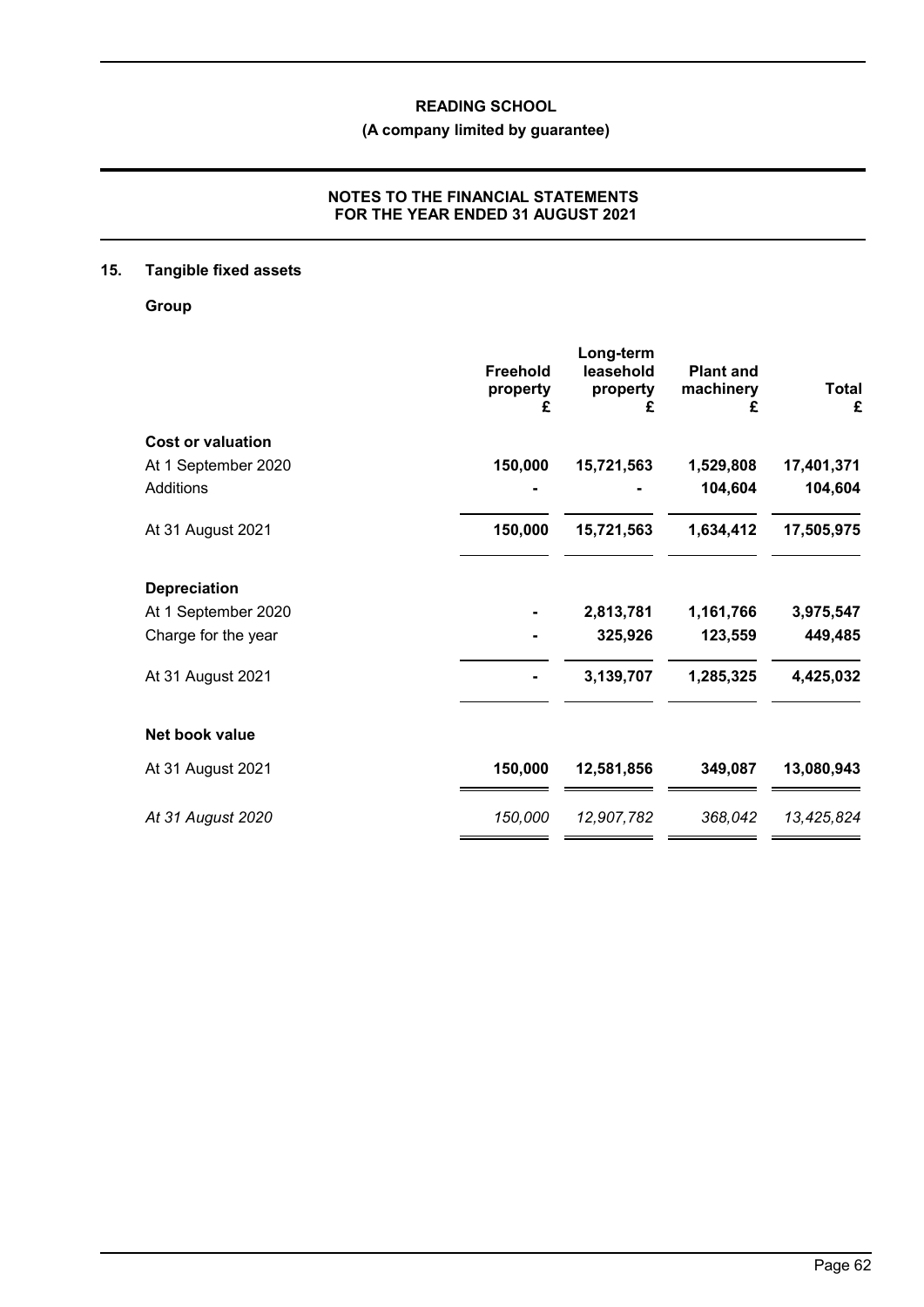# **(A company limited by guarantee)**

## **NOTES TO THE FINANCIAL STATEMENTS FOR THE YEAR ENDED 31 AUGUST 2021**

# **15. Tangible fixed assets (continued)**

# **Academy**

|                          | <b>Freehold</b><br>property<br>£ | Long-term<br>leasehold<br>property<br>£ | <b>Plant and</b><br>machinery<br>£ | <b>Total</b><br>£ |
|--------------------------|----------------------------------|-----------------------------------------|------------------------------------|-------------------|
| <b>Cost or valuation</b> |                                  |                                         |                                    |                   |
| At 1 September 2020      | 150,000                          | 15,721,563                              | 1,529,808                          | 17,401,371        |
| Additions                |                                  |                                         | 104,604                            | 104,604           |
| At 31 August 2021        | 150,000                          | 15,721,563                              | 1,634,412                          | 17,505,975        |
| <b>Depreciation</b>      |                                  |                                         |                                    |                   |
| At 1 September 2020      |                                  | 2,813,781                               | 1,161,766                          | 3,975,547         |
| Charge for the year      |                                  | 325,926                                 | 123,559                            | 449,485           |
| At 31 August 2021        |                                  | 3,139,707                               | 1,285,325                          | 4,425,032         |
| Net book value           |                                  |                                         |                                    |                   |
| At 31 August 2021        | 150,000                          | 12,581,856                              | 349,087                            | 13,080,943        |
| At 31 August 2020        | 150,000                          | 12,907,782                              | 368,042                            | 13,425,824        |

# **16. Debtors**

|                                    | Group<br>2021<br>£ | Group<br>2020<br>£ | Academy<br>2021<br>£ | Academy<br>As restated<br>2020<br>£ |
|------------------------------------|--------------------|--------------------|----------------------|-------------------------------------|
| Due within one year                |                    |                    |                      |                                     |
| Trade debtors                      | 257,602            | 226,007            | 257,602              | 226,007                             |
| Amounts owed by group undertakings |                    |                    | 14,457               | 18,562                              |
| Other debtors                      | 56,248             | 12,881             | 43,443               | 12,881                              |
| Prepayments and accrued income     | 116,952            | 101,270            | 116,952              | 101,270                             |
|                                    | 430,802            | 340,158            | 432.454              | 358,720                             |
|                                    |                    |                    |                      |                                     |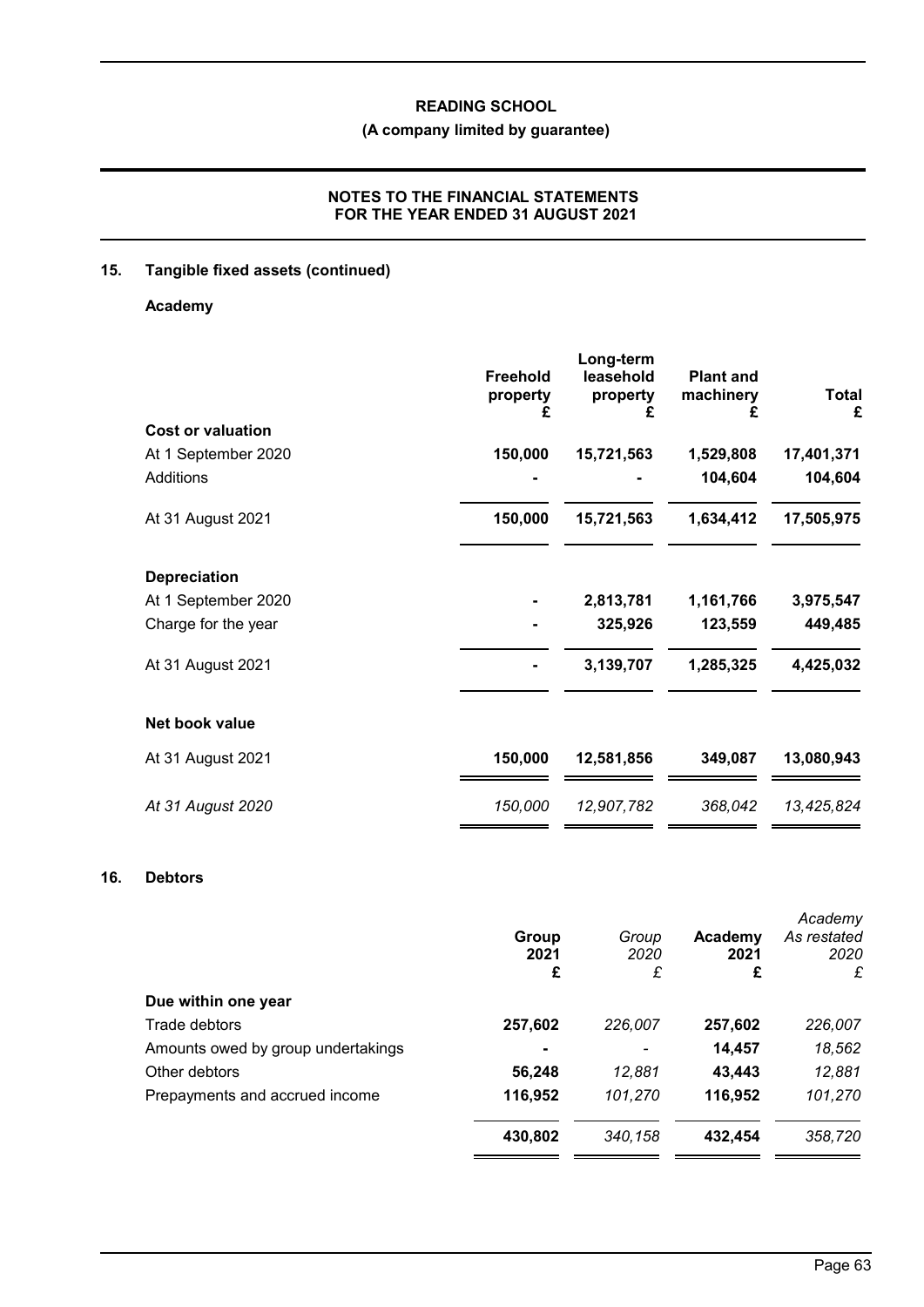### **(A company limited by guarantee)**

## **NOTES TO THE FINANCIAL STATEMENTS FOR THE YEAR ENDED 31 AUGUST 2021**

## **17. Creditors: Amounts falling due within one year**

|                                        |           | Group       |           |            |
|----------------------------------------|-----------|-------------|-----------|------------|
|                                        | Group     | As restated | Academy   | Academy    |
|                                        | 2021      | 2020        | 2021      | 2020       |
|                                        | £         | £           | £         | £          |
| Trade creditors                        | 125,241   | 141,268     | 125,241   | 141,268    |
| Corporation tax                        |           | 29,461      |           |            |
| Other taxation and social security     | 183,790   | 174,286     | 183,790   | 174,286    |
| Other creditors                        | 209,329   | 72,800      | 209,329   | 72,800     |
| Accruals and deferred income           | 526,700   | 814,584     | 522,700   | 809,430    |
|                                        | 1,045,060 | 1,232,399   | 1,041,060 | 1,197,784  |
|                                        | Group     | Group       | Academy   | Academy    |
|                                        | 2021      | 2020        | 2021      | 2020       |
|                                        | £         | £           | £         | £          |
| Deferred income at 1 September 2020    | 295,068   | 324,390     | 295,068   | 324,390    |
| Resources deferred during the year     | 351,468   | 295,068     | 351,468   | 295,068    |
| Amounts released from previous periods | (295,068) | (324,390)   | (295,068) | (324, 390) |
|                                        | 351,468   | 295,068     | 351,468   | 295,068    |
|                                        |           |             |           |            |

Deferred income is mainly relating to Michaelmas term boarding fees income.

# **18. Prior year adjustments**

In the year to 31 August 2020, gift aid donations of £155,056 were not paid by Reading School Overseas Partnership Limited to Reading School and corporation tax of £29,461 was paid instead. The prior year comparatives have been adjusted to reflect the reduction in income in Reading School and the corporation tax paid in the consolidated accounts.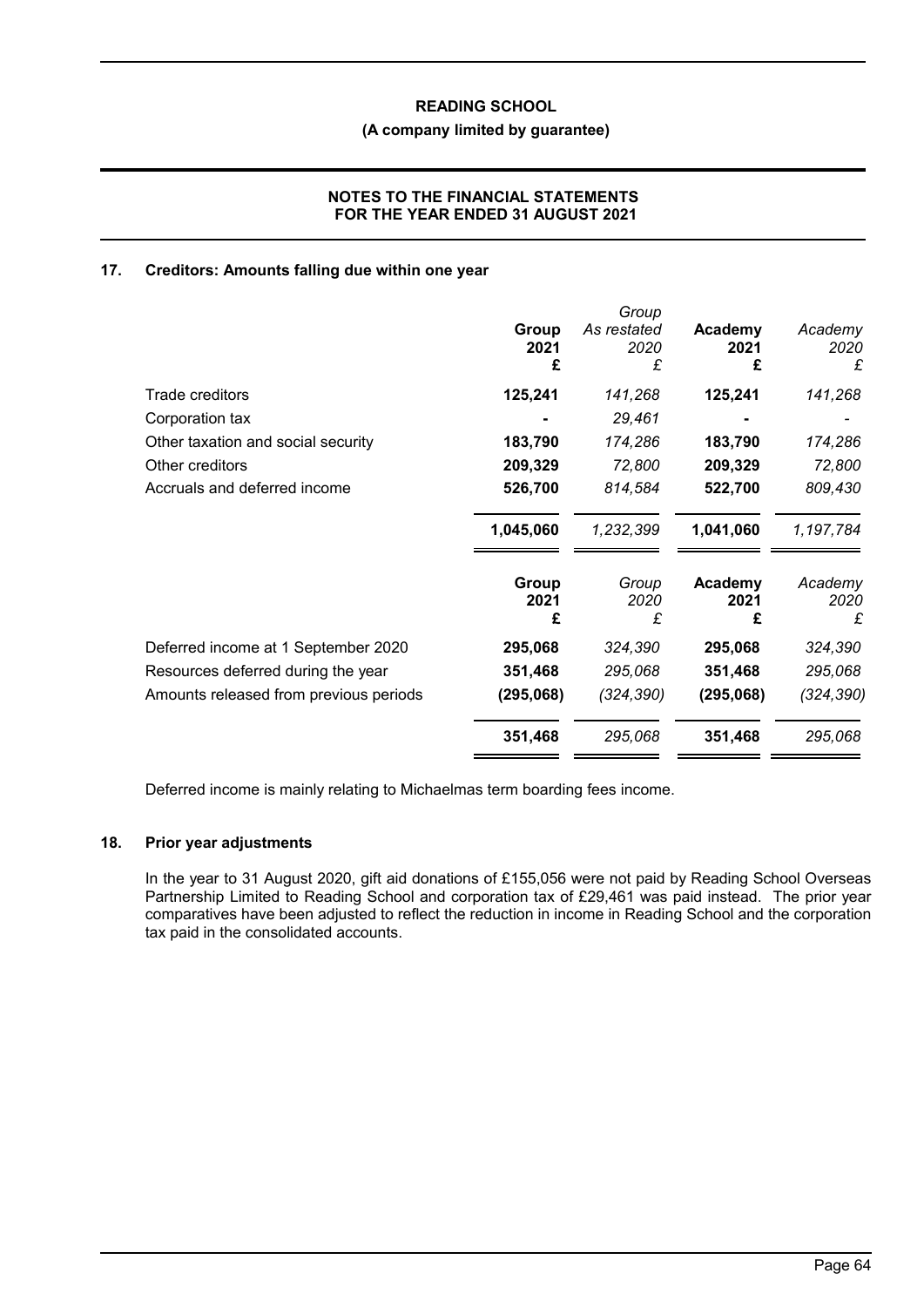# **(A company limited by guarantee)**

# **NOTES TO THE FINANCIAL STATEMENTS FOR THE YEAR ENDED 31 AUGUST 2021**

## **19. Statement of funds**

|                                        | <b>Balance at 1</b><br>September<br>2020<br>(restated)<br>£ | £         | Income Expenditure<br>£ | <b>Transfers</b><br>in/out<br>£ | Gains/<br>(Losses)<br>£ | <b>Balance at</b><br>31 August<br>2021<br>£ |
|----------------------------------------|-------------------------------------------------------------|-----------|-------------------------|---------------------------------|-------------------------|---------------------------------------------|
| <b>Unrestricted</b><br>funds           |                                                             |           |                         |                                 |                         |                                             |
| <b>General Funds</b>                   | 796,739                                                     | 418,920   | (303, 394)              |                                 |                         | 912,265                                     |
| <b>Restricted</b><br>general funds     |                                                             |           |                         |                                 |                         |                                             |
| Reading<br>Foundation<br>revenue fund  | 61,356                                                      | 235,555   | (190, 300)              |                                 |                         | 106,611                                     |
| <b>General Annual</b><br>Grant (GAG)   |                                                             | 6,095,060 | (5,629,378)             | (83, 434)                       |                         | 382,248                                     |
| Provision for<br>boarding              | 254,461                                                     | 850,375   | (833, 536)              |                                 |                         | 271,300                                     |
| Capital grants<br>Other restricted     |                                                             | 423,801   | (423, 801)              |                                 |                         |                                             |
| income fund                            | 15,963                                                      | 127,212   | (13,056)                |                                 |                         | 130,119                                     |
| Pension reserve                        | (3,057,000)                                                 |           | (315,000)               |                                 | (269,000)               | (3,641,000)                                 |
|                                        | (2,725,220)                                                 | 7,732,003 | (7,405,071)             | (83, 434)                       | (269,000)               | (2,750,722)                                 |
| <b>Restricted fixed</b><br>asset funds |                                                             |           |                         |                                 |                         |                                             |
| <b>Fixed Assets</b>                    | 13,425,824                                                  | 26,607    | (454, 922)              | 83,434                          |                         | 13,080,943                                  |
| <b>Total Restricted</b><br>funds       | 10,700,604                                                  | 7,758,610 | (7, 859, 993)           |                                 | (269,000)               | 10,330,221                                  |
| <b>Total funds</b>                     | 11,497,343                                                  | 8,177,530 | (8, 163, 387)           |                                 | (269,000)               | 11,242,486                                  |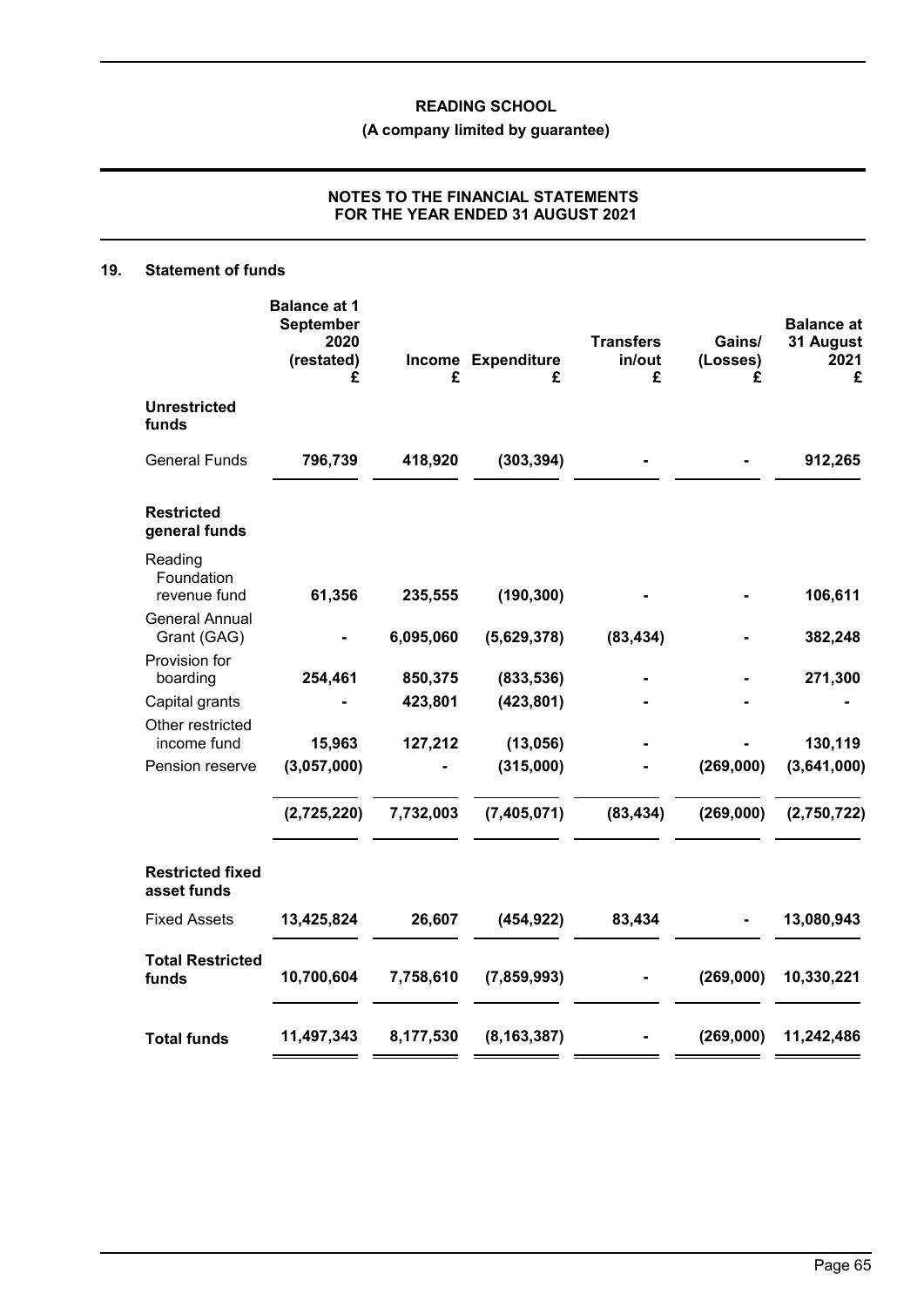### **(A company limited by guarantee)**

### **NOTES TO THE FINANCIAL STATEMENTS FOR THE YEAR ENDED 31 AUGUST 2021**

#### **19. Statement of funds (continued)**

The specific purposes for which the funds are to be applied are as follows:

The General Annual Grant (GAG) represents the core funding for the educational activities of the School that has been provided to the Academy via the Education Funding Agency. The General Annual Grant Fund has been set up because the GAG must be used for the normal running costs of the Academy. Under the funding agreement with the Secretary of State, the Academy Trust was not subject to a limit on the GAG that it could carry forward at 31 August 2021.

The LGPS deficit fund has been created to separately identify the pension deficit inherited from the local authority upon conversion to Academy status, and through which all the pension scheme movements are recognised.

The provision for boarding fund has been set up to recognise the fee income from parents to cover the provision of boarding and lodging for pupils. The relevant restricted expenditure is then also recorded through this fund.

The capital grants fund has been created to recognise the restricted grant funding received from all sources towards capital expenditure projects undertaken throughout the School. Transfers are made to the capital grants fixed asset fund for expenditure incurred that is in respect of tangible fixed assets.

The other restricted income fund has been created to recognise all sundry sources of restricted income from various sources that are individually immaterial in value. The relevant restricted expenditure is then also recorded through this fund.

The General Annual Grant fixed assets fund has been set up to recognise the tangible assets purchased by the Academy following conversion that have been funded from the General Annual Grant. This fund has been created by a transfer from the General Annual Grant fund of an amount equivalent to the cost of the tangible assets involved. Depreciation charged on those tangible assets is allocated to the fund.

The capital grants fixed assets fund has been set up to recognise the tangible assets purchased by the Academy following conversion that have been funded by capital grants received by the Academy. This fund has been used to recognise the income received and once the assets involved are completed. depreciation charged on those tangible assets will be allocated to the fund.

Included within provision of boarding activities is income of £43,355 *(2020: £51,632)* and £9,529 *(2020: £nil)* within General Annual Grant (GAG) in relation to the coronovirus job retention scheme.

Included within General Annual Grant (GAG) is £77,660 *(2020: £nil)* of COVID-19 catch up grant received.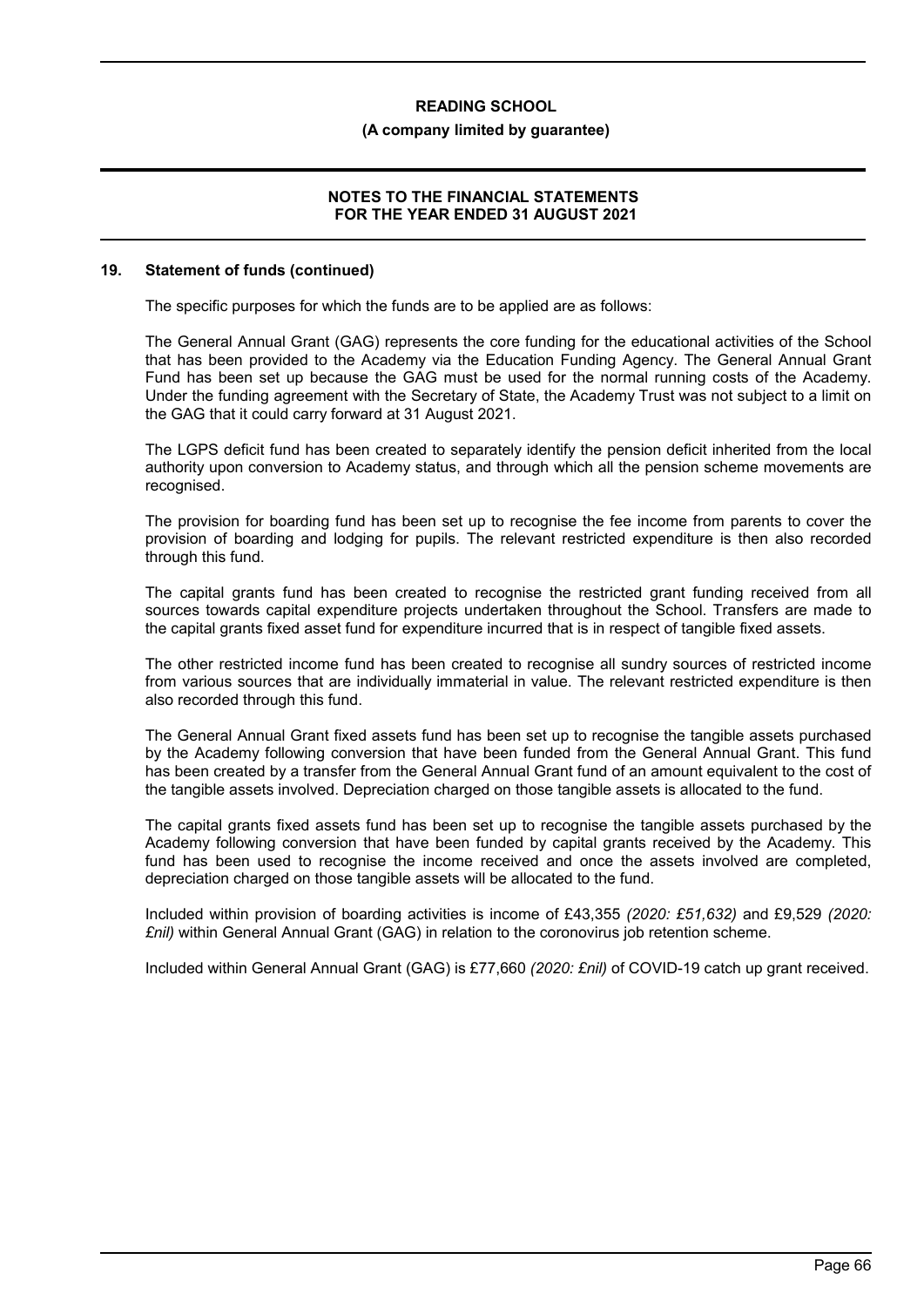# **(A company limited by guarantee)**

## **NOTES TO THE FINANCIAL STATEMENTS FOR THE YEAR ENDED 31 AUGUST 2021**

# **19. Statement of funds (continued)**

Comparative information in respect of the preceding year is as follows:

|                                        | <b>Balance</b> at<br>1 September<br>2019<br>£ | Income<br>£ | Expenditure<br>£ | <b>Transfers</b><br>in/out<br>£ | Gains/<br>(Losses)<br>£ | <b>Balance</b> at<br>31 August<br>2020<br>(restated)<br>£ |
|----------------------------------------|-----------------------------------------------|-------------|------------------|---------------------------------|-------------------------|-----------------------------------------------------------|
| <b>Unrestricted</b><br>funds           |                                               |             |                  |                                 |                         |                                                           |
| <b>General Funds</b>                   | 720,879                                       | 683,020     | (389, 905)       | (217, 255)                      |                         | 796,739                                                   |
| <b>Restricted</b><br>general funds     |                                               |             |                  |                                 |                         |                                                           |
| Reading<br>Foundation<br>revenue fund  | 59,669                                        | 559,254     | (557, 567)       |                                 |                         | 61,356                                                    |
| <b>General Annual</b><br>Grant (GAG)   | 115,967                                       | 5,342,794   | (5, 581, 455)    | 122,694                         |                         |                                                           |
| Provision for<br>boarding              | 425,600                                       | 707,544     | (878, 683)       |                                 |                         | 254,461                                                   |
| Other restricted<br>income fund        | 18,920                                        | 187,950     | (190, 907)       |                                 |                         | 15,963                                                    |
| Pension reserve                        | (2, 294, 000)                                 |             | (204,000)        |                                 | (559,000)               | (3,057,000)                                               |
|                                        | (1,673,844)                                   | 6,797,542   | (7, 412, 612)    | 122,694                         | (559,000)               | (2, 725, 220)                                             |
| <b>Restricted fixed</b><br>asset funds |                                               |             |                  |                                 |                         |                                                           |
| <b>Fixed Assets</b>                    | 13,903,331                                    |             | (572,068)        | 94,561                          |                         | 13,425,824                                                |
| Capital grants<br>fixed assets         | 50,068                                        | 24,363      | (74, 431)        |                                 |                         |                                                           |
|                                        | 13,953,399                                    | 24,363      | (646, 499)       | 94,561                          |                         | 13,425,824                                                |
| <b>Total Restricted</b><br>funds       | 12,279,555                                    | 6,821,905   | (8,059,111)      | 217,255                         | (559,000)               | 10,700,604                                                |
| <b>Total funds</b>                     | 13,000,434                                    | 7,504,925   | (8,449,016)      |                                 | (559,000)               | 11,497,343                                                |
|                                        |                                               |             |                  |                                 |                         |                                                           |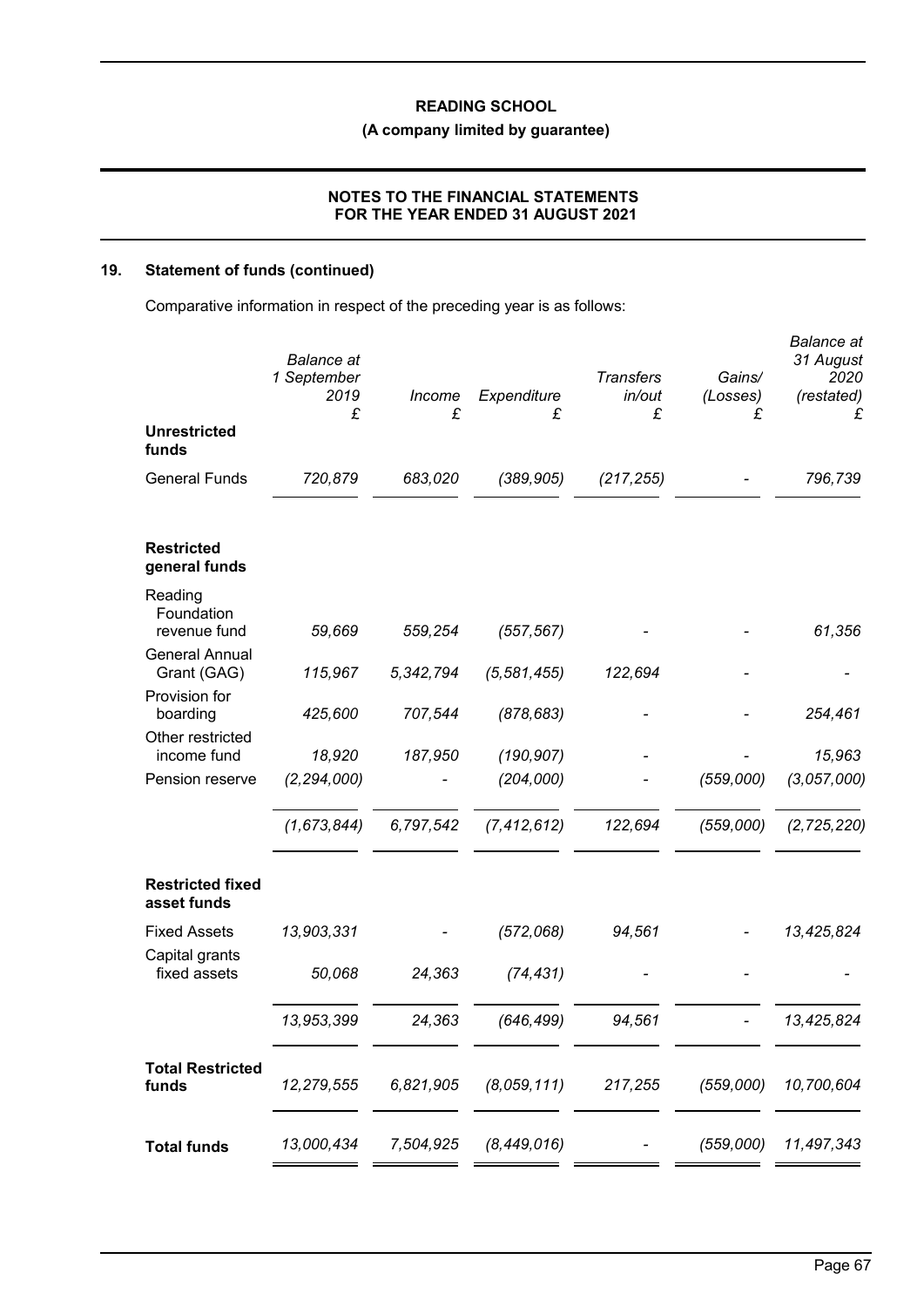# **(A company limited by guarantee)**

## **NOTES TO THE FINANCIAL STATEMENTS FOR THE YEAR ENDED 31 AUGUST 2021**

## **20. Analysis of net assets between funds**

## **Analysis of net assets between funds - current year**

|                                        | Unrestricted<br>funds<br>2021<br>£ | <b>Restricted</b><br>funds<br>2021<br>£ | <b>Restricted</b><br>fixed asset<br>funds<br>2021<br>£ | Total<br>funds<br>2021<br>£ |
|----------------------------------------|------------------------------------|-----------------------------------------|--------------------------------------------------------|-----------------------------|
| Tangible fixed assets                  |                                    |                                         | 13,080,943                                             | 13,080,943                  |
| Current assets                         | 1,957,325                          | 890,278                                 | -                                                      | 2,847,603                   |
| Creditors due within one year          | (1,045,060)                        |                                         | -                                                      | (1,045,060)                 |
| Provisions for liabilities and charges |                                    | (3,641,000)                             | ۰                                                      | (3,641,000)                 |
| <b>Total</b>                           | 912,265                            | (2,750,722)                             | 13,080,943                                             | 11,242,486                  |
|                                        |                                    |                                         |                                                        |                             |

# **Analysis of net assets between funds - prior year**

|                                        | Restated<br>Unrestricted<br>funds<br>2020<br>£ | Restricted<br>funds<br>2020<br>£ | Restricted<br>fixed asset<br>funds<br>2020<br>£ | Restated<br><b>Total Funds</b><br>2020<br>£ |
|----------------------------------------|------------------------------------------------|----------------------------------|-------------------------------------------------|---------------------------------------------|
| Tangible fixed assets                  |                                                |                                  | 13,425,824                                      | 13,425,824                                  |
| <b>Current assets</b>                  | 2,029,138                                      | 331,780                          | $\blacksquare$                                  | 2,360,918                                   |
| Creditors due within one year          | (1, 232, 399)                                  |                                  |                                                 | (1, 232, 399)                               |
| Provisions for liabilities and charges |                                                | (3,057,000)                      | -                                               | (3,057,000)                                 |
| Total                                  | 796,739                                        | (2, 725, 220)                    | 13,425,824                                      | 11,497,343                                  |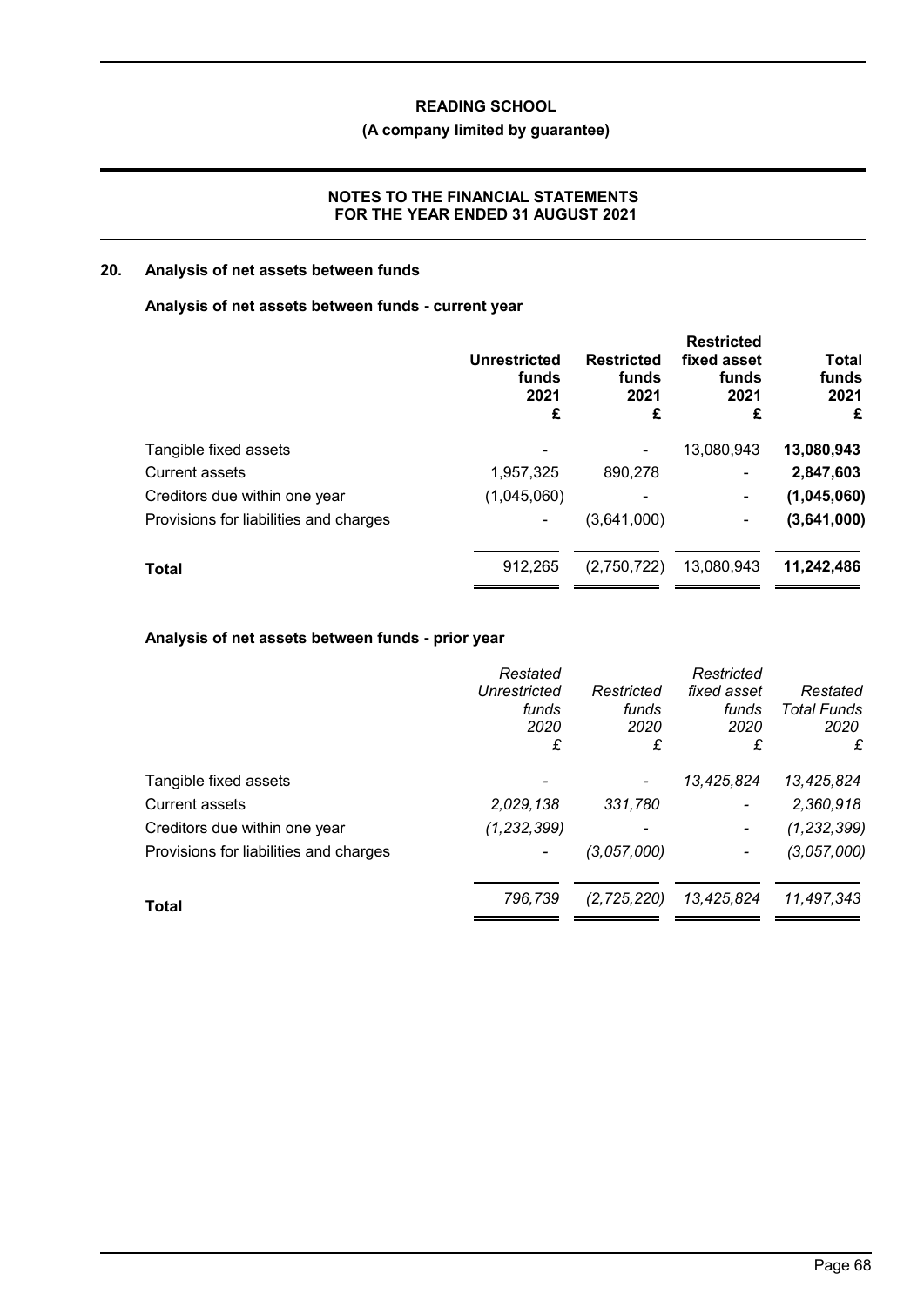**(A company limited by guarantee)**

# **NOTES TO THE FINANCIAL STATEMENTS FOR THE YEAR ENDED 31 AUGUST 2021**

# **21. Reconciliation of net income/(expenditure) to net cash flow from operating activities**

|     |                                                                                     | 2021<br>£          | As restated<br>2020<br>£ |
|-----|-------------------------------------------------------------------------------------|--------------------|--------------------------|
|     | Net income/(expenditure) for the year (as per Statement of financial<br>activities) | 14,143             | (944, 091)               |
|     | <b>Adjustments for:</b>                                                             |                    |                          |
|     | Depreciation                                                                        | 449,485            | 474,881                  |
|     | Capital grants from DfE and other capital income                                    | (26, 607)          | (24, 363)                |
|     | <b>Bank Interest received</b>                                                       | (101)              | (1, 578)                 |
|     | Defined benefit pension scheme cost less contributions payable                      | 268,000            | 163,000                  |
|     | Defined benefit pension scheme finance cost                                         | 47,000             | 41,000                   |
|     | (Increase) in debtors                                                               | (106, 779)         | (28, 486)                |
|     | (Decrease)/increase in creditors                                                    | (171, 204)         | 289,458                  |
|     | <b>Bank Interest Paid</b>                                                           | 5,175              | 16,374                   |
|     | Loss on the impairment of fixed assets                                              |                    | 144,880                  |
|     | Net cash provided by operating activities                                           | 479,112            | 131,075                  |
| 22. | <b>Cash flows from financing activities</b>                                         |                    |                          |
|     |                                                                                     | Group<br>2021<br>£ | Group<br>2020<br>£       |
|     | Interest paid                                                                       | (5, 175)           | (16, 374)                |
|     | Net cash used in financing activities                                               | (5, 175)           | (16, 374)                |
| 23. | Cash flows from investing activities                                                |                    |                          |
|     |                                                                                     | Group<br>2021      | Group<br>2020            |
|     |                                                                                     | £                  | £                        |
|     | Purchase of tangible fixed assets                                                   | (104, 604)         | (58, 981)                |
|     | Capital grants from DfE Group<br><b>Interest Received</b>                           | 26,607<br>101      | 24,363<br>1,578          |
|     |                                                                                     |                    |                          |
|     | Net cash used in investing activities                                               | (77, 896)          | (33, 040)                |
|     |                                                                                     |                    |                          |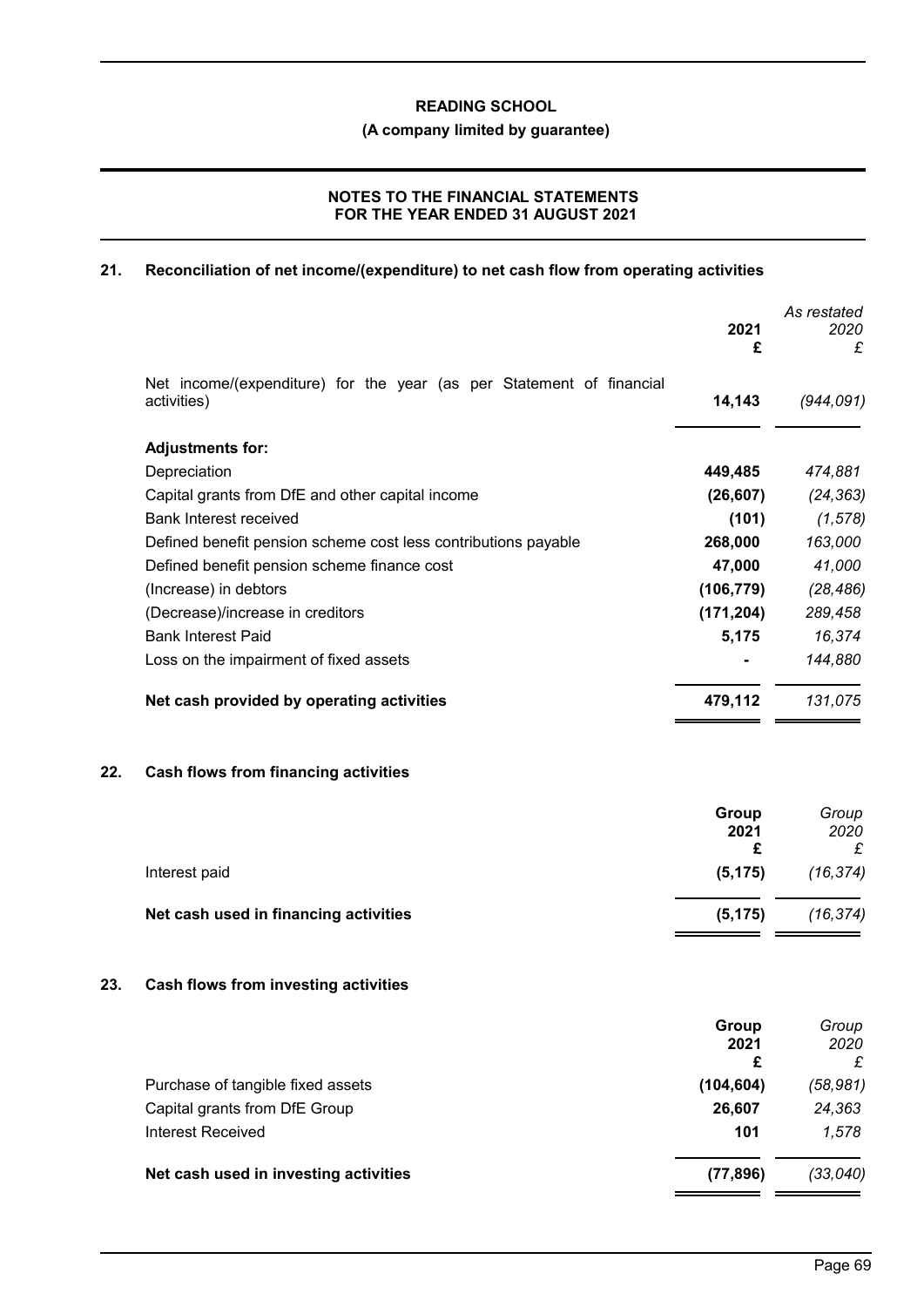### **(A company limited by guarantee)**

## **NOTES TO THE FINANCIAL STATEMENTS FOR THE YEAR ENDED 31 AUGUST 2021**

### **24. Analysis of cash and cash equivalents**

|                                 | Group<br>2021<br>£ | Group<br>2020 |
|---------------------------------|--------------------|---------------|
| Cash in hand and at bank        | 2,416,801          | 2,020,760     |
| Total cash and cash equivalents | 2,416,801          | 2,020,760     |

### **25. Analysis of changes in net debt**

|                          | At 1<br><b>September</b><br>2020<br>£ | £       | At 31<br><b>Cash flows August 2021</b><br>£ |
|--------------------------|---------------------------------------|---------|---------------------------------------------|
| Cash at bank and in hand | 2,020,760                             | 396,041 | 2,416,801                                   |
|                          | 2,020,760                             | 396,041 | 2,416,801                                   |

### **26. Capital commitments**

|                                                                  | Group<br>2021<br>£ | Group<br>2020 | Academy<br>2021 | Academy<br>2020<br>£ |
|------------------------------------------------------------------|--------------------|---------------|-----------------|----------------------|
| Contracted for but not provided in these<br>financial statements |                    |               |                 |                      |
| Repairs, maintenance or enhancements to<br>investment property   | 46.596             |               | 46.596          |                      |

### **27. Pension commitments**

The academy's employees belong to two principal pension schemes: the Teachers' Pension Scheme England and Wales (TPS) for academic and related staff; and the Local Government Pension Scheme (LGPS) for non-teaching staff, which is managed by the Royal Borough of Windsor and Maidenhead. Both are multi-employer defined benefit schemes.

The latest actuarial valuation of the TPS related to the period ended 31 March 2016 and of the LGPS 31 March 2019.

Contributions amounting to £79,210 were payable to the schemes at 31 August 2021 *(2020: £75,163)* and are included within creditors.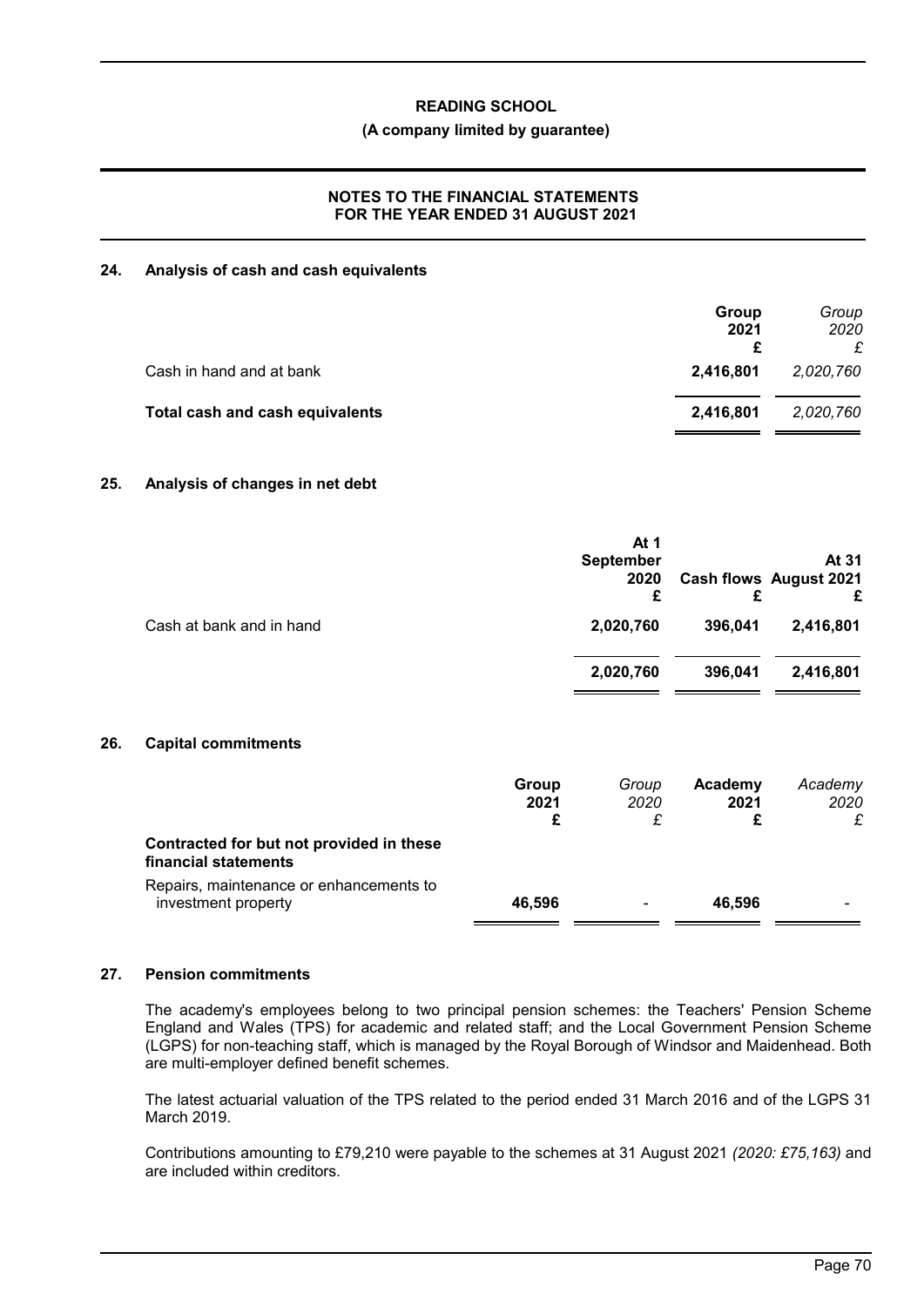#### **(A company limited by guarantee)**

#### **NOTES TO THE FINANCIAL STATEMENTS FOR THE YEAR ENDED 31 AUGUST 2021**

#### **27. Pension commitments (continued)**

#### **Teachers' Pension Scheme**

The Teachers' Pension Scheme (TPS) is a statutory, contributory, defined benefit scheme, governed by the Teachers' Pension Scheme Regulations 2014. Membership is automatic for full-time teachers in academies. All teachers have the option to opt-out of the TPS following enrolment.

The TPS is an unfunded scheme to which both the member and employer makes contributions, as a percentage of salary - these contributions are credited to the Exchequer. Retirement and other pension benefits are paid by public funds provided by Parliament.

#### **Valuation of the Teachers' Pension Scheme**

The Government Actuary, using normal actuarial principles, conducts a formal actuarial review of the TPS in accordance with the Public Service Pensions (Valuations and Employer Cost Cap) Directions 2014 published by HM Treasury every 4 years. The aim of the review is to specify the level of future contributions. Actuarial scheme valuations are dependent on assumptions about the value of future costs, design of benefits and many other factors. The latest actuarial valuation of the TPS was carried out as at 31 March 2016. The valuation report was published by the Department for Education on 5 March 2019. The key elements of the valuation and subsequent consultation are:

- employer contribution rates set at 23.68% of pensionable pay (including a 0.08% administration levy)
- total scheme liabilities (pensions currently in payment and the estimated cost of future benefits) for service to the effective date of £218,100 million and notional assets (estimated future contributions together with the notional investments held at the valuation date) of £196,100 million, giving a notional past service deficit of £22,000 million
- the SCAPE rate, set by HMT, is used to determine the notional investment return. The current SCAPE rate is 2.4% above the rate of CPI, assumed real rate of return is 2.4% in excess of prices and 2% in excess of earnings. The rate of real earnings growth is assumed to be 2.2%. The assumed nominal rate of return including earnings growth is 4.45%.

The next valuation result is due to be implemented from 1 April 2023.

The employer's pension costs paid to TPS in the year amounted to £660,264 *(2020: £635,512)*.

A copy of the valuation report and supporting documentation is on the Teachers' Pensions website (https://www.teacherspensions.co.uk/news/employers/2019/04/teachers-pensions-valuation-report.aspx).

Under the definitions set out in FRS 102, the TPS is an unfunded multi-employer pension scheme. The Group has accounted for its contributions to the scheme as if it were a defined contribution scheme. The Group has set out above the information available on the scheme.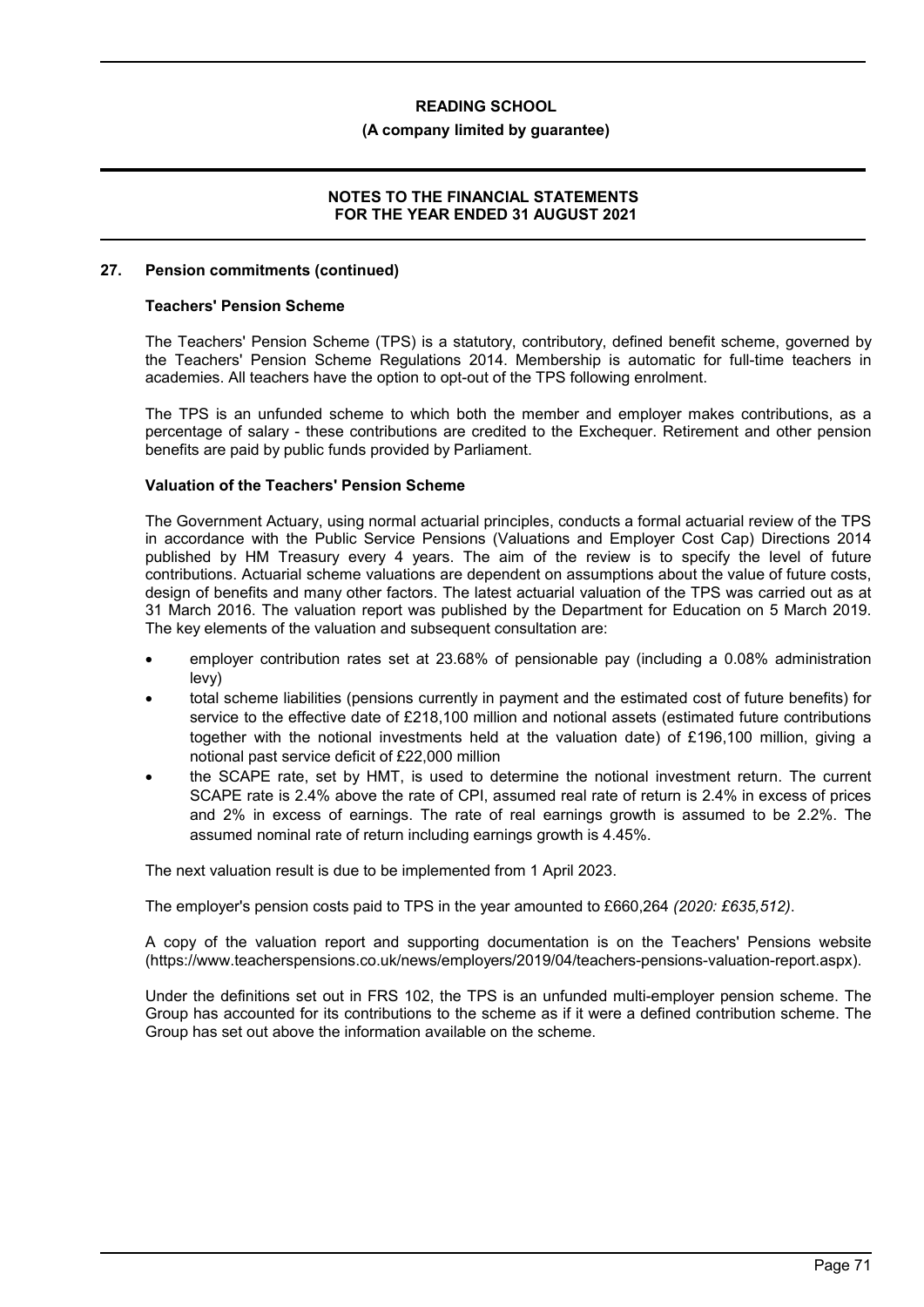#### **(A company limited by guarantee)**

#### **NOTES TO THE FINANCIAL STATEMENTS FOR THE YEAR ENDED 31 AUGUST 2021**

#### **27. Pension commitments (continued)**

#### **Local Government Pension Scheme**

The LGPS is a funded defined benefit pension scheme, with the assets held in separate trusteeadministered funds. The total contribution made for the year ended 31 August 2021 was £232,645 *(2020: £201,780)*, of which employer's contributions totalled £176,973 *(2020: £152,751)* and employees' contributions totalled £55,672 *(2020: £48,729)*. The agreed contribution rates for future years are 20.6- 21.6 per cent for employers and 5.5-12.5 per cent for employees.

As described in note 1.15 the LGPS obligation relates to the employees of the academy, who were the employees transferred as part of the conversion from the maintained school and new employees who were eligible to, and did, join the Scheme in the year. The obligation in respect of employees who transferred on conversion represents their cumulative service at both the predecessor school and the academy at the balance sheet date.

Parliament has agreed, at the request of the Secretary of State for Education, to a guarantee that, in the event of academy closure, outstanding Local Government Pension Scheme liabilities would be met by the Department for Education. The guarantee came into force on 18 July 2013.

#### **Principal actuarial assumptions**

Royal County of Berkshire Pension Fund

|                                                    | 2021 | 2020 |
|----------------------------------------------------|------|------|
|                                                    | %    | %    |
| Rate of increase in salaries                       | 3.90 | 3.30 |
| Rate of increase for pensions in payment/inflation | 2.90 | 2.30 |
| Discount rate for scheme liabilities               | 1.65 | 1.60 |

The current mortality assumptions include sufficient allowance for future improvements in mortality rates. The assumed life expectations on retirement age 65 are:

|                      | 2021  | 2020<br>Years |
|----------------------|-------|---------------|
|                      | Years |               |
| Retiring today       |       |               |
| Males                | 21.3  | 21.5          |
| Females              | 24.0  | 24.1          |
| Retiring in 20 years |       |               |
| Males                | 22.6  | 22.9          |
| Females              | 25.4  | 25.5          |
|                      |       |               |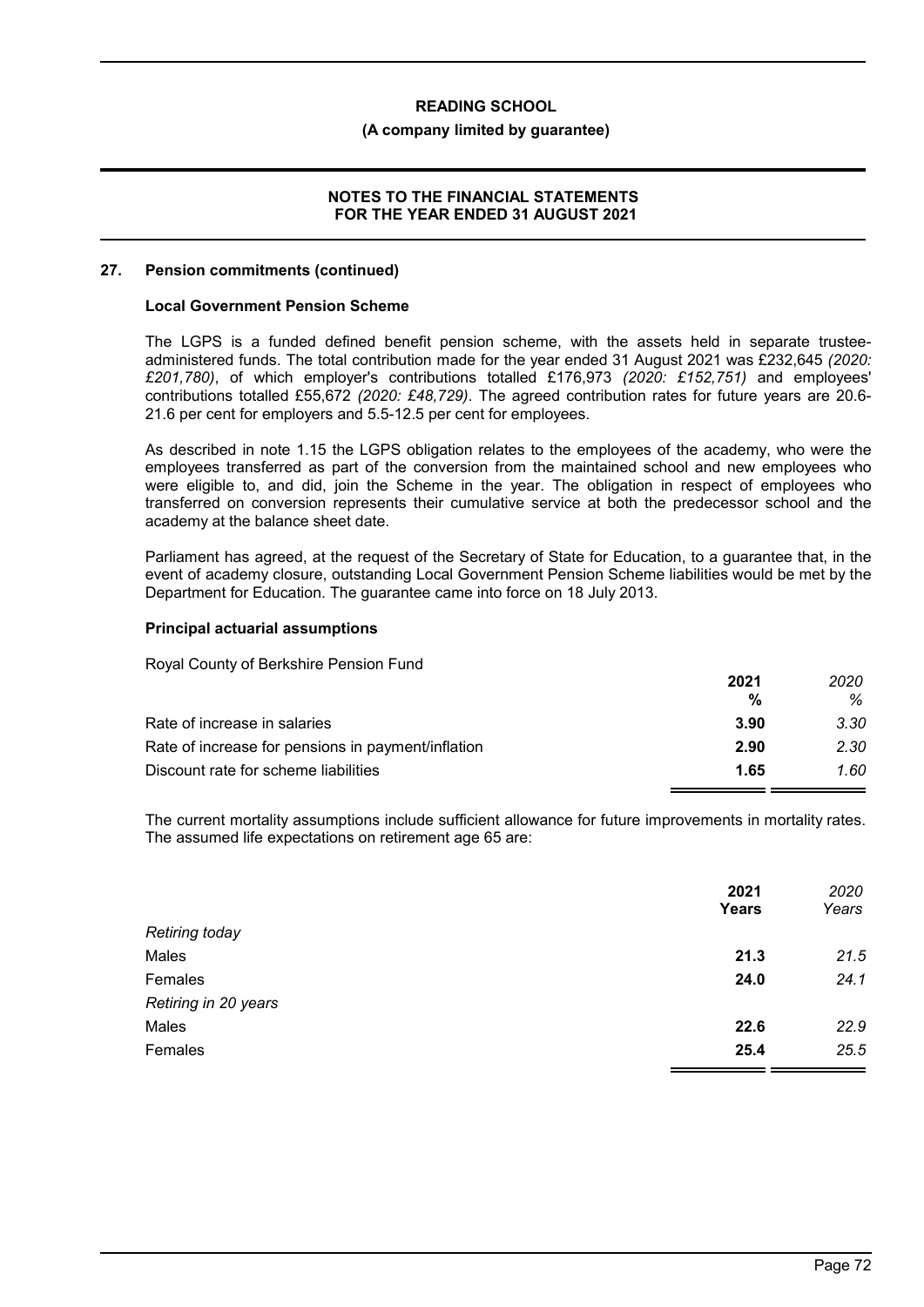## **(A company limited by guarantee)**

## **NOTES TO THE FINANCIAL STATEMENTS FOR THE YEAR ENDED 31 AUGUST 2021**

#### **27. Pension commitments (continued)**

#### **Share of scheme assets**

The Group's share of the assets in the scheme was:

|                              | 2021<br>£'000s | 2020<br>£ '000s |
|------------------------------|----------------|-----------------|
| Equities                     | 1,529          | 1,215           |
| Other bonds                  | 446            | 272             |
| Property                     | 295            | 295             |
| Cash                         | 52             | 197             |
| Infrastructure               | 215            | 152             |
| Target return portfolio      | 109            | 64              |
| Commodities                  | $\blacksquare$ | 8               |
| Longevity insurance          | (141)          | (123)           |
| Total market value of assets | 2,505          | 2,080           |

The actual return on scheme assets was £261,000 *(2020:* £*91,000)*.

The amounts recognised in the Consolidated Statement of Financial Activities are as follows:

|                                                                    | 2021   | 2020          |
|--------------------------------------------------------------------|--------|---------------|
|                                                                    | £'000s | £ '000s       |
| Current service cost                                               | 440    | 312           |
| Net interest on the defined liability (asset)                      | 47     | 41            |
| Administrative expenses                                            | 2      | $\mathcal{P}$ |
| Total amount recognised in the Consolidated Statement of Financial |        |               |
| <b>Activities</b>                                                  | 489    | 355           |
|                                                                    |        |               |

Changes in the present value of the defined benefit obligations were as follows:

|                                                          | 2021<br>£'000s | 2020<br>£'000s |
|----------------------------------------------------------|----------------|----------------|
| At 1 September                                           | 5,137          | 4,497          |
| Current service cost                                     | 440            | 312            |
| Interest cost                                            | 82             | 81             |
| <b>Actuarial losses</b>                                  | 495            | 519            |
| Estimated benefits paid net of transfers in              | (63)           | (320)          |
| Contributions by Scheme participants and other employers | 55             | 48             |
| At 31 August                                             | 6,146          | 5,137          |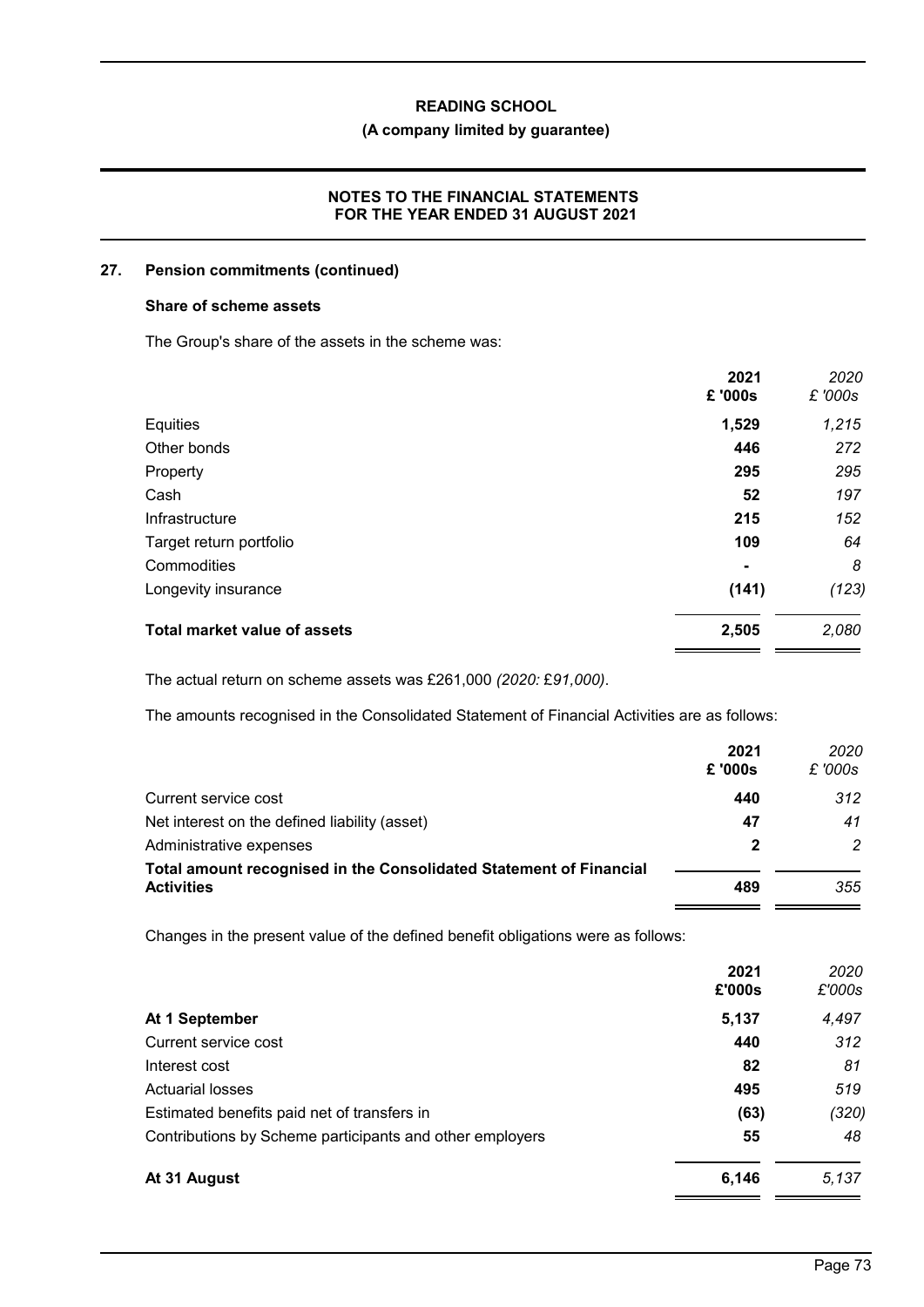#### **(A company limited by guarantee)**

## **NOTES TO THE FINANCIAL STATEMENTS FOR THE YEAR ENDED 31 AUGUST 2021**

#### **27. Pension commitments (continued)**

Changes in the fair value of the Group's share of scheme assets were as follows:

|                                                           | 2021<br>£'000s | 2020<br>£'000s |
|-----------------------------------------------------------|----------------|----------------|
| At 1 September                                            | 2,080          | 2,203          |
| Interest income                                           | 35             | 40             |
| Return on assets less interest                            | 226            | 51             |
| Other acturial gains/(losses)                             | $\blacksquare$ | (91)           |
| Contributions by employer including unfunded              | 174            | 151            |
| Contributions by Scheme participants and other employers  | 55             | 48             |
| Estimated benefits paid plus unfunded net of transfers in | (63)           | (320)          |
| Administration expenses                                   | (2)            | (2)            |
| At 31 August                                              | 2,505          | 2,080          |

#### **28. Operating lease commitments**

At 31 August 2021 the Group and the academy had commitments to make future minimum lease payments under non-cancellable operating leases as follows:

|                                              | Group<br>2021<br>£ | Group<br>2020<br>£ | Academy<br>2021<br>£ | Academy<br>2020<br>£ |
|----------------------------------------------|--------------------|--------------------|----------------------|----------------------|
| Not later than 1 year                        | 11,830             | 11.830             | 11,830               | 11,830               |
| Later than 1 year and not later than 5 years | 31,843             | 47,966             | 31,843               | 47,966               |
| Later than 5 years                           | $\blacksquare$     | 3.945              | $\blacksquare$       | 3,945                |
|                                              | 43,673             | 63,741             | 43,673               | 63,741               |

#### **29. Members' liability**

Each member of the charitable company undertakes to contribute to the assets of the company in the event of it being wound up while he/she is a member, or within one year after he/she ceases to be a member, such amount as may be required, not exceeding £10 for the debts and liabilities contracted before he/she ceases to be a member.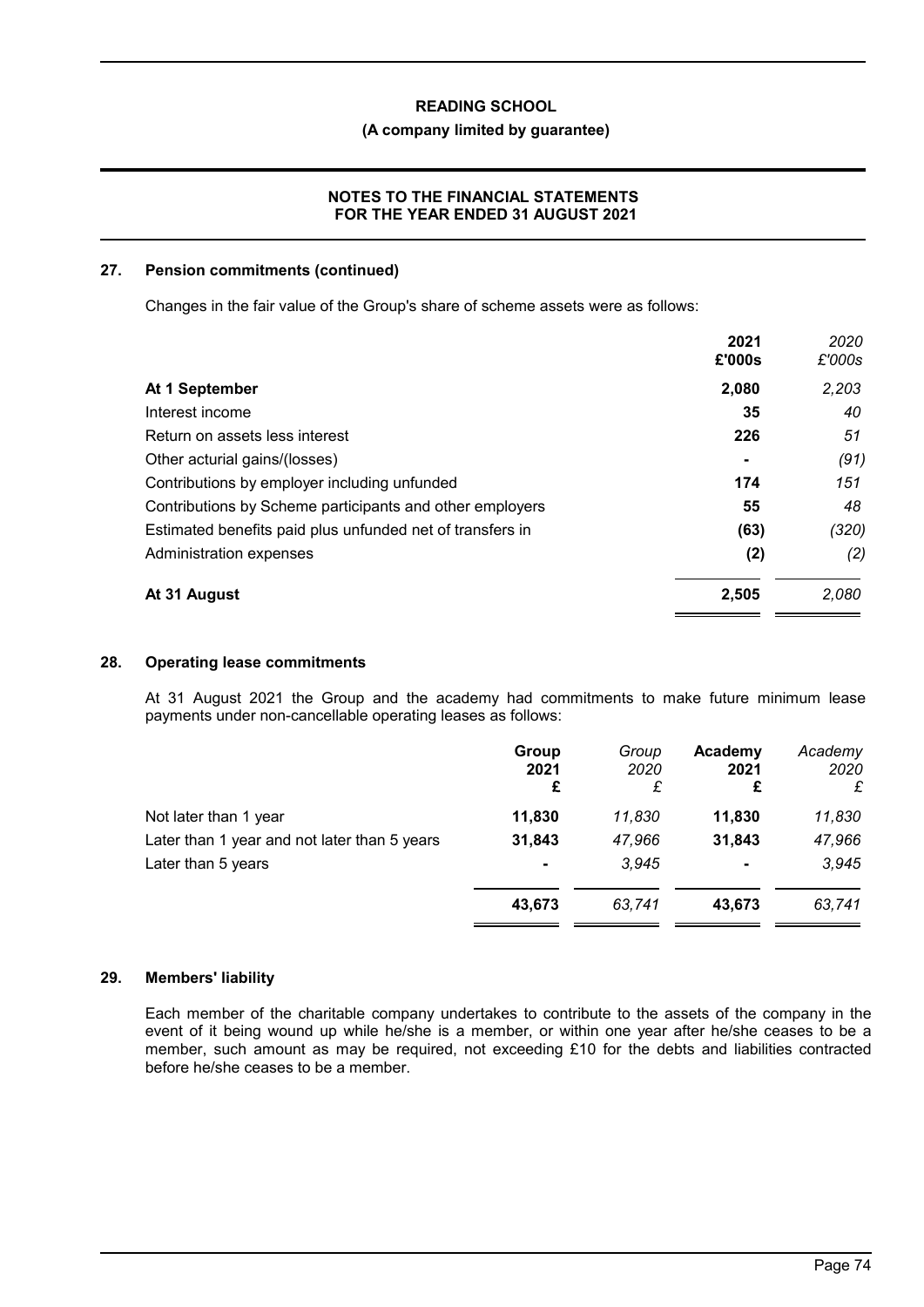#### **(A company limited by guarantee)**

#### **NOTES TO THE FINANCIAL STATEMENTS FOR THE YEAR ENDED 31 AUGUST 2021**

#### **30. Related party transactions**

Owing to the nature of the academy and the composition of the board of governors being drawn from local public and private sector organisations, transactions may take place with organisations in which the governors have an interest. All transactions involving such organisations are conducted in accordance with the requirements of the Academies Financial Handbook, including notifying the ESFA of all transactions made on or after 1 April 2019 and obtaining their approval where required, and with the academy's financial regulations and normal procurement procedures relating to connected and related party transactions.

The Charitable Company is related to The Reading Foundation, a Charitable Company registered with the Charity Commission in England and Wales under charity registration number 294640. The Reading Foundation owns the freehold of the land and buildings which comprise the main site for the School that have been leased on a long term basis (125 years from 2011) to the Academy. The rent payable under the lease is a peppercorn only, and The Reading Foundation works closely with the Academy to determine what capital projects are necessary and to assist with the raising of funds to finance those projects.

Contributions received from the Reading Foundation totalled £240,051 *(2020: £559,254)* and as at 31 August 2021 the Academy was owed £12,228 *(2020: £Nil)*. Income of £6,509 *(2020: £8,326)* was received from Old Redingensians and the Academy was owed £Nil *(2020: £Nil)* at the year end. Income of £28,000 *(2020: £36,789)* was received from Reading School Parents' Association and the Academy was owed £Nil *(2020:* £6,380) at the year end.

In 2021 the following amounts were paid to related parties:

- £Nil *(2020: £550)* was paid to Purple Pickle, a company co-owned by the wife of a teacher, for video production in school marketing.
- £Nil *(2020: £5,000)* was paid to Jennifer Cornish Designs, a company co-owned by the wife of a teacher, for the design and production of school branding and marketing materials.
- £4,210 *(2020: £761)* was paid to Recapture Creative, a business owned by the husband of a member of associate staff, for filming and editing school marketing materials.

#### **31. Agency arrangements**

The Academy Trust administers the disbursement of the new discretionary support for learners, 16-19 Bursary Funds, on behalf of the ESFA. In the year it received £4,982 *(2020: £6,461)* and paid out £1,257 *(2020: £1,744)*. The balances have been net off to eliminate the income and expenditure relating to this agency arrangement.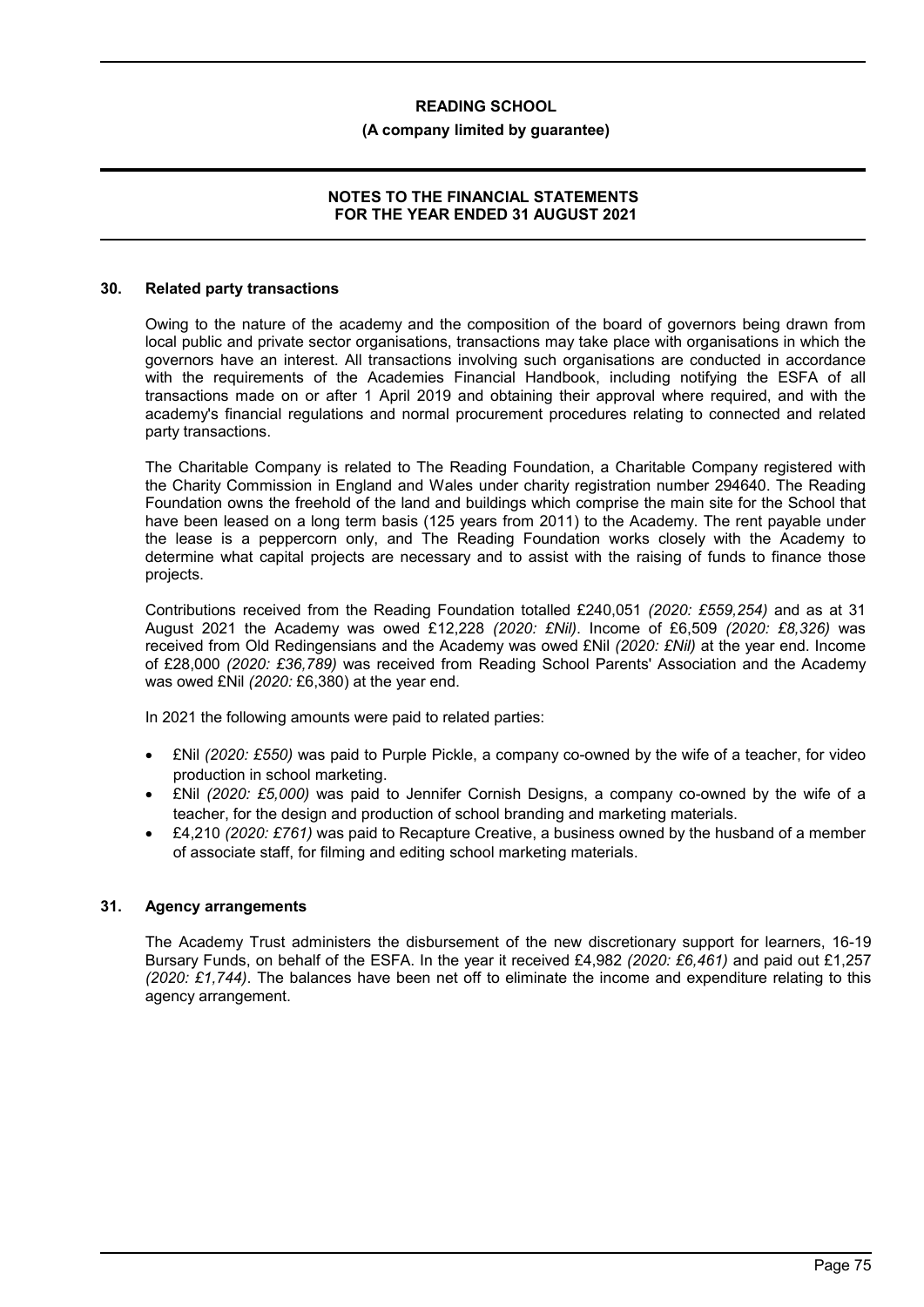#### **(A company limited by guarantee)**

## **NOTES TO THE FINANCIAL STATEMENTS FOR THE YEAR ENDED 31 AUGUST 2021**

# **32. Academy boarding trading account 2021 2021** *2020 2020* **£ £** *£ £* **Income** Fee income **783,908** *672,260* Other income **23,112** *35,284* Government grants **43,355 Total direct income 850,375 707,544 Expenditure** Direct costs **277,015** *227,912* **Indirect costs** Depreciation **23,208** *47,125* Staff costs **249,309** *178,689* Utilities **57,372** *69,208* Rent and rates **10,543** *10,207* Insurance **1,100** *1,341* Building Maintenance **67,634** *106,561* Cleaning **8,291** *57,125* Catering **124,405** *144,499* Other indirect costs **14,659** *36,016* **Total other expenditure 556,521** *650,771* **Total operating costs 833,536** *878,683* Net (expenditure) / income **16,839** *(171,139)* **Net movement in funds 16,839 (171,139) Reconciliation of funds Deficit from all sources 254,461** *425,600*

**Funds carried forward at 31 August**

**271,300** *254,461*